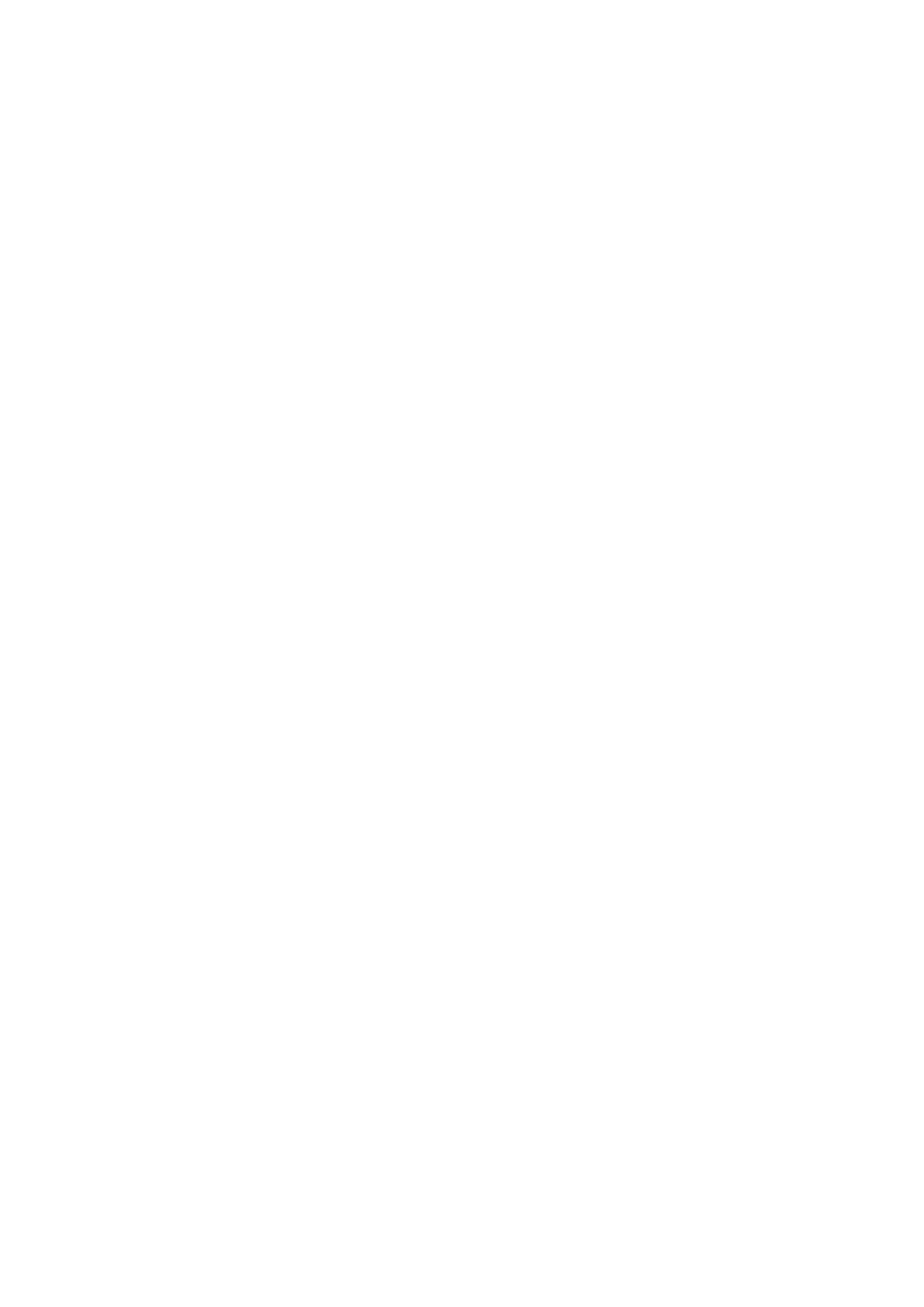### AN ABSTRACT OF THE DISSERTATION OF

Stephen A. Krughoff for the degree of Doctor of Philosophy in Mathematics presented on May 30, 2019.

Title: On the Topologies of Moduli Spaces of Polygons: A Taxonomic Approach

Abstract approved:

Ren Guo

Consider a polygon lying in the Euclidean plane with labeled edge lengths. The moduli space of polygons is the space of all polygons with the same labeled edge lengths, modulo orientation preserving isometries. It is well known that this space is generically a smooth manifold. For certain combinations of edge lengths, however, non-smooth points can arise. We show these points to be isolated, each with a neighborhood homeomorphic to a cone over a product of spheres. We proceed to explicitly compute the homeomorphism types that arise from nonsmooth moduli spaces of pentagons. We then turn our attention to the number of different (up to diffeomorphism) smooth manifolds that can arise as moduli spaces of polygons. It is known that, for a fixed number of edges, this number is finite. The exact number is only known up to the case of pentagons, however. We provide a new structure that summarizes the possible manifold topologies of a moduli space of polygons in a directed graph. We then use this structure to provide bounds on the number of diffeomorphism types that can arise as moduli spaces of polygons with no more than eight edges.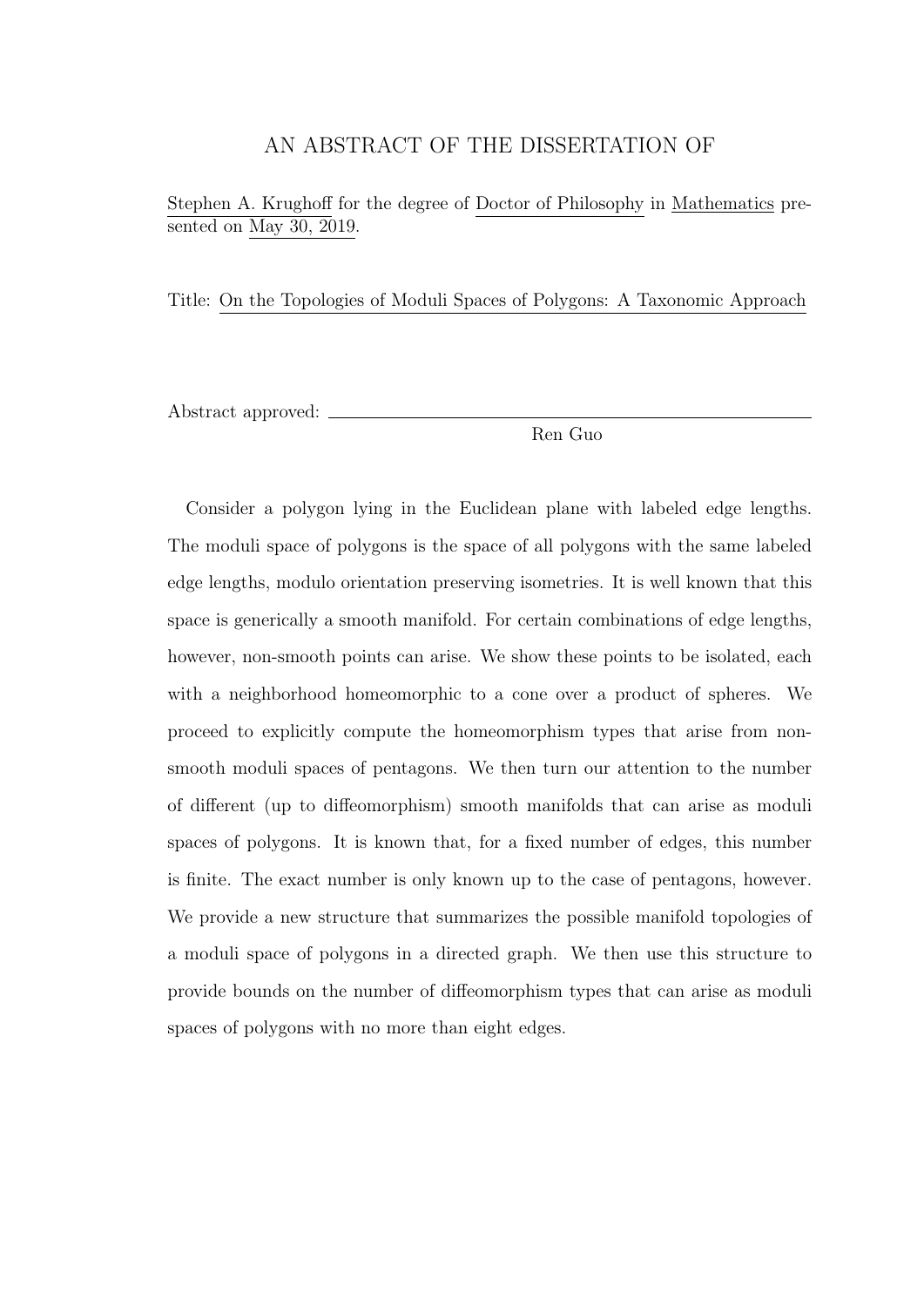c Copyright by Stephen A. Krughoff May 30, 2019 All Rights Reserved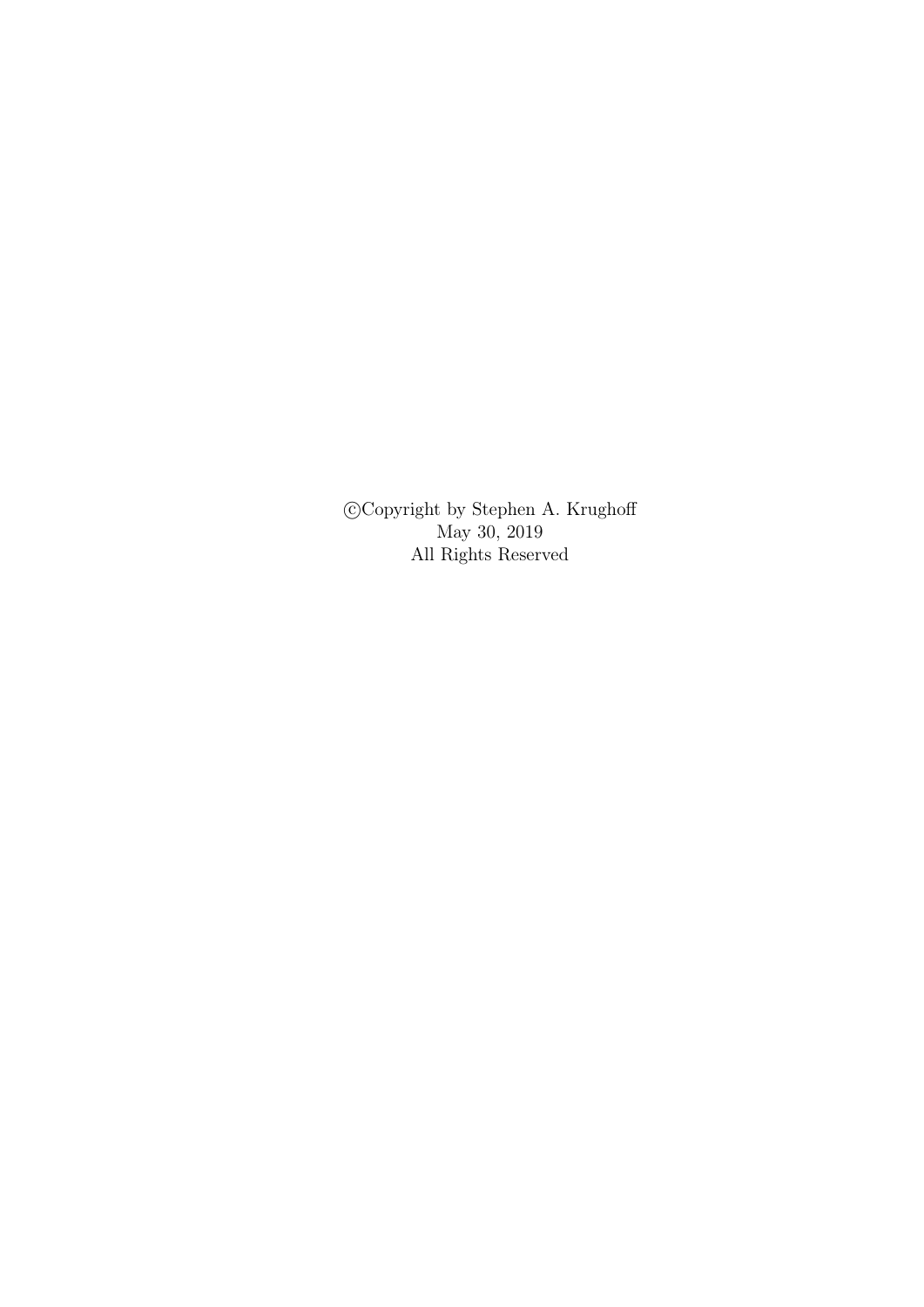## On the Topologies of Moduli Spaces of Polygons: A Taxonomic Approach

by Stephen A. Krughoff

### A DISSERTATION

submitted to

Oregon State University

in partial fulfillment of the requirements for the degree of

Doctor of Philosophy

Presented May 30, 2019 Commencement June 2019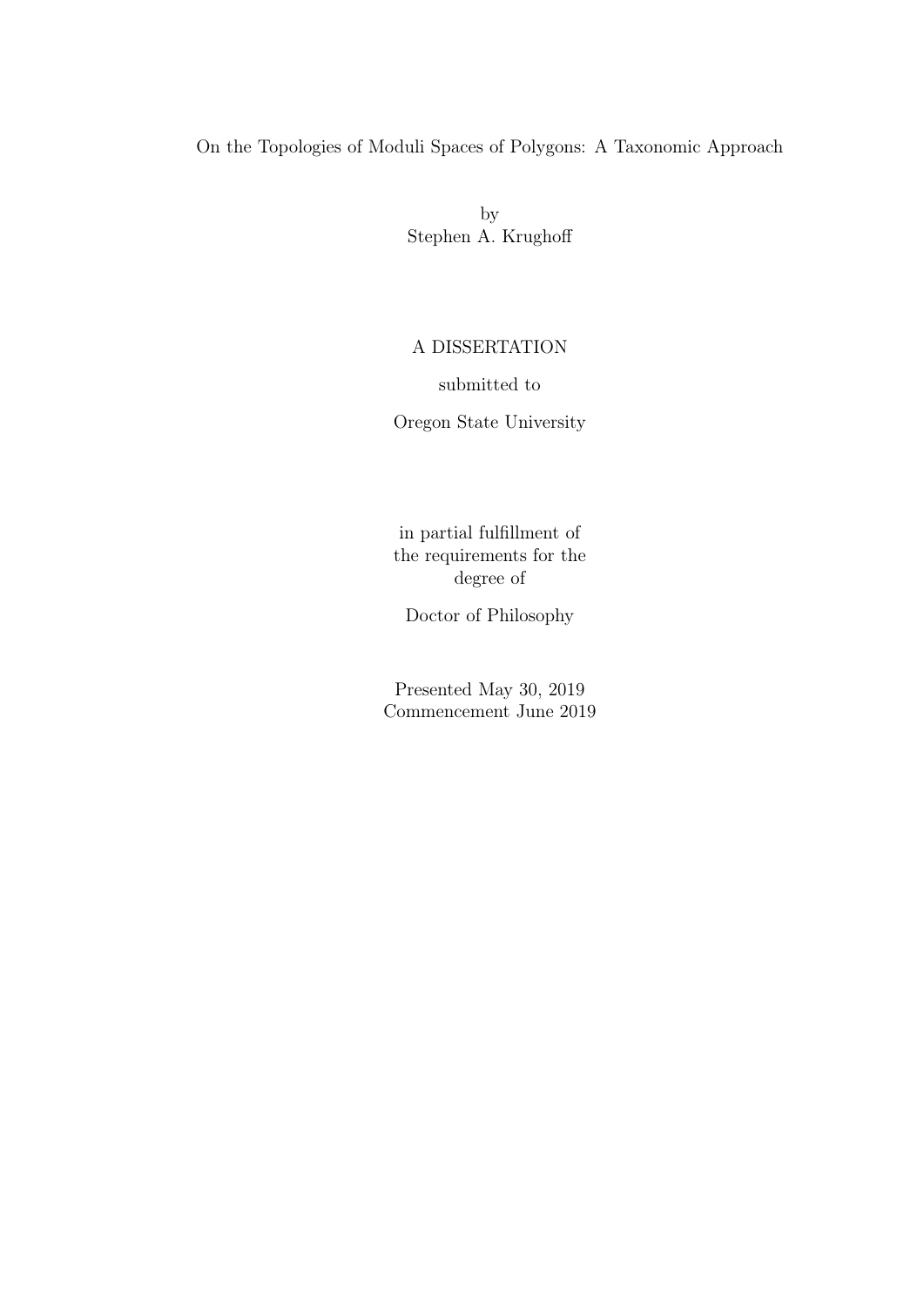Doctor of Philosophy dissertation of Stephen A. Krughoff presented on May 30, 2019.

APPROVED:

Major Professor, representing Mathematics

Head of the Department of Mathematics

Dean of the Graduate School

I understand that my dissertation will become part of the permanent collection of Oregon State University libraries. My signature below authorizes release of my dissertation to any reader upon request.

Stephen A. Krughoff, Author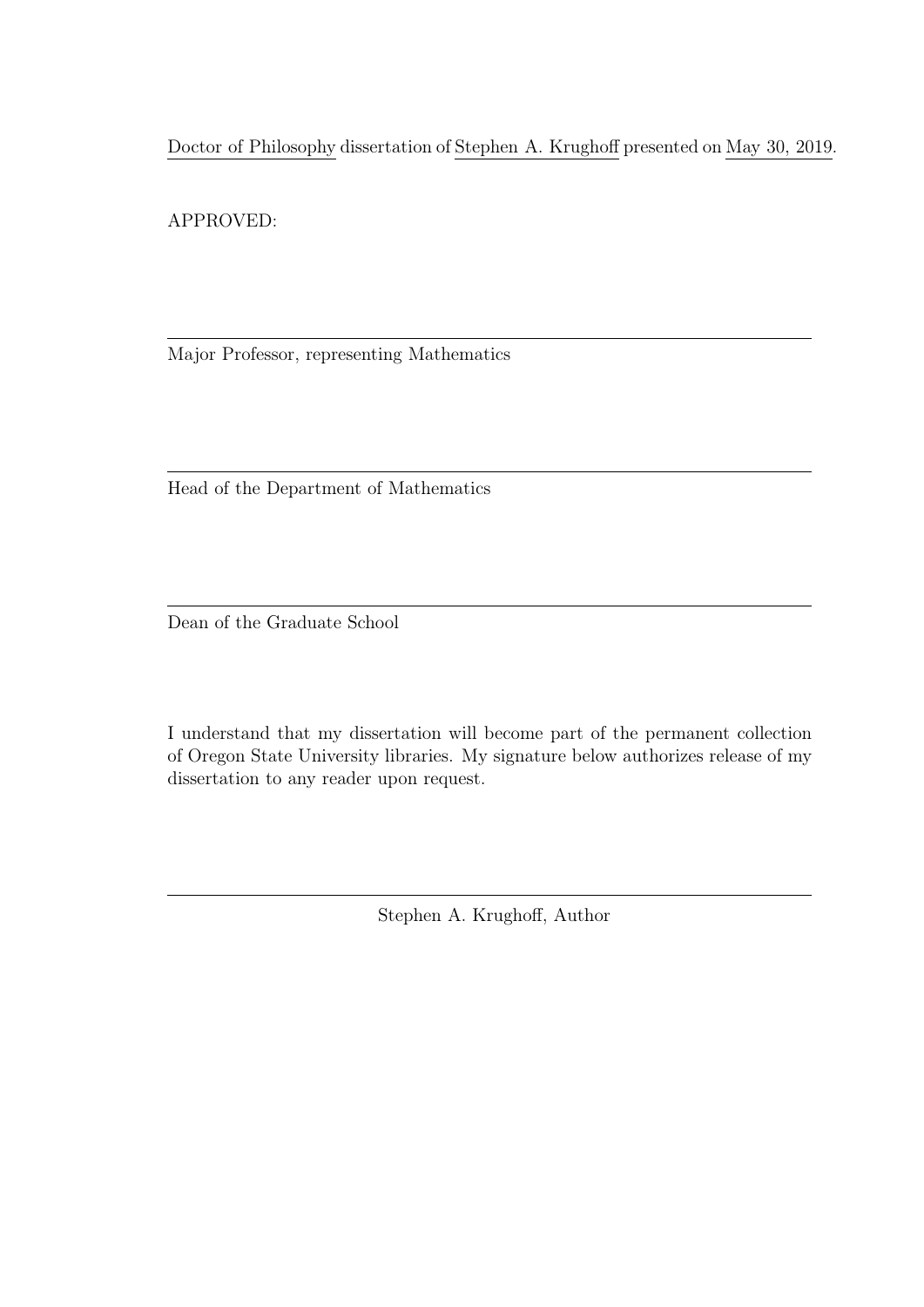### ACKNOWLEDGMENTS

This dissertation would have been impossible without the guidance, collaboration, and comfort provided by dozens of friends, colleagues, and mentors. This work is dedicated

- to my advisor Dr. Ren Guo for providing me with the intuition to visualize the objects in seemingly every subfield of topology and geometry, and for the freedom to pursue my own path through my graduate career.
- to the geometry and topology students in my cohort, Charles Camacho and Dong Zheting. You were always available to hash out problems on a chalkboard, and I wouldn't have made it through this program without your intellectual support.
- to the faculty members who introduced me to the beauty of geometry and topology. To Dr. Christine Escher for teaching me the interaction between algebraic topology and geometry. To Dr. Bill Bogley for breathing life into group theory. To Dr. Tevian Dray and Dr. Juha Pohjanpelto for showing me the interplay between the infinitesimal and the macroscopic embodied in Lie theory. My view of mathematics, and of the world as a whole, would not be the same without all of you.
- to the incredible friends that I met in Corvallis, Jake and Megan Pratt, Cory Langhoff, and Lisa Tedder. I have met few people as warm, thoughtful, and downright fun as you four. More than friends of convenience, you make me hope to be an Oregonian forever.
- finally, and most importantly, to my wife Lucy. I can't imagine where I would be without you, but I know my life would be poorer. You make me a better person than I have any right to be, and this work is as much yours as it is mine.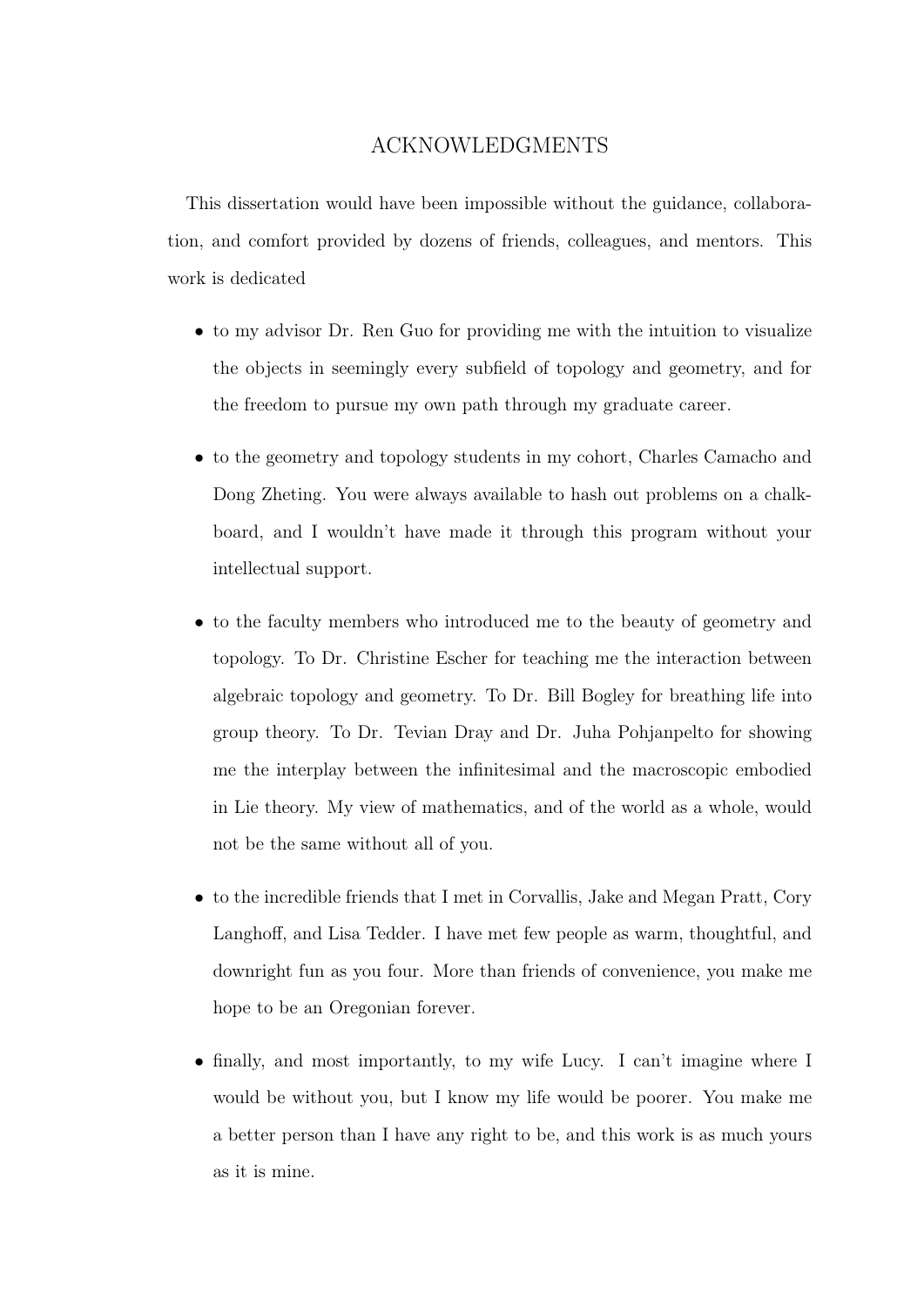## TABLE OF CONTENTS

# Page

| 2.1. |                                                                                                                                                                                                                                |    |
|------|--------------------------------------------------------------------------------------------------------------------------------------------------------------------------------------------------------------------------------|----|
| 2.2. | Morse theory with the contract of the contract of the contract of the contract of the contract of the contract of the contract of the contract of the contract of the contract of the contract of the contract of the contract | 21 |
| 2.3. | The moduli space of polygons in the Euclidean plane<br>$\hfill\ldots\ldots\ldots\ldots\hfill\hspace{0.15cm} 28$                                                                                                                |    |
|      | 3. Singularities in the moduli spaces of pentagons $\ldots \ldots \ldots 37$                                                                                                                                                   |    |
| 3.1. |                                                                                                                                                                                                                                |    |
| 3.2. | The Morse theory above walls $\ldots \ldots \ldots \ldots \ldots \ldots \ldots$ 41                                                                                                                                             |    |
| 3.3. | The homeomorphism types of non-smooth moduli spaces of pentagons 51                                                                                                                                                            |    |
|      | 4. Bounding the number of diffeomorphism types of higher di-                                                                                                                                                                   |    |
|      | mensional, smooth moduli spaces of polygons 59                                                                                                                                                                                 |    |
| 4.1. |                                                                                                                                                                                                                                |    |
| 4.2. |                                                                                                                                                                                                                                |    |
| 4.3. |                                                                                                                                                                                                                                |    |
|      |                                                                                                                                                                                                                                |    |
|      |                                                                                                                                                                                                                                |    |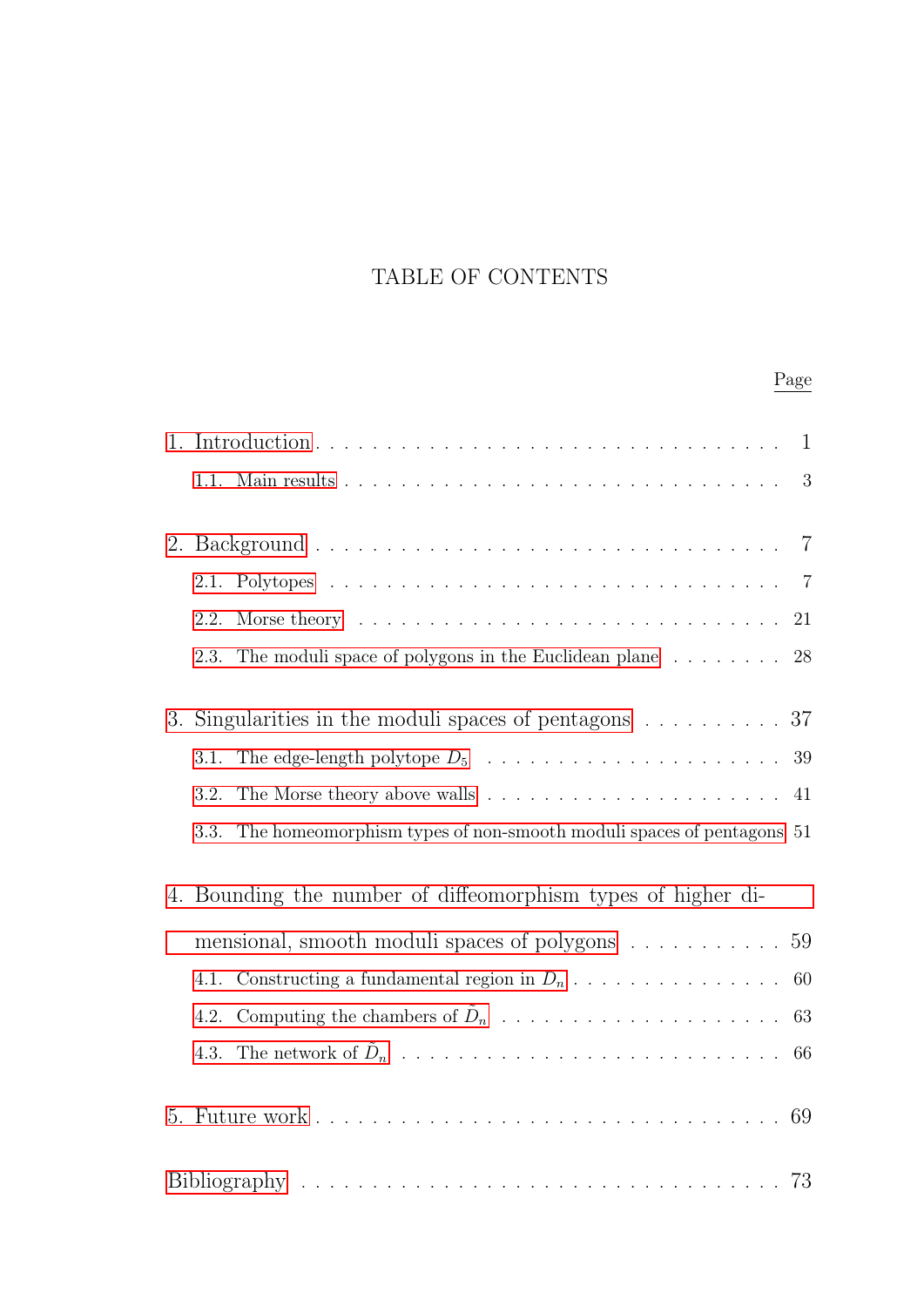## TABLE OF CONTENTS (Continued)

# Page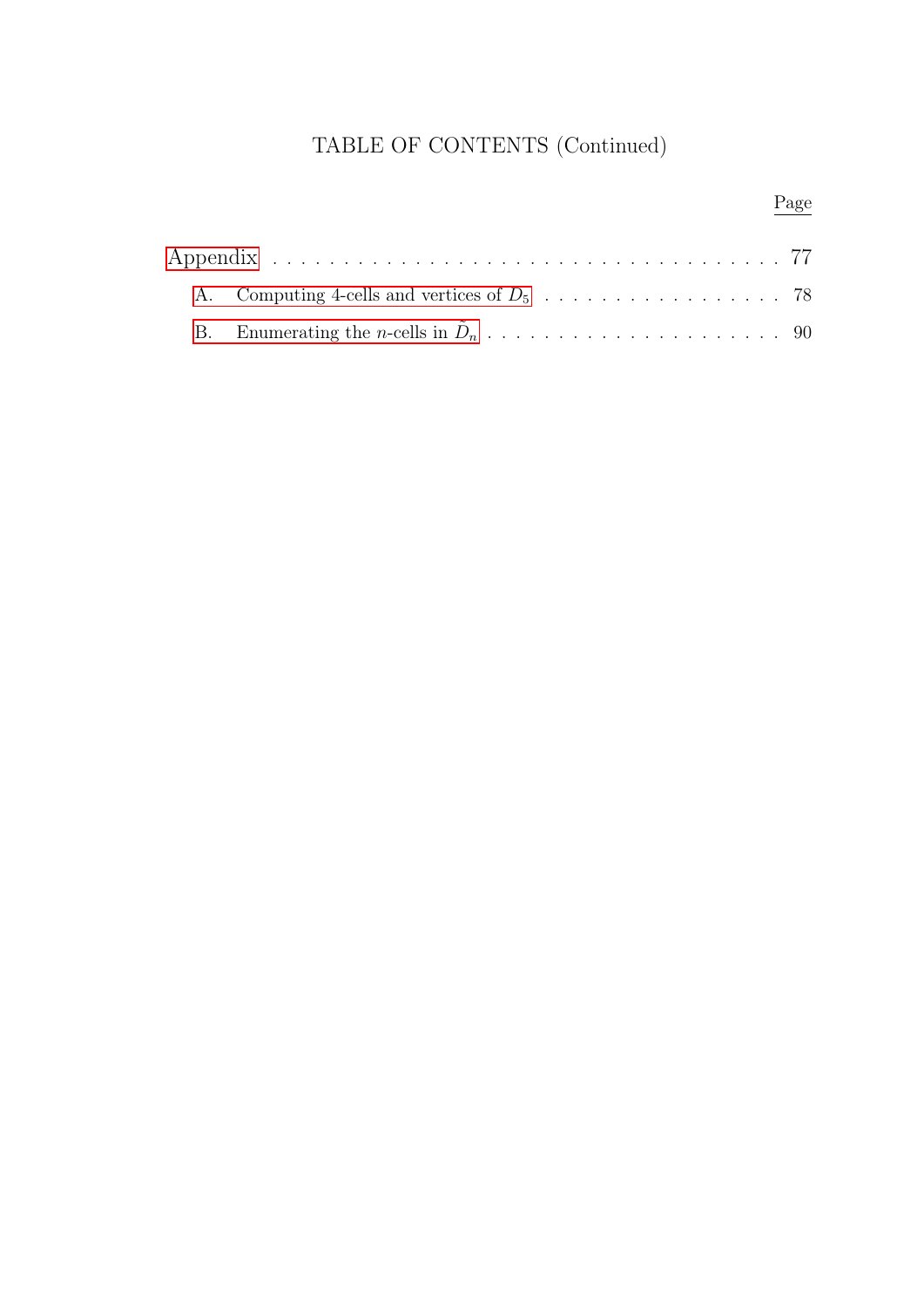## LIST OF FIGURES

| Figure |                                                                                              | Page |
|--------|----------------------------------------------------------------------------------------------|------|
| 1.1.   | James Watt's hand drawn diagram of his linkage, from a letter to                             |      |
|        |                                                                                              |      |
| 2.1.   |                                                                                              |      |
| 2.2.   |                                                                                              | 18   |
| 2.3.   | The 3-cross-polytope $\Diamond^3$ is also known as the octahedron 19                         |      |
| 2.4.   | A subdivision of a polytope by hyperplanes. $\dots \dots \dots \dots \dots$ 21               |      |
|        | 2.5. The neighborhood of a critical point of a Morse function $f$ of index                   |      |
|        |                                                                                              |      |
| 2.6.   | A free linkage of 3 rods with length vector $\hat{r} = (r_1, r_2, r_3) \dots \dots \dots 34$ |      |
|        |                                                                                              |      |
| 4.1.   |                                                                                              |      |
|        |                                                                                              |      |
| 5.1.   | The CW-structure for $\mathcal{M}_r$ , $r = (1, 2, 3, 5)$ . 71                               |      |
|        | 5.2. The CW-structure for $\mathcal{M}_r$ , $r = (1, 2, 3, 3)$ . 71                          |      |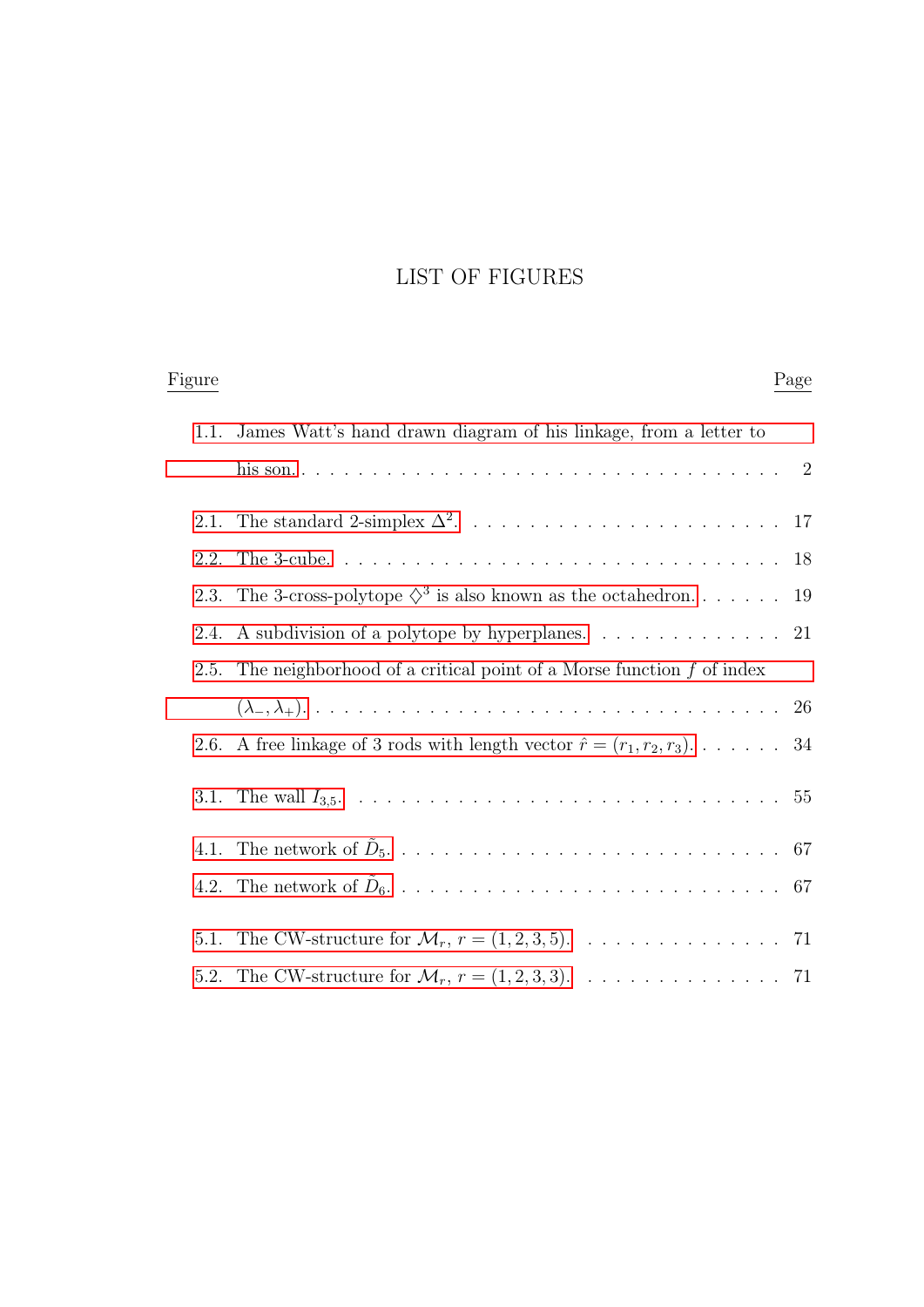### Nomenclature

- [*n*] The set of natural numbers  $\{1, \ldots, n\}$
- aff A The affine hull of the set  $A \subseteq \mathbb{R}^n$
- $\bar{P}_n$ The space of all planar  $n$ -gons with marked vertices, modulo orientation preserving isometries of the plane
- conv $A$  The convex hull of the set  $A \subseteq \mathbb{R}^n$
- R The set of real numbers
- $\mathbb{R}^n$ The *n*-fold product of  $\mathbb{R}$
- $\mathcal{M}_r$  The moduli space of polygons with edge-length vector r
- relint A The relative interior of  $A \subseteq \mathbb{R}^n$ .
- $\Sigma_n$  The singular set of  $D_n$
- $\tilde{D}_n$ The fundamental complex in  $D_n$
- ∅ The empty set
- $D_n$  The edge-length polytope of *n*-gons
- $F^k(P)$  The set of all k-faces of a polytope P
- $H_p(f)$  The Hessian of  $f : M \to \mathbb{R}$  at  $p \in M$
- $P_n$  The subspace of  $\bar{P}_n$  of unit perimeter *n*-gons
- $S_n$  The symmetric group on *n*-elements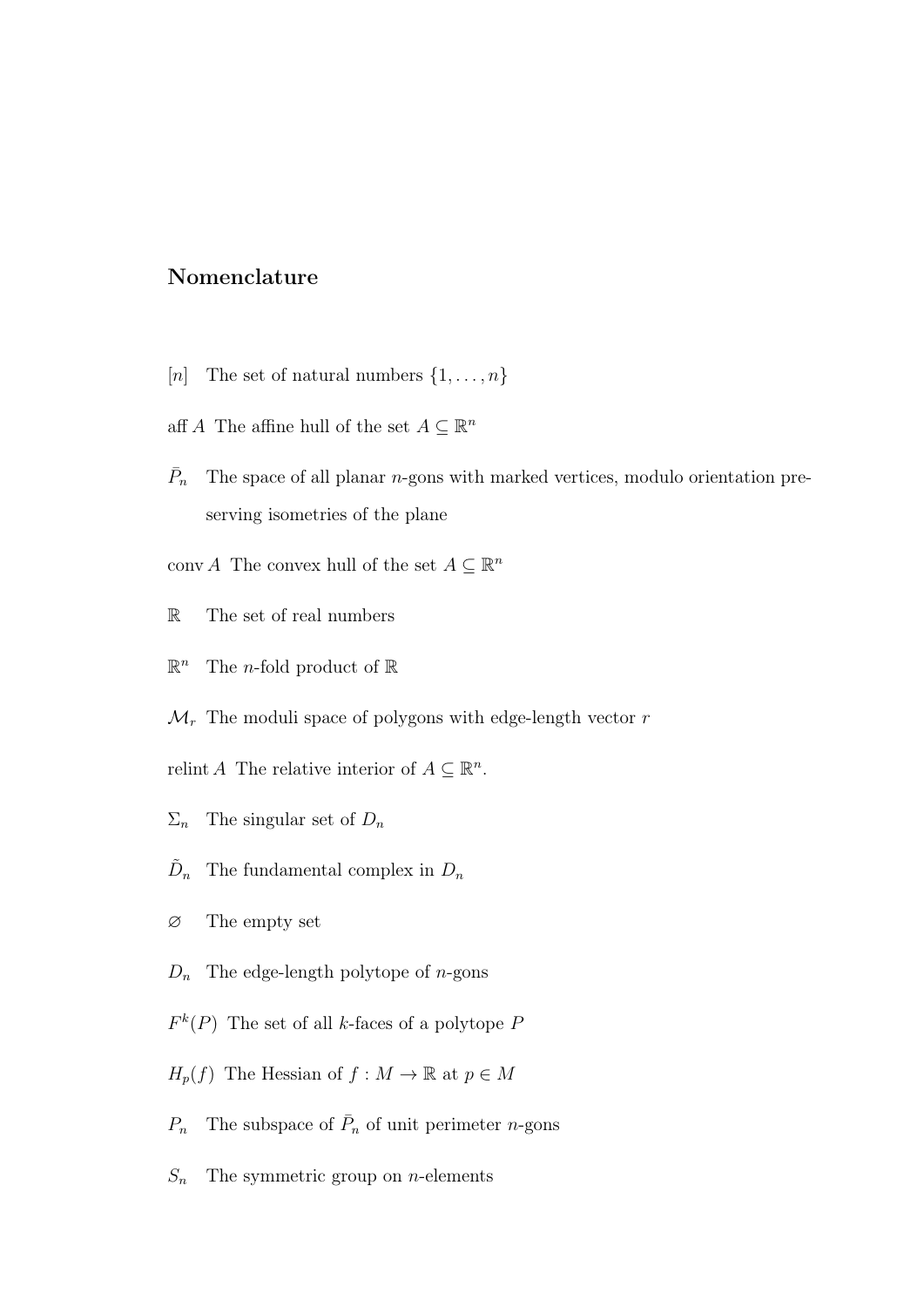### <span id="page-10-0"></span>1. Introduction

This dissertation principally concerns the study of the so-called *moduli space of* polygons. The idea is as follows. Consider a polygon lying in the Euclidean plane. Label the edges of this polygon by their edge-lengths,  $(r_1, \ldots, r_n) = r \in \mathbb{R}^n_{\geq 0}$ . By varying the interior angles of the polygon, one can generally form many different polygons with the same edge-length vector. For example, a rhombus shares the same edge-lengths as a square of equal perimeter. We allow our polygons to have self-intersections, and it will be useful at times to allow one or more of the edgelengths to shrink to 0. By considering all polygons with a given edge-length vector r, and identifying those polygons that differ by an orientation preserving isometry of the plane, we obtain the moduli space of polygons  $\mathcal{M}_r$ .

The study of configuration spaces like the moduli space of polygons has a long history. Early applications involved the problem of transforming rotational motion into linear motion in mechanical linkages. For example, James Watt described what is essentially the moduli space of a certain quadrilateral in his 1784 patent for a steam engine (Figure [1.1\)](#page-11-0). Watt's linkage can still be found in automobile suspensions to this day! Modern applications include motion planning in robotics [\[27\]](#page-84-0), and the obvious generalization to three dimensions has applications in chemistry [\[26\]](#page-84-1).

The primary inspiration for this dissertation comes from a 1995 paper by Michael Kappovich and John Millson [\[18\]](#page-84-2). Portions of their results are also found in [\[10,](#page-83-0) [13,](#page-83-1) [14,](#page-83-2) [24,](#page-84-3) [30,](#page-85-0) [17\]](#page-83-3). Kappovich and Millson's main insight was that the diffeomorphism types of  $\mathcal{M}_r$  could be parametrized by a certain polytope subdivided by hyperplanes. They were then able use Morse theory and a wall crossing argument to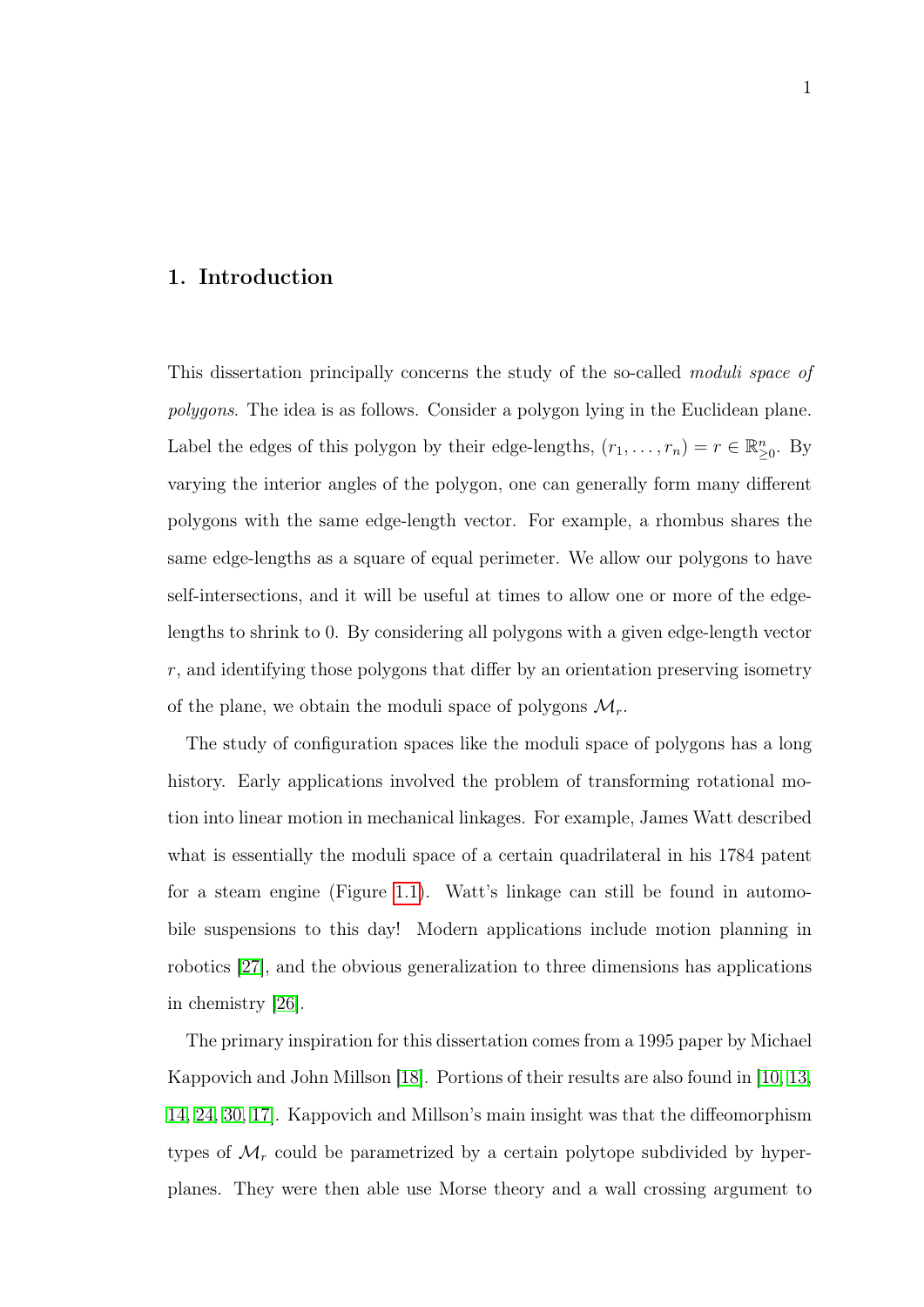

<span id="page-11-0"></span>Figure 1.1.: James Watt's hand drawn diagram of his linkage, from a letter to his son. In this diagram, points  $B$  and  $C$  are fixed, and point  $E$  is the midpoint of a segment connecting point  $A$  to point  $D$ . Thus, this linkage has four fixed lengths CD, DA, AB, and BC forming a (selfintersecting) quadrilateral. The space of all possible configurations of this linkage, modulo rotations and translations, forms a moduli space of quadrilaterals. (James Watt. The Kinematics of Machinery Fig. 1. 1808. <wikipedia.org>. Accessed May 9, 2019.)

identify all of the smooth manifolds that arise as moduli spaces of pentagons, and they gave a finite list of diffeomorphism types for the moduli spaces of hexagons, though this list was not tight in the sense that some of the diffeomorphism types are not actually realized in a moduli space of hexagons.

Since Kappovich and Millson's 1995 paper, a body of literature has developed around moduli spaces of polygons. Kappovich and Millson themselves extended their results to 3-dimensional Euclidean space, 3-dimensional hyperbolic space, and 2-dimensional spherical space [\[19,](#page-84-4) [21,](#page-84-5) [20\]](#page-84-6). In this process, they found an additional symplectic structure on the moduli space of spatial polygons. This symplectic structure proved very fruitful, and a great deal of attention in this field has been focused on the 3-dimensional case. For example, Hausmann and Knutson [\[9\]](#page-83-4), and later Mandini using different methods [\[25\]](#page-84-7), computed the cohomology rings of the moduli spaces of spatial polygons. The symplectic volume of the moduli spaces of spatial polygons was computed first by Kamiyama and Tezuka [\[16\]](#page-83-5) and later by Khoi [\[22\]](#page-84-8).

As it turns out, the moduli spaces of polygons are generically smooth manifolds. The sense that this is generic will be made clear in Section [2.3.](#page-37-0) However, for certain combinations of edge-lengths, the moduli space  $\mathcal{M}_r$  can contain non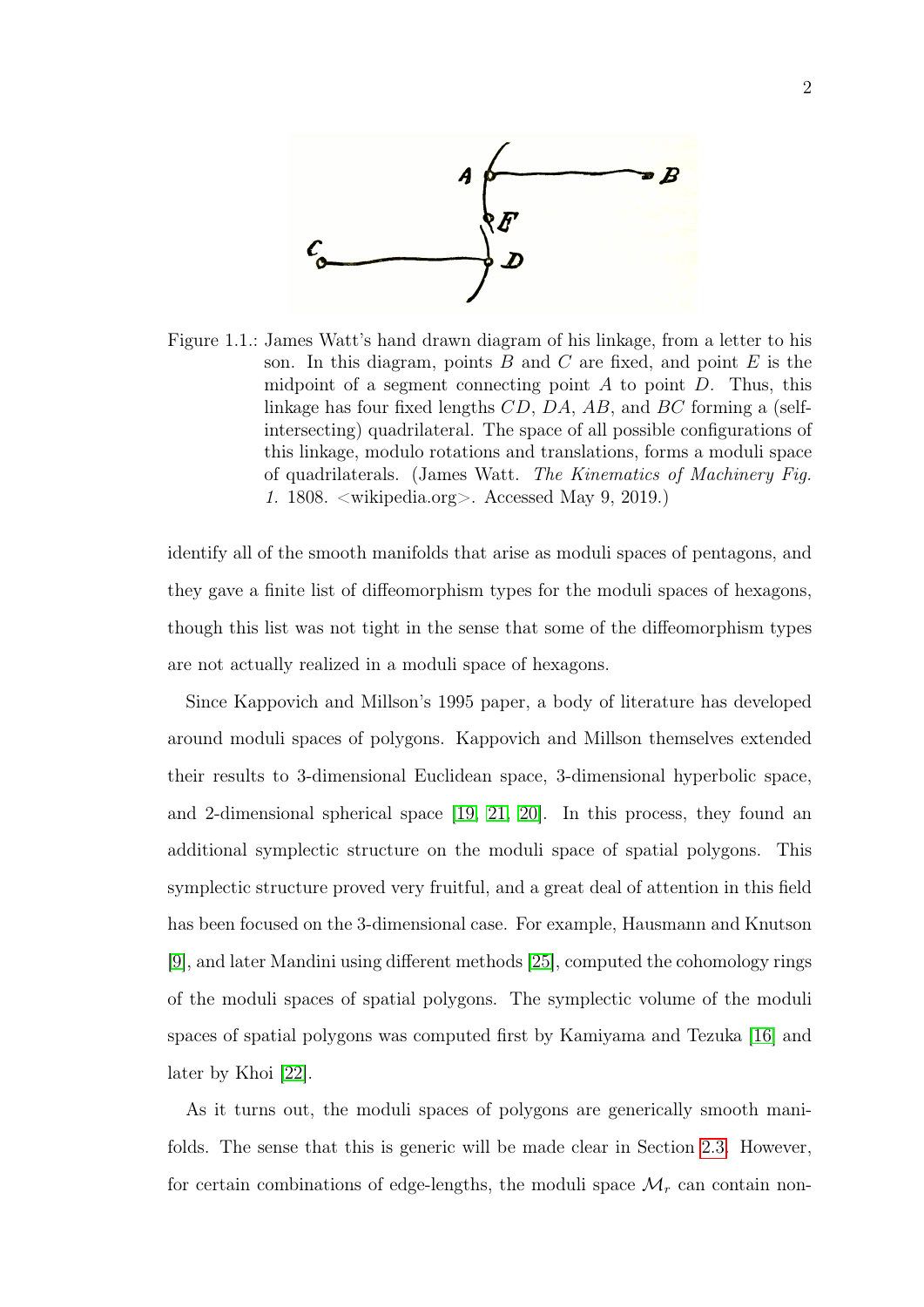manifolds points. Relatively little attention has been paid to this non-smooth case. It was known to Walker [\[30\]](#page-85-0) that the non-manifold moduli spaces of quadrilaterals are homeomorphic to either (i) a wedge of two circles, (ii) two circles joined at two points, or (iii) three circles, any pair of which share a unique point of intersection. In this dissertation, we turn our attention to the non-manifold spaces that arise as moduli spaces of pentagons. It turns out that all non-manifold points in these spaces are locally modeled on a cone  $C(S^0 \times S^1)$ . Collectively, we will refer to spaces of this type as crimped manifolds (Definiton [1.1.2\)](#page-13-0). In Chapter [3](#page-46-0) we compute, up to homeomorphism, all of the crimped manifolds that arise as moduli spaces of pentagons. We then turn our attention to bounding the number of diffeomorphism types of moduli spaces of polygons in Chapter [4.](#page-68-0) Kappovich and Millson were able to compute the manifolds that arise as moduli spaces of pentagons, and they produced a list of manifolds which gave an upper bound on the number of distinct diffeomorphism types of moduli spaces of hexagons. We improve the bound in the hexagon case, and provide bounds on the number of diffeomorphism types for the moduli spaces of 7- and 8-gons.

Remark 1.0.1. After writing this dissertation, we became aware that the results of Chapter [4](#page-68-0) were discovered by Hausmann and Rodriquez [\[12\]](#page-83-6) and later improved upon by Hausmann [\[11\]](#page-83-7). Our methods are substantially similar to theirs, though they did not produce the graphs of the networks found in Figures [4.1](#page-76-0) and [4.2.](#page-76-1)

#### <span id="page-12-0"></span>1.1. Main results

Here we summarize the main results of this dissertation. The chief result of Chapter [3](#page-46-0) is providing a list of spaces illustrating the homeomorphism types of the moduli spaces of pentagons. Before we state the result, we require some notation.

**Definition 1.1.1.** We will denote the set of natural numbers no larger than  $n$  by

$$
[n]=\{1,\ldots,n\}.
$$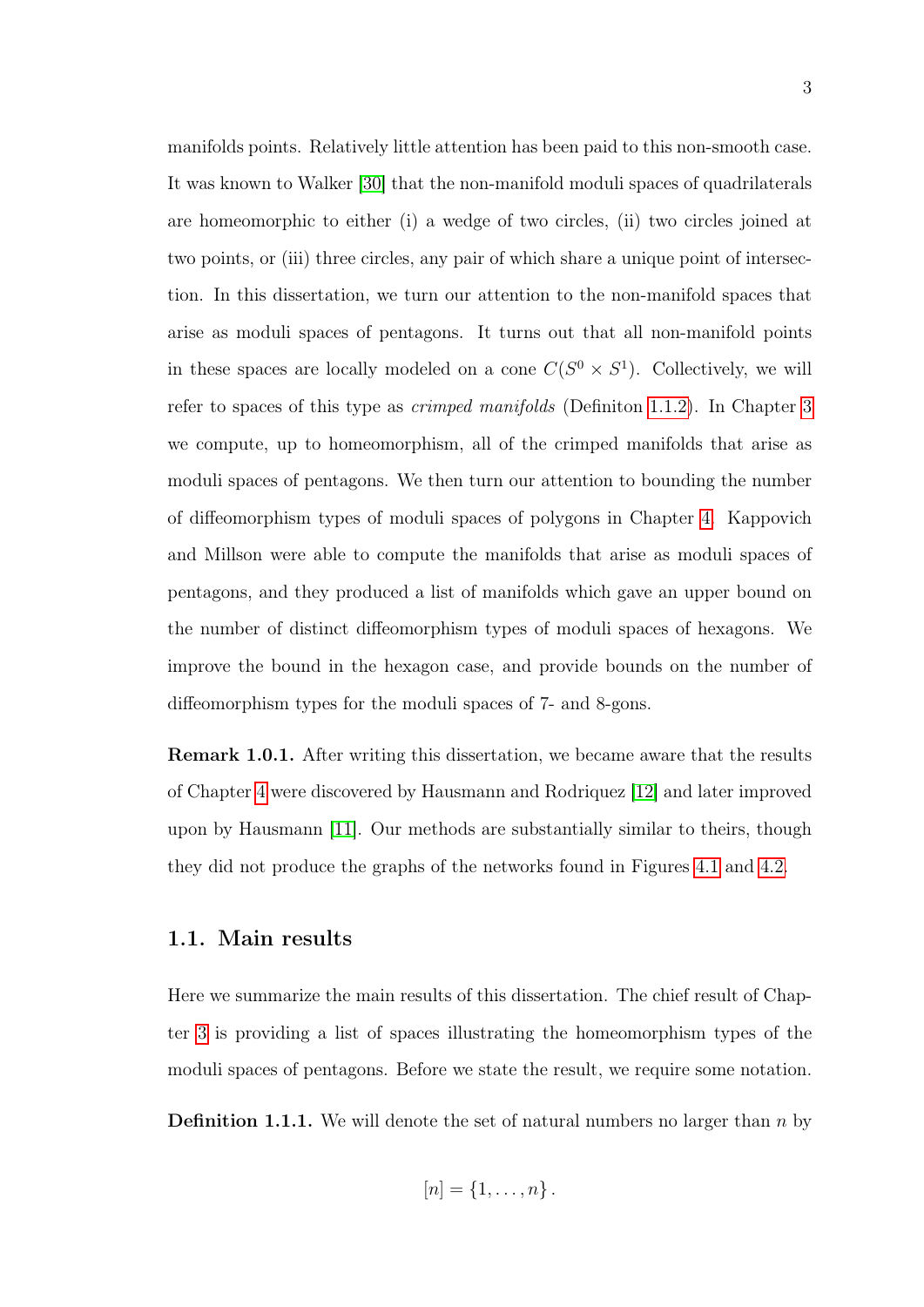<span id="page-13-0"></span>**Definition 1.1.2.** Let M be a topological space, and  $\Pi = \{p_1, \ldots, p_n\} \in M$  be a finite set of points. Assume that  $M\setminus\Pi$  is a smooth manifold of dimension n, and about each  $p_i \in \Pi$  there is a neighborhood  $N_i \subseteq \Pi$  homeomorphic to a cone over a product of spheres  $p_i \in N_i \cong C((S^j \times S^k))$ , with  $j + k = n$ . Then we will call M a crimped manifold and the  $p_i \in \Pi$  will be called crimped points.

**Definition 1.1.3.** Let  $\Sigma_g$  denote an orientable surface of genus g. For distinct points  $p_1, \ldots, p_n, q_1, \ldots, q_n \in \Sigma_g$ , define the equivalence relation  $p_i \sim q_i$  for  $i \in [n]$ . Denote by  $\Sigma_{g,n}$  the quotient space

$$
\Sigma_{g,n} = \Sigma_g / \sim .
$$

We call  $\Sigma_{g,n}$  a surface of genus g with 2n-points pairwise identified.

**Definition 1.1.4.** Let  $M$  and  $N$  be topological spaces. For distinct points

$$
m_1, \ldots, m_q \in M, n_1, \ldots, n_q \in N,
$$

define the equivalence relation  $m_i \sim n_i$  for  $i \in [q]$ . We denote the disjoint union of M and N by  $M \bigsqcup N$ . Then the q-fold wedge sum  $M \vee_q N$  is the quotient

$$
M \vee_q N = \left( M \bigsqcup N \right) / \sim.
$$

**Remark 1.1.5.** Notice that both  $\Sigma_{g,n}$  and  $\Sigma_{g'} \vee_q \Sigma_{g'}, g, g', q, n \in \mathbb{N} \cup \{0\}$ , are examples of crimped manifolds, where each of the crimped points has a neighborhood homeomorphic to a cone  $C(S^1 \times S^0)$ .

<span id="page-13-1"></span>It turns out the non-manifold moduli spaces of pentagons are homeomorphic to either a surface with  $2n$  points pairwise identified or q-fold wedge sum of two tori. We list the specific crimped manifolds in the tables below. The notations of the first columns will become apparent in the introduction to Chapter [3.](#page-46-0)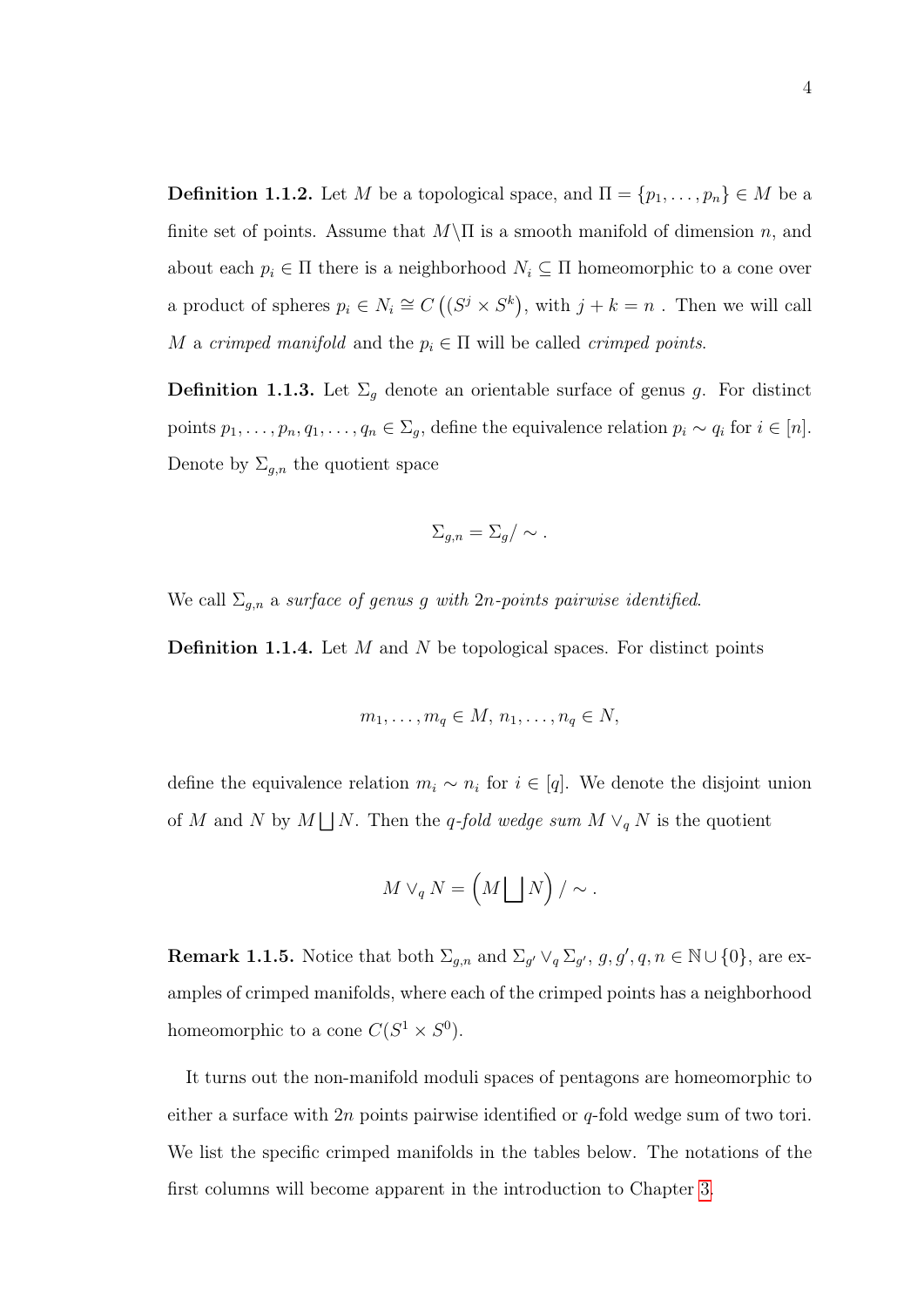Theorem 1.1.6. The following tables list all homeomorphism types of non-manifold moduli spaces of hexagons. The d-cells of  $D_5$ ,  $0 \le d \le 3$ , are listed in the left column, and the homeomorphism types of  $\mathcal{M}_r$  for r in the relative interior of each d-cell is listed in the right column.

| 3-cells in $D_5$                                                       | Topology of $\mathcal{M}_r$ |
|------------------------------------------------------------------------|-----------------------------|
| conv $\{h_{i,j}, h_{i,k}, h_{i,\ell}, t_i\}$                           | $\Sigma_{0,1}$              |
| conv $\{h_{i,j}, h_{i,k}, q_\ell, t_i\}$ , $\ell \notin \{i, j, k\}$   | $\Sigma_{1,1}$              |
| conv { $h_{i,j}, h_{i,k}, q_\ell, q_m$ }, $\ell, m \notin \{i, j, k\}$ | $\Sigma_1 \vee \Sigma_1$    |
| conv $\{h_{i,j}, q_k, q_\ell, t_i\}, k, \ell, \notin \{i, j\}$         | $\Sigma_{2,1}$              |
| conv { $q_i, q_j, q_k, t_\ell, t_m$ }, $\ell, m \notin \{i, j, k\}$    | $\Sigma_{3,1}$              |

| 2-cells in $D_5$                                         | Topology of $\mathcal{M}_r$ |
|----------------------------------------------------------|-----------------------------|
| conv $\{h_{i,j}, h_{i,k}, t_i\}$                         | $\Sigma_{0.2}$              |
| conv $\{h_{i,j}, q_k, t_i\}, k \notin \{i, j\}$          | $\Sigma_{1,2}$              |
| conv $\{h_{i,j}, q_k, q_\ell\}, k, \ell \notin \{i, j\}$ | $\Sigma_1 \vee_2 \Sigma_1$  |
| conv $\{q_i, q_j, t_k\}$                                 | $\Sigma_{2,2}$              |

| 1-cells in $D_5$        | Topology of $\mathcal{M}_r$ |
|-------------------------|-----------------------------|
| conv $\{h_{i,j}, t_i\}$ | $\Sigma_{0,3}$              |
| conv ${q_i, t_i}$       | $\Sigma_{1,3}$              |
| conv ${q_i, q_j}$       | $\Sigma_1 \vee_3 \Sigma_1$  |
|                         |                             |
| 0-cells in $D_5$        | Topology of $\mathcal{M}_r$ |
| $\{t_i\}$               | $\Sigma_{0.4}$              |

In the course of proving Theorem [1.1.6](#page-13-1) we realized that the Kappovich-Millson polytope  $D_n$  contained a large amount of redundant data. In order to push our census of the topology of the moduli spaces of polygons to higher dimensions, it became necessary to find a way to simplify that data. We pursue that process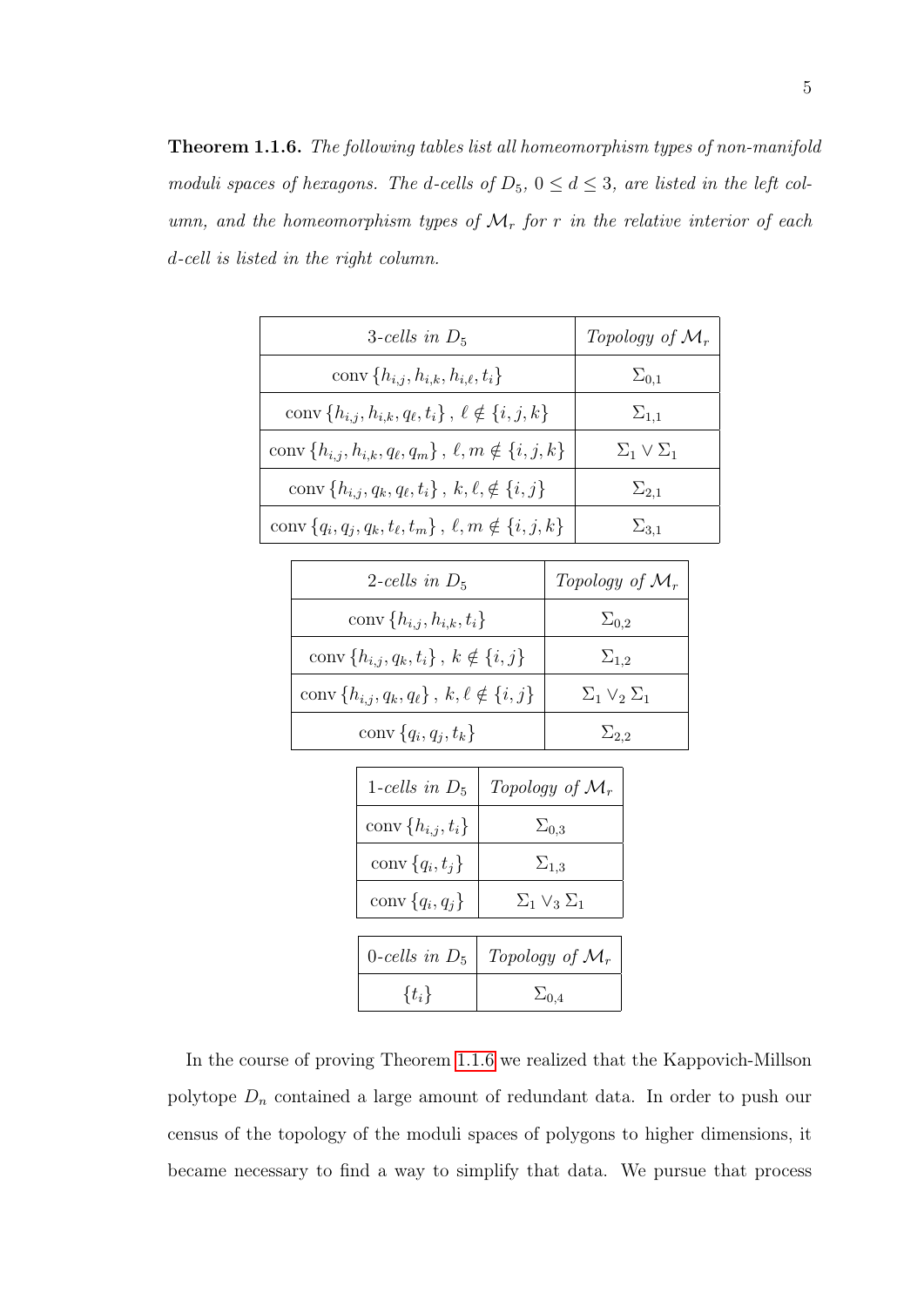in Chapter [4.](#page-68-0) As a result, we were able to provide a bound on the number of non-diffeomorphic smooth manifolds that arise as moduli spaces of  $n$ -gons for  $n \leq 8$ . Denote by  $t_n$  the number of non-diffeomorphic, maximal dimensional smooth manifolds that arise as a moduli space of  $n$ -gons. It is shown in [\[18\]](#page-84-2) that  $t_3 = 1, t_4 = 2$ , and  $t_5 = 6$ . We extend those results with the following theorem.

**Theorem 1.1.7.** Let  $t_n$  denote the number of distinct (up to diffeomorphism) maximal-dimensional, smooth manifolds that arise as a moduli space of n-gons. Then we have the following bounds:

$$
t_6 \le 20, t_7 \le 134, t_8 \le 2469.
$$

Remark 1.1.8. After completing the work of this dissertation, we were made aware that these bounds were previously known to Hausmann and Rodriguez [\[12\]](#page-83-6). Their approach to providing these bounds was more combinatorial, while ours is more geometric. We both attempt to count the number of connected components of a certain subdivision of  $\tilde{D}_n \subseteq \mathbb{R}^n$ . For a definition of  $\tilde{D}_n$ , see Section [4.1.](#page-69-0) Hausmann and Rodriguez's approach is to induce a certain partial order on the components of  $\tilde{D}_n$ . They then give each chamber of  $\tilde{D}_n$  a label they call the *genetic* code. They develop a set of rules that produce a finite set of virtual genetic codes, and then they use polyhedral computations to check if their virtual genetic codes are, indeed, realized as the genetic code of a chamber of  $\tilde{D}_n$ .

Our approach is much more geometric. We consider  $\tilde{D}_n$  to be the fundamental region of a larger polytopal complex modulo the action of a certain reflection group. We then identify one component of  $\tilde{D}_n$  for arbitrary n. Finally, we identify the remaining components of  $\tilde{D}_n$  by inductively searching for the chambers adjacent to all of the known chambers of  $\tilde{D}_n$ .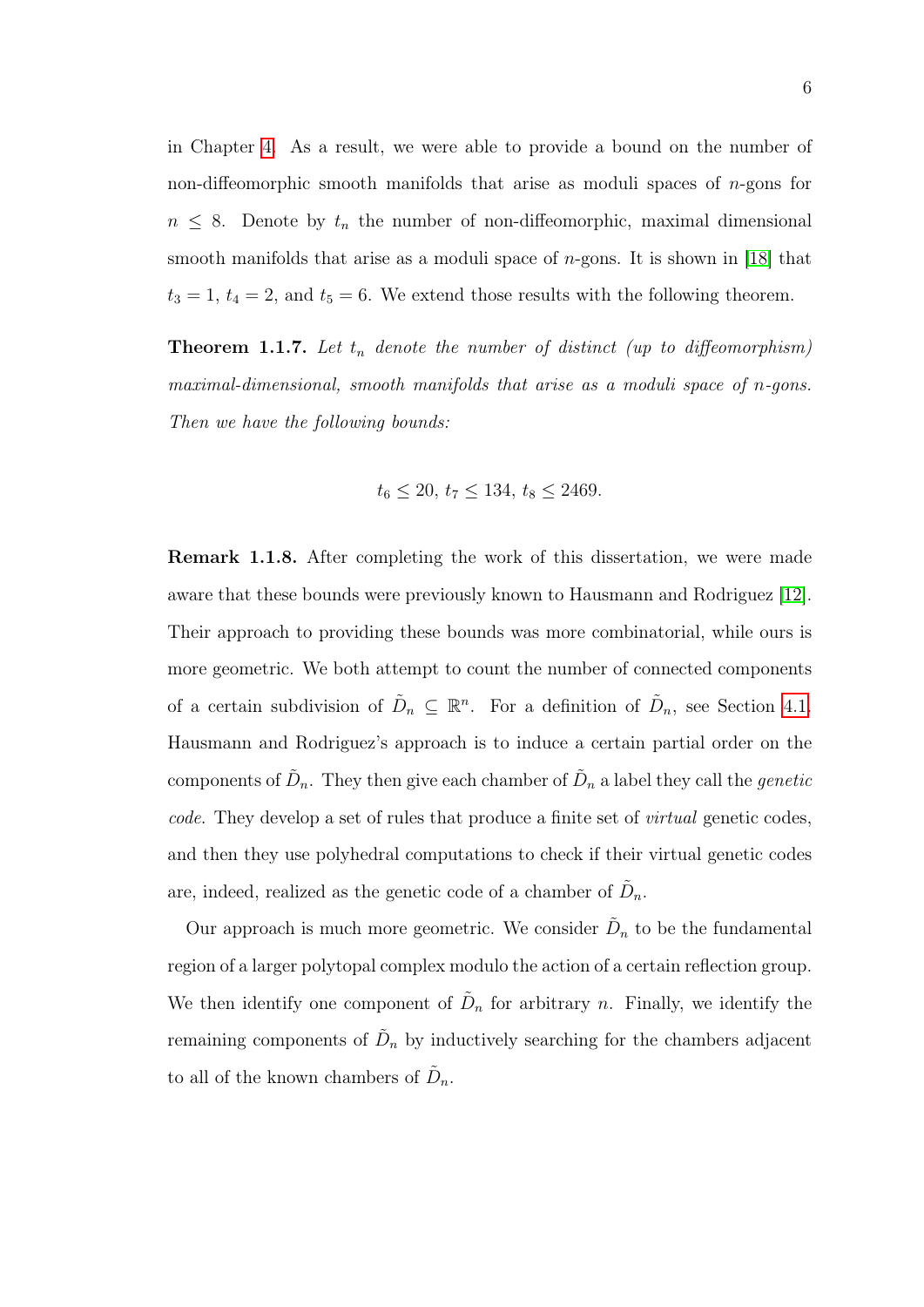#### <span id="page-16-0"></span>2. Background

Before we proceed with the proofs of our main results, we require some background material on the tools of convex geometry and Morse theory that form the basis of our arguments. We provide those backgrounds in Sections [2.1](#page-16-1) and [3.2.](#page-50-0) We then give an overview of the main results of Kappovich and Millson in Section [2.3.](#page-37-0)

### <span id="page-16-1"></span>2.1. Polytopes

Here we collect some basic facts about one of the fundamental objects in combinatorial geometry: the polytope. The main source of this material is Grünbaum's Coinvex Polytopes [\[8\]](#page-83-8). A polytope allows one to generalize the combinatorial properties (vertices, edges, faces, etc.) of polygons and polyhedra to higher dimensions. Before describing the manner of this generalization, we require language allowing us to discuss subsets of  $\mathbb{R}^n$ .

**Definition 2.1.1.** A hyperplane  $H \subseteq \mathbb{R}^n$  is a solution to a linear equation

$$
H_{h,b} = \{ x \in \mathbb{R}^n \mid h \cdot x = b \}
$$

for some fixed  $h \in \mathbb{R}^n \setminus \{0\}$ ,  $b \in \mathbb{R}$ . In the above formula,  $\cdot$  represents the usual Euclidean inner product. The vector h is called a normal to the hyperplane  $H_{h,b}$ . Every hyperplane splits  $\mathbb{R}^n$  into two (closed) *half-spaces*  $H_{h,b}^{\pm}$  defined by

$$
H_{h,b}^+ = \{ x \in \mathbb{R}^n \mid h \cdot x \ge b \}
$$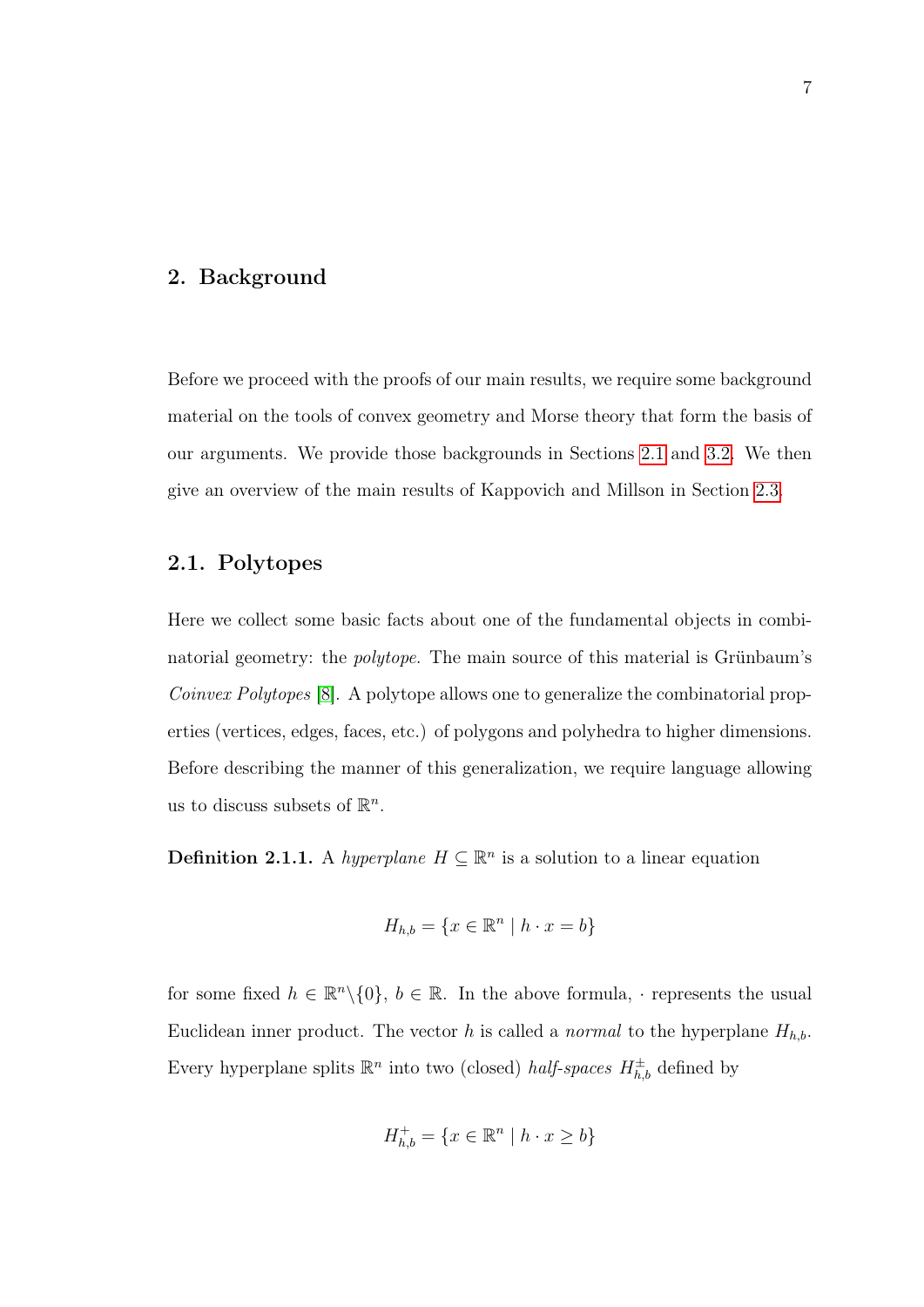and

$$
H_{h,b}^- = \{ x \in \mathbb{R}^n \mid h \cdot x \le b \}.
$$

**Definition 2.1.2.** Let  $p_1, \ldots, p_m \in \mathbb{R}^n$ . A convex combination of  $p_1, \ldots, p_m$  is a sum

$$
\sum_{i=1}^m \lambda_i p_i
$$

for some  $\lambda_1, \ldots, \lambda_m \in \mathbb{R}_{\geq 0}$  satisfying  $\sum_{i=1}^m \lambda_i = 1$ . On the other hand, if the  $\alpha_1, \ldots, \alpha_m \in \mathbb{R}$  are possibly negative, and  $\sum_{i=1}^m \alpha_i = 1$ , then we call

$$
\sum_{i=1}^m \alpha_i p_i
$$

an affine combination of  $p_1, \ldots, p_m$ . Now consider any  $A \subseteq \mathbb{R}^n$ . The convex (*affine*) hull of A is

conv  $A(\text{aff }A) = \{x \in \mathbb{R}^n \mid x \text{ is a convex (affine) combination of points in }A\}.$ 

We call set  $D \subseteq \mathbb{R}^n$  convex provided  $D = \text{conv } D$ .

**Example 2.1.3.** Consider a half-space  $H_{h,b}^{\dagger} \subseteq \mathbb{R}^n$ . Let

$$
y = \sum_{i=1}^{m} \lambda_i x_i
$$

be a convex combination of points  $x_1, \ldots, x_m \in H^+_{h,b}$ . Then

$$
h \cdot y = \sum_{i=1}^{m} \lambda_i (h \cdot x_i) \ge \sum_{i=1}^{m} \lambda_i b = b,
$$

so  $H_{h,b}^+$  is convex. Notice the importance that each  $\lambda_i \geq 0$  to conclude  $\lambda_i(h \cdot x_i) \geq$  $\lambda_i b$ . Indeed, no half-space is closed under affine combinations. To see this, notice that if  $z_1 = \frac{b}{|h|}$  $\frac{b}{|h|^2}h$  and  $z_2 = z_1 + \frac{h}{|h|}$  $\frac{h}{|h|^2}$ , then

$$
h \cdot z_1 = b,
$$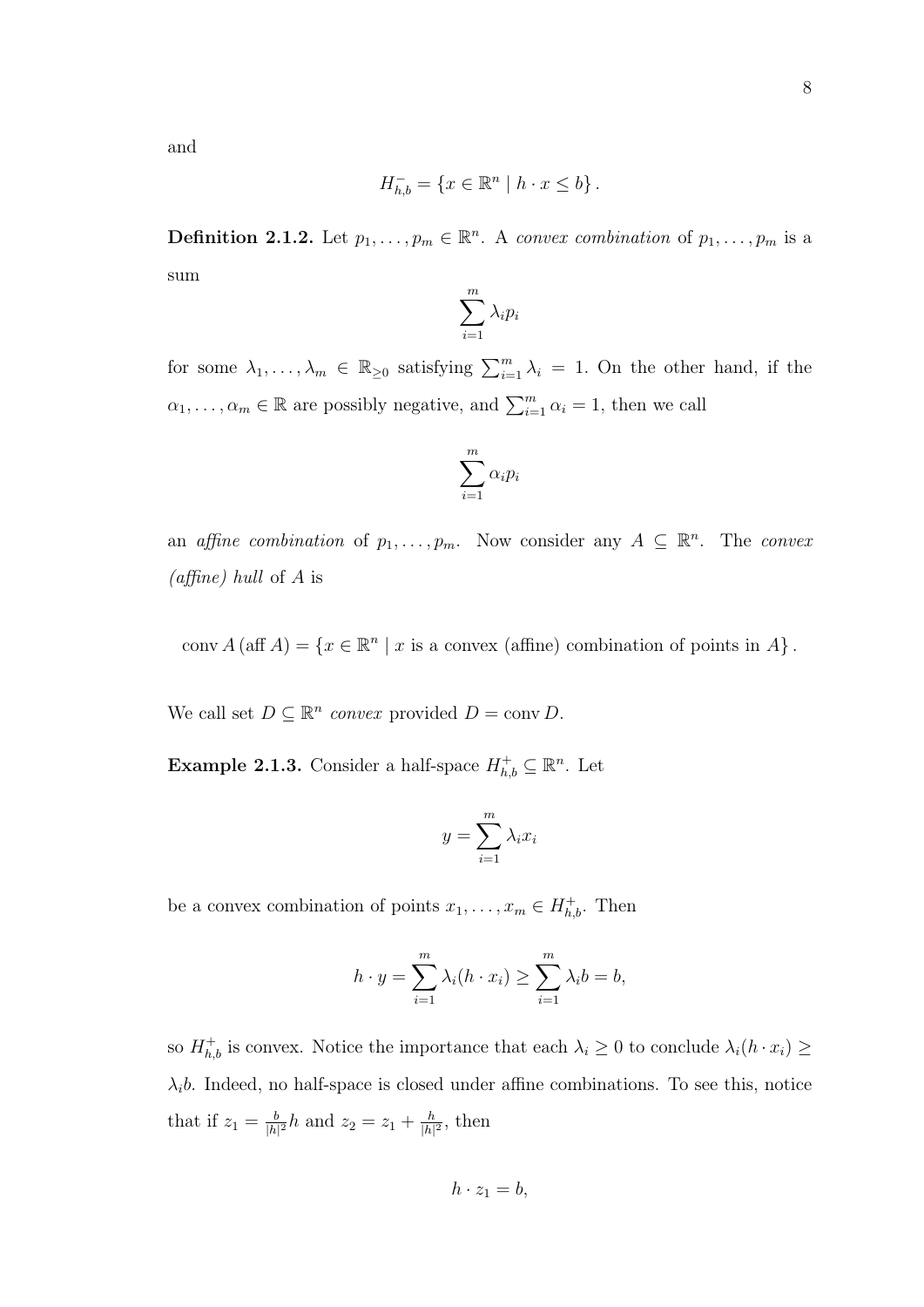and

$$
h \cdot z_2 = b + 1 > b.
$$

We conclude  $z_1, z_2 \in H_{h,b}^+$ . We now have  $z = 2z_1 - z_2 \in \text{aff } H_{h,b}^+$ , but  $z \notin H_{h,b}^+$  $h,b$ because

$$
h \cdot z = 2b - (b+1) < b.
$$

**Definition 2.1.4.** A subset  $A \subseteq \mathbb{R}^n$  is called an *affine subspace* if, for fixed  $a \in A$ , the set

$$
A - a = \{x - a \in \mathbb{R}^n \mid x \in A\}
$$

is a linear subspace of  $\mathbb{R}^n$ 

**Proposition 2.1.5.** Let  $S \subseteq \mathbb{R}^n$  be a nonempty subset, and  $A = \text{aff } S$ . Then A is an affine subspace of  $\mathbb{R}^n$ . Conversely, suppose that  $A \subseteq \mathbb{R}^n$  is an affine subspace. Then aff  $A = A$ .

*Proof.* Let  $S \subseteq \mathbb{R}^n$  be nonempty, set  $A = \text{aff } S$ , and choose  $a \in A$ . Now, as  $A - a \supseteq S - a \neq \emptyset$  is nonempty, we proceed to check closure under scalar multiplication. Let  $\lambda \in \mathbb{R}$  and  $x - a \in A - a$ . Write  $x = \sum_{i=1}^{m} \alpha_i s_i$  as an affine combination of  $s_1, \ldots, s_m \in S$ . Then

$$
\lambda(x-a) = \left(\sum_{i=1}^{m} (\lambda \alpha_i) s_i + (1-\lambda)a\right) - a \in A - a
$$

since  $\sum_{i=1}^{m} \lambda \alpha_i + (1 - \lambda) = 1$  and  $s_1, \ldots, s_m, a \in S$ . To see closure under vector addition, let  $y - a \in A - a$ , and write  $y = \sum_{j=1}^{k} \beta_j t_j$  as an affine combination of  $t_1, \ldots, t_k \in S$ . Then

$$
(x-a) + (y-a) = 2\left(\sum_{i=1}^{m} \frac{\alpha_i}{2} s_i + \sum_{j=1}^{k} \frac{\beta_j}{2} t_j - a\right) \in A - a,
$$

since  $\sum_{i=1}^{m} \alpha_i/2 + \sum_{j=1}^{k} \beta_j/2 = 1$ . Thus  $A-a$  is closed under vector addition, and therefore a linear subspace of  $\mathbb{R}^n$ .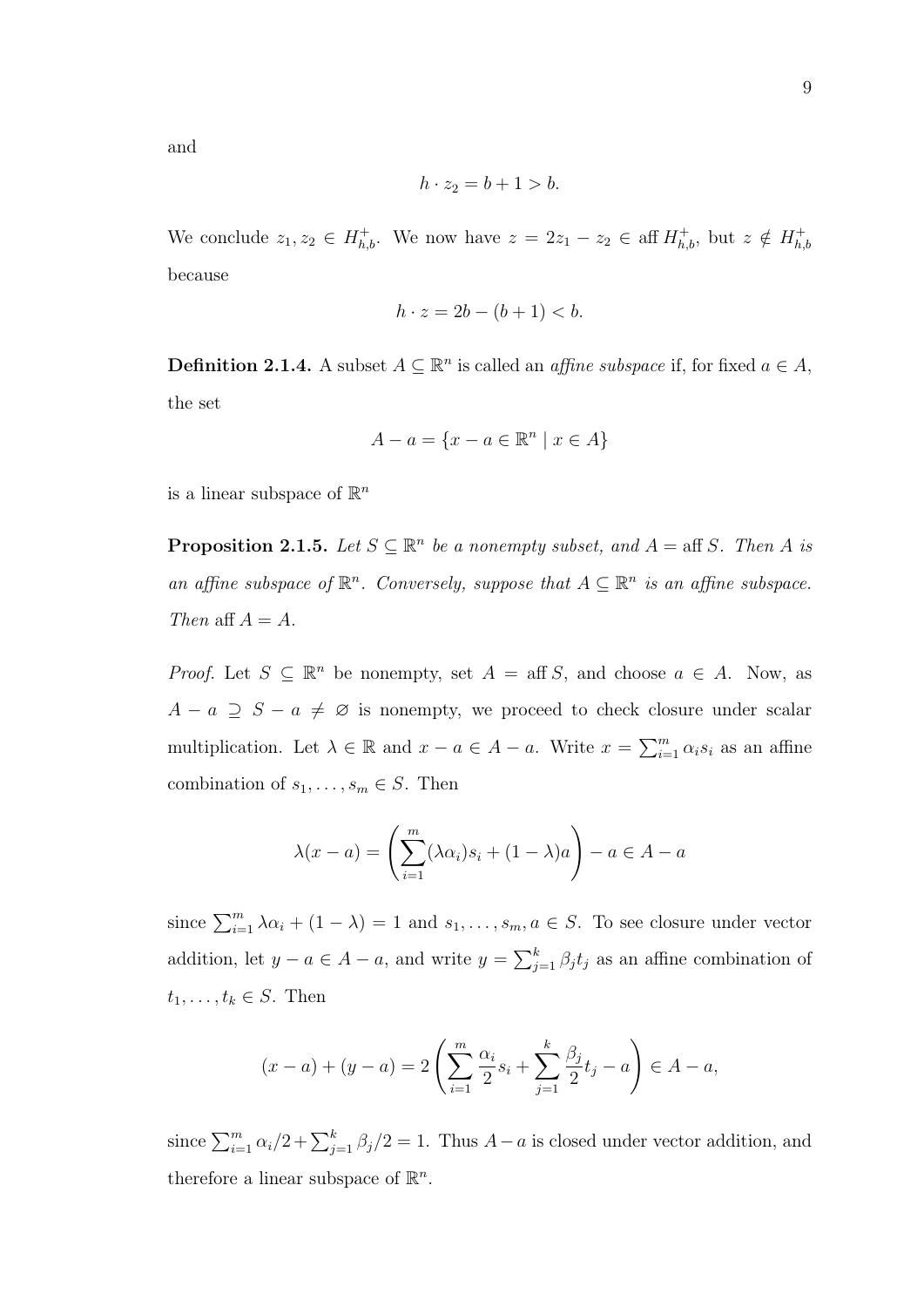For the converse, assume that  $A \subseteq \mathbb{R}^n$  is an affine subspace. It is immediate from the definition that  $A \subseteq \text{aff } A$ , so it suffices to show the reverse containment. Assume  $x \in \text{aff } A$ , and write  $x = \sum_{i=1}^{m} \alpha_i a_i$  as an affine combination of  $a_1, \ldots, a_m \in A$ . Then, since  $\sum_{i=1}^m \alpha_i = 1$ ,

$$
x - a_1 = x - \sum_{i=1}^{m} \alpha_i a_1 = \sum_{i=1}^{m} \alpha_i (a_i - a_1)
$$

is a linear combination of elements in the linear space  $A-a_1$ , hence  $x-a_1 \in A-a_1$ . Therefore  $x \in A$ .  $\Box$ 

**Definition 2.1.6.** Let  $A \subseteq \mathbb{R}^n$ . The *relative interior* of A is denoted relint A and represents the interior of A in the subspace topology of aff  $A \subseteq \mathbb{R}^n$ , i.e.,

$$
relint A = A^{\circ} \subseteq aff A \subseteq \mathbb{R}^{n}.
$$

We are now equipped with the language to define a polytope. As motivation, consider two ways to view a polyhedron. In one respect, a polyhedron can be viewed as being carved out of  $\mathbb{R}^3$  by making a series of straight cuts. This view gives rise to the h-representation (h stands for "half-space") of a polytope. On the other hand, a polyhedron can be viewed as taking a finite set of points in  $\mathbb{R}^n$ , and tautly stretching a membrane across them. This gives rise to the  $v$ -representation  $(v$  for "vertex") of a polytope. We give both definitions here.

**Definition 2.1.7.** Let  $H_1, \ldots, H_m \subset \mathbb{R}^n$  be a collection of closed half-spaces. A polytope  $P \subseteq \mathbb{R}^n$  is the intersection

$$
P = \bigcap_{i=1}^{m} H_i.
$$

Such a description of  $P$  as an intersection of finitely many half-spaces is called an h-representation of P, and the set  $\mathcal{H} = \{H_1, \ldots, H_m\}$  is called an h-generating set for P.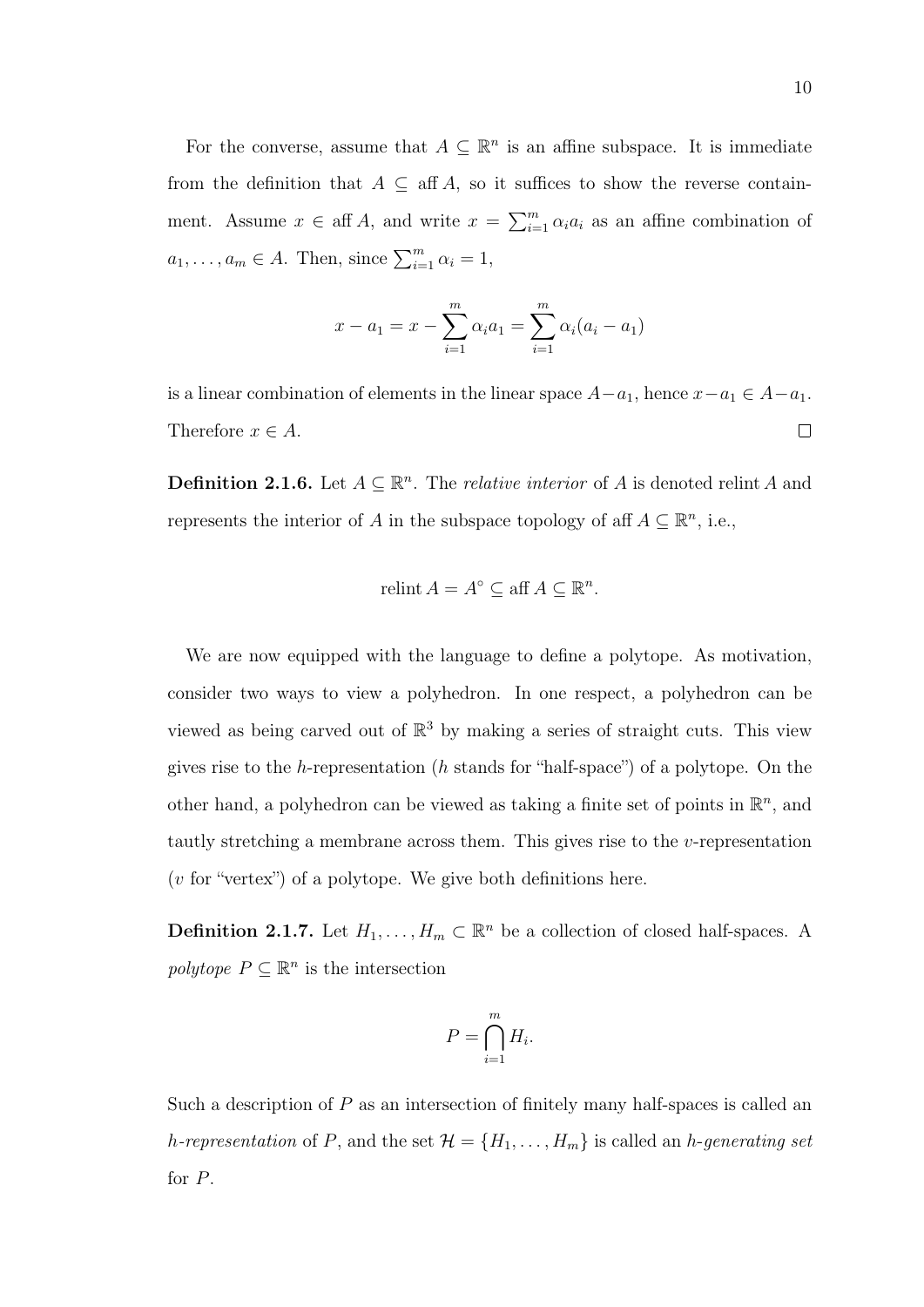**Definition 2.1.8.** Let  $v_1, \ldots, v_m \in \mathbb{R}^n$  be a collection of points. A polytope  $P \subset \mathbb{R}^n$  is the convex hull

$$
P = \text{conv}\{v_1, \ldots, v_m\}.
$$

Such a description of  $P$  as a convex hull of finitely many points is called a  $v$ representation of P, and the set  $V = \{v_1, \ldots, v_m\}$  is called a *v*-generating set for P.

A subset  $B \subseteq \mathbb{R}^n$  is *bounded* provided  $B \subseteq B_r(0)$ ,  $0 \in \mathbb{R}^n$ ,  $r < \infty$ , is contained in a finite radius ball. It should be noted that some authors require a polytope to be bounded. For our purposes it will be useful to consider the unbounded case, so we do not impose that restriction. Regardless, a fundamental theorem of convex geometry is the Minkowski-Weyl Theorem which states that, so long as a polytope is bounded, it has both a v-representation and an h-representation.

**Theorem 2.1.9** (Minkowski-Weyl). Assume that  $P \subseteq \mathbb{R}^n$  is compact. Then the following are equivalent.

1. There exist half-spaces  $H_1, \ldots, H_s \subseteq \mathbb{R}^n$  such that

$$
P = \bigcap_{i=1}^{s} H_i.
$$

2. There exist a finite list of points  $v_1, \ldots, v_t \in \mathbb{R}^n$  such that

$$
P = \text{conv}\{p_1,\ldots,p_t\}.
$$

A proof of the Minkowski-Weyl theorem can be found in, e.g., [\[31\]](#page-85-1) where it appears as Ziegler's "Main Theorem" of Chapter 1. For an algorithm to switch between  $v$ - and h-representations of a polytope see [\[1\]](#page-82-1). In addition to the utility of being able to describe a polytope in two different ways, the equivalence of of the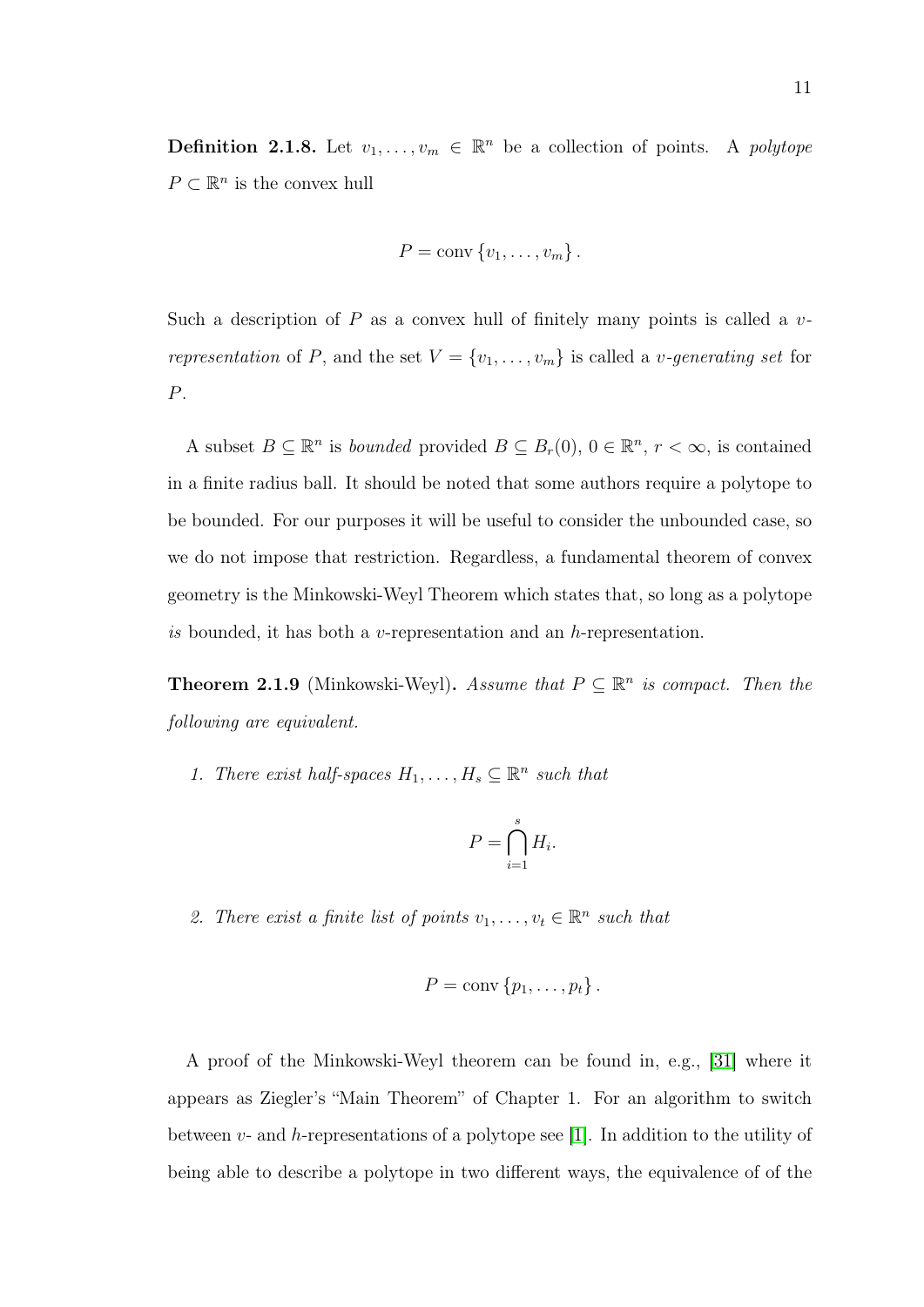$v$ - and h-representations of a polytope has practical significance. For example, the goal of linear programming is to maximize a linear function, called the objective function, subject to a finite set of linear constraints. The constraints then define a polytope, and, so long as this polytope is non-empty and bounded, the objective is maximized at some (not necessarily unique) vertex. Thus, linear programming is equivalent to switching from the h-representation to the v-representation of a polytope.

We now make precise the combinatorial properties of a polytope.

**Definition 2.1.10.** Let  $P \subseteq \mathbb{R}^n$  be a polytope. The *dimension* of P is

$$
\dim P = \dim (\mathrm{aff } P).
$$

We say P is full dimensional if dim  $P = n$ . A hyperplane  $H \subset \mathbb{R}^n$  is called a supporting hyperplane of P provided  $P \cap H \neq \emptyset$ , and P lies entirely in one of the closed half-spaces defined by  $H$ . Alternatively, the hyperplane  $H$  cuts  $P$  provided  $H \cap$  relint  $P \neq \emptyset$ .

**Remark 2.1.11.** Notice that if  $P \subseteq \mathbb{R}^n$  is full dimensional, and H is a supporting hyperplane of a polytope P, then  $H \cap P \subseteq \partial P \subseteq \mathbb{R}^n$  lies in the boundary of P as a subset of  $\mathbb{R}^n$ .

**Definition 2.1.12.** A face of P is the intersection of P with a closed half-space whose bounding hyperplane does not cut  $P$ . It follows immediately from the  $h$ representation that a nonempty face  $F \subseteq P$  of a polytope P is, itself, a polytope with dimension dim  $F \leq \dim P$ . If dim  $F = k$ , we will call F a k-face. If dim  $P =$ n, we call the 0-faces vertices, the 1-faces edges, and the  $(n-1)$ -faces facets. We denote the set of all k-faces of P

$$
F^k(P) = \{ F \subseteq P \mid F \text{ is a } k\text{-face of } P \}.
$$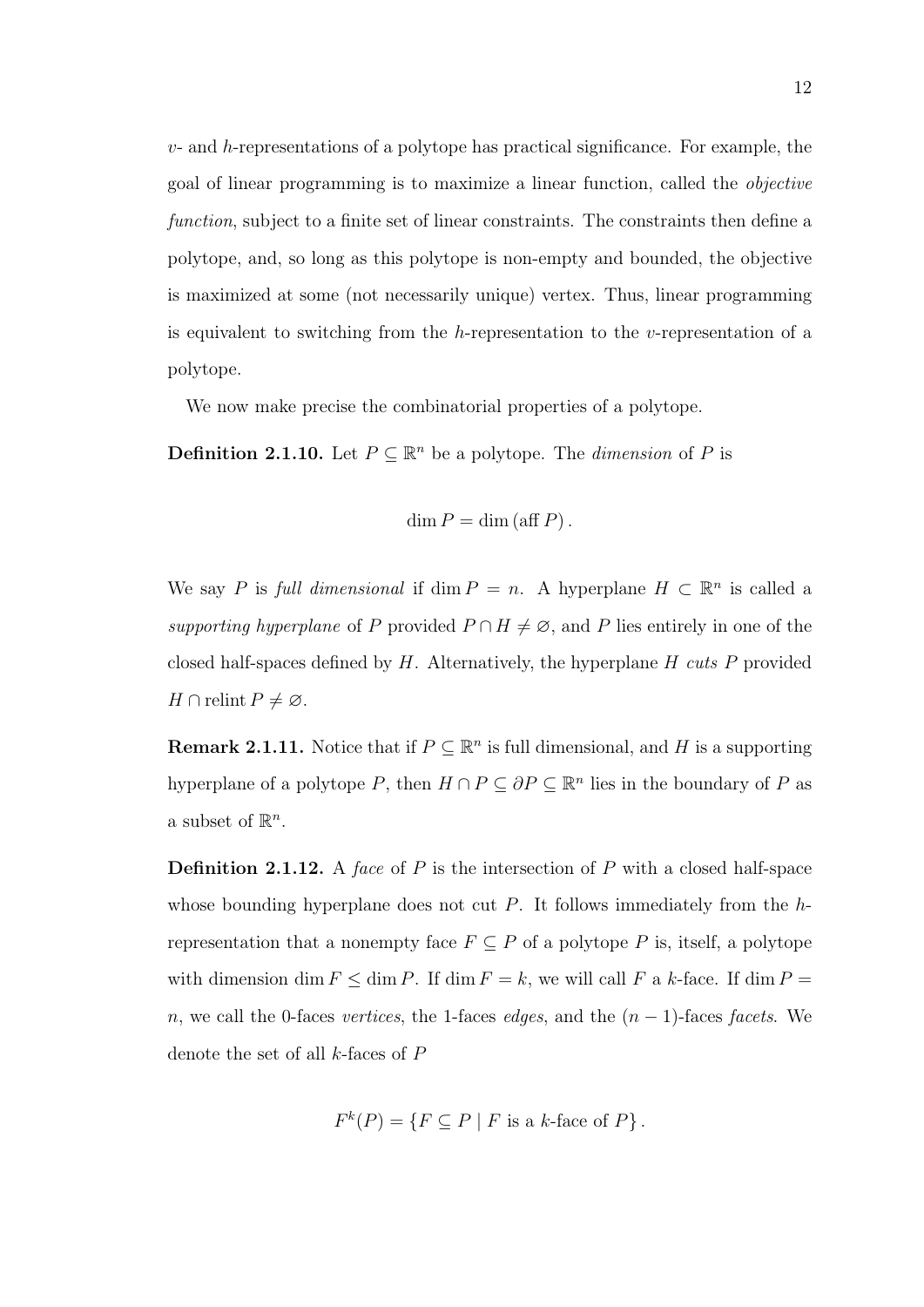**Remark 2.1.13.** As a consequence of the definition, the polytope  $P$  is a face of itself, as is the empty set  $\varnothing$ . By convention, we declare dim  $\varnothing = -1$ . We call a k-face proper provided  $-1 < k < \dim P$ .

Notice that if  $H \subset \mathbb{R}^n$  is a supporting hyperplane of a polytope  $P \subseteq \mathbb{R}^n$ , then either  $H \cap P = H^+ \cap P$  or  $H \cap P = H^- \cap P$ . Therefore the intersection of a supporting hyperplane with  $P$  is a face of  $P$ . Moreover, every proper face of  $P$  is realized by the intersection of P with a supporting hyperplane.

**Definition 2.1.14.** A supporting hyperplane  $H \subset \mathbb{R}^n$  of a polytope  $P \subseteq \mathbb{R}^n$  is an essential supporting hyperplane provided

$$
\dim(H \cap P) = (\dim P) - 1.
$$

**Definition 2.1.15.** A  $v-$  (h-) description of a polytope P is minimal provided the v-  $(h)$  generating set S is minimal amongst all v-  $(h)$  generating sets.

The next goal is to verify the fact that minimal  $v$ - and  $h$ -generating sets essentially correspond with the vertices and facets of a polytope. To prove this, though, a lemma is required.

<span id="page-22-0"></span>**Lemma 2.1.16.** Assume  $A, B \subseteq \mathbb{R}^n$  are compact, convex subsets with  $A \cap B =$  $\emptyset$ . Then there exists a hyperplane  $H \subseteq \mathbb{R}^n$  such that  $A \subseteq H^+$ ,  $B \subseteq H^-$ , and  $A \cap H = \varnothing = B \cap H$ .

*Proof.* Consider the Euclidean distance function  $\delta : A \times B \to \mathbb{R}$  defined by  $\delta(a, b) =$  $|a - b|$ . Since  $A \times B$  is compact,  $\delta$  attains a minimum. Let  $(a, b) \in A \times B$  be such a minimum, and set  $d = a - b$ . Since  $A \cap B = \emptyset$ , we have  $d \neq 0 \in \mathbb{R}^n$ . Now let  $p = (a + b)/2$ , and set  $c = d \cdot p$ . I claim that

$$
H_{d,c} = \{ x \in \mathbb{R}^n \mid d \cdot x = c \}
$$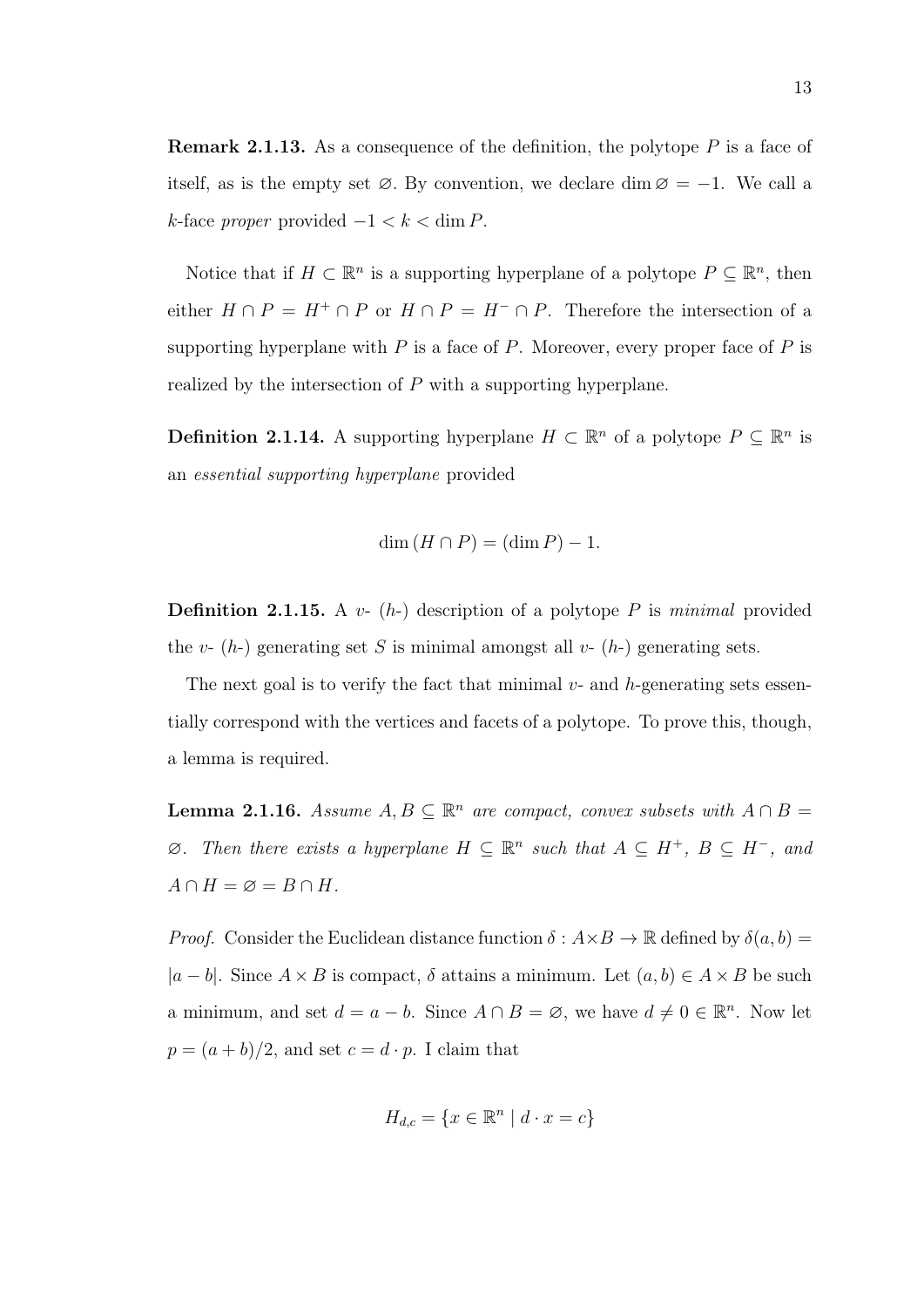is the desired hyperplane. Calculating

$$
d \cdot a = \frac{d \cdot a + d \cdot b}{2} + \frac{1}{2} (d \cdot a - d \cdot b)
$$
  
=  $d \cdot p + \frac{1}{2} (|a|^2 - 2a \cdot b + |b|^2)$   
=  $d \cdot p + \frac{1}{2} |d|^2$   
>  $d \cdot p$ ,

we see  $a \in (H_{d,c}^+)^{\circ}$  is in the interior of one of the half-spaces bounded by H. We show that, in fact,  $A \subset (H^+)^{\circ}$ . For a contradiction, assume that  $a' \in H^- \cap A$ . Then

$$
(a'-a)\cdot d = a'\cdot d - a\cdot d < d\cdot p - d\cdot p = 0,
$$

so the angle between the vectors  $a' - a$  and d is obtuse. But d is the exterior normal at the point  $\alpha$  for the sphere of radius  $|d|$  centered at  $b$ . Therefore, there is a section of the line segment from  $a$  to  $a'$  that lies within the ball of radius  $|d|$  centered at b. Since A is convex, this contradicts the minimality of the point  $(a, b)$  for the function  $\delta$ . We conclude that  $A \subset (H^+)^{\circ}$ , and a symmetric argument shows  $B \subset (H^-)^{\circ}$ .  $\Box$ 

<span id="page-23-0"></span>**Proposition 2.1.17.** Let  $P \subseteq \mathbb{R}^n$  be a polytope.

- 1. A v-description of P with v-generating set V is minimal if and only if  $V =$  $F^0(P)$ .
- <span id="page-23-1"></span>2. Assume P is full dimensional. An h-description of P with h-generating set H is minimal if and only if every half-space  $H \in \mathcal{H}$  has the property that ∂H is an essential supporting hyperplane of P.

*Proof of*  $(1)$ *.* We first show that

*Claim.* If V is any v-generating set of P, then  $F^0(P) \subseteq V$ .

For a contradiction, assume that  $V$  is a v-generating set of a polytope  $P$ , and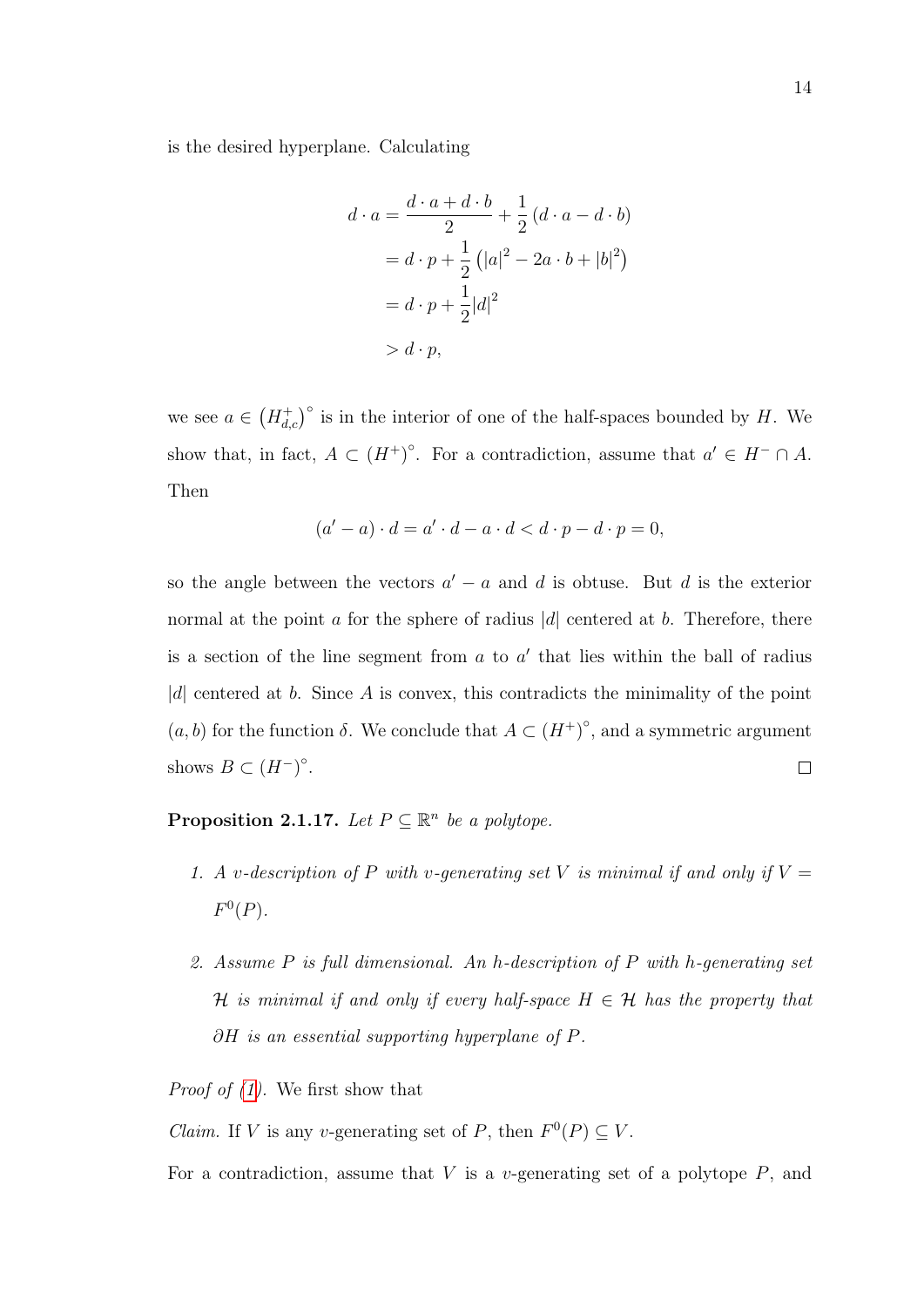$v \in F^0(P) \backslash V$ . Then we may write

$$
v = \sum_{i=1}^{m} \lambda_i v_i
$$

as a convex combination of  $v_1, \ldots, v_m \in V$ . Since v is a vertex, there is a halfspace  $H \subseteq \mathbb{R}^n$  such that  $H \cap P = \{v\}$ . Since  $v_1, \ldots, v_m \in V \subseteq P$ , we conclude  $v_1, \ldots, v_m \in H^c$  are in the complement of H. But  $H^c$  is convex, and v is a convex combination of points in  $H^c$ . Therefore  $v \in H^c$ , a contradiction. We conclude  $v \in V$ , and the Claim is proved.

To prove [\(1\)](#page-23-0), it now suffices to show that if V is a minimal v-generating set of P, then  $V \subseteq F^0(P)$ . Let  $V = \{v_1, \ldots, v_j\}$  be such a minimal v-generating set, select  $k \in \{1, ..., j\}$ , and denote  $Q = \text{conv}\{v_i \in V \mid i \neq k\}$ . Then  $v_k \notin Q$  by the minimality of V as a v-generating set. Thus  $Q$  and  $\{v_k\}$  are compact, convex, disjoint subsets of  $\mathbb{R}^n$ , and we may apply Lemma [2.1.16](#page-22-0) to find a separating hyperplane  $H \subseteq \mathbb{R}^n$  satisfying  $Q \subseteq (H^{\perp})^{\circ}$  and  $v_k \in (H^{-})^{\circ}$ . Assume H is defined by the equation  $d \cdot x = a$ . Let H' be the translate of H defined by the equation  $d \cdot x = d \cdot v_k$ . Consider any convex combination  $\sum_{i=1}^{j} \lambda_i v_i$ . Then

$$
d \cdot \sum_{i=1}^{j} \lambda_i v_i \geq \lambda_k d \cdot v_k + a \sum_{i \neq k} \lambda_i \geq \lambda_k d \cdot v_k + (d \cdot v_k) \sum_{i \neq k} \lambda_i = d \cdot v_k,
$$

with equality holding if and only if  $\lambda_k = 1$  and  $\lambda_i = 0$  for  $i \neq k$ . Since any point in  $P$  can be expressed as such a convex combination, we conclude that  $(H')^{-} \cap P = \{v_k\}, \text{ and } v_k \in F^{0}(P).$  $\Box$ 

*Proof of [\(2\)](#page-23-1)*. Denote the set of essential supporting hyperplanes of  $P \subseteq \mathbb{R}^n$  by  $E(P)$ . Assume that P is full dimensional. We first claim *Claim.* If H is any h-generating set of P, then  $E(P) \subseteq H$ .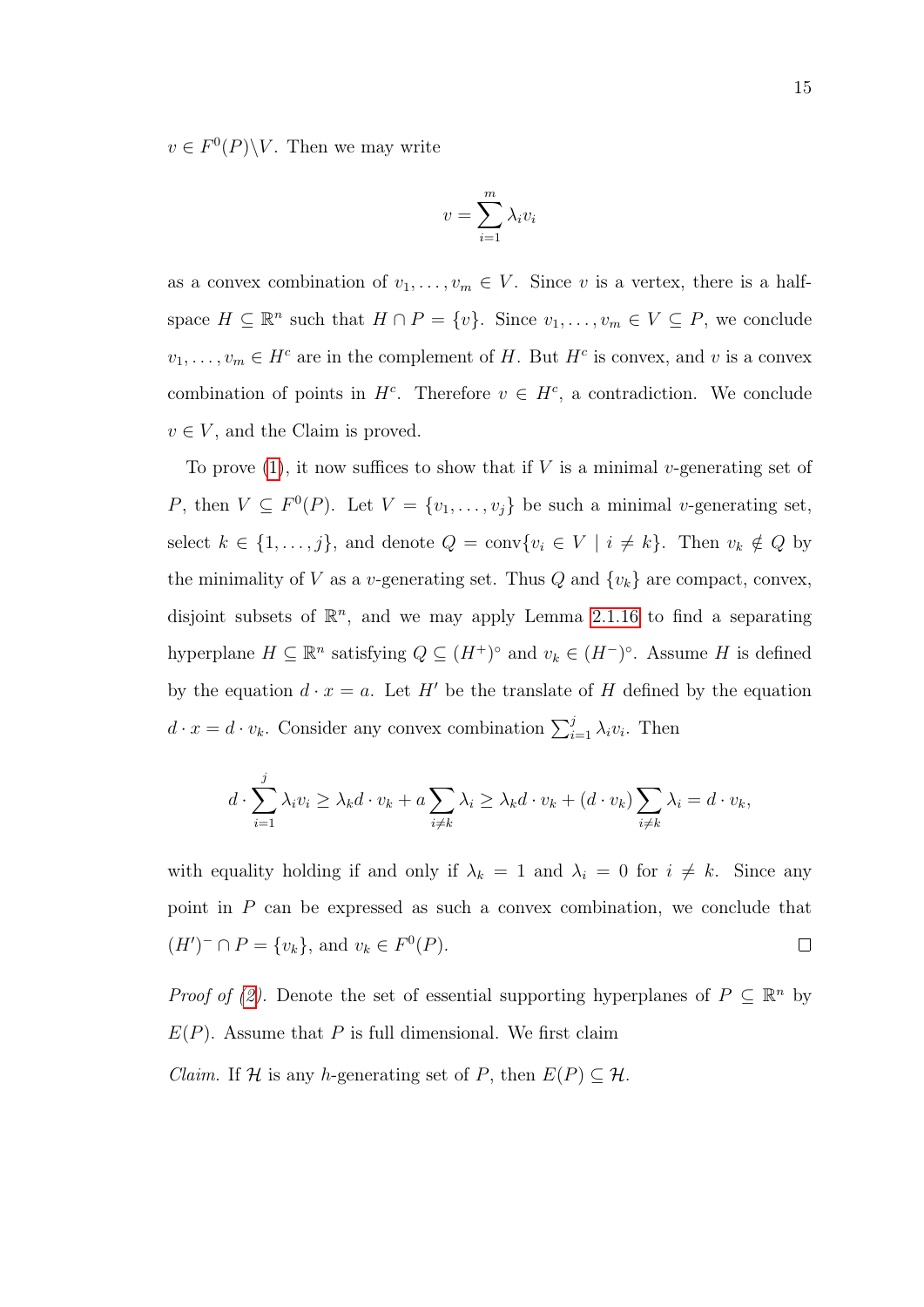Assume that  $\Pi \in E(P)$ . First notice that

$$
\partial P = \partial \bigcap_{H \in \mathcal{H}} H \subseteq \bigcup_{H \in \mathcal{H}} \partial H.
$$

Second, since P is full-dimensional and  $\Pi$  is a supporting hyperplane of P,  $\Pi \cap P \subseteq$ ∂P. Combining these two observations yields

$$
\Pi \cap P \subseteq \Pi \cap \bigcup_{H \in \mathcal{H}} \partial H = \bigcup_{H \in \mathcal{H}} (\Pi \cap \partial H).
$$

Since  $\Pi$  is an essential supporting hyperplane of the full dimensional polytope  $P$ , we have

$$
\dim(\Pi \cap P) = n - 1 \le \max_{H \in \mathcal{H}} \dim(\Pi \cap \partial H) \le n - 1.
$$

We conclude dim  $\Pi \cap H = n - 1$  for some  $H \in \mathcal{H}$ , whence  $\Pi = H \in \mathcal{H}$ .

It now suffice to show that if H is a minimal h-generating set, then  $\partial H \in E(P)$ for each  $H \in \mathcal{H}$ . Assuming  $\mathcal{H}$  is such a minimal h-generating set, fix  $K \in \mathcal{H}$ , and set  $\mathcal{H}' = \mathcal{H} \backslash \{K\}$ . Now define

$$
P' = \bigcap_{H \in \mathcal{H}'} H,
$$

and  $L = \partial K \cap P'$ . Toward a contradiction, assume that dim  $L < n - 1$ . Since  $P \subseteq P'$  is full-dimensional, so, too, is P'. Therefore, since dim  $L < n - 1$ , ∂K does not cut  $P'$ . We conclude  $P'$  lies entirely in one of the half-spaces defined by  $\partial K$ . But  $P \subseteq K$  and  $\emptyset \subseteq P \subseteq P'$ , so we must have  $P' \subseteq K$ . Therefore  $P = P' \cap K = P'$ , contradicting the minimality of H. We conclude that, in fact,  $\dim L = n - 1$ . Now

$$
L = \partial K \cap P' = (\partial K \cap K) \cap P' = \partial K \cap (K \cap P') = \partial K \cap P,
$$

so  $\partial K$  must be an essential supporting hyperplane of P.

To gain familiarity with the setting, let us consider the  $v$ - and  $h$ -representations

 $\Box$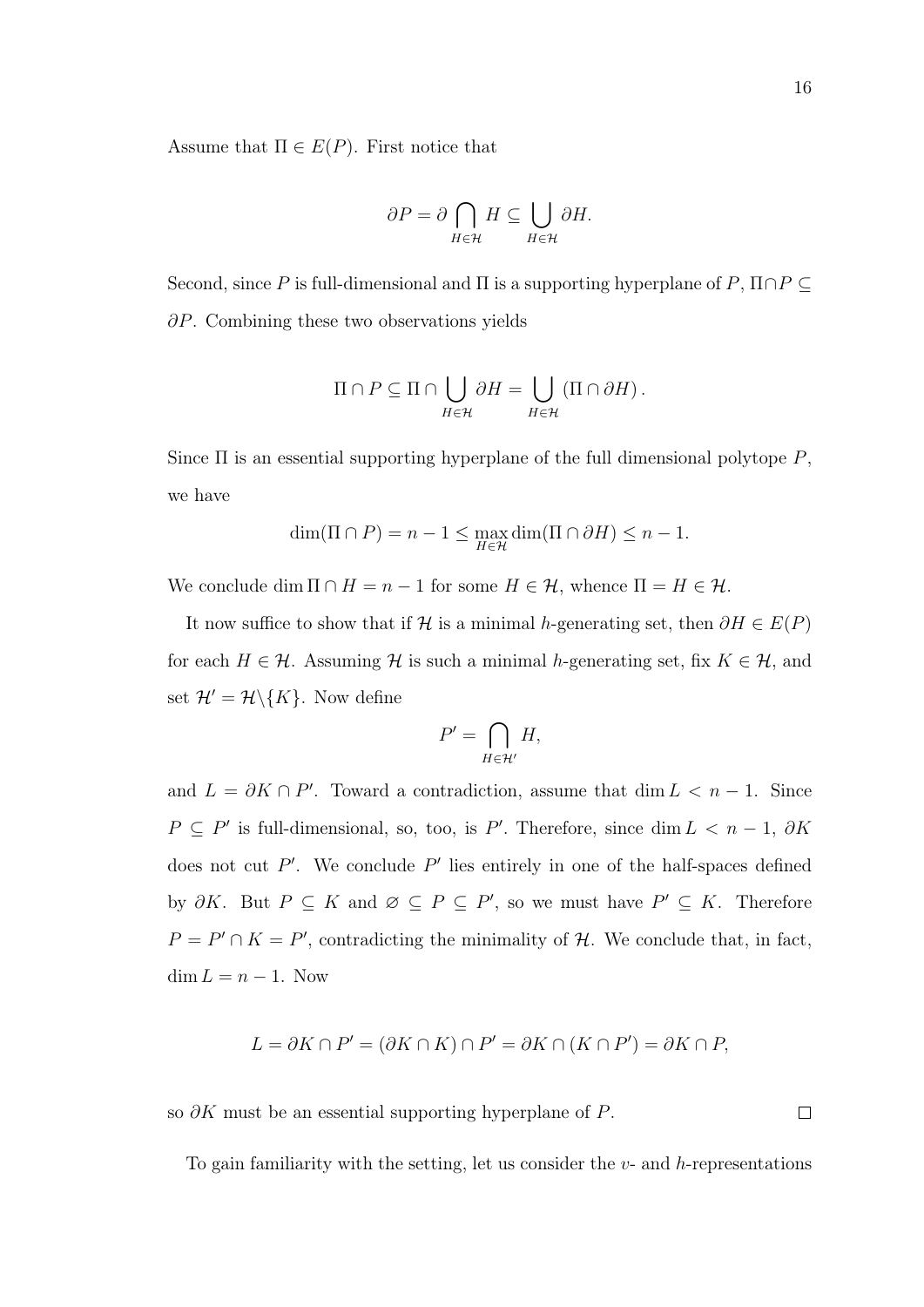

<span id="page-26-0"></span>Figure 2.1.: The standard 2-simplex  $\Delta^2$ .

of a few important families of polytopes.

**Example 2.1.18.** Let  $e_i \in \mathbb{R}^{n+1}$  denote the standard *i*-th basis vector. The standard n-simplex  $\Delta^n \subseteq \mathbb{R}^{n+1}$  (Figure [2.1\)](#page-26-0) has a v-representation

$$
\Delta^n = \text{conv}\left\{e_1, \ldots, e_{n+1}\right\}.
$$

Alternatively, let  $P_j \subseteq \mathbb{R}^{n+1}$  denote the j-th coordinate hyperplane, i.e.,

$$
P_{e_j,0} = \{ x \in \mathbb{R}^{n+1} \mid e_j \cdot x = 0 \}.
$$

Define  $d = \sum_{i=1}^{n+1} e_i$  and the hyperplane

$$
D_{d,1} = \{ x \in \mathbb{R}^{n+1} \mid d \cdot x = 1 \}.
$$

Then an h-representation of  $\Delta^n$  is the following intersection of closed half-spaces

$$
\Delta^n = D_{d,1}^+ \cap D_{d,1}^- \cap \bigcap_{j=1}^{n+1} P_{e_j,0}^+.
$$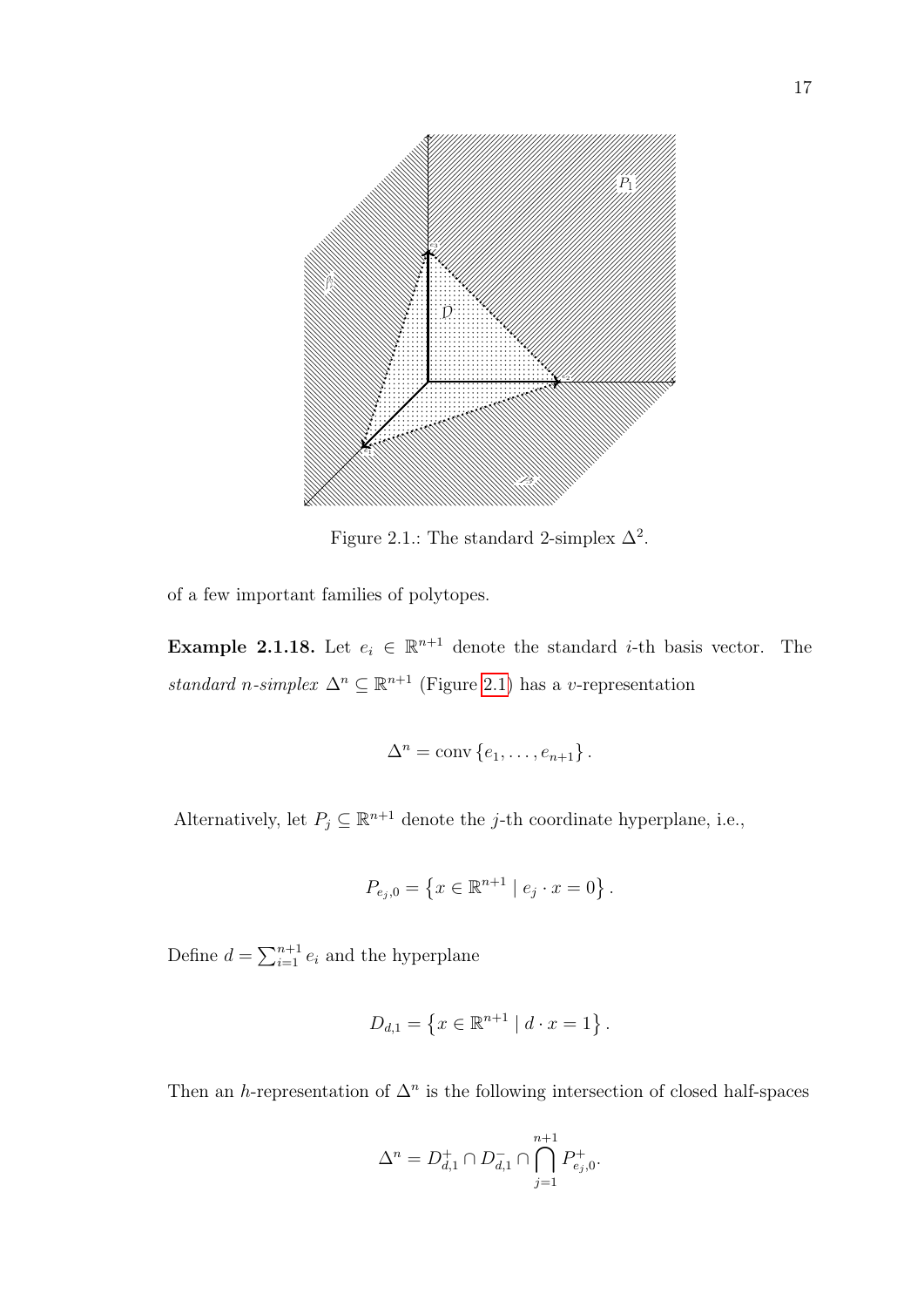

<span id="page-27-0"></span>Figure 2.2.: The 3-cube.

Example 2.1.19. Let

$$
V = \{(\delta_1, \dots, \delta_n) \in \mathbb{R}^n \mid \delta_i \in \{\pm 1\}, 1 \le i \le n\}.
$$

The *n*-cube  $\Box^n \subseteq \mathbb{R}^n$  (Figure [2.2\)](#page-27-0) has v-representation

$$
\Box^n = \operatorname{conv} V.
$$

On the other hand, define the hyperplane

$$
P_{j^{\pm}} = \{ x \in \mathbb{R}^n \mid e_j \cdot x = \pm 1 \},\
$$

where, as before,  $e_j$  denotes the j-th standard basis vector in  $\mathbb{R}^n$ . Then  $\Box^n$  has h-representation

$$
\square^n=\bigcap_{i=1}^n P_{i^+}^{-}\cap \bigcap_{j=1}^n P_{j^-}^{+}.
$$

Example 2.1.20. Again, let  $e_i \in \mathbb{R}^n$  denote the *i*-th standard basis vector. Let

$$
V = \{\pm e_1, \ldots, \pm e_n\}.
$$

The *n*-cross-polytope  $\Diamond^n \subseteq \mathbb{R}^n$  (Figure [2.3\)](#page-28-0) has a v-representation

$$
\diamondsuit^n = \operatorname{conv} V.
$$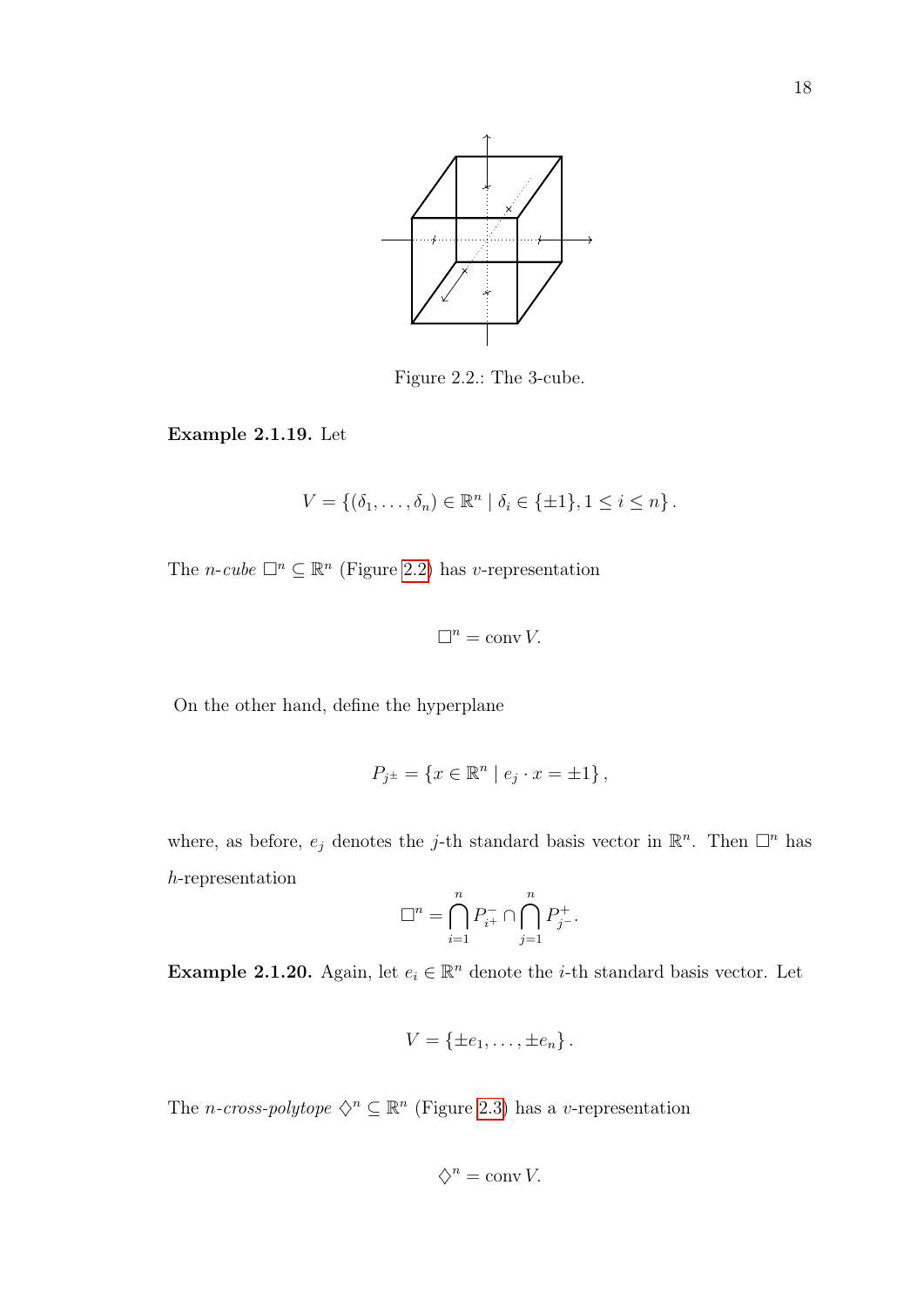

<span id="page-28-0"></span>Figure 2.3.: The 3-cross-polytope  $\diamondsuit^3$  is also known as the octahedron.

Toward an h-representation of  $\Diamond^n$ , let

$$
D = \{(\delta_1, \ldots, \delta_n) \in \mathbb{R}^n \mid \delta_i = \pm 1, 1 \leq i \leq n\}.
$$

Let for each  $d \in D$ , consider the hyperplane  $H_{d,1} = \{x \in \mathbb{R}^n \mid d \cdot x = 1\}$ . Then

$$
\mathcal{H} = \left\{ H_{d,1}^- \mid d \in D \right\}
$$

is an *h*-generating set of  $\diamondsuit^n$ , i.e.,

$$
\diamondsuit^n = \bigcap_{d \in D} H_{d,1}^-.
$$

For example, the 3-cross-polytope in Figure [2.3](#page-28-0) is defined by the eight inequalities

$$
(1, 1, 1) \cdot x \le 1
$$
\n
$$
(1, -1, -1) \cdot x \le 1
$$
\n
$$
(1, 1, -1) \cdot x \le 1
$$
\n
$$
(1, -1, 1) \cdot x \le 1
$$
\n
$$
(1, -1, 1) \cdot x \le 1
$$
\n
$$
(-1, -1, 1) \cdot x \le 1
$$
\n
$$
(-1, -1, -1) \cdot x \le 1
$$

These examples show that the size of minimal  $h$ - and  $v$ -generating sets can be meaningfully different. While the  $n$ -simplex has a minimal  $v$ -generating set of size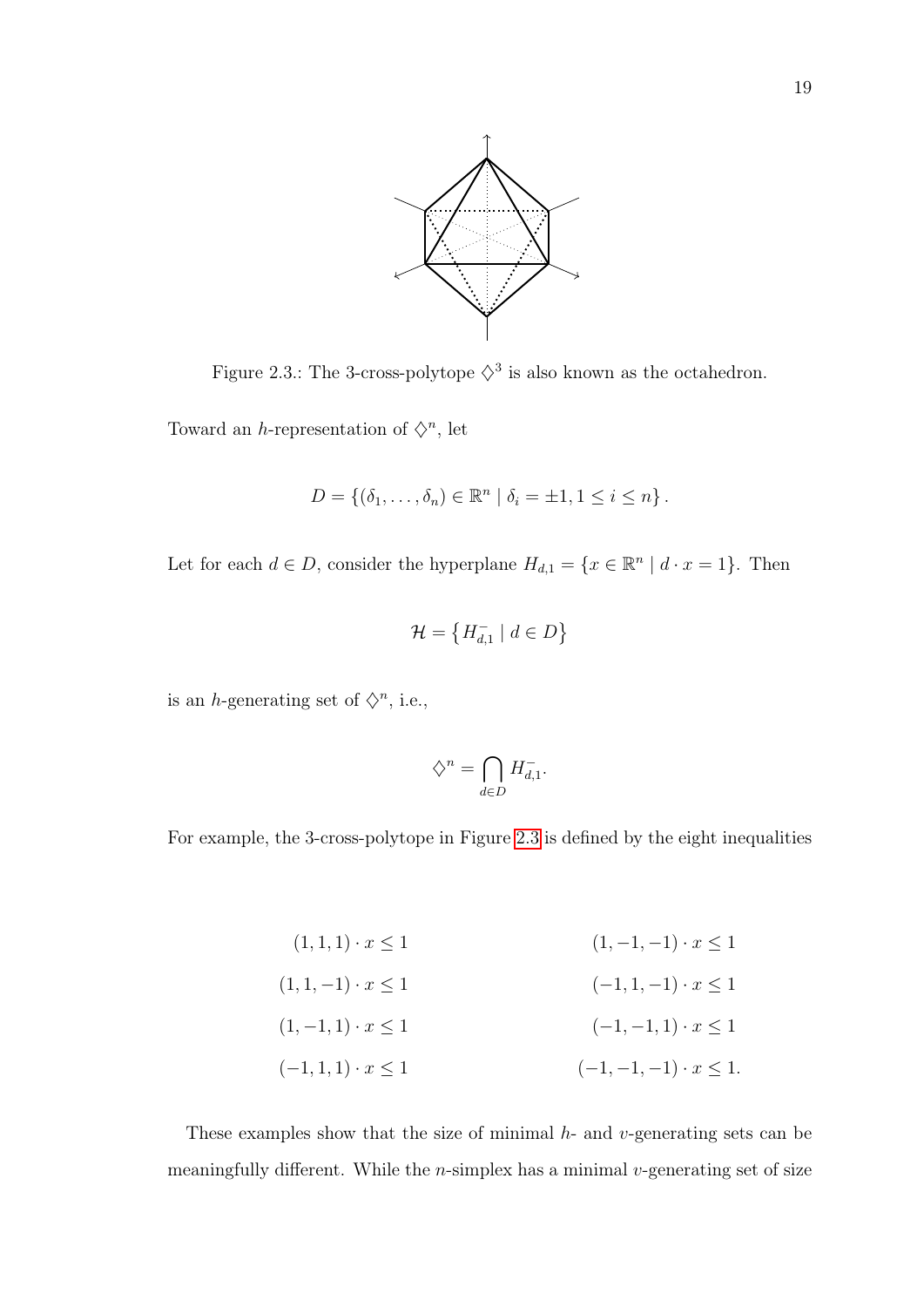$n + 1$  and a minimal h-generating set of size  $n + 3$ , the n-cube has a minimal v-generating set of size  $2^n$ , but a minimal h-generating set of only size only  $2n$ . The *n*-cross-polytope is just the reverse; it has a minimal *v*-generating set of size  $2n$ , but a minimal *h*-generating set of size  $2<sup>n</sup>$ . When dealing with high dimensional polytopes, then, there can be significant computational savings by selecting one description over the other.

The concept of a polytope generalizes naturally, and saliently for the sequel, to a polytopal complex.

**Definition 2.1.21.** Let C be a collection of polytopes in  $\mathbb{R}^n$ . We call C a polytopal complex provided the following two axioms are satisfied.

- 1. If  $P \in \mathcal{C}$ , then every d-face of P is contained in  $\mathcal{C}$ , i.e.,  $F^d(P) \subseteq \mathcal{C}$ .
- 2. If  $P, P' \in \mathcal{C}$ , then  $P \cap P' \in \mathcal{C}$ .

**Definition 2.1.22.** A d-cell in C is a polytope  $P \in \mathcal{C}$  satisfying dim  $P = d$ . As an abuse of notation, we will refer to the d-cells in  $\mathcal C$  as

$$
F^d(\mathcal{C}) = \{ P \in \mathcal{C} \mid \dim P = d \}.
$$

In the sequel, we will study a certain polytopal complex that arises as a subdivision of a given polytope by hyperplanes. We describe that process in general here. Assume  $P \subseteq \mathbb{R}^n$  is a polytope with h-generating set  $\mathcal{B} = \{B_1, \ldots, B_i\}$  where each  $B_k \subseteq \mathbb{R}^n$  is a half-space. Now let  $\mathcal{W} = \{W_1, \ldots, W_j\}$  be a collection of hyperplanes  $W_k \subseteq \mathbb{R}^n$ ,  $1 \leq k \leq j$ . Let  $\mathcal Q$  be the collection of all polytopes of the form

$$
Q = P \cap \bigcap_{k=1}^{j} W_k^*,
$$

where each  $W_k^*$  is a choice of half-space  $W_k^+$  or  $W_k^-$ . Finally define

$$
\mathcal{C} = \bigcup_{Q \in \mathcal{Q}} \bigcup_{d=0}^{n} F^{(d)}(Q).
$$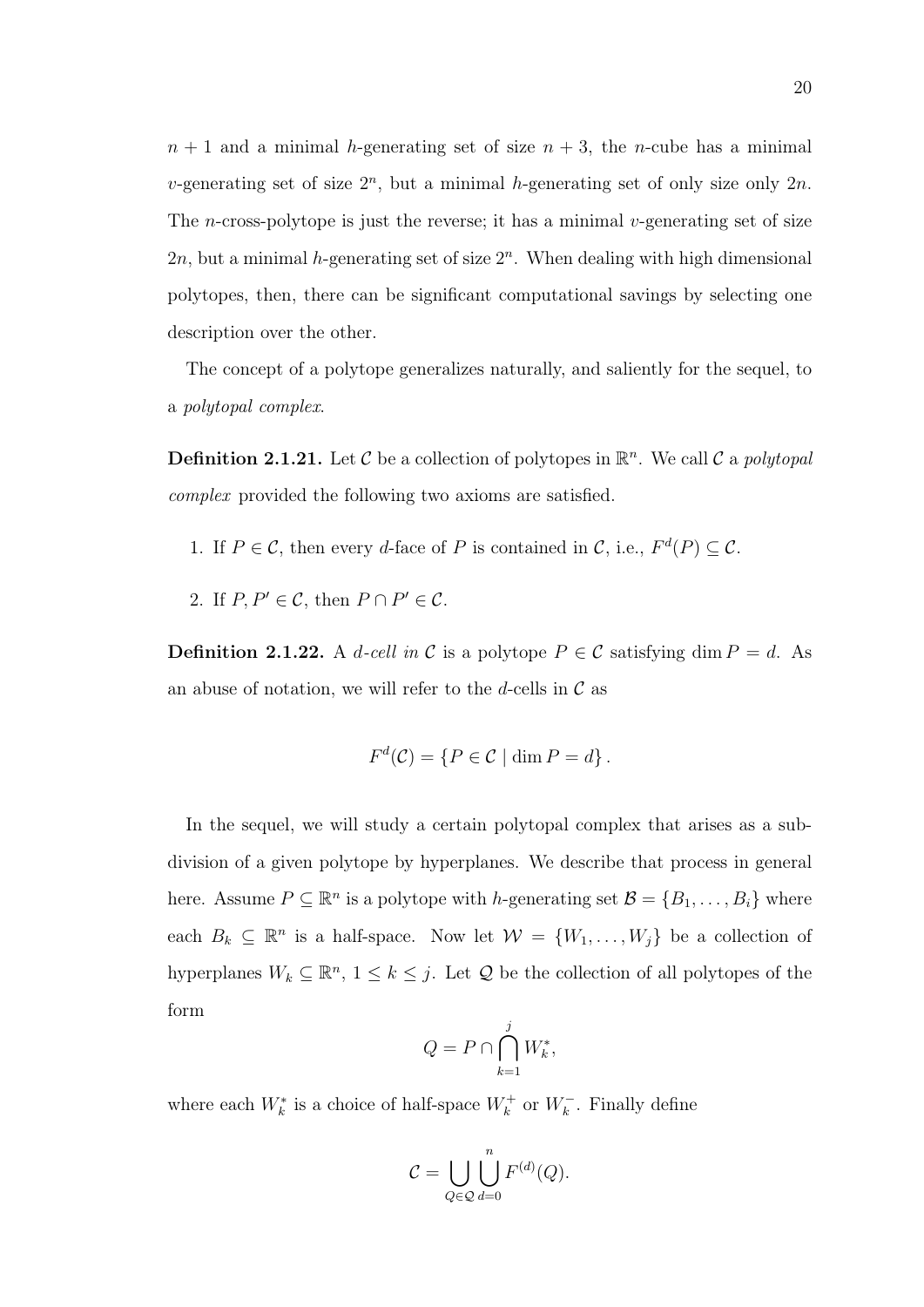

<span id="page-30-1"></span>Figure 2.4.: A subdivision of a polytope by hyperplanes.

We call the the polytopal complex  $\mathcal C$  a subdivision of P by the collection of hyperplanes W.

Example 2.1.23. Let

$$
P = \text{conv}\{(\pm 1, 0), (0, \pm 1)\} \subseteq \mathbb{R}^2
$$

$$
W_x = \{(x, 0) \mid x \in \mathbb{R}\} \subseteq \mathbb{R}^2,
$$

$$
W_y = \{(0, y) \mid y \in \mathbb{R}\} \subseteq \mathbb{R}^2,
$$

,

and  $\mathcal{W} = \{W_x, W_y\}$ . The complex C that results from the subdivision of P by W is shown in Figure [2.4.](#page-30-1) The complex  $\mathcal C$  contains four 2-faces, eight 1-faces, and five 0-faces.

#### <span id="page-30-0"></span>2.2. Morse theory

In this section we provide an overview of Morse theory. The Morse theory in this section follows Milnor [\[28\]](#page-85-2). For a reference on the wider differential topology discussed here, see Bröcker and Jänich [\[2\]](#page-82-2).

Just as a CW-complex provides a systematic way to resolve a topological space into a collection of fundamental pieces, Morse theory provides a setting for modifying the topological structure of a smooth manifold. There are various flavors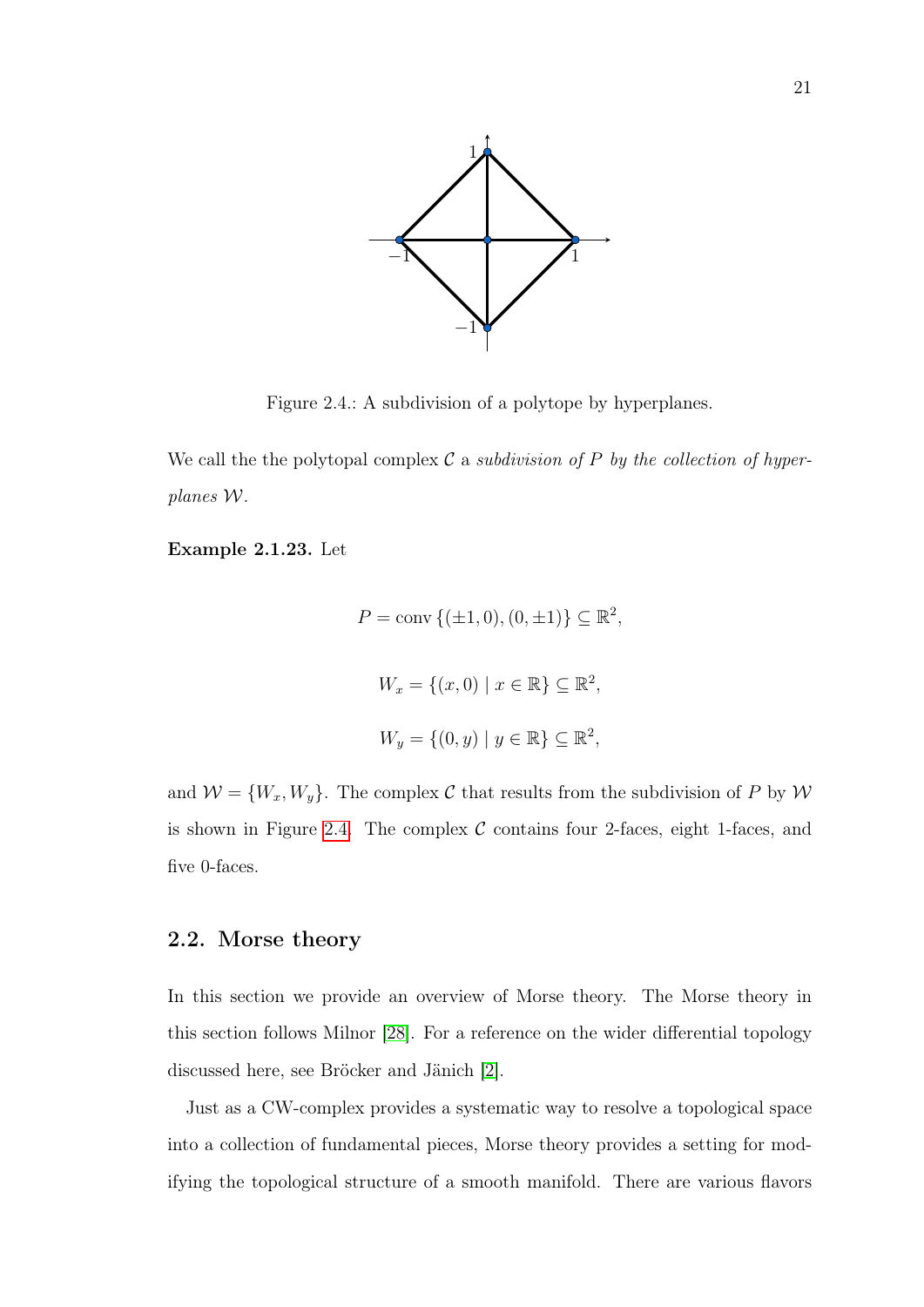of Morse theory, but the essential ingredient is that the presence of a sufficiently well-behaved function on a smooth manifold in turn provides a well-behaved set of coordinates with which to study that manifold. This section will focus on the classical Morse theory.

**Definition 2.2.1.** Let M be a smooth manifold of dimension n, and let  $f : M \to \mathbb{R}$ be a smooth function. A *critical point* of f is a point  $p \in M$  where the differential  $df_p: T_pM \to T_{f(p)}\mathbb{R}$  vanishes. Equivalently, if  $(x^1, \ldots, x^n)$  are coordinates near p, then  $\left(\partial f/\partial x^{i}\right)(p) = 0$  for all *i*.

**Definition 2.2.2.** Let M be a smooth manifold of dimension n, let  $f : M \to \mathbb{R}$ be a smooth function, and let  $p \in M$  be a critical point of f. The Hessian of f at p is a bilinear form  $H_p(f)$ :  $T_pM \times T_pM \to \mathbb{R}$  defined as follows. For  $v, w \in T_pM$ , let  $V, W \in \Gamma(TM)$  be vector fields that extend v and w. Then

$$
H_p(f)(v, w) = V_p(Wf).
$$

Proposition 2.2.3. The Hessian is a well-defined, symmetric bilinear form. If  $(x^1, \ldots, x^n)$  are coordinates for M near p, then the matrix of  $H_p(f)$  in the basis  $\{\partial/\partial x^1|_p,\ldots,\partial/\partial x^n|_p\}$  is

$$
H_p(f) = \left(\frac{\partial^2 f}{\partial x^i \partial x^j}\right)(p).
$$

*Proof.* We follow Milnor [\[28\]](#page-85-2). We first show  $H_p(f)$  is symmetric. Let  $v, w \in T_pM$ . Then

$$
H_p(f)(v, w) - H_p(f)(w, v) = V_p(Wf) - W_p(Vf) = [V, W]_p f = 0,
$$

where  $[V, W]$  is the Lie bracket of V and W. That  $[V, W]_p(f) = 0$  follows from the fact that  $[V, W]_p \in T_pM$ , and p is a critical point of f.

Next,  $H_p(f)(v, w) = V_p(Wf) = v(Wf)$  is independent of the choice of extension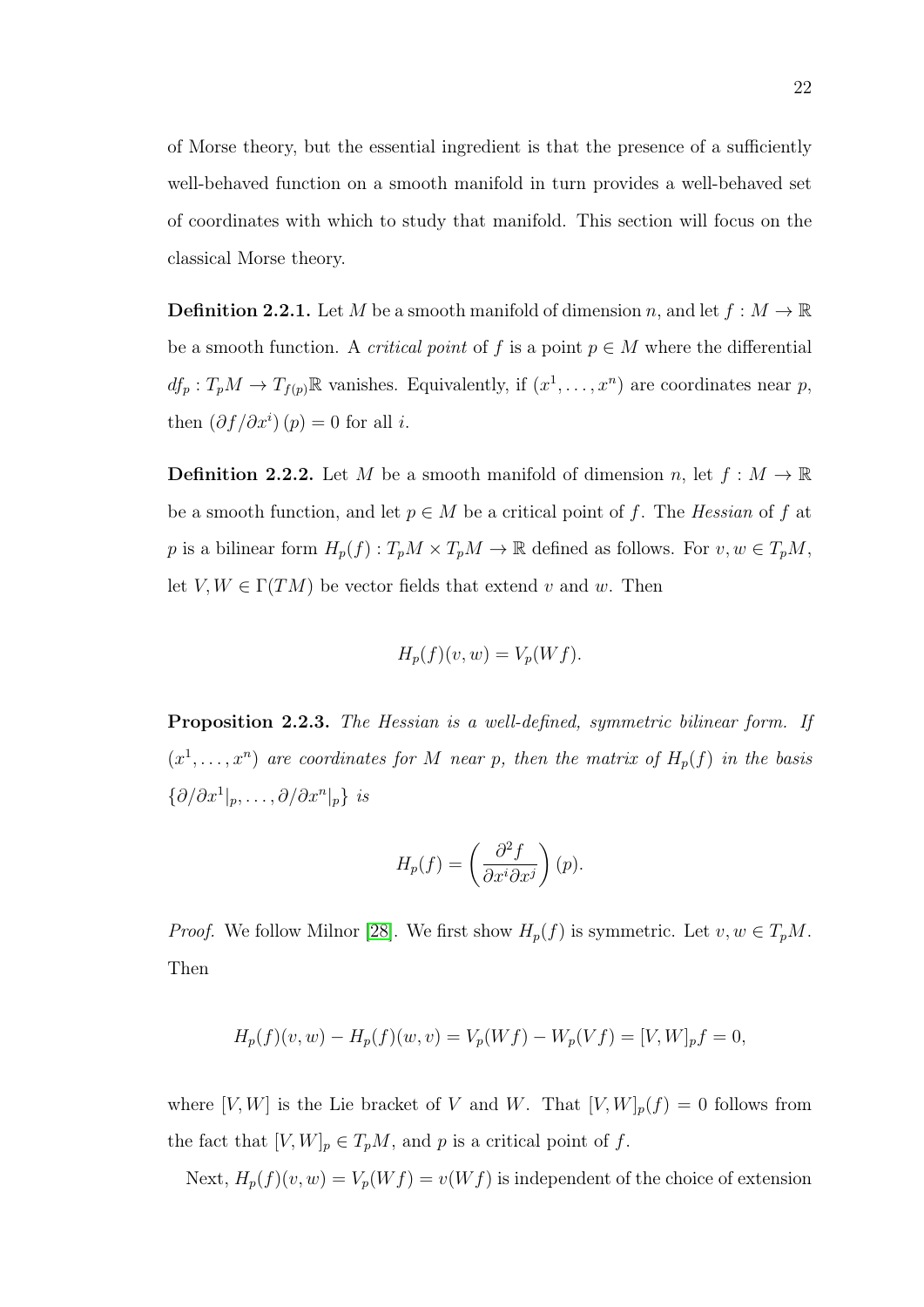V of v. On the other hand,  $H_p(f)(v, w) = H_p(f)(w, v) = W_p(Vf) = w(Vf)$  is independent of the choice of extension W of w. Thus  $H_p(f)$  is well-defined.

Finally, in coordinates write  $v = \sum_i v^i \frac{\delta}{\partial x^i}$  $\frac{\partial}{\partial x^i}\big|_p, w = \sum_j w^j\; \frac{\partial}{\partial x^j}$  $\frac{\partial}{\partial x^j}\Big|_p$ , and use the local extension  $W = \sum_j w^j \frac{\partial}{\partial x^j}$  near p. Then

$$
H_p(f) = \left(\sum_i v^i \frac{\partial}{\partial x^i}\Big|_p\right) \sum_j w^j \frac{\partial f}{\partial x^j}
$$
  
= 
$$
\sum_{i,j} v^i w^j \left(\frac{\partial^2 f}{\partial x^i \partial x^j}\right)(p).
$$

Therefore, the matrix of  $H_p(f)$  in the basis  $\{\partial/\partial x^1|_p,\ldots,\partial/\partial x^n|_p\}$  is  $\left(\frac{\partial^2 f}{\partial x^i \partial y^i}\right)^2$  $\frac{\partial^2 f}{\partial x^i \partial x^j}$   $(p)$ , as claimed.  $\Box$ 

**Definition 2.2.4.** Let M be a smooth n-dimensional manifold,  $f : M \to \mathbb{R}$  be a smooth function, and  $p \in M$  be a critical point of f. We say that p is a nondegenerate critical point provided  $H_p(f)$  is non-singular, i.e.,  $H_p(f)(v, w) = 0$  if and only if either  $v = 0$  or  $w = 0$ . If p is a non-degenerate critical point of f, let  $\lambda_-\$ and  $\lambda_+$  be the maximal dimensions of the subspaces on which  $H_p(f)$  is negative and positive definite, respectively. The *index of f at p* is the pair  $(\lambda_-, \lambda_+)$ . If every critical point of  $f$  is non-degenerate, then we say  $f$  is a Morse function.

**Remark 2.2.5.** Since  $H_p(f)$  is nonsingular at p, we have  $\lambda_- + \lambda_+ = n$ . For this reason many author's simply specify  $\lambda_-\$  as the index of f.

Remark 2.2.6. When working in coordinates, the eigenvalues of the matrix  $(\partial^2 f/\partial x^i \partial x^j)(p)$  depend on the choice of coordinates. Due to Sylvester's Law of Inertia, though, the index of  $f$  at  $p$  is coordinate independent.

<span id="page-32-0"></span>We are now ready to state the key lemma of Morse theory. For a proof, see [\[28\]](#page-85-2).

Lemma 2.2.7 (Morse Lemma). Let M be an n-dimensional smooth manifold, and let  $p \in M$  be a non-degenerate critical point of  $f : M \to \mathbb{R}$ . Denote the index of f at p by  $(\lambda_-, \lambda_+)$ . Then there are coordinates  $(x^1, \ldots, x^{\lambda_-}, y^1, \ldots, y^{\lambda_+})$  near p such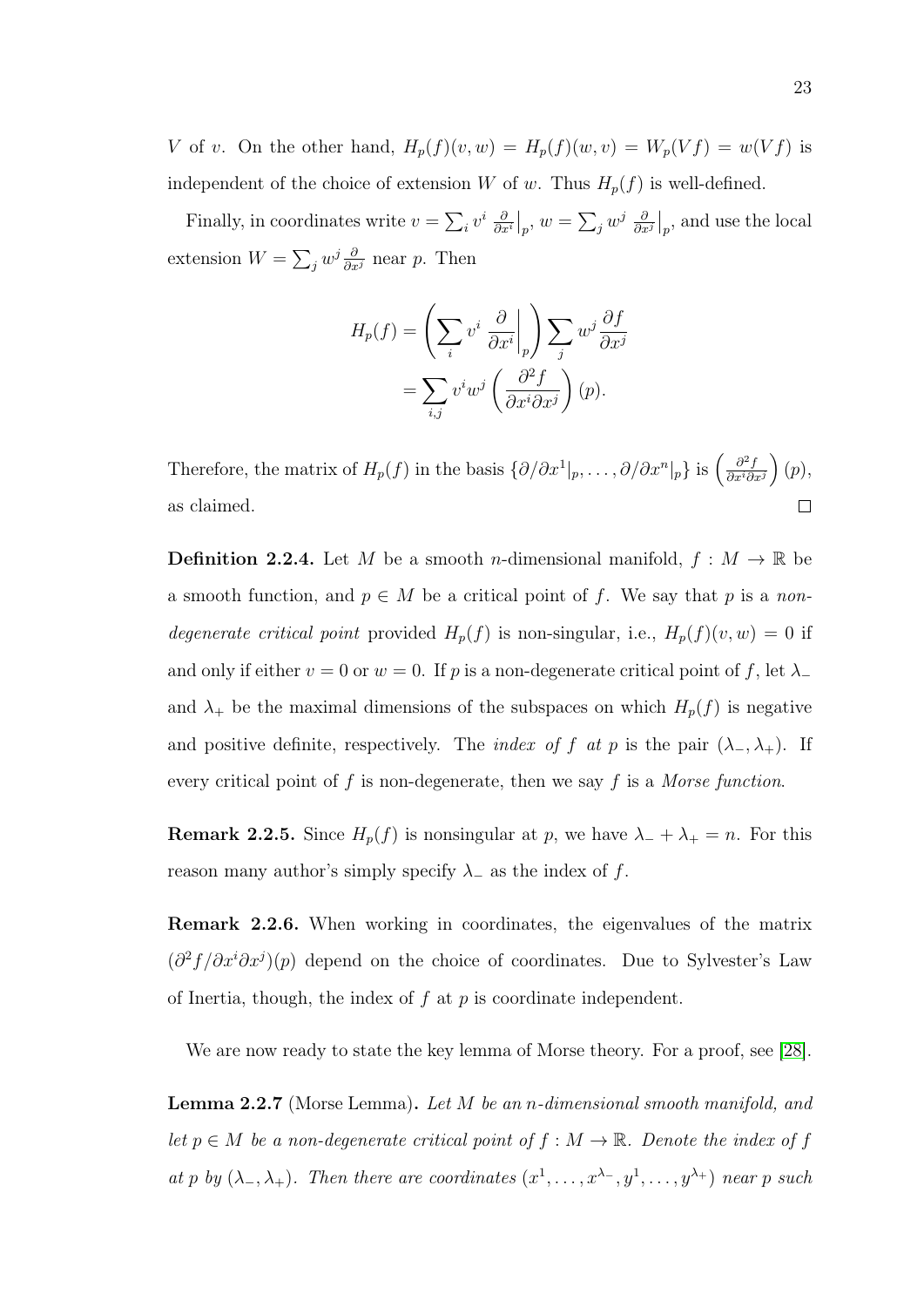that f has the form

$$
f = f(p) - (x^1)^2 - \cdots - (x^{\lambda -})^2 + (y^1)^2 + \cdots + (y^{\lambda +})^2
$$
.

**Corollary 2.2.8.** If  $f : M \to \mathbb{R}$  is a Morse function, then the critical points of f are isolated.

The final goal of this section is to use Lemma [2.2.7](#page-32-0) to study how the topology of the fibers of a Morse function change when passing through a critical value. It should be noted that if  $f : M \to \mathbb{R}$  is a Morse function on a smooth manifold M, and  $p \in \mathbb{R}$  is a regular value of f (i.e.,  $f^{-1}(p)$  contains no critical points of f), then the fiber  $f^{-1}(p)$  is a smooth submanifold of M. This is due to the so-called Regular Level Set theorem [\[23\]](#page-84-9).

**Theorem 2.2.9** (Regular Level Set Theorem). Let  $f : M \to N$  be a smooth map between smooth manifolds, and let  $p \in N$  be a regular value of f. Then  $f^{-1}(p)$  is a properly embedded submanifold whose codimension is equal to the dimension of the codomain.

The presence of a Morse function gives a great deal of topological information. Our interest is mainly in understanding how the topology of the level sets of a Morse function changes when the levels cross a critical value. To facilitate that discussion, we develop the language of a *surgery*.

**Definition 2.2.10.** Let M be a smooth n-dimensional manifold. Denote by  $D^{\lambda} \subseteq$  $\mathbb{R}^{\lambda}$  the closed unit disk, and  $S^{n-\lambda}$  ⊆  $\mathbb{R}^{n-\lambda}$  the unit sphere. Assume that  $φ$ :  $D^{\lambda} \times S^{n-\lambda} \to M$  is a smooth embedding. Then we a have a diffeomorphism

$$
\partial(\text{im } \phi) \cong S^{\lambda - 1} \times S^{n - \lambda} = \partial \left( S^{\lambda - 1} \times D^{n - \lambda + 1} \right).
$$

Denote the interior of the image of  $\phi$  by  $(\text{im }\phi)^\circ$ . Then  $M\setminus(\text{im }\phi)^\circ$  is a smooth manifold with boundary, and the restriction  $\phi|_{S^{\lambda-1}\times S^{n-\lambda}}$  provides a diffeomorphism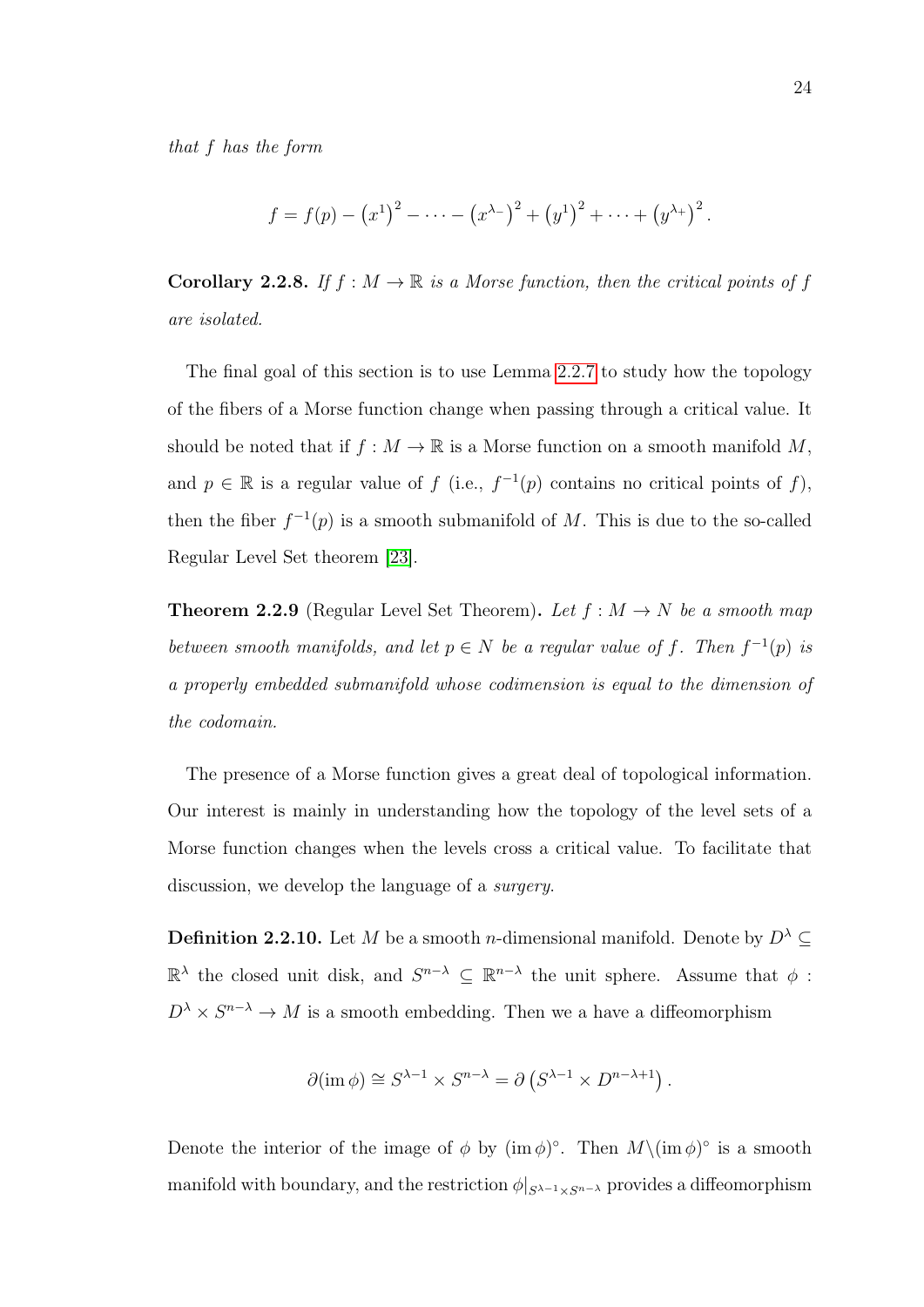between the boundary of  $M \setminus (\text{im } \phi)^\circ$  and

$$
S^{\lambda - 1} \times S^{n - \lambda} = \partial \left( S^{\lambda - 1} \times D^{n - \lambda + 1} \right).
$$

Now, produce a new manifold M' by identifying the common boundary of  $M\setminus(\text{im }\phi)^{\circ}$ and  $S^{\lambda-1} \times D^{n-\lambda+1}$  via the diffeomorphism  $\phi|_{S^{\lambda-1} \times S^{n-\lambda}}$ :

$$
M' = (M \setminus (\operatorname{im} \phi)^\circ) \cup_{\phi|_{S^{\lambda-1} \times S^{n-\lambda}}} (S^{\lambda-1} \times D^{n-\lambda+1}).
$$

We say that  $M'$  is obtained from M by a surgery of index  $\lambda$ .

Remark 2.2.11. Note that in the literature, our definition of surgery is generally called a surgery of index  $(n-\lambda)$ . For our purpose, though, it will be more natural to refer to the index of the surgery as the dimension of the embedded disc factor.

Remark 2.2.12. Strictly speaking, we did not define a smooth structure on  $M'$ . That can be remedied, though. A *collar* of the boundary component  $\partial(\text{im }\phi) \subseteq$  $M\setminus(\text{im }\phi)^\circ$  is a set  $\kappa_0 \supseteq \partial(\text{im }\phi)$  that is diffeomorphic to the product  $\kappa_0 \supseteq \phi$  $\partial(\text{im }\phi) \times [0,1)$ . After selecting such a collar  $\kappa_0$ , choose a collar  $\kappa_1$  of the boundary of  $S^{\lambda-1} \times D^{n-\lambda+1}$  satisfying  $S^{\lambda-1} \times S^{n-\lambda} \subseteq \kappa_1 \subseteq S^{\lambda-1} \times D^{n-\lambda+1}$  and  $\kappa_1 \cong$  $(S^{\lambda-1} \times S^{n-\lambda}) \times [0,1)$  (diffeomorphism). We now have normal vector fields  $\partial/\partial t_0$ and  $\partial/\partial t_1$  to the boundary  $S^{\lambda-1} \times S^{n-\lambda}$  of  $\kappa_0$  and  $\kappa_1$ , respectively. The smooth structure on M' is now defined by identifying the boundary of  $\kappa_0$  and  $\kappa_1$  so that the normal fields  $\partial/\partial t_0$  and  $\partial/\partial t_1$  align into a smooth vector field in a neighborhood of  $\partial(\text{im }\phi) \subseteq M'$ . Moreover, this smooth structure turns out to be independent of the choice of  $\kappa_0$  and  $\kappa_1$ . For the details of identifying the boundaries of collared manifolds, see [\[2\]](#page-82-2).

We now consider the following situation. Assume  $f : M \to \mathbb{R}$  is a Morse function on a smooth *n*-dimensional manifold M. Assume that  $c \in \mathbb{R}$  is a critical value of f with a unique critical point  $p \in f^{-1}(c)$ . In this setting we can choose an  $\epsilon > 0$  small enough so that  $f^{-1}[c - \epsilon, c + \epsilon]$  contains no other critical point than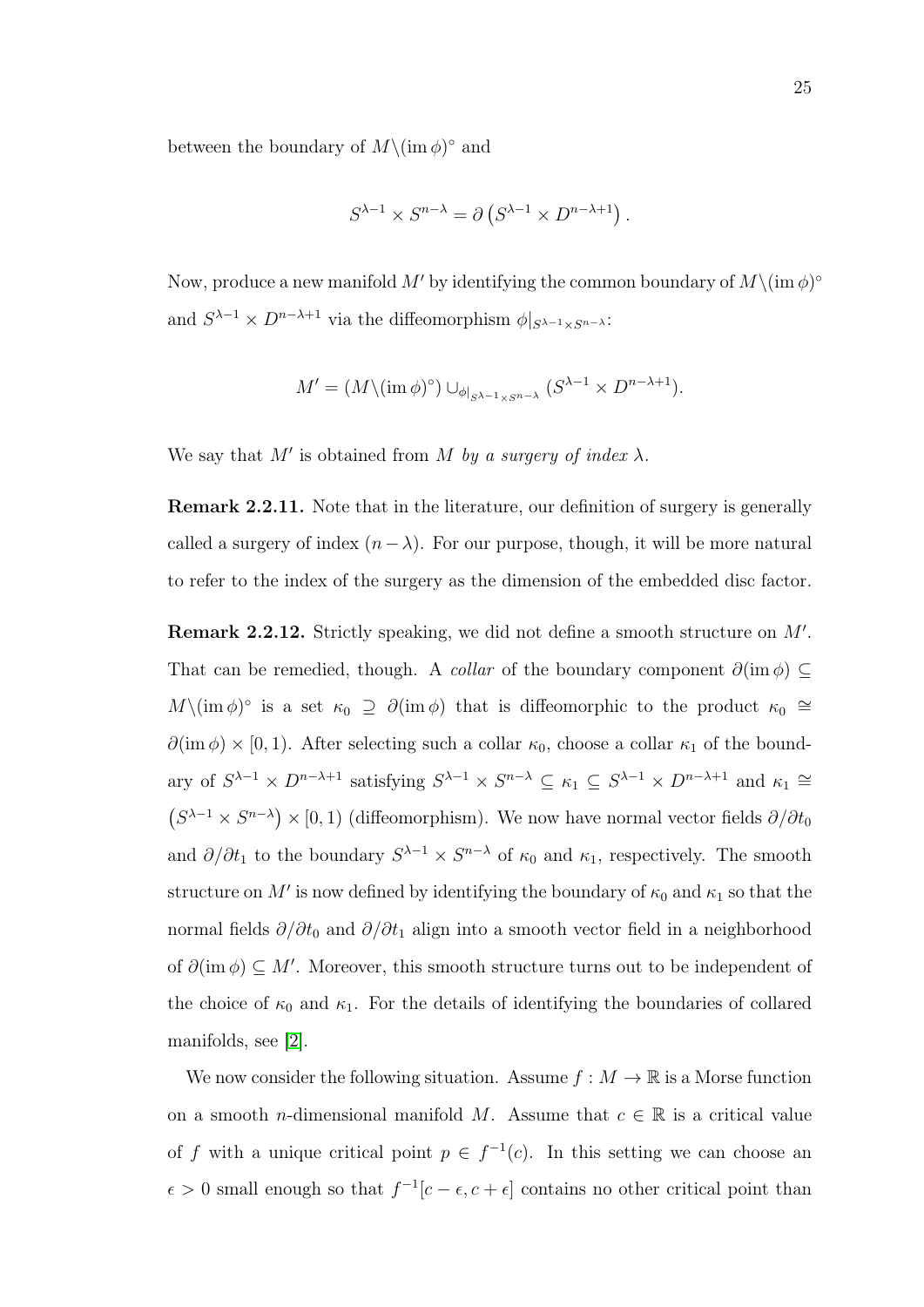

<span id="page-35-0"></span>Figure 2.5.: The neighborhood of a critical point of a Morse function  $f$  of index  $(\lambda_-, \lambda_+).$ 

p. Assume further that  $f^{-1}[c - \epsilon, c + \epsilon]$  is compact. If the index of the critical point p is  $(\lambda_-, \lambda_+)$ , we intend to show that  $M^- = f^{-1}(c - \epsilon)$  is obtained from  $M^+ = f^{-1}(c + \epsilon)$  by a surgery of index  $\lambda$ .

We first consider the local behavior of the level sets of  $f$  near  $p$ . By choosing small enough, we may apply Lemma [2.2.7](#page-32-0) to find a neighborhood U ⊆ M containing p, and coordinates  $(x, y) : U \to \mathbb{R}^{\lambda_-} \times \mathbb{R}^{\lambda_+}$  so that  $(x, y)(p) = (0, 0)$ , and

$$
f = c - (x^1)^2 - \dots - (x^{\lambda -})^2 + (y^1)^2 + \dots + (y^{\lambda +})^2
$$

whenever and  $|x|^2 + |y|^2 \leq 2\epsilon$ . We denote by  $B_{\sqrt{2\epsilon}} \subseteq M$  the set

$$
B_{\sqrt{2\epsilon}} = \{ p \in U \mid |x(p)|^2 + |y(p)|^2 \le 2\epsilon \}.
$$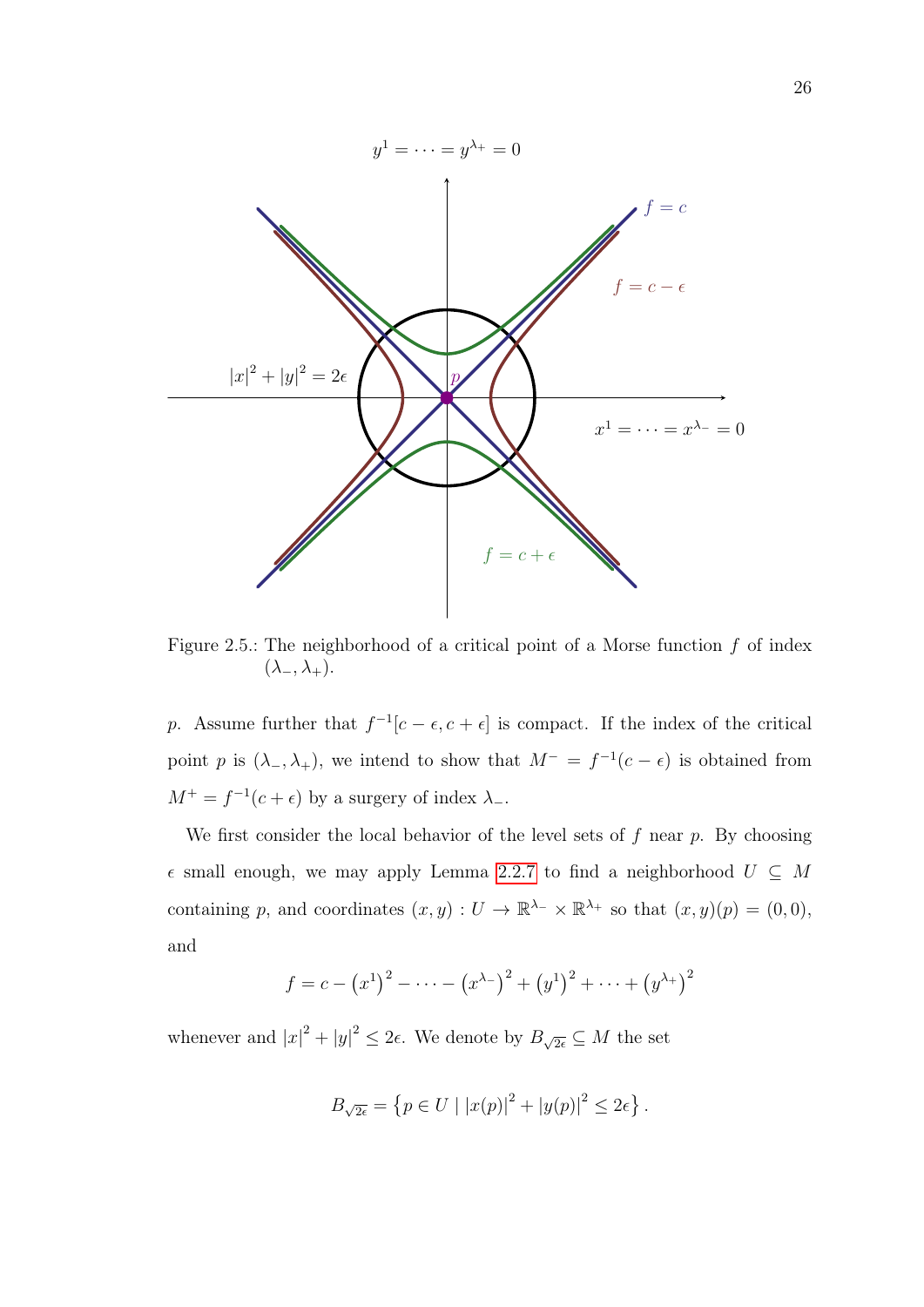An illustration of the situation is presented in Figure [2.5.](#page-35-0) Now it is apparent that

$$
\{f = c - \epsilon\} \cap B_{\sqrt{2\epsilon}} = \{|x|^2 = |y|^2 + \epsilon \mid |y|^2 \le \epsilon/2\} \cong S^{\lambda_- - 1} \times D^{\lambda_+},
$$

and

$$
\{f(x,y) = c + \epsilon\} \cap B_{\sqrt{2\epsilon}} = \left\{|y|^2 = |x|^2 + \epsilon \mid |x|^2 \le \epsilon/2\right\} \cong D^{\lambda_-} \times S^{\lambda_+ - 1}.
$$

So, local to p, at least, the level set  $M^-$  is produced from  $M^+$  by a surgery of index  $\lambda$ <sub>-</sub>.

The final step is to show that  $M^-$  and  $M^+$  are diffeomorphic on the closure of the complement of  $B_{\sqrt{2\epsilon}}$ . The full proof is provided by Milnor in [\[28\]](#page-85-0), but we outline the key steps here. The required hypotheses are that  $f : M \to \mathbb{R}$  is a Morse function,  $f(p) = c$  is a critical point / critical value pair, and  $f^{-1}[c - \epsilon, c + \epsilon]$  and is compact with no other critical value of  $f$  other than  $p$ . Then Milnor is able to produce a function  $F: M \to \mathbb{R}$  such that  $F^{-1}[c-\epsilon, c+\epsilon] \subseteq f^{-1}[c-\epsilon, c+\epsilon]$ , and the level sets of F coincide with those of f outside of  $B_{\sqrt{2\epsilon}}$ , yet F has no critical points in  $F^{-1}[c - \epsilon, c + \epsilon]$ . Thus F is a submersion on the compact set  $F^{-1}[c-\epsilon, c+\epsilon]$ . Using Ehresmann's Lemma, we then find that that the levels of of *F* over  $[c - \epsilon, c + \epsilon]$  are diffeomorphic. For a proof, see e.g. Bröcker and Jänich [\[2\]](#page-82-0).

**Theorem 2.2.13** (Ehresmann's Lemma). Let  $f : E \to M$  be a proper submersion of differentiable manifolds. Then f is a locally trivial fibration, that is, if  $p \in M$ and  $F = f^{-1}(p)$  the fiber of p, then there exists a neighborhood U of p in M and a diffeomorphism  $\phi: U \times F \to f^{-1}(U)$ , so that the following diagram is commutative:



Since the level sets of F coincide with those of f outside of  $B_{\sqrt{2\epsilon}}$ , we conclude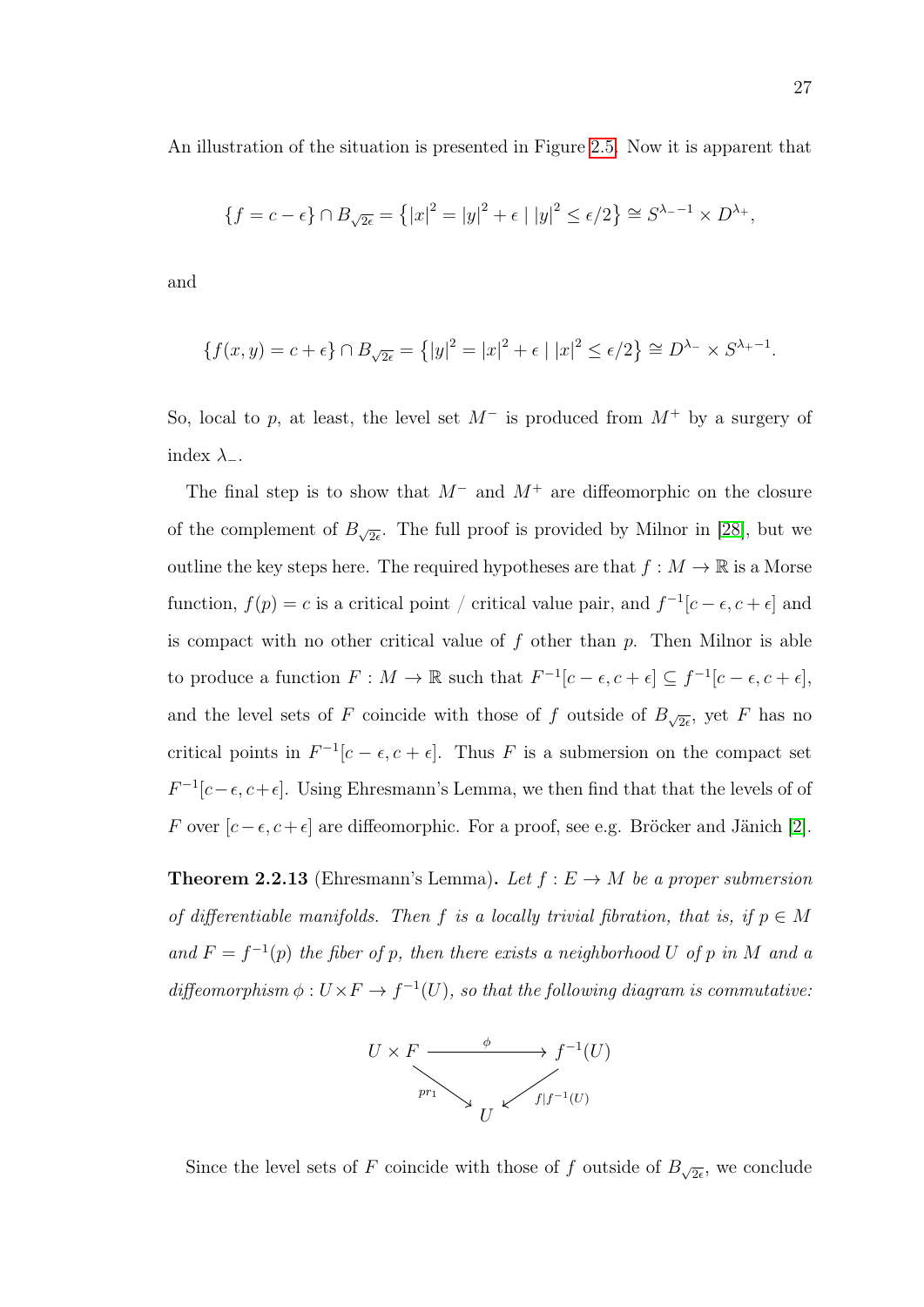that  $M^-$  and  $M^+$  are diffeomorphic on the closure of the complement of  $B_{\sqrt{2\epsilon}}$ .

Finally, what of the level  $f^{-1}(c)$ ? Inside  $B_{\sqrt{2\epsilon}}$ , we have homeomorphisms

$$
f^{-1}(c) \cap B_{\sqrt{2\epsilon}} = \{|x|^2 = |y|^2\} \cap \{|x|^2 + |y|^2 \le 2\epsilon\}
$$
  
\n
$$
\cong \{(x, y) \in \mathbb{R}^{\lambda_-} \times \mathbb{R}^{\lambda_+} \mid |x|^2, |y|^2 = r, 0 \le r \le \epsilon\}
$$
  
\n
$$
\cong C(S^{\lambda_- - 1} \times S^{\lambda_+ - 1}).
$$

Thus, near  $p \in M$ ,  $f^{-1}(c)$  is homeomorphic to a cone  $C(S^{\lambda -1} \times S^{\lambda +1})$ . We summarize these results as a theorem.

<span id="page-37-0"></span>**Theorem 2.2.14.** Assume  $f : M \to \mathbb{R}$  is a Morse function. Assume that  $c \in \mathbb{R}$  is a critical value of f. Finally, assume that  $f^{-1}[c-\epsilon, c+\epsilon]$  is compact and contains no other critical point than  $p \in f^{-1}(c)$ , whose index we denote by  $(\lambda_-, \lambda_+)$ . Then

- 1. The level sets  $f^{-1}(c \epsilon)$  and  $f^{-1}(c + \epsilon)$  are compact, smoothly embedded codimension 1 submanifolds of M.
- 2. The level set  $f^{-1}(c-\epsilon)$  is obtained from  $f^{-1}(c+\epsilon)$  by a surgery of index  $\lambda_{-}$ .
- 3. The level set  $f^{-1}(c)\setminus\{p\}$  is a smooth manifold, and there is a neighborhood  $U \subseteq f^{-1}(c)$  of p homeomorphic to a cone  $U \cong C(S^{\lambda_--1} \times S^{\lambda_+-1}).$
- 4. The level  $f^{-1}(c)$  is obtained from  $f^{-1}(c+\epsilon)$  by deleting a region diffeomorphic to the interior of  $D^{\lambda-} \times S^{\lambda+1}$  and coning over the resulting boundary.

## 2.3. The moduli space of polygons in the Euclidean plane

The goal of this section is to summarize the main results of Kappovich and Millson's "On the moduli space of polygons in the Euclidean plane" [\[18\]](#page-84-0), upon which the results of Chapters [3](#page-46-0) and [4](#page-68-0) are built. Unless otherwise stated, all results in this section are due to Kappovich and Millson.

Denote by  $\overline{P}_n$  the space of all planar *n*-gons with marked vertices, modulo orientation preserving isometries of of the Euclidean plane. We allow all degeneracies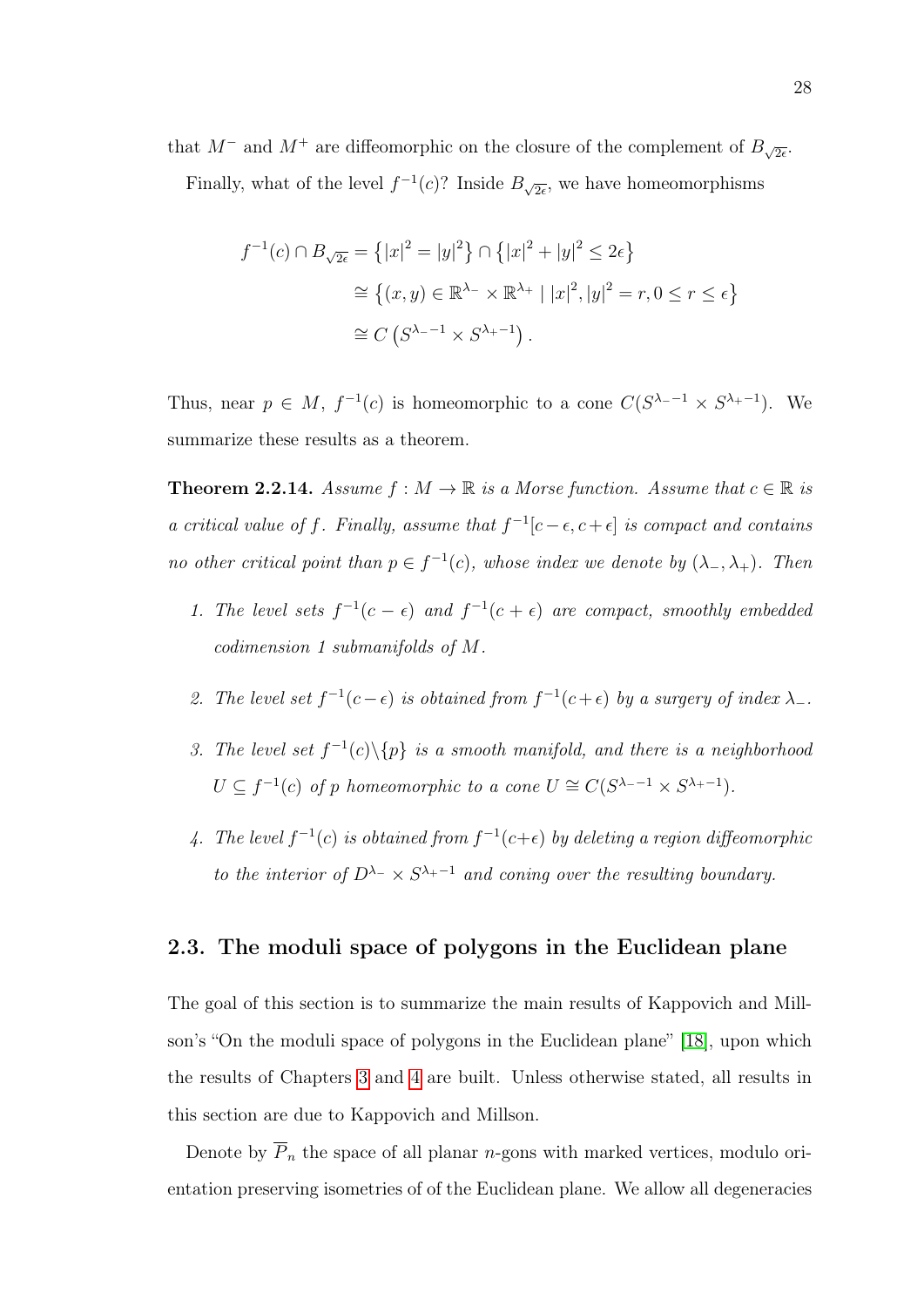of polygons, except for degeneration to point. For a class  $[P] \in \overline{P}_n$  we may identify the representative P by its vertex vector  $P = (v_1, \ldots, v_n) \in \mathbb{C}^n$ . By a translation and rotation, each  $[P] \in \overline{P}_n$  has a unique representative with its initial vertex lying at the origin, and its final edge lying along the positive x-axis. This allows us to identify

$$
\overline{P}_n = \{(0, v_1, \dots, v_n) \in \mathbb{C}^n \mid v_n \in \mathbb{R}_{\geq 0}\} \setminus \{(0, \dots 0)\} = \mathbb{C}^{n-2} \times \mathbb{R}_{\geq 0} \setminus \{(0, \dots, 0)\}.
$$

For  $[P] = [(v_1, \ldots, v_n)] \in \overline{P}_n$ , define the edge length vector of  $[P]$  to be

$$
r = (r_1, \ldots, r_n) = (|v_2 - v_1|, \ldots, |v_1 - v_n|) \in \mathbb{R}^n.
$$

Since this is independent of the representative, we obtain a projection  $\bar{\pi}: \overline{P}_n \to \mathbb{R}^n$ by  $\bar{\pi}([P]) = (r_1, \ldots, r_n)$ . The moduli space of polygons with side-length vector r is then the fiber of this projection:  $\mathcal{M}_r = \bar{\pi}^{-1}(r)$ .

For  $\lambda \in \mathbb{R}_{>0}$ , the scaling  $r \mapsto \lambda r$  induces a diffeomorphism  $\mathcal{M}_r \cong M_{\lambda r}$ . In order to study the topology of  $\mathcal{M}_r$ , we may thus assume our polygons to have perimeter 1. We assume henceforth that  $\sum r_i = 1$ . Let  $P_n \subset \overline{P}_n$  denote the subspace of unit perimeter pentagons, and  $\pi = \bar{\pi}|_{P_n}$ . We define the Kapovich-Millson edge-length polytope  $D_n = \pi(P_n)$ . By definition,  $D_n \subseteq \Delta^{n-1}$ , the standard  $(n-1)$ -simplex. Moreover, for each  $j \in [n]$ ,  $\sum_{i \neq j} r_i \geq r_j$ , so we must also have  $r_j \leq 1/2$ . Now it is apparent that the moduli space of unit perimeter triangles is nonempty if and only if  $r_j \leq 1/2$  for  $j \in [3]$ . An inductive argument now yields the

**Lemma 2.3.1.** The edge-length polytope  $D_n \subset \mathbb{R}^n$  is an  $(n-1)$ -polytope with h-generating set

$$
\sum r_i \le 1
$$
  

$$
\sum r_i \ge 1
$$
  

$$
0 \le r_i \le 1/2, i \in [n].
$$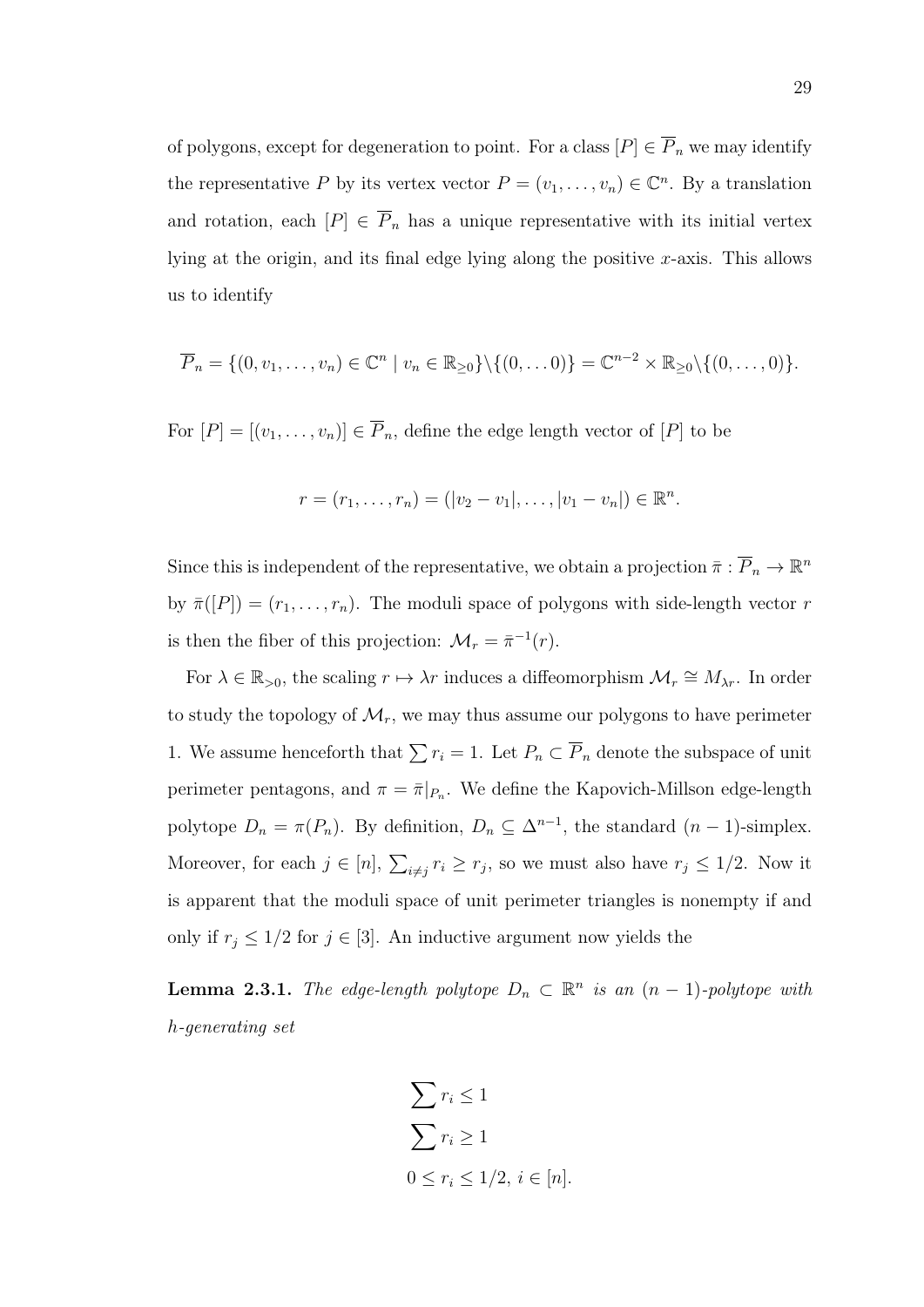We will find the structure of  $D_n$  to provide important insights into the topology of  $\mathcal{M}_r$ . To facilitate a discussion of that structure, we require additional definitions.

**Definition 2.3.2.** We call a polygon  $[P] \in \mathcal{M}_r$  degenerate provided  $[P]$  is contained in a line.

**Definition 2.3.3.** The intersection of the interior  $(D_n)^\circ$  with a hyperplane  $\sum_i \epsilon_i r_i =$ 0,  $\epsilon_i \in \{-1, 1\}$ ,  $i \in [n]$ , is called a *wall* of  $D_n$ . The vector  $\epsilon = (\epsilon_1, \ldots, \epsilon_n)$  will be called a *signature* of the wall. We call the union of all the walls of  $D_n$  the *critical locus* of  $D_n$ , denoted by  $\Sigma_n$ .

**Remark 2.3.4.** The definitions of  $D_n$ , the walls of  $D_n$ , and the critical locus of  $D_n$  appear in [\[18\]](#page-84-0), while the verbage of the signature of a wall is original to this dissertation.

Collectively, the intersection of all the walls with  $D_n$  forms a polytopal complex. Hereafter, by  $D_n$ , we will refer to this entire polytopal complex. For brevity, we will refer to the  $(n-1)$ -cells of  $D_n$  as *chambers*. These  $(n-1)$ -cells arise as the components of  $D_n \backslash \Sigma_n$ .

It is immediately obvious that  $\mathcal{M}_r$  admits degenerate polygons if and only if r lies in a wall of  $D_n$ . Now we provide the fundamental lemma justifying the language we have developed.

<span id="page-39-0"></span>**Lemma 2.3.5.** If  $[P] \in \overline{P}_n$  is not degenerate, then  $\pi$  is a smooth submersion at  $[P]$ .

Proof. First recall that

$$
\overline{P}_n = \mathbb{C}^{n-2} \times \mathbb{R}_{\geq 0} \setminus \{(0, \ldots, 0)\},\
$$

so we are working in the smooth category. Consider the space of all marked polygons in the plane  $Q_n = \mathbb{C}^n$ , where the points of  $Q_n$  are identified with the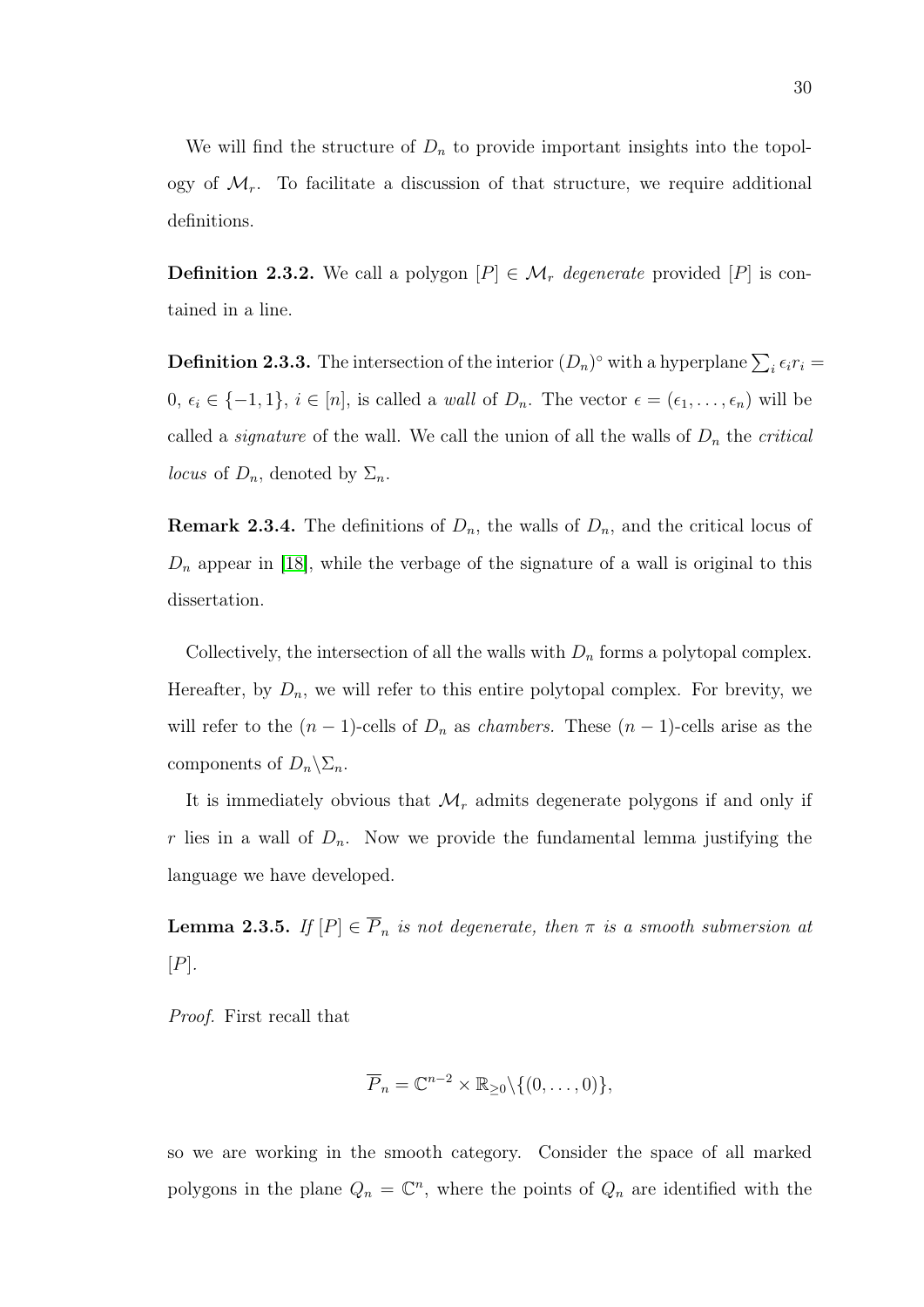vertices of a polygon. We have the quotient map  $q: Q_n \to \overline{P}_n$ . Let  $p: Q_n \to \mathbb{R}^n$ by

$$
p(v_1, \ldots, v_n) = (|v_2 - v_1|, \ldots, |v_1 - v_n|).
$$

Then p factors through the quotient by  $p = \pi \circ q$ . Writing  $v_j = x^j + iy^j \in \mathbb{C}$ , we have

$$
\partial p^j / \partial x^j = \frac{x^j - x^{j+1}}{|v_{j+1} - v_j|},
$$

$$
\partial p^j / \partial x^{j+1} = \frac{x^{j+1} - x^j}{|v_{j+1} - v_j|}
$$

$$
\partial p^j / \partial y^j = \frac{y^j - y^{j+1}}{|v_{j+1} - v_j|}
$$

$$
\partial p^j / \partial y^{j+1} = \frac{y^{j+1} - y^j}{|v_{j+1} - v_j|},
$$

and all other derivatives are zero. Ordering our coordinates  $(x^1, y^1, \ldots, x^n, y^n)$ , and writing  $e_j = v_{j+1} - v_j \in \mathbb{C}$ , we find

$$
dp|_{(v_1,...,v_n)} = \begin{pmatrix} \frac{x^1 - x^2}{|e_1|} & \frac{y^1 - y^2}{|e_1|} & \frac{x^2 - x^1}{|e_1|} & \frac{y^2 - y^1}{|e_1|} & 0 & \cdots & 0 & 0\\ 0 & \frac{x^2 - x^3}{|e_2|} & \frac{y^2 - y^3}{|e_2|} & \frac{x^3 - x^2}{|e_2|} & \frac{y^3 - y^2}{|e_2|} & \cdots & 0 & 0\\ \vdots & \vdots & \vdots & \vdots & \vdots & \ddots & \vdots & \vdots\\ \frac{x^1 - x^n}{|e_n|} & \frac{y^1 - y^n}{|e_n|} & 0 & 0 & 0 & \cdots & \frac{x^n - x^1}{|e_n|} & \frac{y^n - y^1}{|e_n|}\end{pmatrix}.
$$

Assume  $\xi = (\xi_1, \ldots, \xi_n) \in \mathbb{R}^{2n}$  lies in the kernel of  $dp|_{(v_1, \ldots, v_n)}$ . Then either  $\xi =$  $(z, \ldots, z) \in \mathbb{R}^{2n}$  for  $z \in \mathbb{R}^2$ , or  $(\xi_{i+1} - \xi_i) \cdot e_i = 0$  for each i, where we are using the usual inner product on  $\mathbb{R}^2$ . Writing  $\hat{\xi}_i = \xi_{i+1} - \xi_i$  we see that

$$
\ker dp|_{(v_1,\dots,v_n)} = \left\{ (\hat{\xi}_1,\dots,\hat{\xi}_n) \in \mathbb{R}^{2n} \mid \hat{\xi}_i \cdot e_i = 0, \sum \hat{\xi}_i = 0 \right\}
$$
  

$$
\cup \left\{ (z,\dots,z) \in \mathbb{R}^{2n} \mid z \in \mathbb{R}^2 \right\}.
$$

Assume that  $(v_1, \ldots, v_n)$  are not contained in a line. Then  $\{e_1, \ldots, e_n\}$  span  $\mathbb{R}^2$ . Therefore the equation  $\sum \hat{\xi}_i = 0$  is a nondegenerate system of two equations, and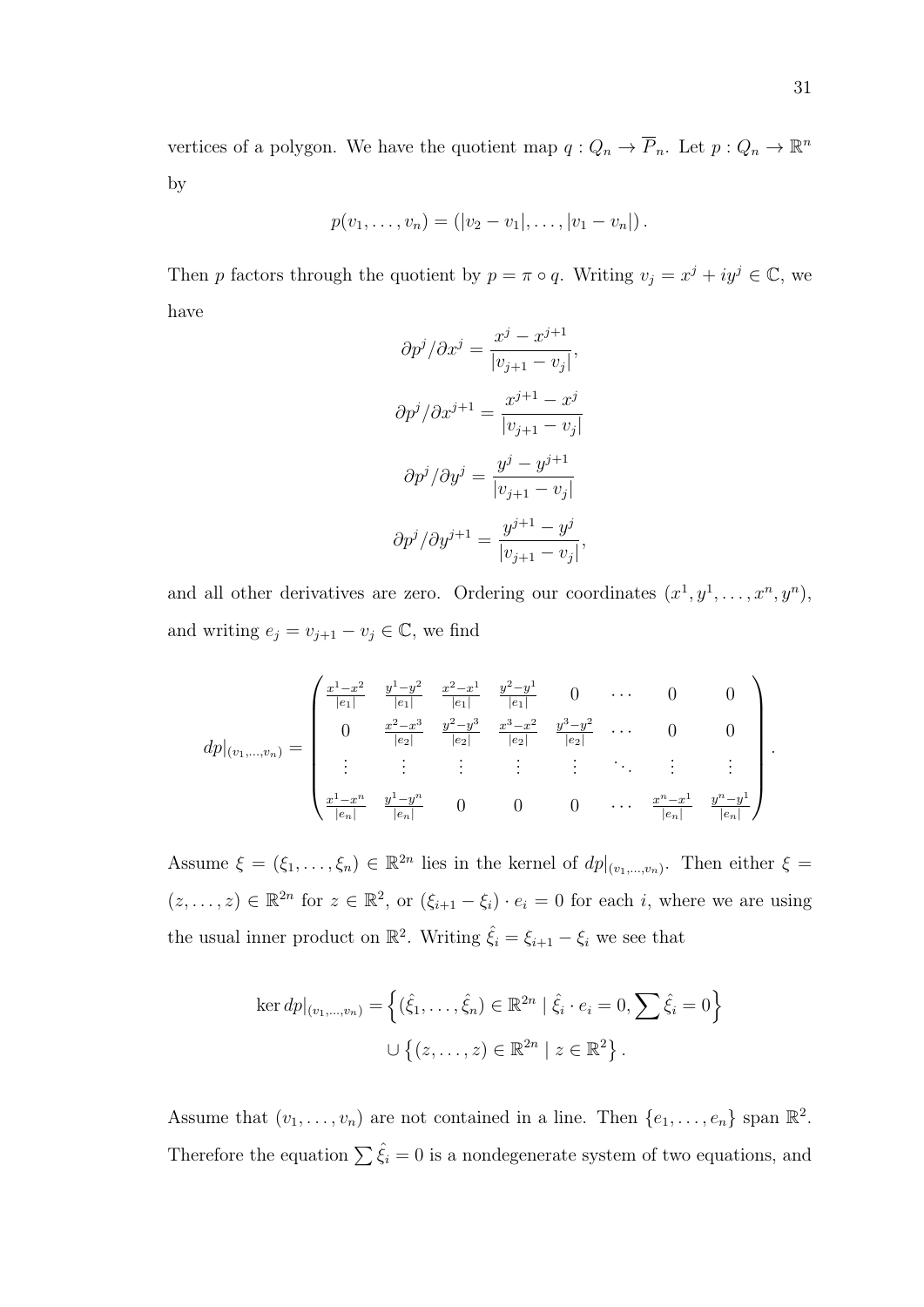dim ker  $dp|_{(v_1,...,v_n)} = n-2$ . But then

dim ker 
$$
dp|_{(v_1,...,v_n)} = (n-2) + 2 = n = \dim \mathbb{R}^n = \dim \text{im } p
$$
.

We conclude that p is a submersion, and therefore so, too, is  $\pi$ .  $\Box$ 

The following corollary is implicit in Section 11 of [\[18\]](#page-84-0).

**Corollary 2.3.6.** If  $r \in D_n$  does not lie on a wall, then  $\mathcal{M}_r$  is a compact, smooth, orientable manifold of dimension  $n-3$ .

*Proof.* By Lemma [2.3.5,](#page-39-0) r is a regular value of  $\pi$ , so we may apply the Regular Level Set Theorem (see, e.g., [\[23\]](#page-84-1)) to conclude that  $\mathcal{M}_r = \pi^{-1}(r)$  is a smooth submanifold of  $P_n$  of codimension  $(n-1)$ . Since

$$
\overline{P}_n = \mathbb{C}^{n-2} \times \mathbb{R}_{\geq 0} \setminus \{(0, \ldots, 0)\},\
$$

we see that dim  $\overline{P}_n = 2n-3$ . Adding the condition that all polygons have perimeter 1 implies dim  $P_n = 2n-4$ . Thus the dimension of  $\mathcal{M}_r$  is  $2n-4-(n-1) = n-3$ .

For orientability, consider the hyperplane

$$
H = \left\{ (e_1, \ldots, e_n) \in \mathbb{C}^n \mid \sum e_i = 0 \right\}
$$

of edge vectors of n-gons. Then  $P_n$  is diffeomorphic to the projective space  $P(H) \cong$  $\mathbb{C}P^{n-2}$ . By Ehresmann's lemma,  $\pi$  is a locally trivial fibration near r. Thus there is a neighborhood  $U \subseteq D_n$  such that  $\pi^{-1}(U) \cong U \times \mathcal{M}_r \cong \mathbb{R}^{n-1} \times \mathcal{M}_r$ . Were  $\mathcal{M}_r$ non-orientable, we would have found a non-orientable open subset of the orientable manifold  $\mathbb{C}P^{n-2}$ , a contradiction. This viewpoint also allows us to conclude that  $\mathcal{M}_r$  is compact, as  $\mathcal{M}_r = \pi^{-1}(r) \subseteq P_n \cong \mathbb{C}P^{n-2}$  is a closed subset of a compact manifold.  $\Box$ 

<span id="page-41-0"></span>Corollary 2.3.7. Let  $C \subseteq D_n \backslash \Sigma_n$  be a chamber of  $D_n$ , and assume  $r, r' \in C$ . Then there is a diffeomorphism  $\mathcal{M}_r \cong \mathcal{M}_{r'}$ .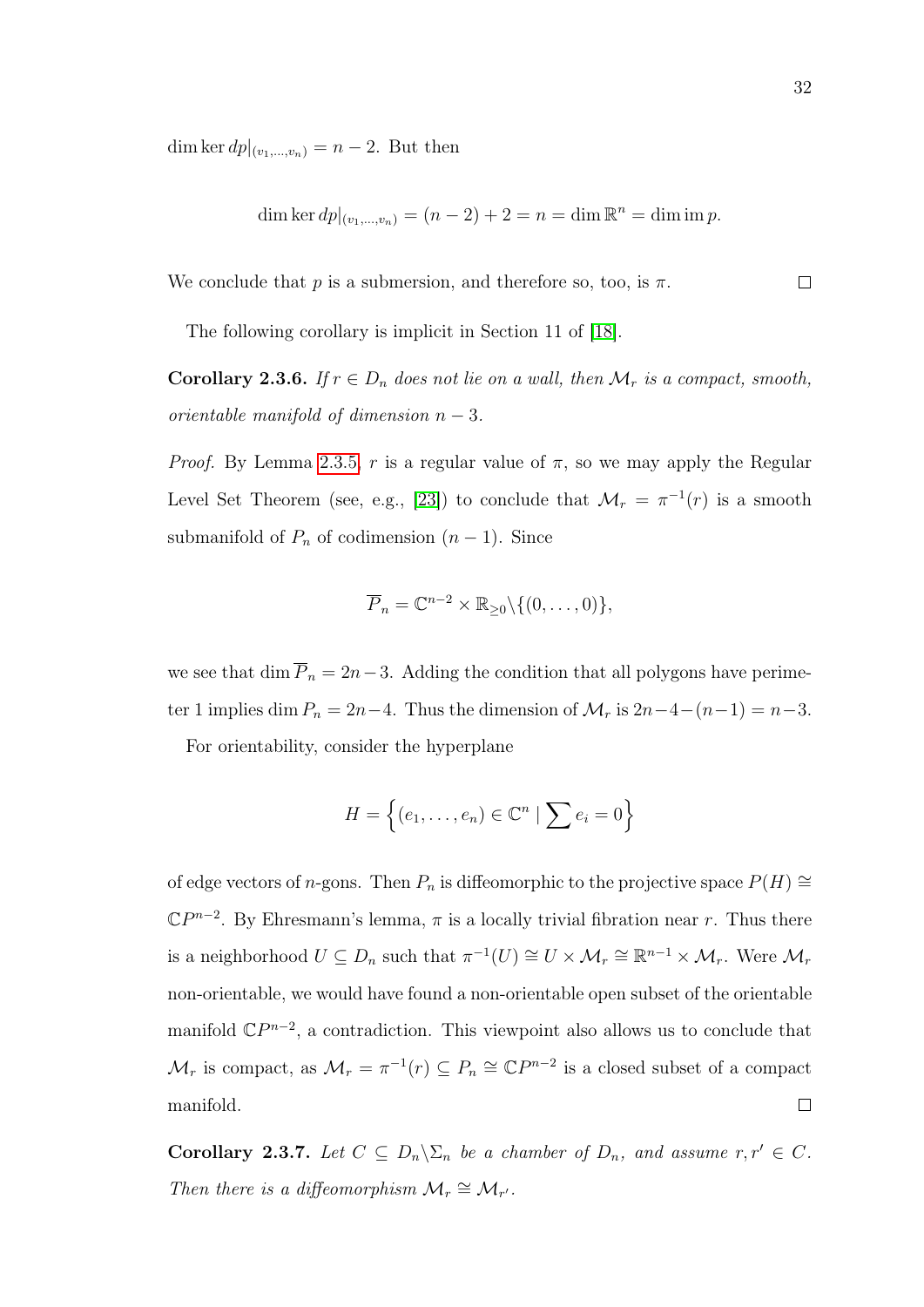*Proof.* Let  $C \subseteq D_n \backslash \Sigma_n$  be a chamber. Fix  $r \in C$ , and consider any other  $r' \in C$ . By convexity of C, there is a line segment  $L \subseteq C$  connecting r and r'. Since  $\pi: P_n \to D_n$  is a submersion on  $\pi^{-1}(C)$ , the map  $\pi$  is transverse to L. Indeed,  $d\pi_p$  is surjective for every  $p \in \pi^{-1}(C)$ , hence  $\pi$  is transverse to any submanifold  $M \subseteq C$ . Consequently,  $K = \pi^{-1}(L) \subseteq P_n$  is an embedded submanifold of  $P_n$ . By compactness,  $\pi|_K$  is a proper submersion. Ehresmann's lemma now implies that  $\pi|_K$  is a fibration, so  $\pi^{-1}(r)$  and  $\pi^{-1}(r')$  are diffeomorphic.  $\Box$ 

As a first step to studying the topology of  $\mathcal{M}_r$  we note that disconnected space can arise. The following is Theorem 1 of [\[18\]](#page-84-0).

<span id="page-42-0"></span>**Proposition 2.3.8.** The moduli space  $\mathcal{M}_r$ ,  $r \in D_n$ , is disconnected if and only if there are three edge lengths  $r_i, r_j, r_k$  such that each of

$$
r_i + r_j > 1/2, \ r_i + r_j > 1/2, \ r_j + r_k > 1/2.
$$

If this is the case, then  $\mathcal{M}_r$  is homeomorphic to a disjoint union of two  $(n-3)$ dimensional tori.

The proof of Proposition [2.3.8](#page-42-0) is too involved to be reproduced here, but we will provide the geometric intuition behind it. From basic trigonometry, the moduli space of triangles is disconnected. Now consider building an  $n$ -gon from a triangle by expanding the vertices of the triangle into a number of edges. If the conditions of Proposition [2.3.8](#page-42-0) are satisfied, then consider growing an  $n$ -gon from the triangle with edge-lengths  $r_i$ ,  $r_j$ , and  $r_k$ . The resulting *n*-gon will be too "close" to the original triangle, and it is impossible to find a continuous deformation from the polygon whose edges  $e_1, \ldots, e_n$  are arranged in a clockwise ring, to that polygon whose edges are arranged in a counter-clockwise ring.

The final piece is to study how the topology of  $\mathcal{M}_r$  changes as r crosses a wall in  $D_n$ . For  $\hat{r} = (r_1, \ldots, r_{n-1}) \in \mathbb{R}^{n-1}$ , define  $F_{\hat{r}}$  to be the space of "freelinkages" modulo orientation preserving isometries of the Euclidean plane (Fig-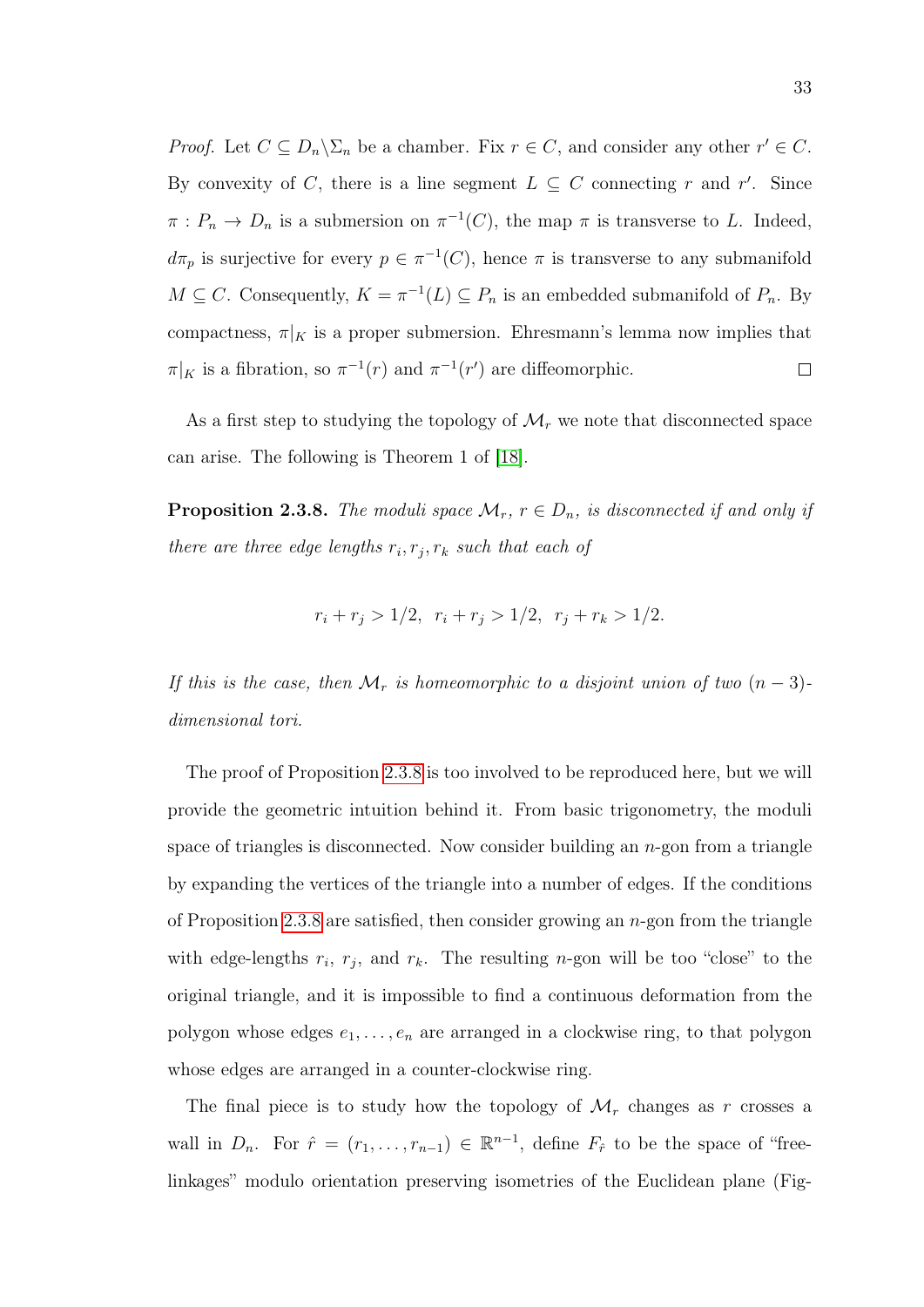

<span id="page-43-0"></span>Figure 2.6.: A free linkage of 3 rods with length vector  $\hat{r} = (r_1, r_2, r_3)$ .

ure [2.6\)](#page-43-0). A free-linkage is a sequence of marked line segments place end-to-end. Let  $(v_1, \ldots, v_n) \in \mathbb{C}^n$  be the vertices of a free-linkage  $\Lambda$  of  $(n-1)$ -many rods. Let  $\theta_i$  be the argument of the edge vector  $e_i = v_{i+1} - v_i \in \mathbb{C}, 1 \le i \le n-1$ . We identify  $\Lambda$  with its vector of edges

$$
\Lambda = (r_1 e^{i\theta_1}, \dots, r_{n-1} e^{i\theta_{n-1}}).
$$

Let  $S^1_\rho \subseteq \mathbb{C}$  be the circle of radius  $\rho$  centered at the origin. Then

$$
F_{\hat{r}} = S_{r_1}^1 \times \cdots \times S_{r_{n-1}}^1 / SO(2),
$$

where  $SO(2)$  acts diagonally. Given a linkage  $[\ell] = [r_1 e^{i\theta_1}, \ldots, r_{n-1} e^{i\theta_{n-1}}] \in F_{\hat{r}}$ , we define the function  $r_n : F_{\hat{r}} \to \mathbb{R}$  by

$$
r_n[\ell] = \left| \sum r_j e^{i\theta_j} \right|^2.
$$

Notice that  $r_n$  is independent of the representative  $\ell$ , and  $r_n$  gives the distance between the first and last vertices in  $\ell$ . For technical reasons, we wish to restrict ourselves to the space  $E_{\hat{r}} = F_{\hat{r}} \setminus \{r_n = 0\}$ . Now for each linkage in  $E_{\hat{r}}$ , there is a canonical representative whose final vertex lies on the positive  $x$ -axis. As usual, we define a linkage to be degenerate if it is contained in a line. At a degenerate canonical linkage  $\Lambda$ , let  $f(\Lambda)$  denote the the number of edge vectors pointing to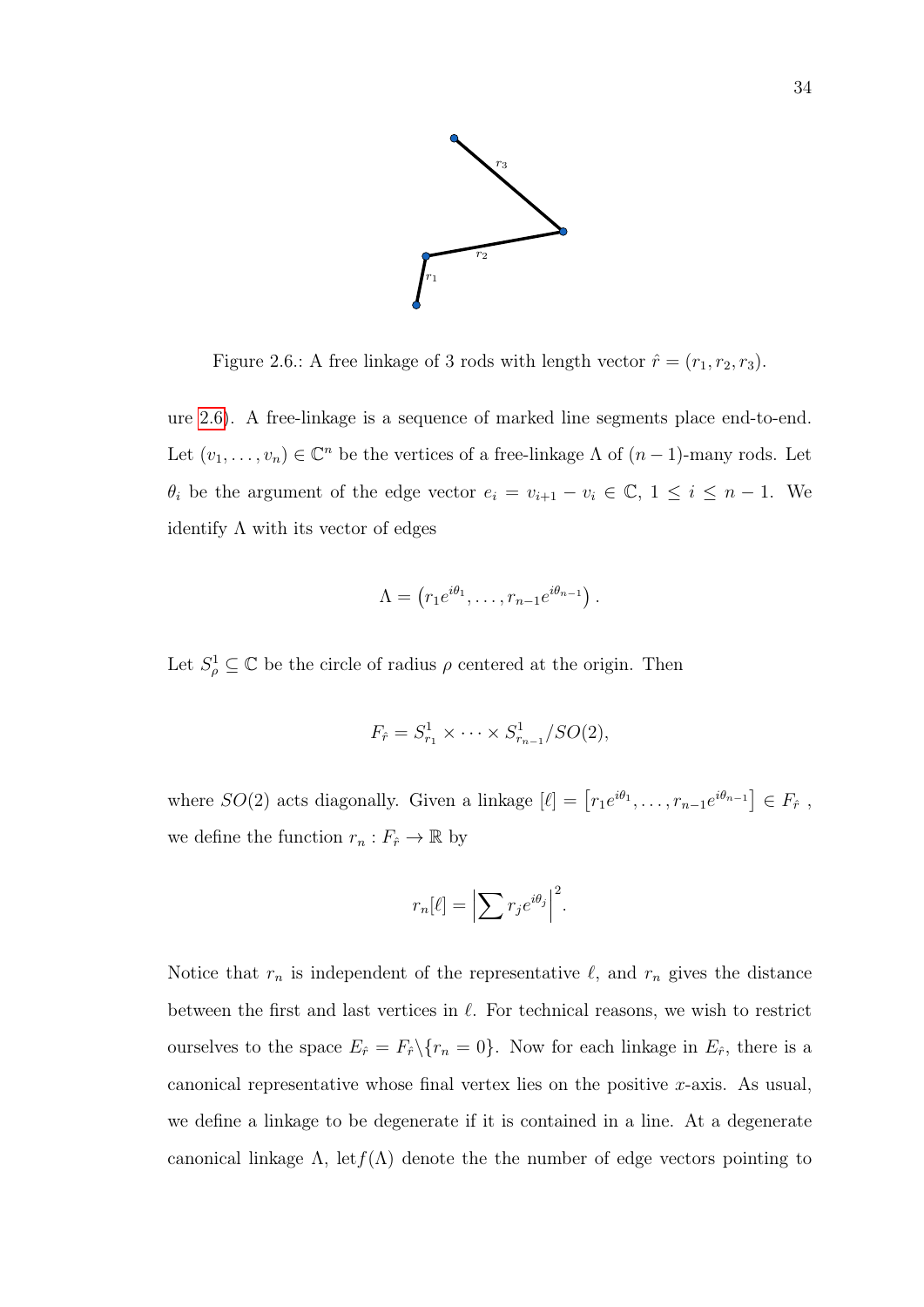the right, and  $b(\Lambda)$  denote the number of edge vectors pointing to the left. Then we have the following lemma, which is Lemma 11 in [\[18\]](#page-84-0).

<span id="page-44-0"></span>**Lemma 2.3.9.** The function  $r_n$  is a Morse function on  $E_{\hat{r}}$  whose critical points are those linkages contained in a line. If  $\Lambda$  is such a critical point, then the Morse index of  $\Lambda$  is  $(f(\Lambda) - 1, b(\Lambda))$ .

Now consider a line segment  $\gamma : (-\delta, \delta) \to D_5$  with the following properties:

- 1.  $\gamma' > 0$ , hence  $\gamma$  is a diffeomorphism onto its range.
- 2.  $\gamma(-\delta, 0)$  lies on the interior of a chamber C.
- 3.  $\gamma(0,\delta)$  lies on the interior of an adjacent chamber C'.
- 4.  $\gamma(0)$  lies in a unique wall  $W \supseteq C \cap C'$ .
- 5. The first  $(n-1)$ -coordinates  $(r_1, \ldots, r_{n-1})$  are fixed along  $\gamma$ .

Then  $\Gamma = \pi^{-1}(\text{im }\gamma) \subseteq E_{\hat{r}}$  is an open submanifold, and  $r_n$  is a Morse function on Γ with a unique critical point  $\Lambda$  in the fiber over  $\gamma(0)$ . Moreover, if W has the equation  $\sum \epsilon_i r_i = 0$  with  $\epsilon_n = 1, C \subseteq W^-$  is in the lower half-space, and  $C' \subseteq W^+$  is in the upper half-space, then  $f(\Lambda)$  is the number of positive entries in the signature  $\epsilon$  of W, and  $b(\Lambda) - 1$  is the number of negative entries in the signature  $\epsilon$  of W (recall that the final edge is not a member of  $\Lambda$ , viewed as a linkage). Taken with Lemma [2.3.9](#page-44-0) we have the most important result of [\[18\]](#page-84-0) for our purposes.

<span id="page-44-1"></span>**Theorem 2.3.10.** Assume W is a wall in  $D_n$  with signature  $\epsilon = (\epsilon_1, \ldots, \epsilon_{n-1}, 1)$ . Let  $\lambda_{-}$  be one fewer than the number of 0-entries in  $\epsilon$ , and let  $\lambda_{+}$  be one fewer than the number of 1-entries in  $\epsilon$ . Let C and C' be chambers of  $D_n$  adjacent so that  $C \cap C' \subseteq W$ . Assume that C is contained in the lower half-space  $\sum (-1)^{\epsilon_i} r_i \leq 0$ , and C' is contained in the upper half-space  $\sum (-1)^{\epsilon_i} r_i \geq 0$ . Let  $r \in$  relint C, and  $r' \in$  relint C'. Then  $\mathcal{M}_{r'}$  is obtained from  $\mathcal{M}_r$  by a  $\lambda$  surgery. Explicitly, to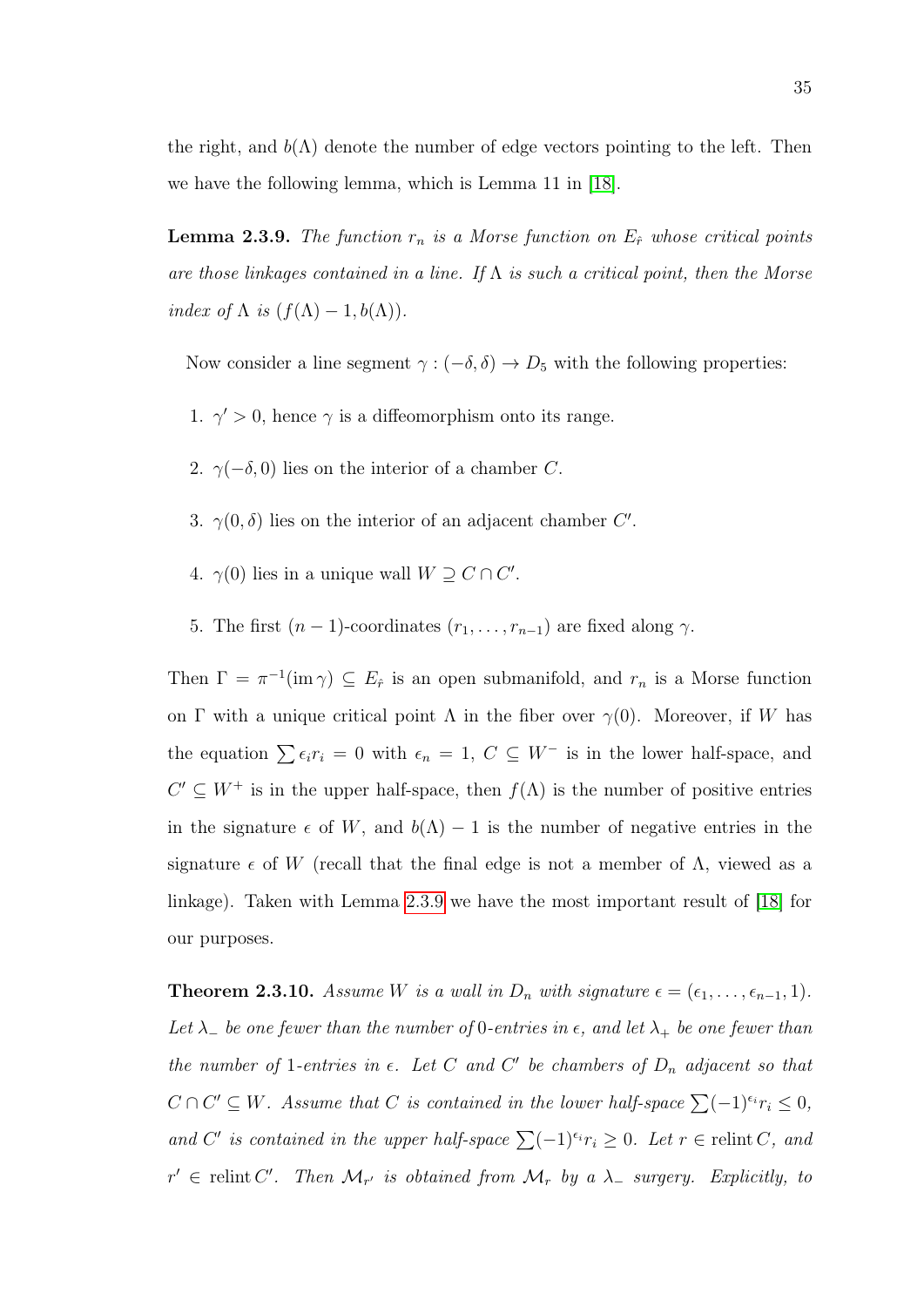obtain  $\mathcal{M}_{r'}$ , (i) delete the interior of an embedded  $D^{\lambda_-} \times S^{\lambda_+ - 1} \subseteq \mathcal{M}_r$ , then (ii) sew in a  $S^{\lambda -1} \times D^{\lambda +}$  along the resulting common boundary.

In [\[18\]](#page-84-0), Kappovich and Millson used Theorem [2.3.10](#page-44-1) to compute the smooth manifolds that arise as moduli spaces of pentagons.

<span id="page-45-1"></span>Theorem 2.3.11. The smooth manifolds that arise as moduli spaces of pentagons are the surfaces of genus no greater than 4, and a disjoint union of two tori.

They also found a list that contained all possible smooth manifolds that arise as a moduli space of hexagons.

<span id="page-45-0"></span>Theorem 2.3.12. If the moduli space of hexagons is nonsingular and connected, then it is either diffeomorphic to a connected sum of k copies of  $S^2 \times S^1$  and of the product  $\Sigma_g \times S^1$ , or it is diffeomorphic to a connected sum of  $T^3 \# T^3$  and t copies of  $S^2 \times S^1$ . Here  $k \leq 4$ , the genus g of the surface  $\Sigma_g$  is not greater than 4, and  $t \leq 2$ . If it is nonsingular and disconnected, then it is diffeomorphic to the disjoint union of two tori  $T^3 \Box T^3$ .

Notice that if all values of  $t, k$ , and  $g$  in Theorem [2.3.12](#page-45-0) are achieved as moduli spaces of hexagons, then one will find  $(5)(5) + 3 + 1 = 29$  non-diffeomorphic smooth manifolds that arise as moduli spaces of hexagons. However, we will show in Chapter [4](#page-68-0) that, there can be no more than 20 diffeomorphism types of smooth moduli spaces of hexagons.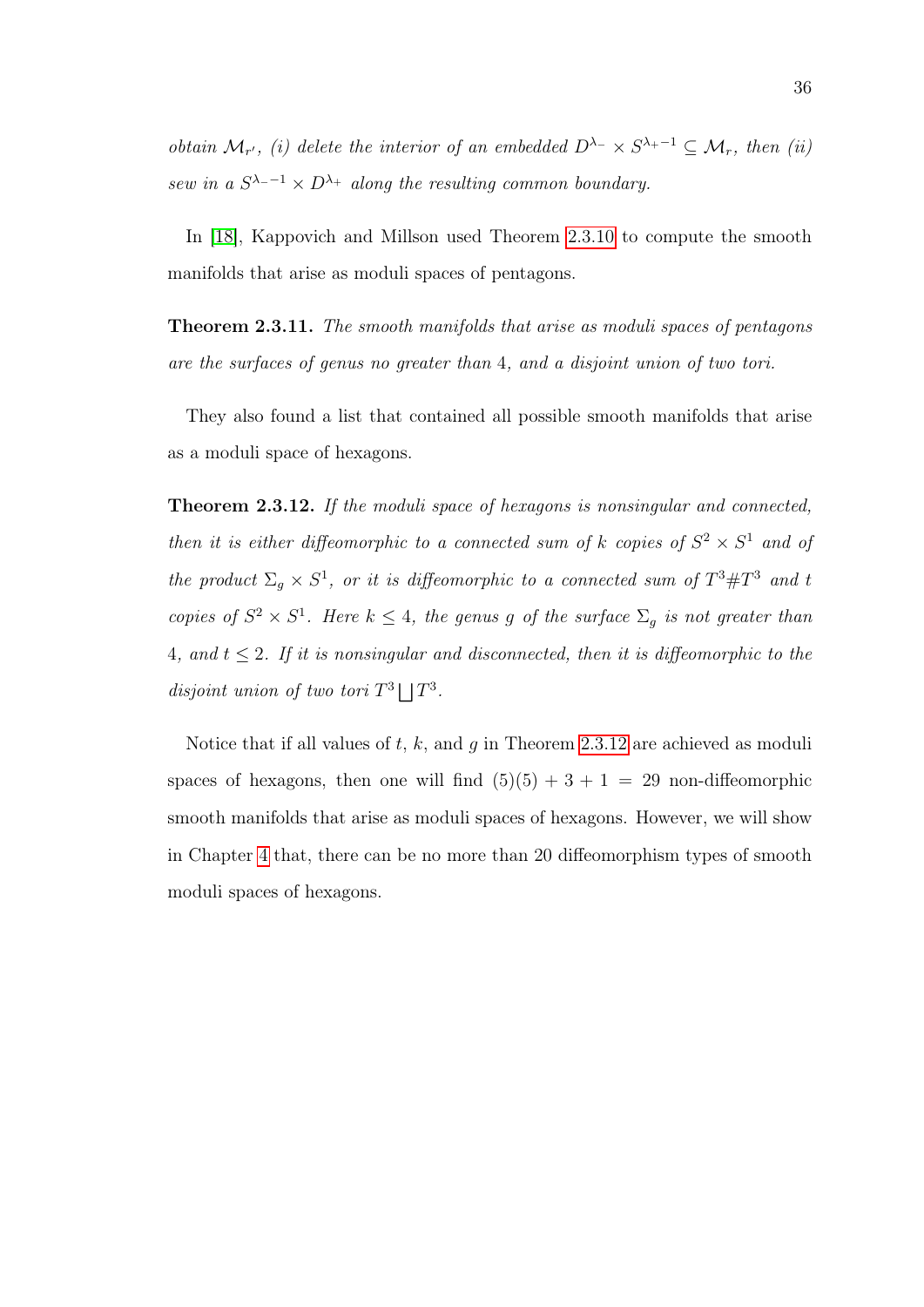#### <span id="page-46-0"></span>3. Singularities in the moduli spaces of pentagons

The topology of non-smooth moduli spaces of polygons has so far received little attention. Since the moduli spaces of quadrilaterals are one dimensional, analysis of connected components was enough for Kapovich and Millson to deduce the three singular topologies that arise as moduli spaces of quadrilaterals [\[18\]](#page-84-0): they are (i) a wedge of two circles, (ii) two circles connected at two points, and (iii) a union of three circles, each pair sharing a unique point of intersection. To this point, the topology of a non-smooth moduli space of  $n$ -gons,  $n > 4$ , has not been explicitly computed, however. It should be noted that the Betti-numbers of  $\mathcal{M}_r$  have been computed as a function of  $r$ , first by Kamiyama and Tezuka [\[17\]](#page-83-0), who computed the Betti-numbers in the equilateral case, and later by Farber and Schütz [\[4\]](#page-82-1) for all edge-lengths vectors. In three dimensions, Kamiyama computed the rational homology of singular polygon spaces [\[15\]](#page-83-1).

The goal of this chapter is to analyze the topology of non-smooth moduli spaces of pentagons. We will see that these spaces are all crimped manifolds (Definition [1.1.2\)](#page-13-0), and we will produce a list containing a member of each homeomorphism class of non-smooth moduli spaces of pentagons (Theorem [1.1.6\)](#page-13-1).

We summarize our results here. The first step of the process is to analyze the combinatorial structure of the polytopal complex  $D_5$ . In Section [3.1](#page-48-0) we implement a computer search to find all the vertices in  $D_5$ , and the *v*-description of all the chambers of  $D_5$ . The result is the following lemma.

<span id="page-46-1"></span>**Lemma 3.0.1.** Denote by  $e_i$  the *i*-th standard basis vector in  $\mathbb{R}^5$ . The vertices in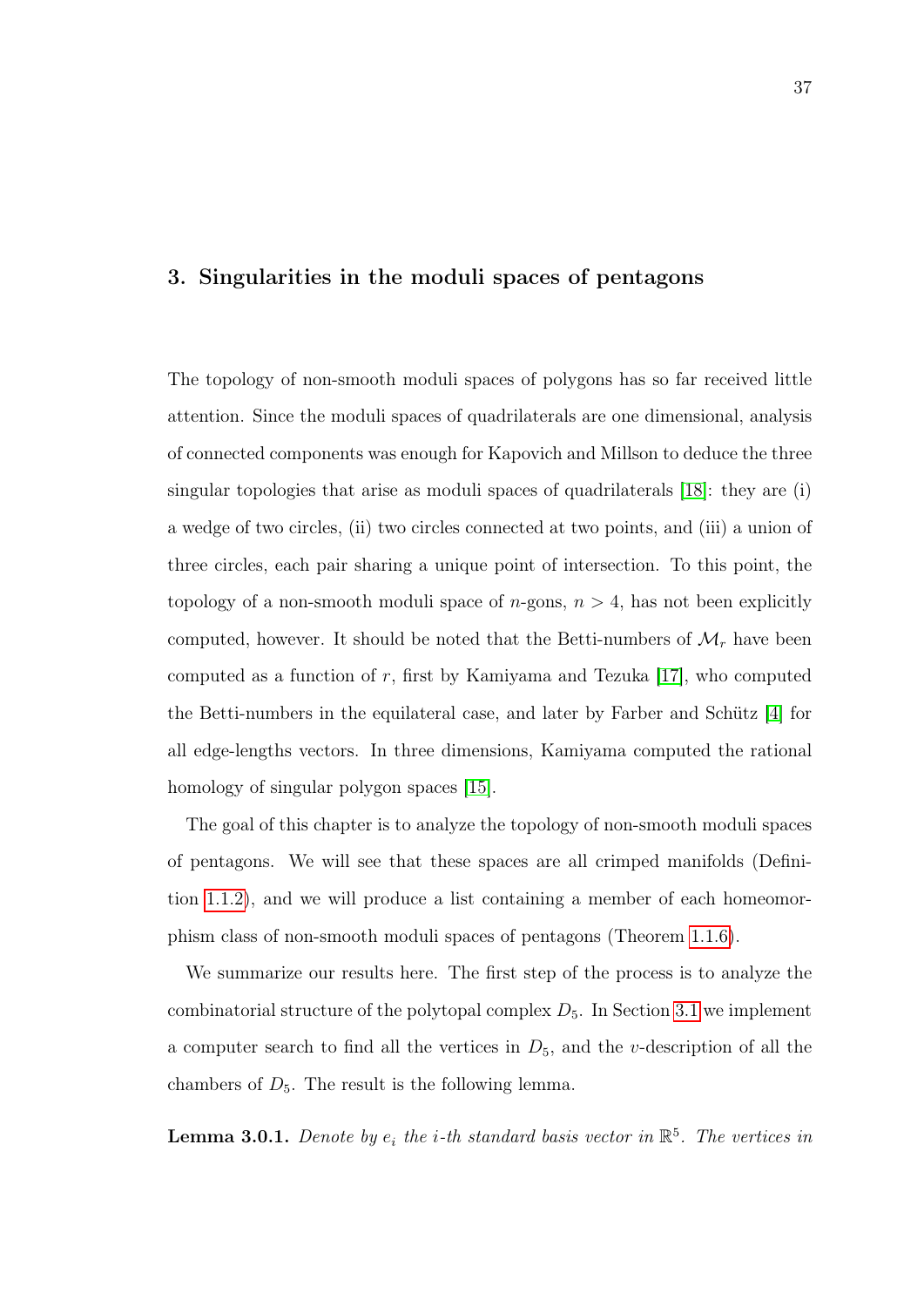$D_5$  are

$$
h_{i,j} = \frac{1}{2}(e_i + e_j), \ \ q_k = \frac{1}{4}\left(-e_k + \sum_{i=1}^5 e_i\right), \ \ t_{\ell} = \frac{1}{6}\left(e_{\ell} + \sum_{i=1}^5 e_i\right)
$$

for  $i \neq j, k, \ell \in [5]$ .

The chambers in  $D_5$  are

$$
C_4 = \text{conv}\{q_1, \dots, q_5, t_1, \dots, t_5\}
$$

$$
C_3^{i,j} = \text{conv}\left(\{t_i, t_j, h_{i,j}\} \cup \{q_k\}_{k \notin \{i,j\}}\right)
$$

$$
C_2^{i,j,k} = \text{conv}\left(\{t_i, h_{i,j}, h_{i,k}\} \cup \{q_\ell\}_{\ell \notin \{i,j,k\}}\right)
$$

$$
C_{1,1}^{i,j} = \text{conv}\left(\{q_i, q_j\} \cup \{h_{k,\ell}\}_{k \neq \ell \notin \{i,j\}}\right)
$$

$$
C_1^{i,j} = \text{conv}\left(\{t_i, q_j\} \cup \{h_{i,k}\}_{k \notin \{i,j\}}\right)
$$

$$
C_0^i = \text{conv}\left(\{t_i\} \cup \{h_{i,j}\}_{j \neq i}\right)
$$

for  $i \neq j \neq k \neq i \in [5]$ .

Having computed the v-description of the d-cells in  $D_5$ , their pairwise intersections easily produce the v-descriptions of the  $(d-1)$ -cells, and so Lemma [3.0.1](#page-46-1) provides all of the information necessary to compute every cell in  $D_5$ .

<span id="page-47-0"></span>Next, we extend Corollary [2.3.7](#page-41-0) to the lower dimensional cells of  $D_5$ .

**Theorem 3.0.2.** Let C be a d-cell,  $0 \leq d \leq 4$ , lying in the relative interior of  $D_5$ , and let r and r' lie in the relative interior of C. Then  $\mathcal{M}_r$  and  $\mathcal{M}_{r'}$  are homeomorphic. Moreover, the  $\mathcal{M}_r$  is homeomorphic to a crimped manifold with  $(4-d)$ -many crimped points.

The proof of Theorem [3.0.2](#page-47-0) is contained in Section [3.2.](#page-50-0) In light of Theorem [3.0.2,](#page-47-0) we have the following definition.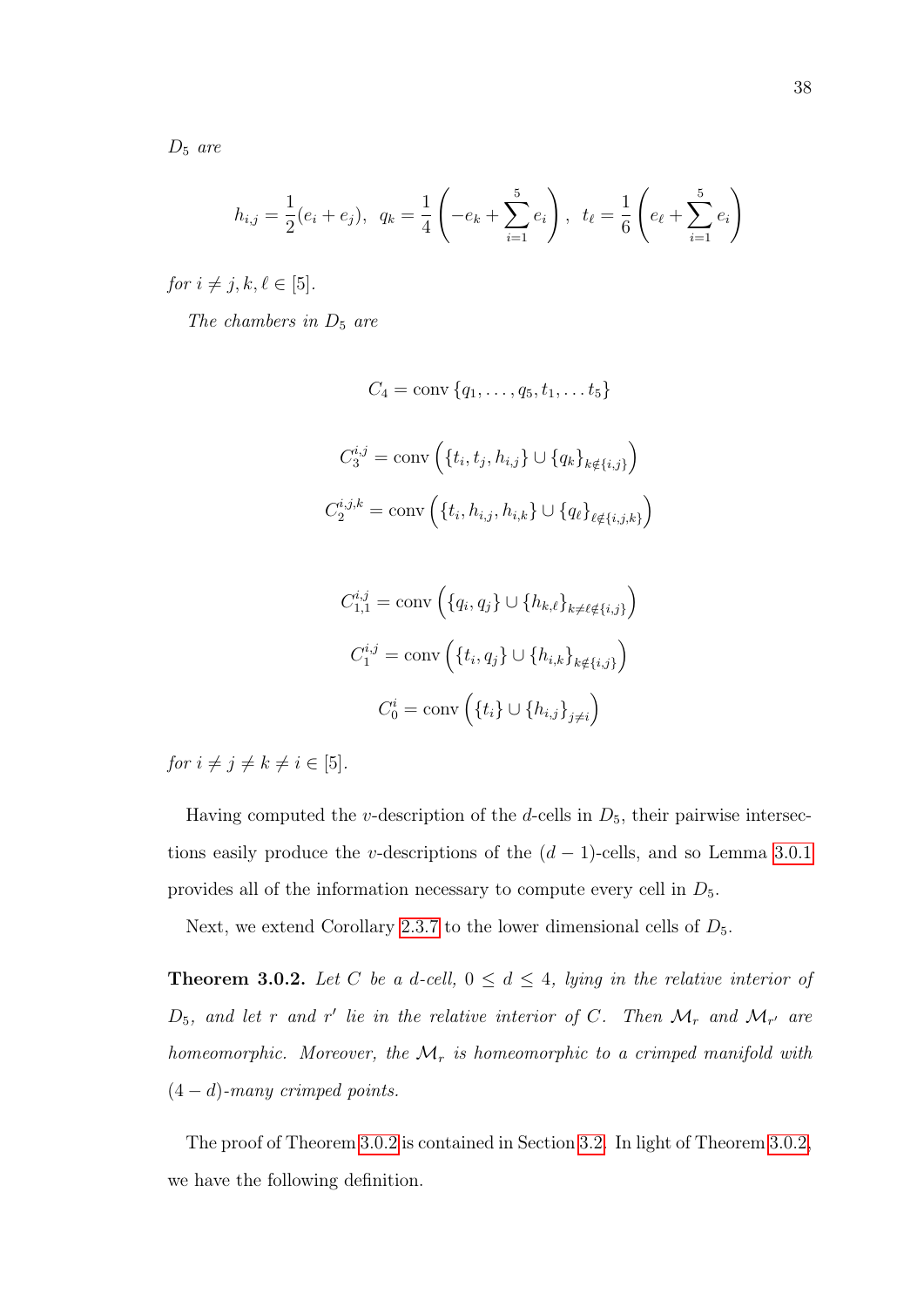**Definition 3.0.3.** Let  $C \subseteq D_5$  be a d-cell,  $0 \le d \le 4$ . The topological type of C is the homeomorphism class of  $\mathcal{M}_r$  for  $r \in$  relint C.

We conclude this chapter with Section [3.3,](#page-60-0) in which we compute the topological type of each d-cell,  $0 \le d \le 3$ , in  $D_5$ , yielding the proof of Theorem [1.1.6.](#page-13-1)

# <span id="page-48-0"></span>3.1. The edge-length polytope  $D_5$

We begin this section by studying the edge-length polytope

$$
D_5 = \left\{ (r_1, \ldots, r_5) \in \mathbb{R}_{\geq 0}^5 \mid \sum_{j=1}^5 r_j = 1, r_k \leq 1/2 \text{ for all } k \right\}.
$$

**Remark 3.1.1.** One immediately observes that  $D_5$  is a 4-polytope lying in the affine space

$$
A = \left\{ (r_1, \dots, r_5) \in \mathbb{R}^5 \mid \sum_{j=1}^5 r_j = 1 \right\}
$$

with essential supporting hyperplanes

$$
H_j^0 = \{(r_1, \ldots, r_5) \in A \mid r_j = 0\}
$$

and

$$
H_k^{1/2} = \{(r_1, \ldots, r_5) \in A \mid r_k = 1/2\}.
$$

**Remark 3.1.2.** If  $r \in H_j^0$  for some j, then  $\mathcal{M}_r$  is diffeomorphic to the moduli space of quadrilaterals  $\mathcal{M}_{\hat{r}}$  where  $\hat{r}$  is obtained from r by deleting the j-th coordinate. If  $r \in H_k^{1/2}$  $\frac{f_1}{k}$  for some k, then  $\mathcal{M}_r$  is a single point corresponding to a line segment of length 1/2. Thus we may restrict our attention to the relative interior of  $D_5$  in order to study the topologies of the moduli space of pentagons.

Now  $\mathcal{M}_r$  contains degenerate pentagons if and only if r is contained in a wall. The intersection of  $D_5$  with all the half-spaces arising from all the walls turns  $D_5$ into a polytopal complex. Hereafter, any reference to  $D_5$  will be to this polytopal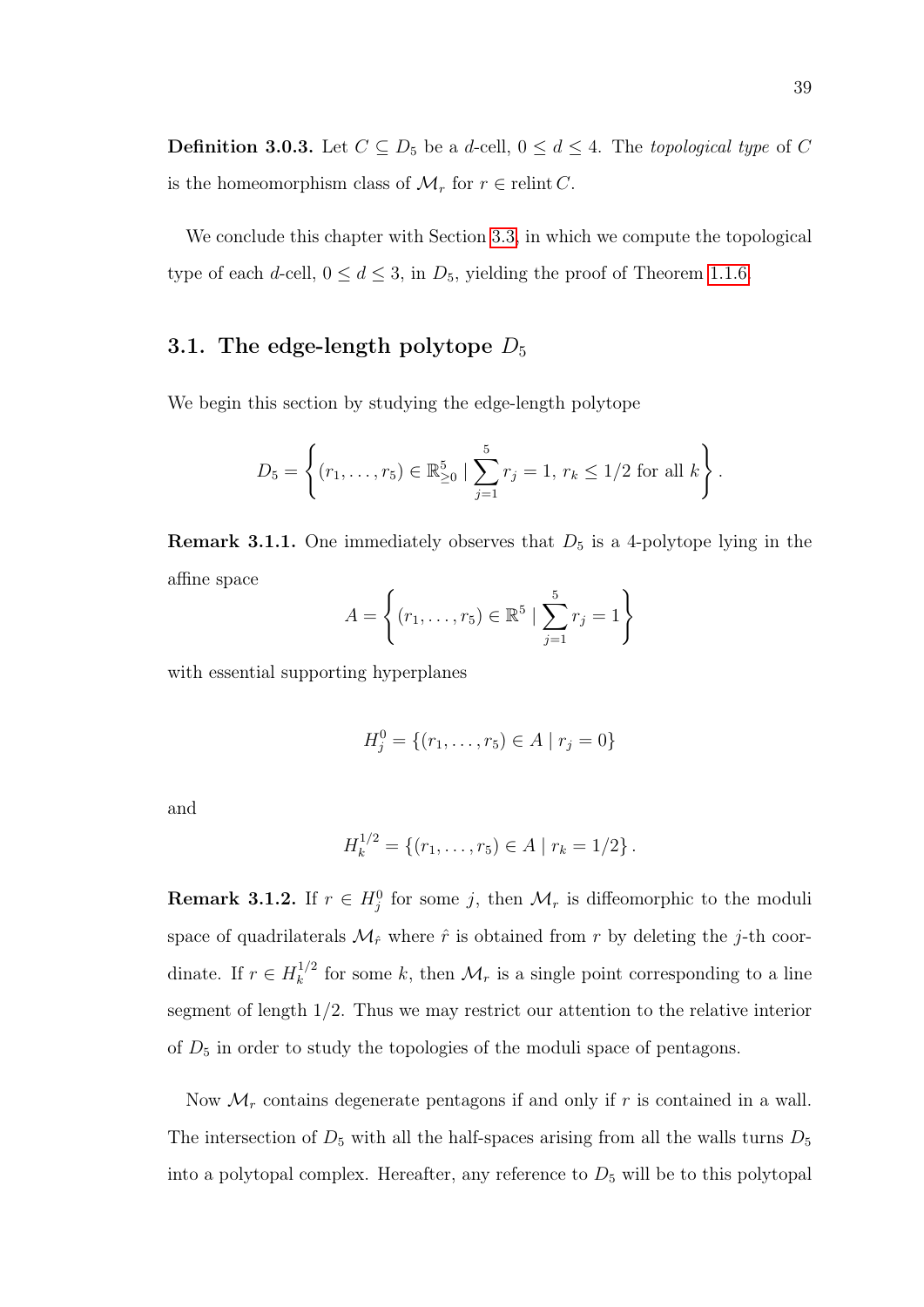complex.

We study the combinatorics of  $D_5$ . The walls of  $D_5$  are of two types:

$$
B_{i} = \left\{ (r_{1}, \ldots, r_{5}) \in D_{5} \mid r_{i} = \sum_{j \in [5] \backslash \{i\}} r_{j} \right\}
$$

$$
I_{j,k} = \left\{ (r_{1}, \ldots, r_{5}) \in D_{5} \mid r_{j} + r_{k} = \sum_{\ell \in [5] \backslash \{j,k\}} r_{\ell} \right\}
$$

That every point in  $D_5$  satisfies  $\sum_{i=1}^5 r_i = 1$  implies  $B_i = H_i^{1/2}$  $i^{1/2}$  lies in a supporting hyperplane of  $D_5$ . We will refer to the walls  $I_{j,k}$  as *interior walls*, and to the  $B_i$ as boundary walls. As a first step, we identify the 0-cells and 4-cells of  $D_5$ .

*Proof of Lemma [3.0.1.](#page-46-1)* For each interior wall  $I_{j,k}$ , denote by  $I_{j,k}^{+}$  ( $I_{j,k}^{-}$ ) the halfspaces defined by

$$
r_j+r_k\leq (\geq) \sum_{\ell\in [5]\backslash \{j,k\}} r_\ell.
$$

Each cell in  $D_5$  is determined by a choice of half-spaces of the  $\binom{5}{2}$  $_2^5$  = 10 interior walls. Additionally, all points in  $D_5$  satisfy the inequalities  $0 \le r_i \le 1/2$ ,  $i \in [5]$ ,  $\sum r_j \leq 1$ , and  $\sum r_k \geq 1$ . The chambers of  $D_5$  are then solution sets to a system of inequalities of the form  $Ar \geq b$ , where A is  $22 \times 5$  matrix, b is a  $22 \times 1$ column vector, and the inequality is to be valid in each coordinate. This system now forms an h-description for a (possibly empty) bounded polytope lying in  $\mathbb{R}^5$ . Algorithms exist, e.g.  $[1]$ , to compute a minimal v-description for these polytopes. See Appendix [A](#page-87-0) for a SageMath 8.4 implementation of a script that computes the v-description of each of the 76 chambers in  $D_5$ , and collects a list of all of the vertices that appear in at least one of the chambers. The output of that script are exactly the vertices and chambers listed above.  $\Box$ 

<span id="page-49-0"></span>Corollary 3.1.3. The vertex description of all d-cells,  $0 \le d \le 4$ , lying in the relative interior of  $D_5$  are algorithmically computable.

*Proof.* Inductively having found all d-cells,  $0 < d \le 4$ , the  $(d-1)$ -cells of  $D_5$ 

.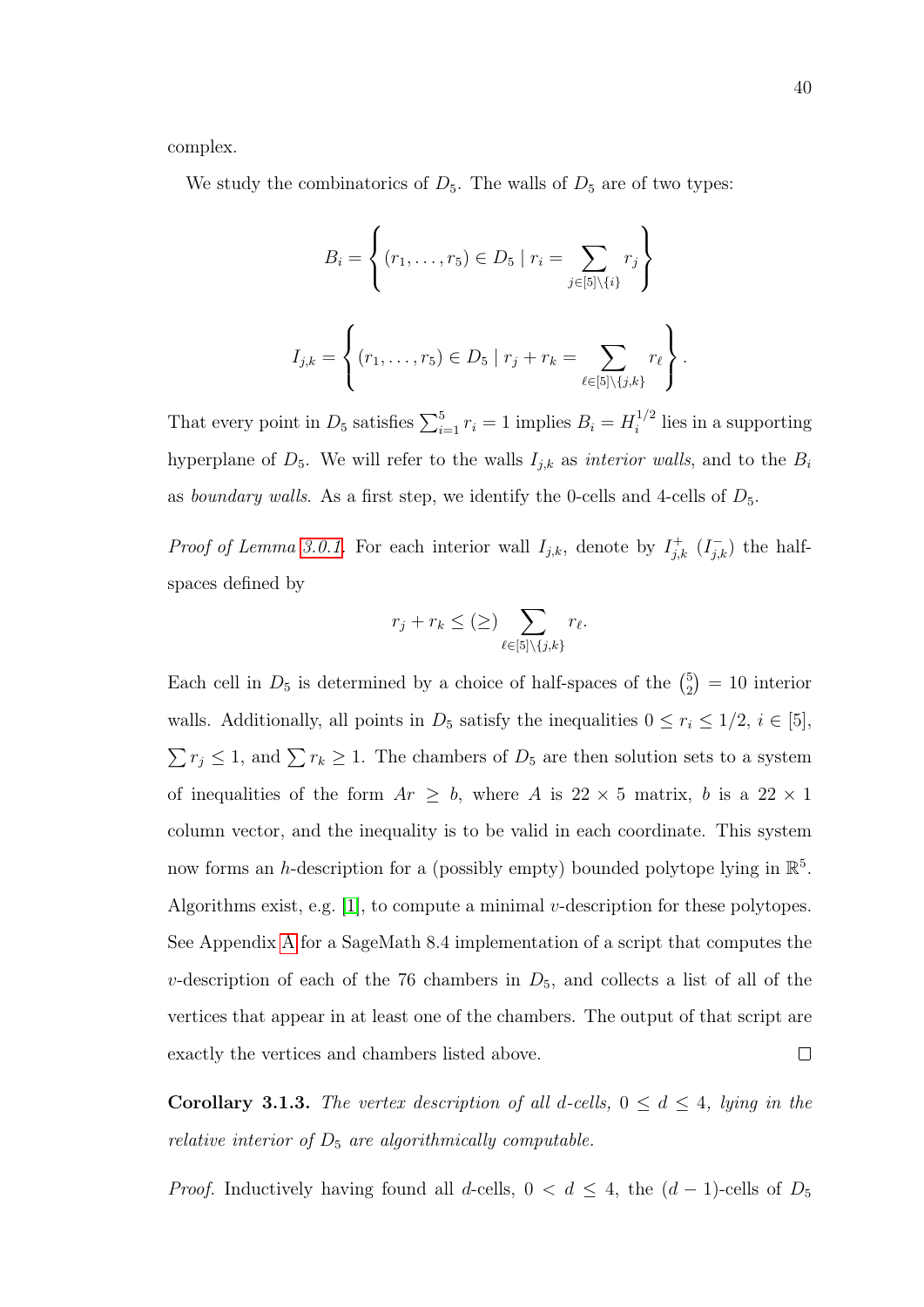appear as an intersection of two d-cells. Moreover, if  $V_1$  and  $V_2$  are the vertex sets of two d-cells  $C_1$  and  $C_2$ , respectively, then  $V_1 \cap V_2$  is the vertex set of  $C_1 \cap C_2$ . Thus, by finding the pairwise intersection of all vertex sets of d-cells, we compute the minimal v-description of all  $(d-1)$ -cells. The initial step of the induction is provided by Lemma [3.0.1.](#page-46-1)  $\Box$ 

To avoid a proliferation of notation, we do not carry out the process described in Corollary [3.1.3](#page-49-0) here. Instead, we refer the reader to the full statement of Theorem [1.1.6](#page-13-1) which contains a complete list of all interior d-cells in  $D_5$ ,  $0 \le d \le 4$ .

### <span id="page-50-0"></span>3.2. The Morse theory above walls

Let us first give an alternate description of  $\overline{P}_5$ . Let  $e_i = v_{i+1} - v_i \in \mathbb{C}$  (indices modulo 5) denote the *i*-th edge vector of  $[P] \in \overline{P}_5$ . In polar coordinates, write  $e_j = r_j e^{i\theta_j}$ . Then

$$
\overline{P}_5 = \frac{\{(\theta_1, \ldots, \theta_5, r_1, \ldots, r_5) \in (S^1)^5 \times \mathbb{R}_{\geq 0}^5 \mid \sum_{i=1}^5 e_i = 0 \in \mathbb{C}, (r_1, \ldots, r_5) \neq 0 \in \mathbb{R}^5\}}{SO(2)},
$$

where  $SO(2)$  acts diagonally on the first five factors. Since there is a unique representative of each  $[P] \in \overline{P}_5$  whose terminal edge lies on the positive x-axis, we obtain coordinates for  $\overline{P}_5$ 

$$
\overline{P}_5 = \left\{ (\theta_1, ..., \theta_4, r_1, ..., r_4) \in (S^1)^4 \times \mathbb{R}_{\geq 0}^4 \mid \sum_{j=1}^4 r_j \sin \theta_j = 0, \sum_{j=1}^4 r_j \cos \theta_j > 0 \right\}.
$$

Such a pentagon will be considered in standard position. For a pentagon

$$
[P]=(\theta_1,\ldots,\theta_4,r_1,\ldots,r_4)\in\overline{P}_5,
$$

we call the vector  $(\theta_1,\ldots,\theta_4,\pi)$  the angle vector of  $[P]$ . Let  $\pi:\overline{P}_5\to\mathbb{R}^5$  be the projection to the edge-length vector, and define  $F: \overline{P}_5 \to \mathbb{R}$  to be the length of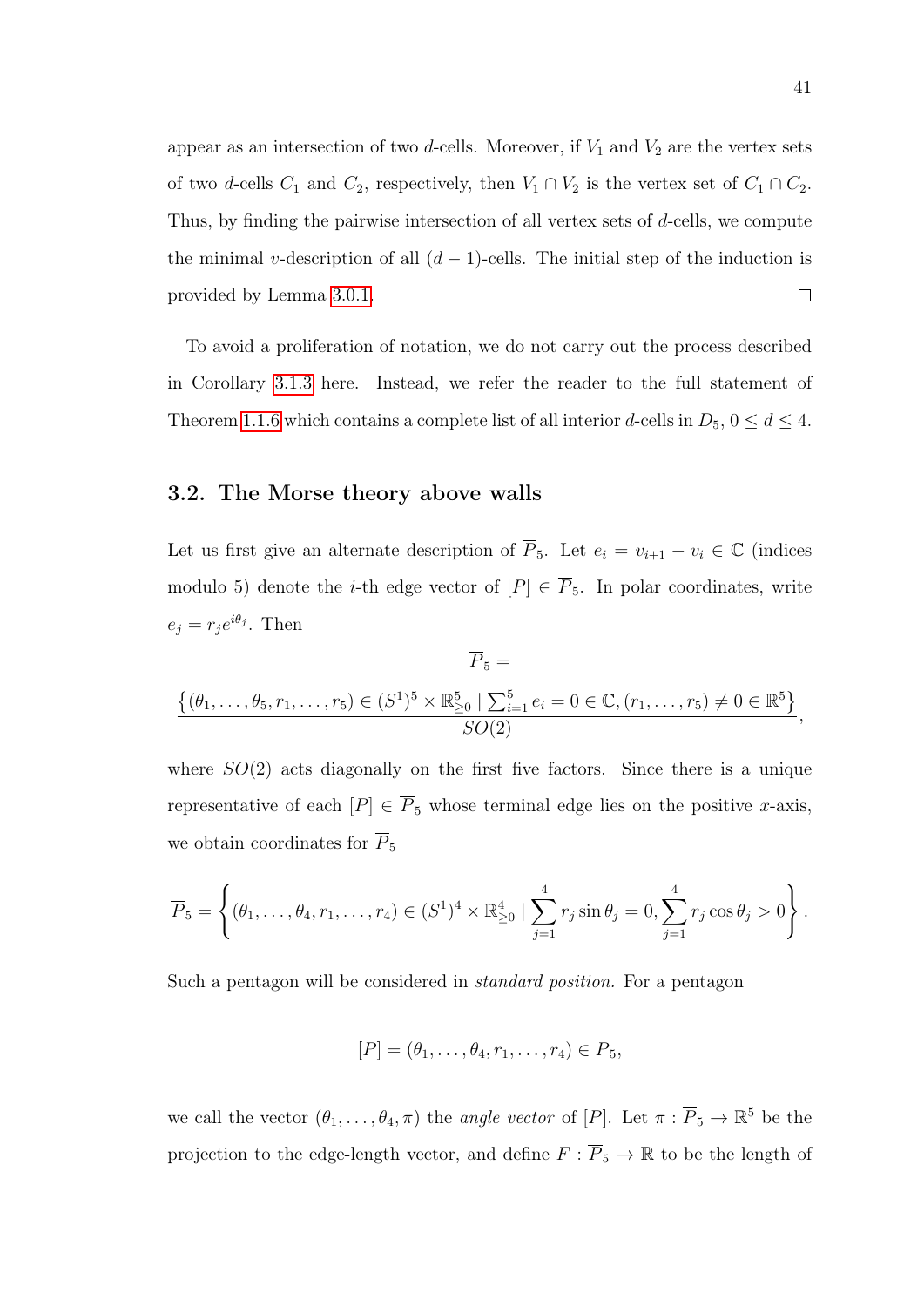the final edge. In coordinates

$$
F(\theta_1,\ldots,\theta_4,r_1,\ldots,r_4)=\sum_{j=1}^4 r_j \cos \theta_j.
$$

<span id="page-51-1"></span>Towards the proof of Theorem [3.0.2,](#page-47-0) we have our first key Lemma.

**Lemma 3.2.1.** Let  $I = \bigcap_{k=1}^d I_{i_k,j_k}$  be an intersection of exactly d-many walls in D<sub>5</sub>. There exist disjoint open sets  $N_1, \ldots, N_d \subseteq \pi^{-1}(I)$  such that  $\pi^{-1}(I) \setminus \cup N_i$  is a smooth, compact, manifold with boundary. Moreover, for each r in the relative interior of I and  $i \in [d]$ ,  $\mathcal{M}_r \cap N_i$  is homeomorphic to a cone  $C(S^1 \times S^0)$ .

*Proof.* We construct  $N_1 \subseteq \pi^{-1}(I)$ . Assume  $(i_1, j_1) = (3, 5)$  are the indices of one of the member walls of I, and the other cases are handled similarly. Given  $r \in I$ , there is a unique degenerate pentagon  $P_r^1 \in \mathcal{M}_r$ . We study the Morse theory of F, defined above, in a neighborhood of  $P_r^1$ . Now F is not a classical Morse function since  $P_r^1$  is not an isolated critical point of F. Instead, we apply the following Morse lemma with parameters.

<span id="page-51-0"></span>**Lemma 3.2.2.** (pg. 97 in [\[3\]](#page-82-3)) Let  $F : \mathbb{R}^n \times \mathbb{R}^r, 0 \to \mathbb{R}$  be a smooth map, where we use coordinates  $x_i$  in  $\mathbb{R}^n$  and  $u_j$  in  $\mathbb{R}^r$  and 0 here stands for all  $x_i$  and  $u_j$  equal to 0. Suppose that  $\partial F/\partial x_i(0) = 0$  for all i and that the matrix  $(\partial^2 F/\partial x_i \partial x_j(0))$ is nonsingular. (Thus  $F_0$ , defined by  $F_0(x) = F(x, 0)$ , is a Morse function.) Then there is a map  $\psi : \mathbb{R}^n \times \mathbb{R}^r, 0 \to \mathbb{R}^n, 0$  with

- 1. the matrix  $(\partial \psi_i/\partial x_j(0))$  nonsingular, so that  $x \mapsto \psi(x, u)$  is a local diffeomorphism for  $u = 0$  and therefore for all u close to 0;
- 2.  $F(\psi(x, u), u) = F(0, 0) + \sum_{i=1}^{n} \epsilon_i x_i^2 + h(u)$ , where each  $\epsilon_i$  is  $\pm 1$  and h:  $\mathbb{R}^r, 0 \to \mathbb{R}, 0$  is a smooth map.

Since  $\cos \theta_4 > 0$  in a neighborhood  $V_{P_r}$  of  $P_r^1$ , we may invert the constraint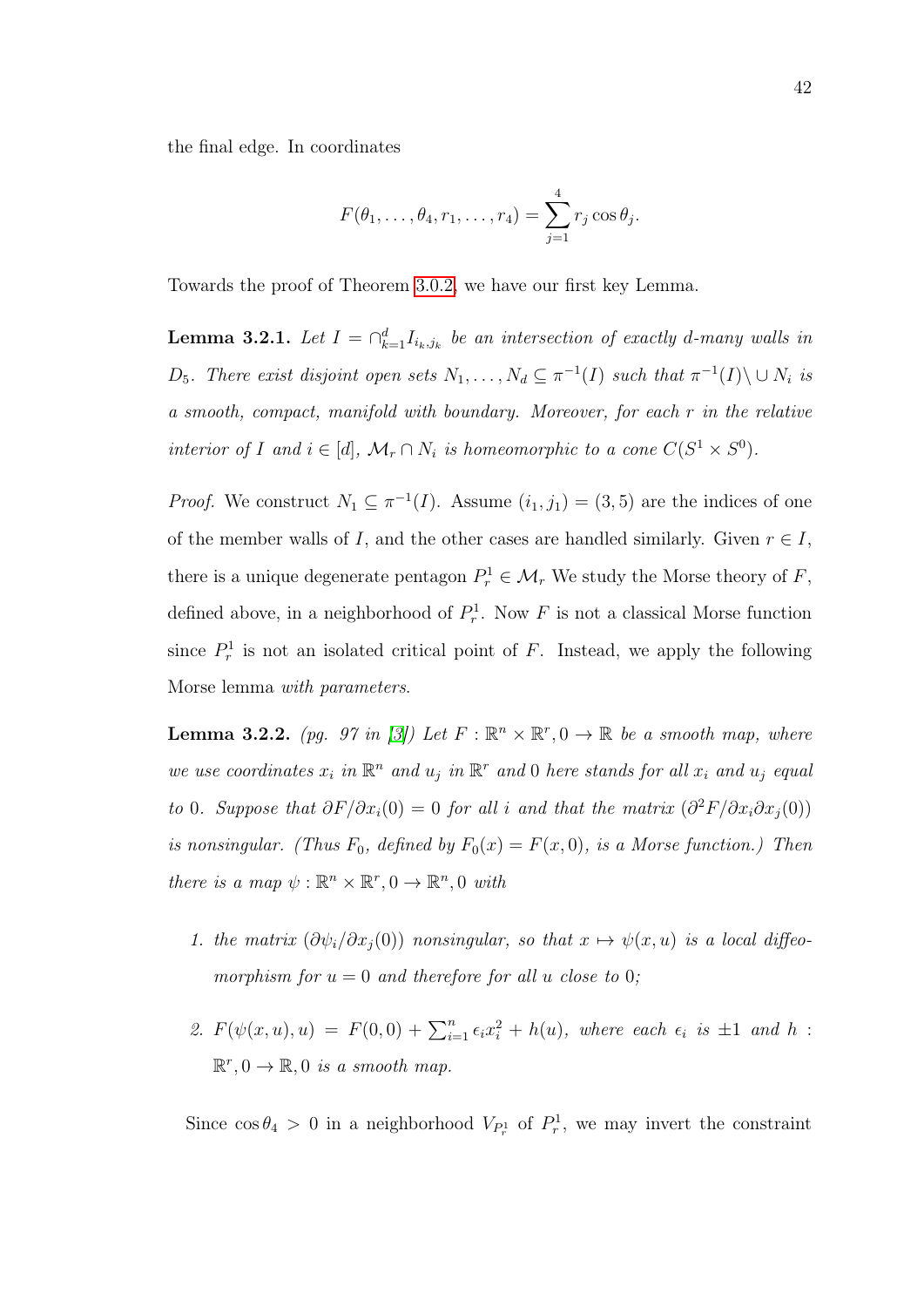$\sum r_i \sin \theta_i = 0$  to find

$$
F(\theta_1, ..., \theta_3, r_1, ..., r_4) = \sum_{i=1}^3 r_i \cos \theta_i + \sqrt{r_4^2 - \left(\sum_{i=1}^3 r_i \sin \theta_i\right)^2}.
$$

Moreover, by intersecting with the open set

$$
\{(\theta_1,\ldots,\theta_4,r_1,\ldots,r_4) \mid -\pi < \theta_1, \theta_2, \theta_4 < \pi, 0 < \theta_3 < 2\pi\},
$$

we may assume the only degenerate pentagons contained in  $V_{P_r}$  have angle vector  $(0, 0, \pi, 0, \pi)$ . Assume  $P_r^1$  has edge-length vector  $(R_1, \ldots, R_5)$ . Setting  $x_1 = \theta_1$ ,  $x_2 = \theta_2, x_3 = \theta_3 - \pi$ , and  $u_i = r_i - R_i, i \in [4]$ , we find

$$
F(x_1, x_2, x_3, u_1, u_2, u_3, u_4) =
$$

$$
\sum_{i=1}^{3} (-1)^{\delta_{i,3}} (u_i + R_i) \cos x_i + \sqrt{(u_1 + R_4)^2 - \left(\sum_{i=1}^{3} (-1)^{\delta_{i,3}} (u_i + R_i) \sin x_i\right)^2},
$$

where  $\delta_{i,j}$  is the Kronecker delta. We now check the hypotheses of the Lemma. One immediately sees that  $\partial F/\partial x_i(0) = 0$  for all i, and a machine calculation gives

$$
(\partial^2 F/\partial x_i \partial x_j(0)) = -R_4^{-1} \begin{pmatrix} R_1 R_4 + R_1^2 & R_1 R_2 & -R_1 R_3 \\ R_1 R_2 & R_2 R_4 + R_2^2 & -R_2 R_3 \\ -R_1 R_3 & -R_2 R_3 & -R_3 R_4 + R_3^2 \end{pmatrix}
$$

with determinant

$$
\det(\partial^2 F/\partial x_i \partial x_j(0)) = \frac{R_1 R_2 R_3 (R_1 + R_2 - R_3 + R_4)}{R_4}.
$$

Notice that  $R_1 + R_2 - R_3 + R_4 = F(P_r^1) > 0$  since  $(R_1, ..., R_5)$  lies in the relative interior of I.

Having verified the hypotheses of Lemma [3.2.2,](#page-51-0) we conclude there is a neigh-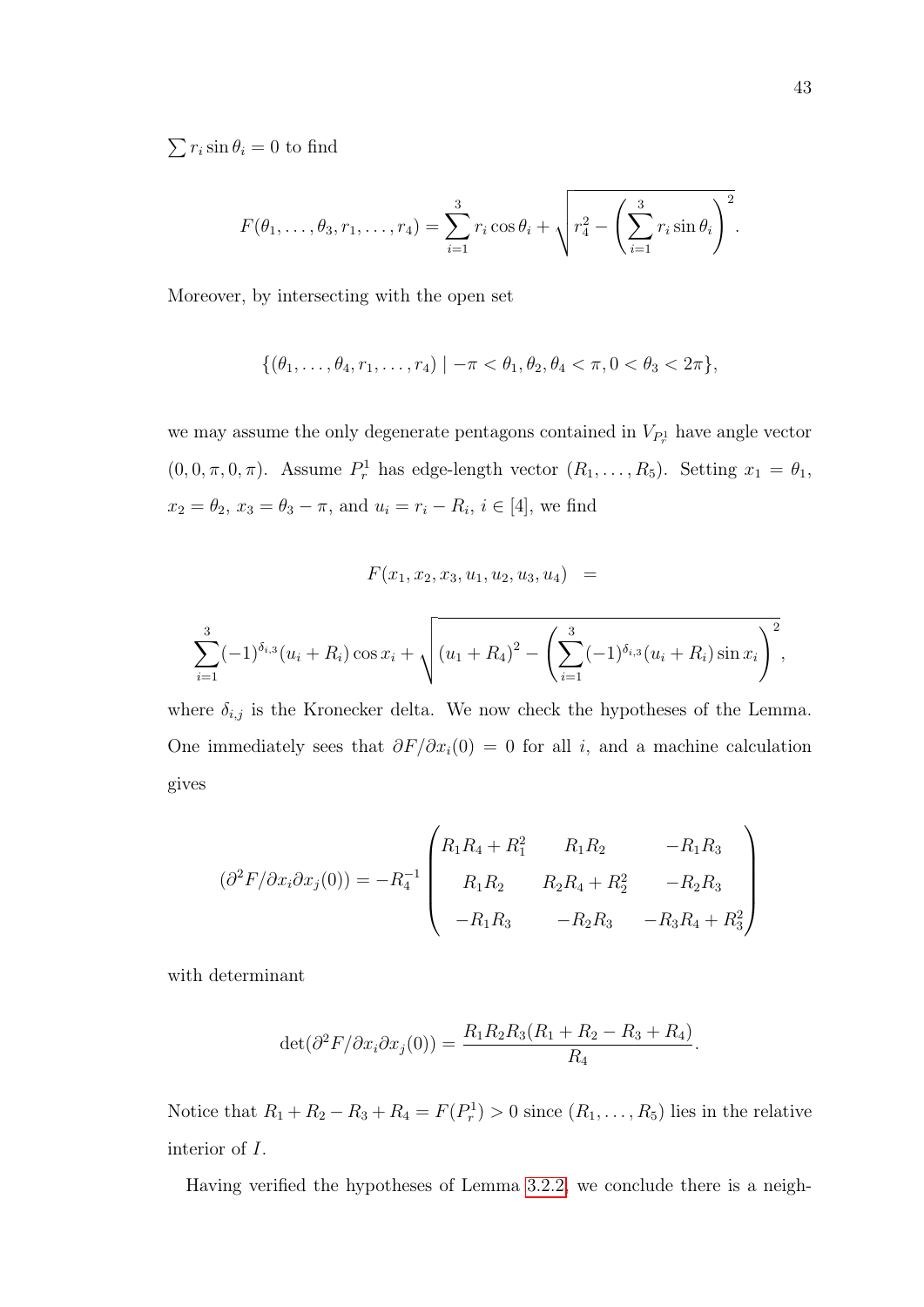borhood  $U_{P_r^1} \subseteq V_{P_r^1}$  of  $P_r^1$  on which F has the coordinate representation

$$
F(\psi(x, u), u) = F(0, 0) - x_1^2 - x_2^2 + x_3^2 + h(u).
$$

To see these are the correct values of the  $\epsilon_i$ , notice that  $(\partial^2 F/\partial x_i \partial x_j(0))$  is not positive definite. Indeed,

$$
\begin{pmatrix} 1 & 1 & -1 \end{pmatrix} (\partial^2 F / \partial x_i \partial x_j(0)) \begin{pmatrix} 1 \\ 1 \\ -1 \end{pmatrix} = -R_4^{-1} (R_1 + R_2)(R_1 + R_2 + R_3 + R_4)
$$
  
 $-R_4^{-1} (R_1 + R_2 + R_3 - R_4)$   
< 0.

Since det $(\partial^2 F/\partial x_i \partial x_j(0)) > 0$ , we conclude  $(\partial^2 F/\partial x_i \partial x_j(0))$  must have two negative eigenvalues (including multiplicity). Now on  $U_{P_r}$ ,  $F_u = F(\psi(\cdot, u), u)$  is a classical Morse function whose critical points are where the  $x_i$  simultaneously vanish. The vanishing of the  $x_i$  coincides with those pentagons that are contained in a line. For each  $u$ , the level set of  $F_u$  passing through a critical point is locally homeomorphic to an open cone  $C(S^1 \times S^0)$  by the classical Morse lemma [\[28\]](#page-85-0). Now by holding  $u$ , constant, the edge-length vector is constant, so we find that  $U_{P_r^1} \cap \mathcal{M}_s \cong C(S^1 \times S^0)$  for each  $s \in \pi(U_{P_r^1})$ . Complete the construction by setting  $N_1 = \bigcup_{r \in \pi^{-1}(I)} U_{P_r^1}.$ 

Inductively construct  $N_k$ . For each  $r \in I$  there is a unique pentagon  $P_r^k$  with angle vector containing  $\pi$  in the  $i_k$  and  $j_k$  entries, and all other entries 0. By construction  $P_r^k \notin \bigcup_{i \le k} N_i$ . Follow the process above to construct  $N_k \subseteq \pi^{-1}(I) \setminus \bigcup_{i \le k} N_i$ such that  $\mathcal{M}_s \cap N_k \cong C(S^1 \times S^0)$  for each  $s \in \pi(N_k)$ . Finally, note that every degenerate pentagon lies in one of the  $N_k$ , so Lemma [2.3.5](#page-39-0) along with the implicit function theorem imply  $\pi^{-1}(I) \setminus \cup N_i$  is a smooth manifold with boundary. For compactness, notice that  $\pi^{-1}(I) \subseteq P_5 \subseteq \overline{P}_5$  is a closed subspace of the compact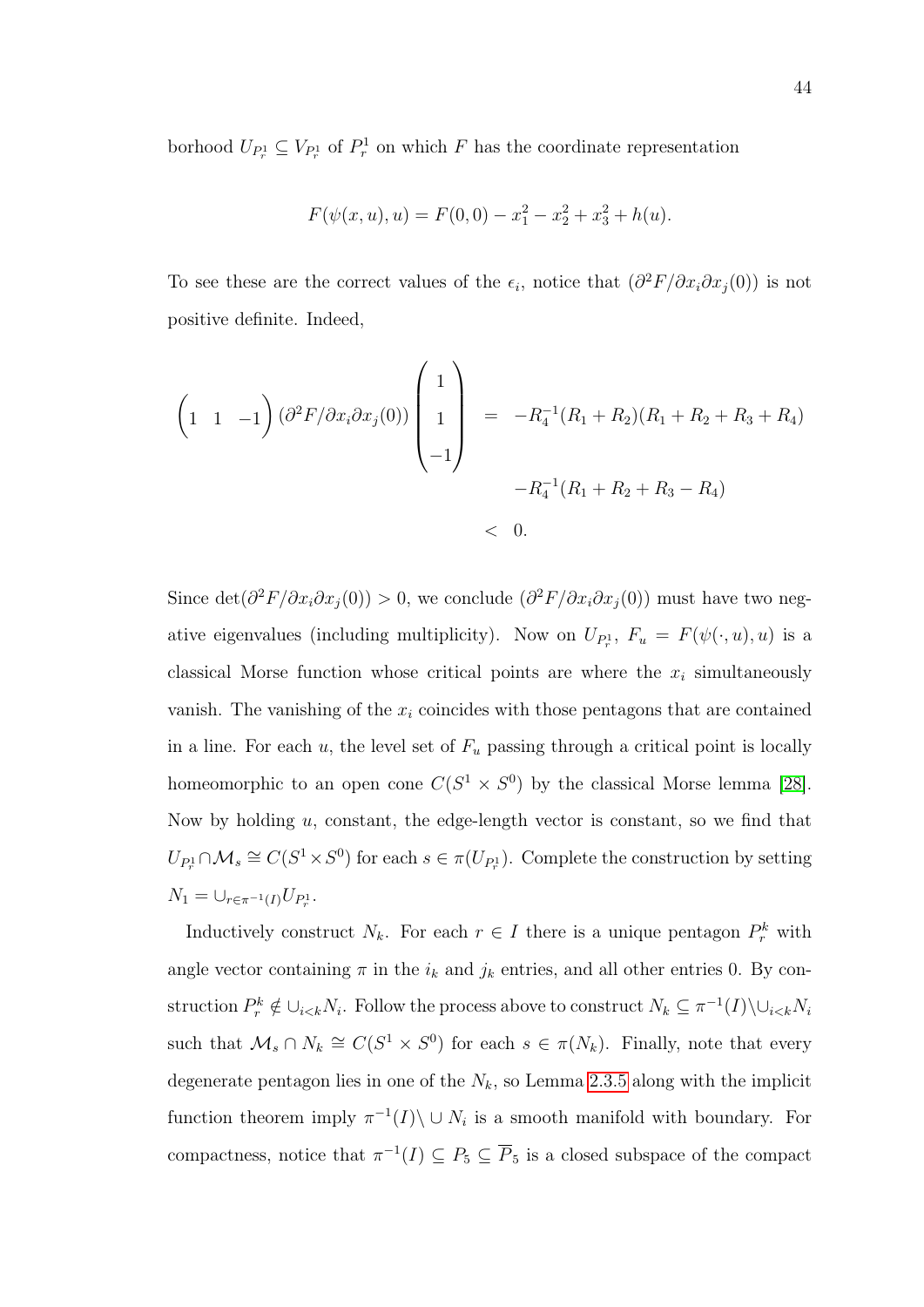space  $P_5$  of unit perimeter pentagons.

Armed with Lemmas [3.2.1,](#page-51-1) Theorem [3.0.2](#page-47-0) is almost a corollary.

*Proof of Theorem [3.0.2.](#page-47-0)* Let C be a d-cell lying in the relative interior of  $D_5$ . Then C is contained in the intersection  $I = \bigcap_{k=1}^{4-d} I_{i_k,j_k}$  of exactly  $(4-d)$ -many interior walls. Let  $N_1, \ldots, N_{4-d}$  be the open subsets of  $\pi^{-1}(I)$  guaranteed by Lemma [3.2.1.](#page-51-1) Let r and r' lie in the relative interior of C. Since  $d\pi$  is nondegenerate on the compact manifold with boundary  $I' = \pi^{-1}(I) \setminus \bigcup_{k=1}^{4-d} N_k$ , Ehressman's lemma implies  $\mathcal{M}_r \cap I' \cong \mathcal{M}_{r'} \cap I'$  (diffeomorphism). Moreover,  $\mathcal{M}_r \cap N_k \cong C(S^1 \times S^0) \cong \mathcal{M}_{r'} \cap N_k$ (homeomorphism) for each  $k$ , yielding homeomorphisms

$$
\mathcal{M}_r \cong (\mathcal{M}_r \cap I') \cup_{k=1}^{4-d} C(S^1 \times S^0) \cong \mathcal{M}_{r'},
$$

where the cones are sewn into the boundary of  $\mathcal{M}_r \cap I'$  along their boundaries  $\partial C(S^1 \times S^0) = S^1 \times S^0.$  $\Box$ 

It remains to show how the topology on the smooth portions of the  $\mathcal{M}_r$  changes as r moves between cells in  $D_5$ . Consider a linear path  $\gamma$  in  $D_5$  not fixing  $r_5$ . Then  $\gamma$  can be parametrized by  $r_5 \in (a, b)$  in some small interval, so we may write

$$
\gamma(r_5) = (L_1(r_5), \ldots, L_4(r_5), r_5)
$$

for some linear functions  $L_i$ .

Now consider the space of chains of four bars in  $\mathbb{E}^2$ . Allow the lengths of the bars to vary according to the first four coordinates of  $\gamma$  for  $r_5 > 0$ . Let X denote this space modulo orientation preserving isometries. If  $L_i \equiv r_i$  are constant for all  $i \in [4]$ , then we may identify X with  $(S^1)^4/SO(2)$ . If, on the other hand, one of the  $L_i$  is not constant, we may identify X with  $(S^1)^4 \times \mathbb{R}_{>0}/SO(2)$ , where  $SO(2)$ acts diagonally on the first four coordinates. To see this, let  $r_i$  be the length of the *i*-th bar of a chain in X, and  $e_j = v_{j+1} - v_j = r_j e^{i\theta_j} \in \mathbb{C}$  be the *j*-th edge

 $\Box$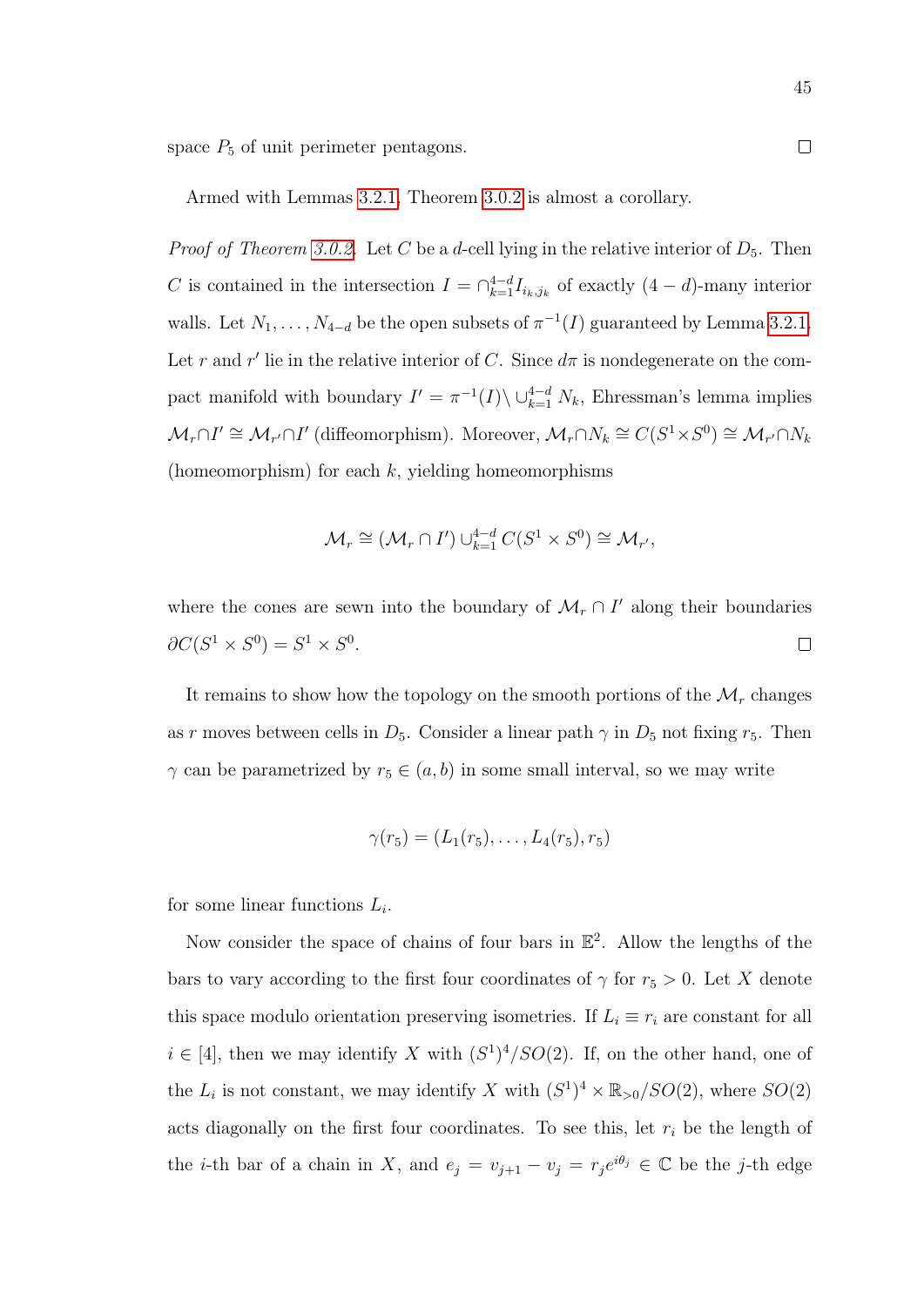vector. Then  $X \equiv (S^1)^4 \times \mathbb{R}_{>0} / SO(2)$  by

$$
[L_1(r_5)e^{i\theta_1},\ldots,L_4(r_5)e^{i\theta_4}] = [\theta_1,\ldots,\theta_4,r_5].
$$

**Remark 3.2.3.** Notice X is a smooth manifold since the  $SO(2)$ -action is free.

For each chain in  $X$ , there is a unique representative whose initial point lies at the origin, and whose terminal vertex lies on the positive  $x$ -axis. This yields coordinates

$$
X = \left\{ (\theta_1, ..., \theta_4, r_5) \in (S^1)^4 \times \mathbb{R}_{>0} \mid \sum_{i=1}^4 L_i(r_5) \sin \theta_i = 0, \sum_{j=1}^4 L_j(r_5) \cos \theta_j > 0 \right\}.
$$

Obtain a projection  $p: X \to D_5$  by

$$
p(\theta_1, ..., \theta_4, r_5) = \left(L_1(r_5), ..., L_4(r_5), \sum_{j=1}^4 L_j(r_5) \cos \theta_j\right)
$$

with fibers  $p^{-1}(r) = \mathcal{M}_r$ . We study the Morse theory of F on  $\Gamma = p^{-1}(\text{Im}\gamma)$  as  $\gamma$ crosses a wall. Unfortunately, Γ is not guaranteed to be smooth.

<span id="page-55-0"></span>**Lemma 3.2.4.** If the  $L_i$  described above are constant for  $i \in [4]$ , then  $\Gamma$  is a smooth manifold. If  $\gamma$  is contained in a wall  $I_{j,k}$ , then  $\Gamma$  is not smooth. However, if  $P \in \Gamma$  is not a degenerate pentagon, then P is a regular point of p.

*Proof.* If the  $L_i$  are constant for  $i \in [4]$ , then  $\Gamma$  is an open subset of the smooth manifold  $(S^1)^4/SO(2)$ . Now suppose  $\gamma$  is contained in a wall  $I_{j,k}$ . Without loss, assume  $(j, k) = (3, 5)$ . Define  $f : X \to \mathbb{R}$  by

$$
f(\theta_1,\ldots,\theta_4,r_5)=\sum_{i=1}^4(-1)^{\delta_{i,3}}L_i(r_5)-\sum_{i=1}^4L_i(r_5)\cos\theta_i.
$$

Then  $\Gamma \subseteq f^{-1}(0)$ . Since  $\partial f / \partial \theta_j = L_i(r_5) \sin \theta_j$ , and  $L_i(r_5) \neq 0$  for all *i*, the critical points of f must be pentagons which are contained in a line.  $\Box$ 

**Lemma 3.2.5.** Assume  $\gamma$  is contained in a wall. Then there are disjoint open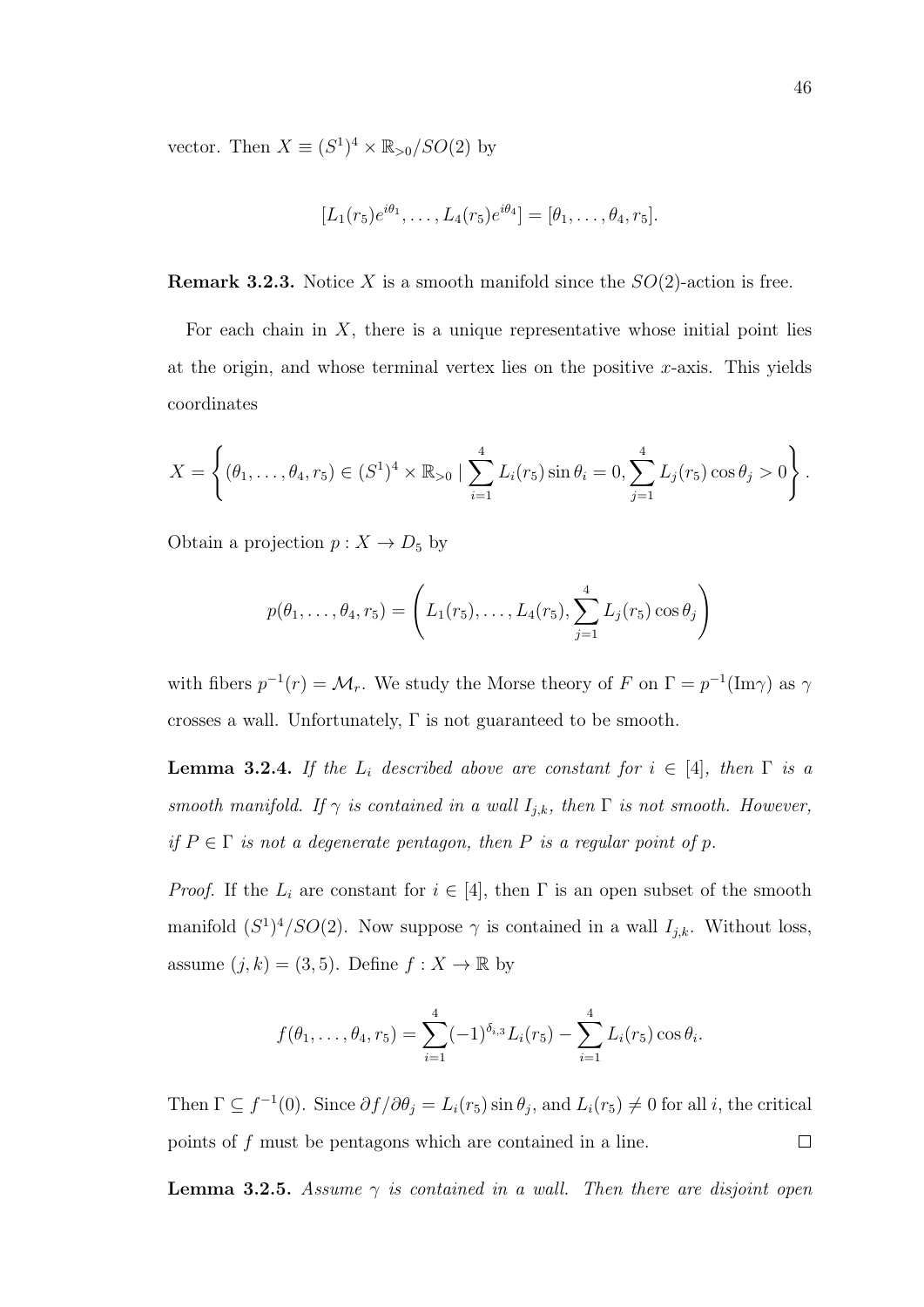sets  $N_1, \ldots, N_d \subseteq \Gamma$  such that  $\Gamma \backslash \cup N_i$  is a smooth manifold with boundary, and  $\mathcal{M}_r \cap N_i \cong C(S^1 \times S^0)$  for each  $i \in [d]$  and  $r \in Im \gamma$ .

*Proof.* Let  $I = \bigcap_{i=1}^d I_{j_i,k_i}$  be the intersection of all walls containing  $\gamma$ . Regarding  $\Gamma \subseteq P_5$ , Lemma [3.2.1](#page-51-1) guarantees neighborhoods  $N_1, \ldots, N_d$  so that  $\mathcal{M}_r \cap N_i \cong$  $C(S^1 \times S^0)$  for each  $i \in [d]$  and  $r \in \text{Im}\gamma$ . Denote  $N = \bigcup_{i=1}^d N_i$ . It remains to be shown that if  $P \in \Gamma \backslash N$  is a degenerate pentagon, then P is not a singular point of Γ. Assume  $P \in \Gamma \backslash N$  is a degenerate pentagon. If  $(\theta_1, \ldots, \theta_5)$  is the angle vector of P, then  $\delta = (\cos \theta_1, \ldots, \cos \theta_5)$  is the signature of a wall which intersects  $\gamma$  only in the point  $\pi(P)$ . Assume  $I_{3,5}$  is a wall containing  $\gamma$ , and the other cases are handled similarly. Then, defining  $f$  as in the proof of Lemma [3.2.4,](#page-55-0) we see  $\Gamma \subseteq f^{-1}(0)$ . It now suffices to show that

$$
\partial f/\partial r_5 = L_1' + L_2' - L_3' + L_4' - \sum_{i=1}^4 L_i' \cos \theta_i
$$

is nonzero at P. Let  $v = (L'_1, \ldots, L'_4, 1)$  be the velocity of  $\gamma$ . Since  $\gamma$  lies in  $I_{3,5}$ , we have

$$
v \cdot (1, 1, -1, 1, -1) = 0.
$$

We reduce

$$
\partial f/\partial r_5(P) = 1 - \sum_{j=1}^4 \delta_j L'_j.
$$

Since  $\gamma$  does not lie in the wall of signature  $\delta$ ,  $v \cdot \delta \neq 0$ , and hence  $\partial f/\partial r_5(P) \neq$ 0.  $\Box$ 

Possessing an understanding of the singular set  $\Sigma \subseteq \Gamma$ , we analyze the Morse theory of  $F|_{\Gamma\setminus\Sigma}$ .

# **Lemma 3.2.6.** The critical points of  $F|_{\Gamma \backslash \Sigma}$  are degenerate pentagons.

Proof. The proof is by Lagrange multipliers. We solve the more complicated system when  $\gamma$  is contained in a wall. The case when  $\gamma$  is not contained in a wall is handled in the proof of Lemma 11 of [\[18\]](#page-84-0). Without loss,  $\gamma$  is contained in  $I_{3,5}$ .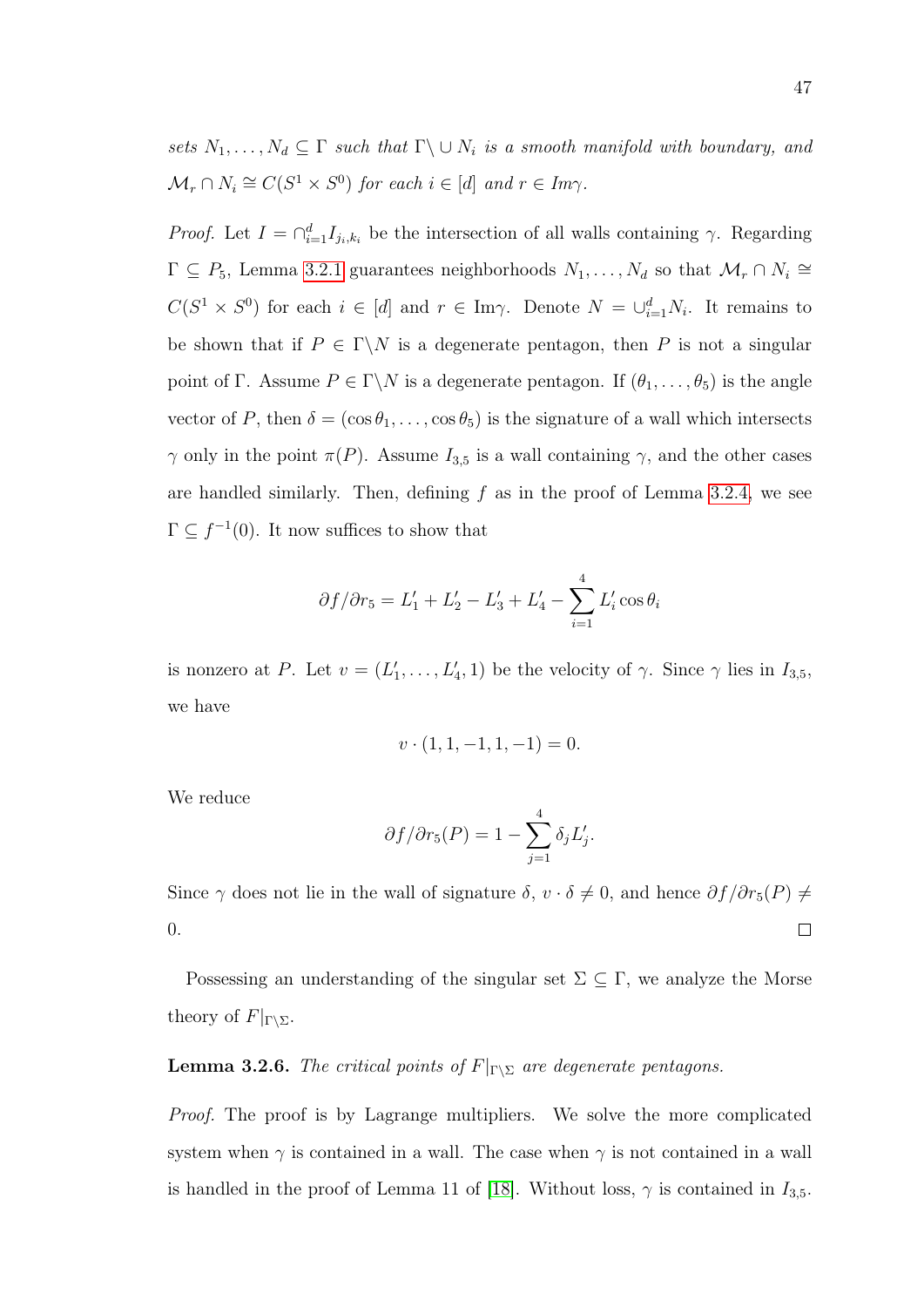The critical points of  $F|_{\Gamma\backslash\Sigma}$  coincide with those of  $\tilde{F}: \mathbb{R}^4 \to \mathbb{R}, \tilde{F}(\theta_1, \ldots, \theta_4, r_4) =$  $\sum_{i=1}^{4} r_i \cos \theta_i$  subject to the constraints  $g(\theta_1, \dots \theta_4, r_5) = \sum_{i=1}^{4} L(r_5) \sin \theta_i = 0$  $f(\theta_1, \ldots, \theta_4, r_5)$ , where f is as in the proof of Lemma [3.2.4.](#page-55-0) Applying Lagrange multipliers,

$$
d\tilde{F} = \lambda_1 dg + \lambda_2 df = \lambda_1 dg + \lambda_2 (dr_5 - d\tilde{F}).
$$

If  $\lambda_2 = -1$ , then

$$
dr_5 = \lambda_1 dg = \lambda_1 \left(\sum_{i=1}^4 L_i' \sin \theta_i\right) dr_5 + \lambda_1 \sum_{i=1}^4 L_i(r_5) \cos \theta_i d\theta_i,
$$

implying  $\cos \theta_i = 0$  for all *i*. But then  $F(\theta_1, \ldots, \theta_4, r_5) = 0$ , an impossibility since  $\gamma$  lies in an interior wall. We conclude that  $\lambda_2 \neq -1$ , and

$$
d\tilde{F} = \frac{\lambda_1}{1 + \lambda_2} dg = \lambda dg.
$$

We now have the reduced system

$$
\left(\sum_{i=1}^{4} L'_i \cos \theta_i\right) dr_5 - \sum_{i=1}^{4} L_i(r_5) \sin \theta_i d\theta_i
$$

$$
= \lambda \left(\sum_{i=1}^{4} L'_i \sin \theta_i\right) dr_5 + \lambda \sum_{i=1}^{4} L_i(r_5) \cos \theta_i d\theta_i
$$

Equating the  $d\theta_i$  yields

$$
\tan \theta_i = -\lambda,
$$

for all *i*. Therefore, for all  $i, j \in [4]$ , either  $\theta_i = \theta_j$  or  $\theta_i - \theta_j = \pm \pi$ , and a critical point of  $F|_{\Gamma\setminus\Sigma}$  is contained in a line.  $\Box$ 

We are ready to prove our key lemma that will allow us to determine the homeomorphism types of the non-smooth moduli spaces of pentagons.

<span id="page-57-0"></span>**Lemma 3.2.7.** Let  $C_$  and  $C_+$  be two d-cells,  $1 \leq d \leq 4$ , lying in the common intersection of  $(4-d)$ −many walls satisfying  $T = C_-\cap C_+$  is a  $(4-d-1)$ -cell lying the in the wall of signature  $\epsilon$ . Let  $\gamma(r_5^0 - \epsilon, r_5^0 + \epsilon) \to D_5$  as defined above be a path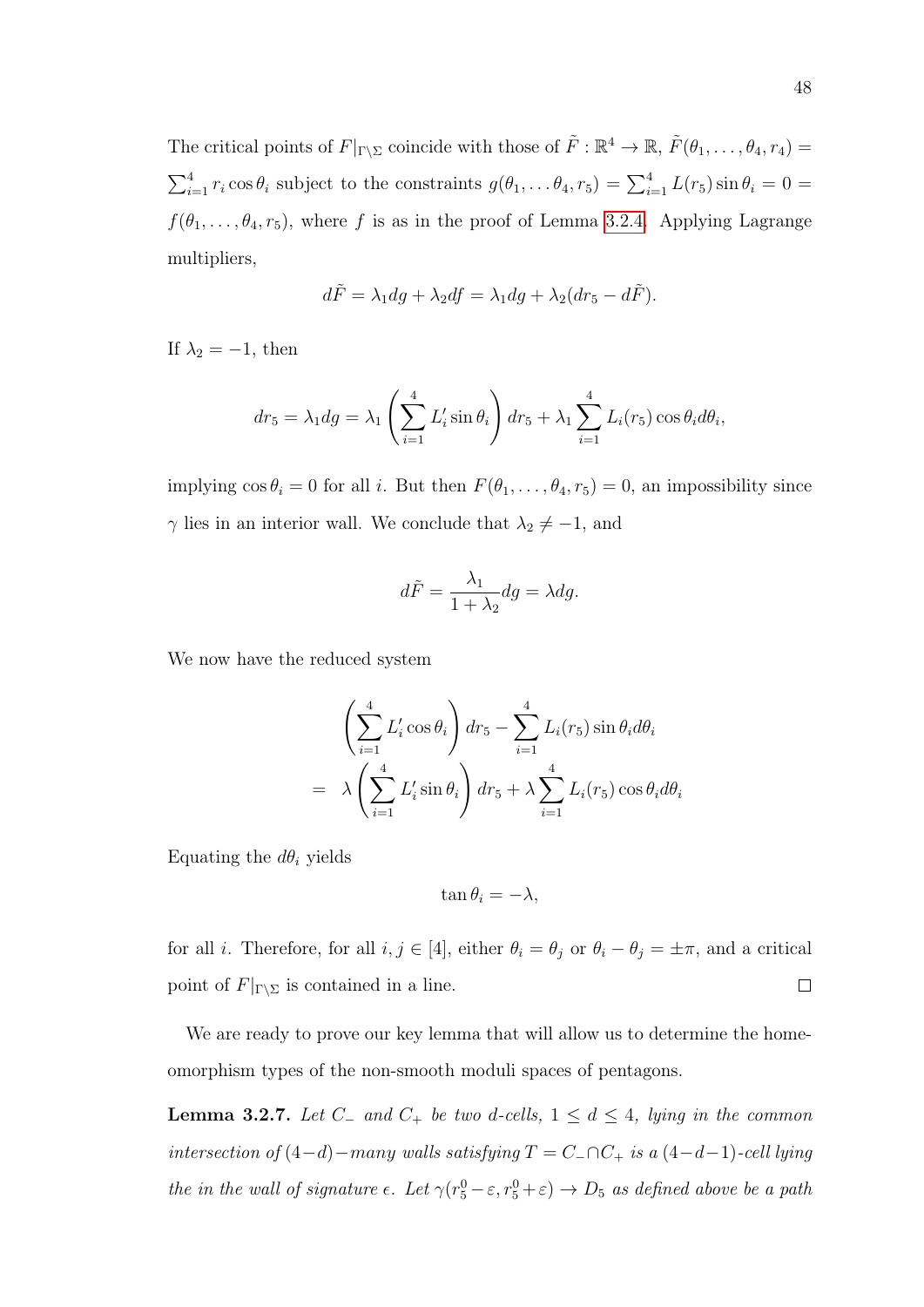with  $\gamma(r_5^0 - \varepsilon, r_5^0) \subseteq$  relint $C_-, \gamma(r_5^0, r_5^0 + \varepsilon) \subseteq$  relint $C_+,$  and  $\gamma(r_5^0) \in$  relint $T$ . Let  $N_1, \ldots, N_d \subseteq \Gamma$  be given so that  $\Gamma \backslash N$ , where  $N = \bigcup_i N_i$ , is smooth. Then  $F|_{\Gamma \backslash N}$ has a nondegenerate critical point  $P \in \mathcal{M}_{\gamma(r_5^0)}$ . Moreover, if f is the number of positive entries in  $\epsilon$ , and  $v = \gamma'$ , then the Morse index of  $F|_{\Gamma \backslash N}$  at P is

$$
4 - f \text{ if } v \cdot \epsilon > 0
$$
  

$$
f - 1 \text{ if } v \cdot \epsilon < 0.
$$

*Proof.* There is a unique degenerate pentagon  $P \in \mathcal{M}_{\gamma(r_5^0)}$  with angle vector  $\theta = (\theta_1, \ldots, \theta_5)$  satisfying  $\epsilon = (\cos \theta_1, \ldots, \cos \theta_5)$ . We show this critical point is nondegenerate. Near  $P$  we have in coordinates

$$
F|_{\Gamma} = \sum_{i=1}^{3} L_i(r_5) \cos \theta_i + \epsilon_4 \sqrt{L_4(r_5)^2 - \left(\sum_{i=1}^{3} L_i(r_5) \sin \theta_i\right)^2}.
$$

But  $r_5 = F|_{\Gamma}$ , so we implicitly differentiate to find

$$
\partial^2 F|_{\Gamma}/\partial \theta_i \partial \theta_j(P) = \sum_{k=1}^4 L'_k \epsilon_k \partial^2 F|_{\Gamma}/\partial \theta_i \partial \theta_j(P) - \delta_{i,j} \epsilon_i L_i(r_5^0)
$$

$$
- \epsilon_4 \frac{\epsilon_j L_j(r_5^0) \epsilon_i L_i(r_5^0)}{L_4(r_5^0)}.
$$

Since  $\gamma$  does not lie in the wall of signature  $\epsilon$ , the velocity  $v = (L'_1, \ldots, L'_4, 1)$  of  $\gamma$ satisfies

$$
\sum_{i=1}^{4} \epsilon_i L'_i - 1 = v \cdot \epsilon \neq 0.
$$

If  $(R_1, \ldots, R_5) = \gamma(r_5^0)$ , we find the Jacobian matrix

$$
\partial^2 F|_{\Gamma}/\partial \theta_i \partial \theta_j(P) = \frac{\epsilon_4}{R_4(v \cdot \epsilon)} \begin{pmatrix} \epsilon_1 \epsilon_4 R_1 R_4 + R_1^2 & \epsilon_1 \epsilon_2 R_1 R_2 & \epsilon_1 \epsilon_3 R_1 R_3 \\ \epsilon_1 \epsilon_2 R_1 R_2 & \epsilon_2 \epsilon_4 R_2 R_4 + R_2^2 & \epsilon_2 \epsilon_3 R_2 R_3 \\ \epsilon_1 \epsilon_3 R_1 R_3 & \epsilon_2 \epsilon_3 R_2 R_3 & \epsilon_3 \epsilon_4 R_3 R_4 + R_3^2 \end{pmatrix},
$$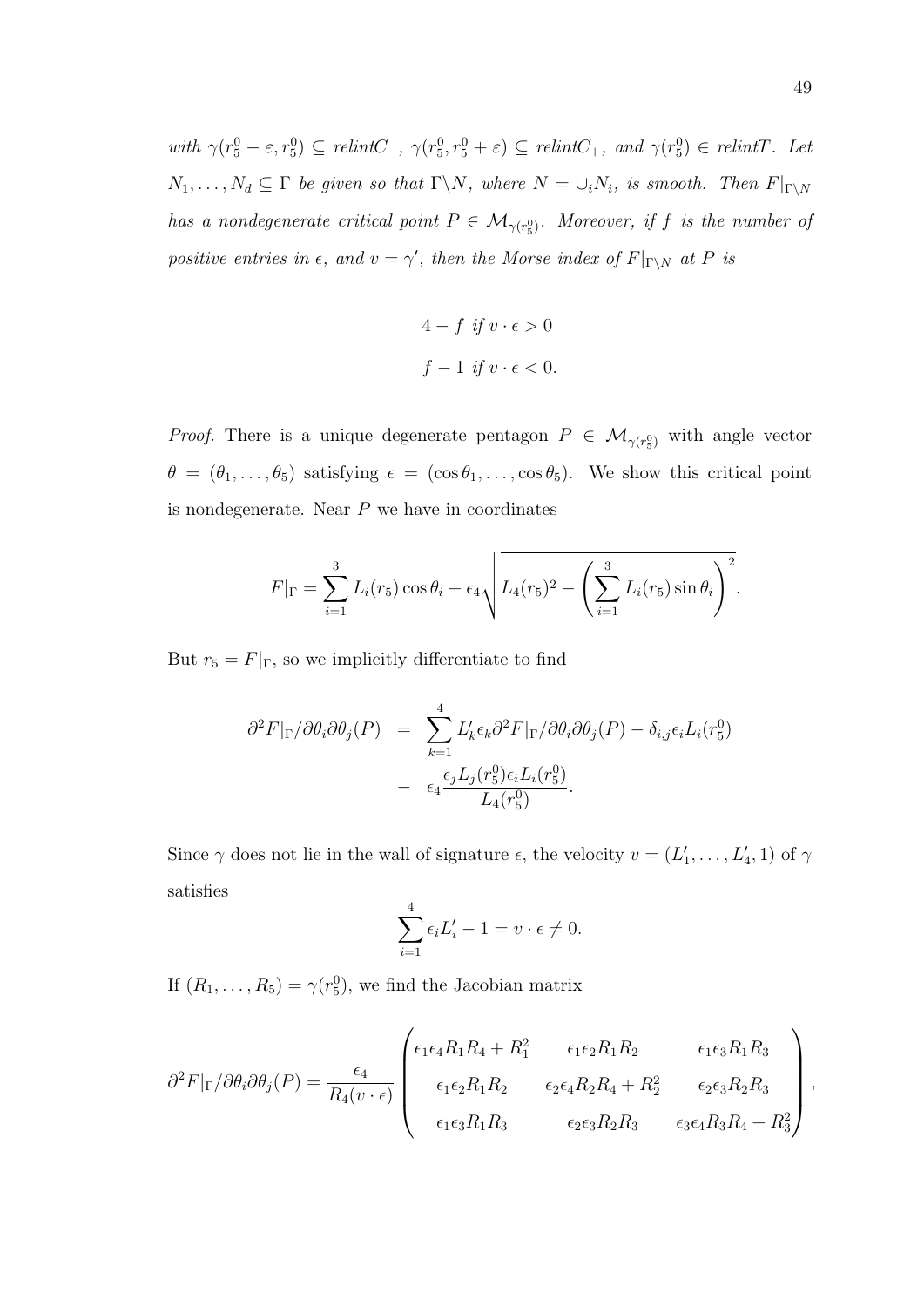with determinant

$$
\det \partial^2 F|_{\Gamma}/\partial \theta_i \partial \theta_j(P) = \frac{\epsilon_1 \epsilon_2 \epsilon_3 \epsilon_4 R_1 R_2 R_3 \sum_{i=1}^4 \epsilon_i R_i}{R_4 (v \cdot \epsilon)^3}
$$

$$
= -\frac{\epsilon_1 \epsilon_2 \epsilon_3 \epsilon_4 \epsilon_5 R_1 R_2 R_3 R_5}{R_4 (v \cdot \epsilon)^3}.
$$

Let f be the number of positive entries in the signature  $\epsilon$ . We wish to show that  $(v \cdot \epsilon) \partial^2 F |_{\Gamma} / \partial \theta_i \partial \theta_j(P)$  has  $f - 1$  positive eigenvalues. Write

$$
A = (v \cdot \epsilon) \partial^2 F|_{\Gamma} / \partial \theta_i \partial \theta_j (P).
$$

Then we may decompose A into

$$
A = \frac{\epsilon_4}{R_4} \begin{pmatrix} \epsilon_1 R_1 \\ \epsilon_2 R_2 \\ \epsilon_3 R_3 \end{pmatrix} \begin{pmatrix} \epsilon_1 R_1 & \epsilon_2 R_2 & \epsilon_3 R_3 \end{pmatrix} + \text{diag} \begin{pmatrix} \epsilon_1 R_1 & \epsilon_2 R_2 & \epsilon_3 R_3 \end{pmatrix} = H + P
$$

where  $H$  and  $P$  are both Hermitian matrices. The eigenvalues of  $H$  are

$$
\frac{\epsilon_4}{R_4}\left(R_1^2+R_2^2+R_3^2\right),\,0,\,0,
$$

and the eigenvalues of P are  $\epsilon_i R_i$  for  $i \in [3]$ . Denote by  $h_1 \geq h_2 \geq h_3$  the spectrum of H, and by  $p_1 \geq p_2 \geq p_3$  the spectrum of P. We analyze the spectrum  $a_1 \ge a_2 \ge a_3$  of A by cases. The key ingredient are Weyl's inequalities which state that if

$$
j + k - 3 \ge i \ge r + s - 1,
$$

then

$$
h_j + p_k \le a_i \le h_r + p_s.
$$

For a discussion of Weyl's inequalities, including proof, see [\[5\]](#page-82-4).

Case 1. Suppose  $f = 1$ . Then  $h_i, p_i \geq 0$  for all i, so Weyl's inequalities imply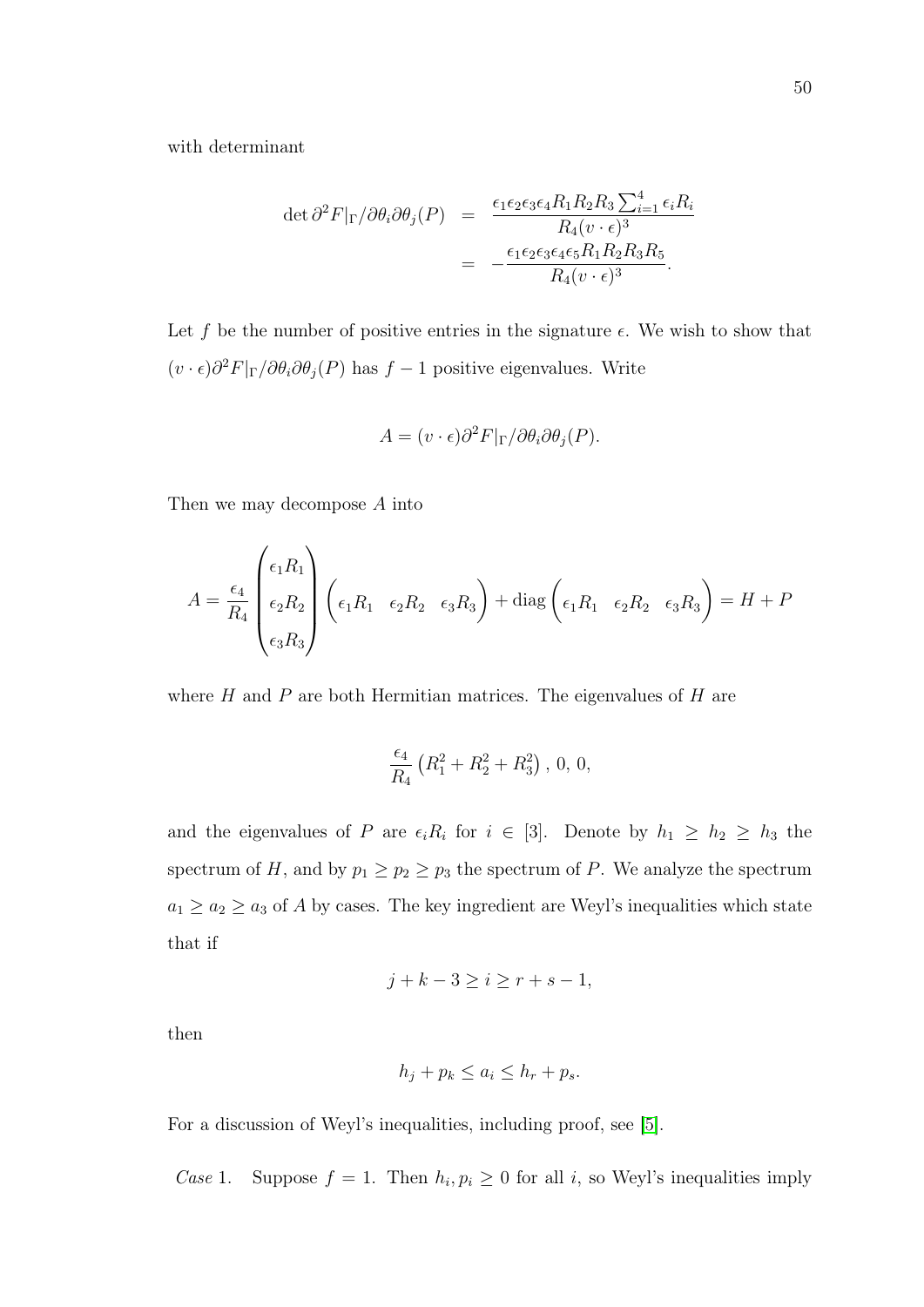A has only positive eigenvalues.

Case 2. Suppose  $f = 2$ . Then by relabelling we may assume  $h_3 < 0$  and  $p_i > 0$ for all *i*. Since  $P$  is positive definite, Weyl's inequalities imply  $a_1, a_2 >$ 0. To see that  $a_3 < 0$  note the determinant of A

$$
\det A = -\frac{\epsilon_1 \epsilon_2 \epsilon_3 \epsilon_4 \epsilon_5 R_1 R_2 R_3 R_5}{R_4} < 0.
$$

Case 3. Suppose  $f = 3$ . By relabelling, assume  $h_3, p_3 < 0$ . Then Weyl's inequalities gives

$$
a_1 \ge h_2 + p_2 > 0.
$$

To see that  $a_2, a_3 < 0$ , note the determinant of A

$$
\det A = -\frac{\epsilon_1 \epsilon_2 \epsilon_3 \epsilon_4 \epsilon_5 R_1 R_2 R_3 R_5}{R_4} > 0.
$$

Case 4. Suppose  $f = 4$ . By relabelling, assume  $p_i < 0$  for all i. Since P is negative definite, Weyl's inequalities imply  $a_2, a_3 < 0$ . Finally, to see that  $a_1 < 0$ , we appeal to the determinant of A

$$
\det A = -\frac{\epsilon_1 \epsilon_2 \epsilon_3 \epsilon_4 \epsilon_5 R_1 R_2 R_3 R_5}{R_4} < 0.
$$

# <span id="page-60-0"></span>3.3. The homeomorphism types of non-smooth moduli spaces of pentagons

Before we begin our computations, let us first make a key simplifying observation. Let  $r = (r_1, \ldots, r_n) \in D_n$ . Then we may identify  $\mathcal{M}_r$  with

$$
\mathcal{M}_r = \left\{ \left( r_1 e^{i\theta_1}, \dots, r_n e^{i\theta_n} \right) \in \mathbb{C}^n \mid \sum r_j e^{i\theta_j} = 0 \right\} / SO(2),
$$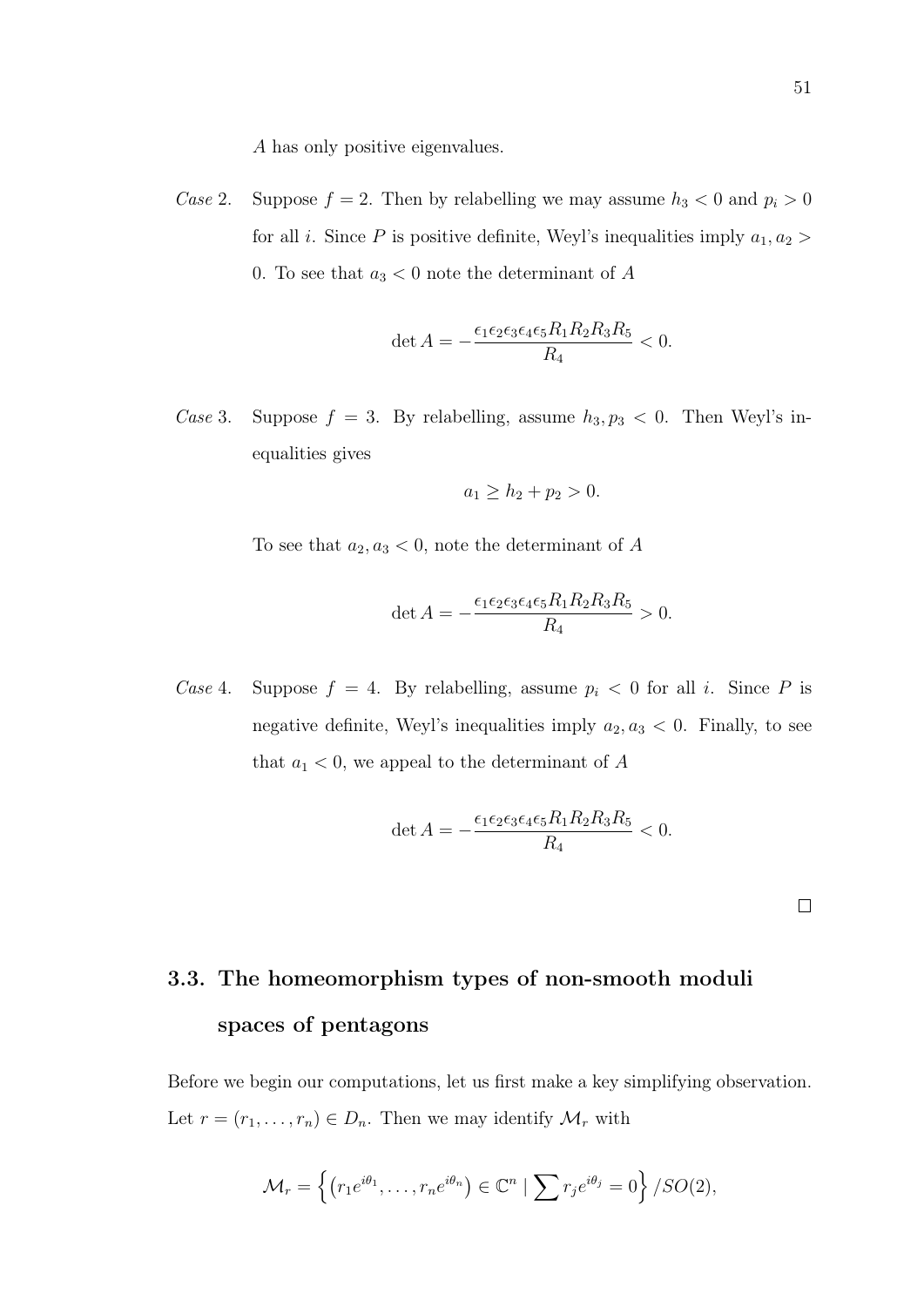where  $SO(2)$  is acting diagonally. In light of the commutativity of addition in  $\mathbb{C}$ , we see that if  $\sigma \in S_n$  is a permutation, and  $\hat{r} = (r_{\sigma(1)}, \ldots, r_{\sigma(n)})$ , then we have a homeomorphism  $\mathcal{M}_r \cong \mathcal{M}_{\hat{r}}$ . Thus, we have proved

<span id="page-61-0"></span>**Lemma 3.3.1.** Let the symmetric group  $S_n$  act on  $D_n$  by coordinate permutation. Then  $\mathcal{M}_r \cong \mathcal{M}_{\hat{r}}$  (homeomorphism) for r and  $\hat{r}$  in a common orbit of this action.

**Definition 3.3.2.** If C and C' are d-cells in  $D_n$  that lie in a common orbit of the coordinate permutation action, then we say  $C$  and  $C'$  have the same combinatorial type.

In light of Lemma [3.3.1,](#page-61-0) to classify the homeomorphism types of non-smooth moduli spaces of polygons, we need only identify the topological type of one cell from each combinatorial type.

As a first step to understanding the topology of the non-smooth moduli spaces of pentagons, we must first understand how the smooth manifolds found by Kap-povich and Millson in Theorem [2.3.11](#page-45-1) relate to the 4-cells in  $D_5$ . The calculations below are substantially those found in [\[18\]](#page-84-0), but translated into our notation for the chambers of  $D_5$ .

- $C_0^i$ : These chambers are adjacent to the boundary wall  $r_i = \sum_{j \neq i} r_j$ . On this wall, the moduli space is a point corresponding to the pentagon that is a straight line segment of length 1/2. This point is the location of a local maximum of the Morse function  $r_5$ , so  $C_0^i$  has the topological type of a sphere  $S^2$ .
- $C^{i,j}_1$  $i_j^{i,j}$ : By the symmetry of  $D_5$  we may assume that  $j = 5$ . Then  $C_1^{i,j}$  $\int_1^{a,j}$  is adjacent to  $C_0^i$  across the wall  $-r_i - r_5 + \sum_{j \neq i,5} r_j = 0$ . Moreover,  $C_0^i$  lies in the lower half-space  $r_i + r_5 > \sum_{j \neq i,5} r_j$ , so the topological type of  $C_1^{i,j}$  $\int_1^{a,j}$  is that of a sphere  $S^2$  with a handle  $S^2 \times D^1$  attached. Therefore  $C_1^{i,j}$  has the topological type of a torus  $\Sigma_1$ .
- $C^{i,j}_{1,1}$  $i,j$ : The barycenter of  $C_{1,1}^{i,j}$  $t_{1,1}^{n,j}$  is  $r_i = r_j = 1/20$  and  $r_k = 3/10$  for  $k \neq i, j$ . Then the  $r_k$  satisfy the "three long edges" condition of Proposition [2.3.8,](#page-42-0) so the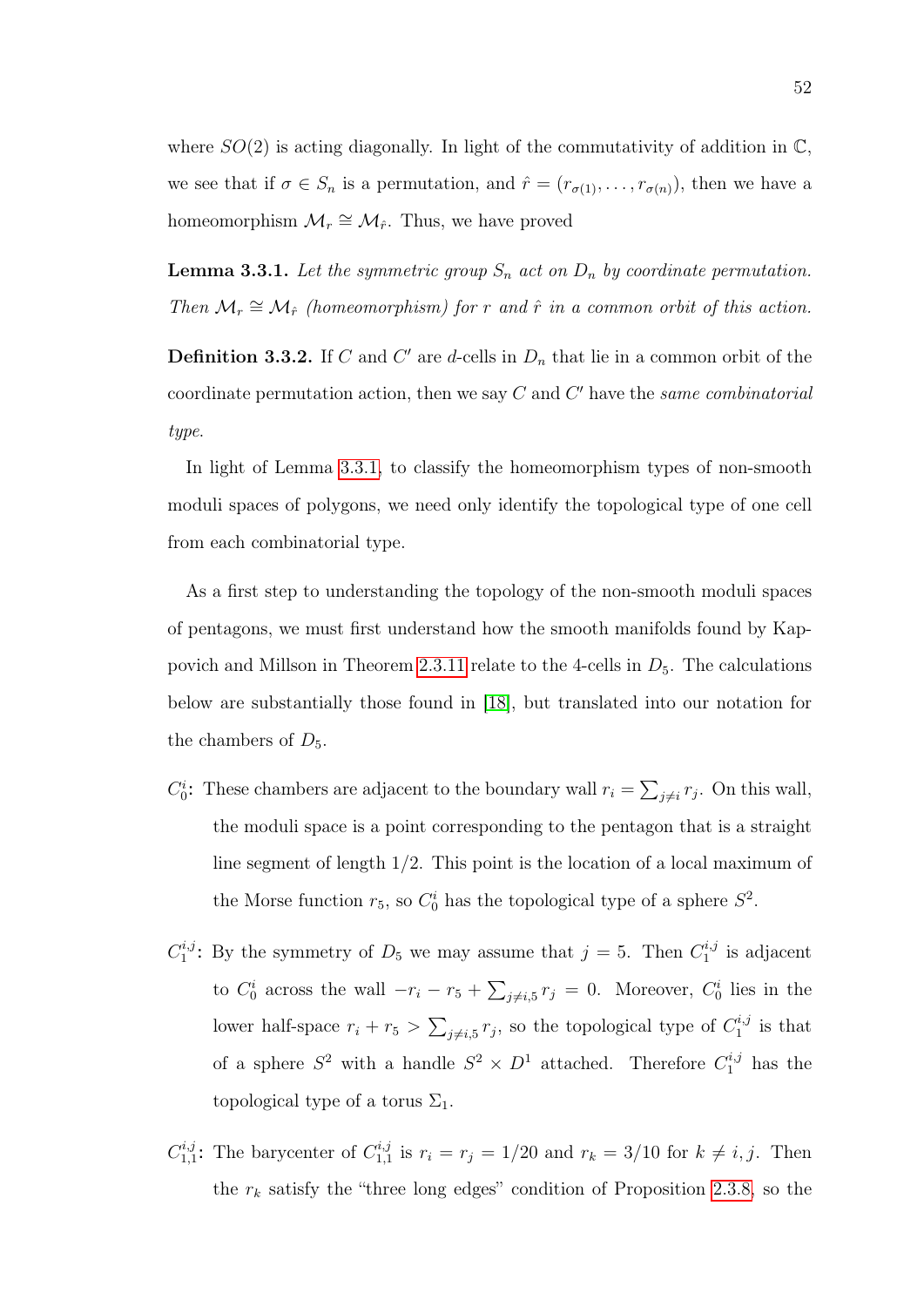topological type of  $C_{1,1}^{i,j}$  $\mathbb{Z}_{1,1}^{n,j}$  is that of a disjoint union of tori  $\Sigma_1 \bigsqcup \Sigma_1$ .

- $C_2^{i,j,k}$  $i,j,k$ : Without loss, assume  $i, j, k \neq 5$ . Then  $C_2^{i,j,k}$  $e^{i,j,k}$  is adjacent to  $C_1^{i,\ell}$  $\zeta_1^{i,\ell},\ \ell\ \notin$  $\{i, j, k, 5\}$ , across the wall  $-r_i - r_5 + \sum_{j \neq i, 5} r_j = 0$ . Again,  $C_1^{i, \ell}$  $\int_1^{\ell,\ell}$  lies in the lower half-space  $r_i + r_5 > \sum_{j \neq i,5} r_j$ , so the topological type of  $C_2^{i,j,k}$  $i^{a,j,k}_2$  is that of a torus  $\Sigma_1$  with a handle  $S^2 \times D^1$  attached. Therefore  $C_2^{i,j,k}$  has the topological type of a genus 2 surface  $\Sigma_2$ .
- $C_3^{i,j}$  $i,j$ : Without loss, assume  $i, j \neq 5$ . Then  $C_3^{i,j}$  $i_j^{i,j}$  is adjacent to  $C_2^{i,j,5}$  $i^{a,j,5}$  across the wall  $-r_i - r_5 + \sum_{j \neq i,5} r_j = 0$ . Once again,  $C_2^{i,j,5}$  $i<sub>2</sub><sup>a, j,5</sup>$  lies in the lower half-space  $r_i + r_5 > \sum_{j \neq i,5} r_j$ , so the topological type of  $C_3^{i,j}$  $i_3^{\prime\prime}$  is that of the surface  $\Sigma_2$ with a handle  $S^2 \times D^1$  attached. Therefore  $C_3^{i,j}$  has the topological type of a genus 3 surface  $\Sigma_3$ .
- $C_4$ : Notice that  $C_4$  is adjacent to  $C_3^{1,5}$  $x_3^{(1,5)}$  across the wall  $-r_1 + r_2 + r_3 + r_4 - r_5 = 0$ . Since  $C_3^{1,5}$  $s_3^{(1,5)}$  lies in the lower half-space  $r_1 + r_5 > r_2 + r_3 + r_4$ , we find the topological type of  $C_4$  to be that of a surface  $\Sigma_3$  with a handle  $S^2 \times D^1$ attached. We conclude that  $C_4$  has the topological type of a genus 4 surface  $\Sigma_4$ .

The remainder of this chapter is dedicated to the proof of Theorem [1.1.6.](#page-13-1) We organize our work by the dimension of the cells.

## 3.3.1. 3-cells

Every interior 3-cell lies in the intersection of two adjacent 4-cells. Thus the topological type of the 3-cells is given by the intermediate step of a Morse surgery as detailed in Theorem [2.2.14.](#page-37-0) There are five different combinatorial types of 3-cells. We deal with each individually.

conv  $\{h_{i,j}, h_{i,k}, h_{i,\ell}, t_i\}$ : This cell lies in the intersection  $C_0^i \cap C_1^{i,m}$  where  $m \notin$  ${i, j, k, \ell}$ . Thus the topological type of this cell is that of sphere with two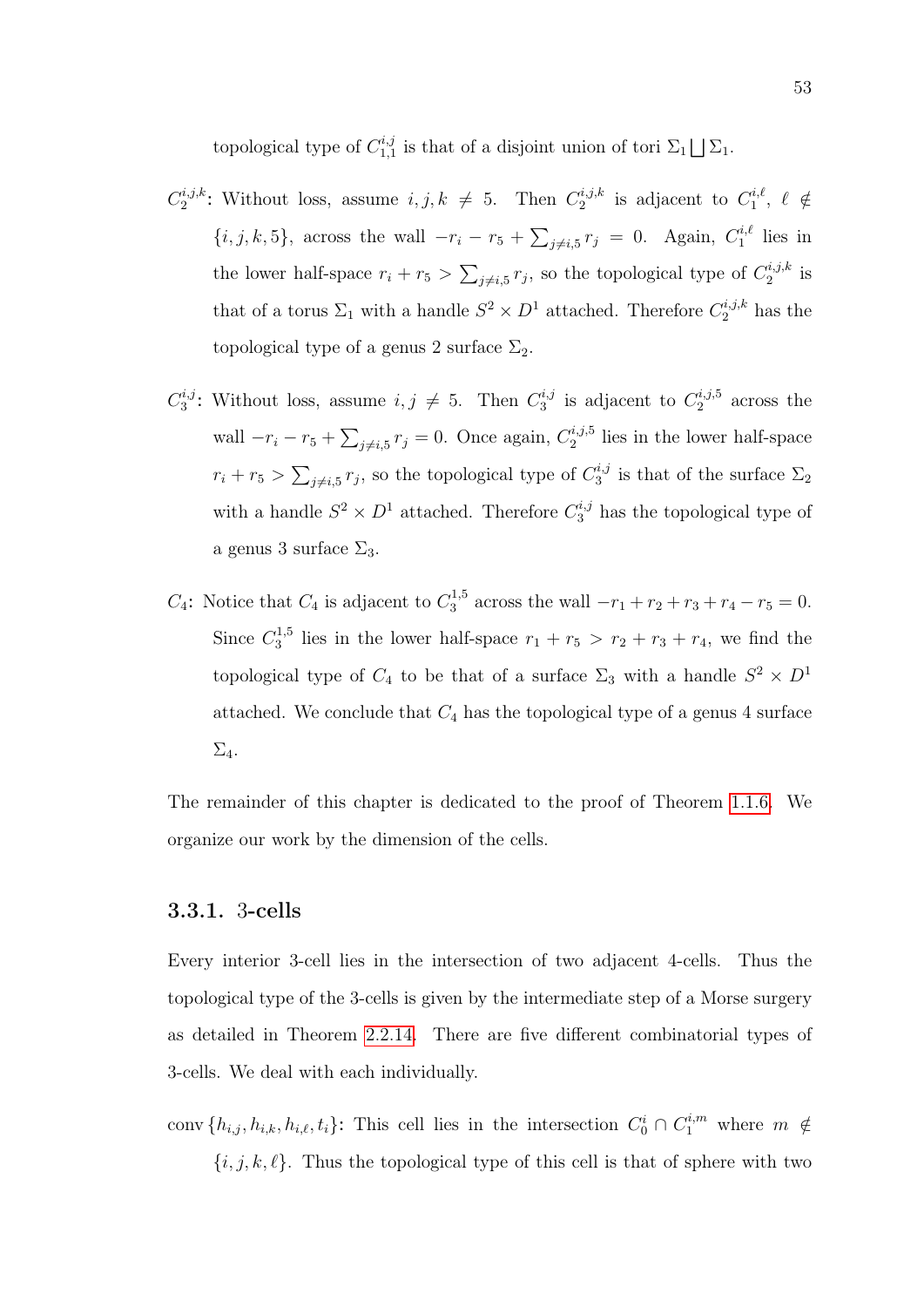- conv $\{h_{i,j}, h_{i,k}, q_\ell, t_i\}, \ell \notin \{i, j, k\}$ : This cell lies in the intersection  $C_1^{i,\ell} \cap C_2^{i,j,k}$  $i^{j,j,k}$ . Thus the topological type of this cell is that of a torus  $\Sigma_1$  with two points identified  $\Sigma_{1,1}$ .
- conv  $\{h_{i,j}, h_{i,k}, q_\ell, q_m\}$ ,  $\ell, m \notin \{i, j, k\}$ : This cell lies in the intersection  $C_{1,1}^{\ell,m}$  $C_2^{i,j,k}$  $c_{2}^{i,j,k}$ . Without loss, assume that  $j = 5$ . Then  $C_{1,1}^{\ell,m}$  $\binom{l,m}{1,1}$  and  $C_2^{i,j,k}$  $n^{a,j,k}$  are separated by the wall  $-r_k - r_5 + \sum_{i \neq k,5} r_i = 0$ . Moreover  $C_{1,1}^{\ell,m}$  $\int_{1,1}^{\ell,m}$  lies in the lower half-space  $r_k + r_5 > \sum_{i \neq k,5}$ . Thus the topological type of the 3-cell presently considered is that of a disjoint union of two tori with a pair of points identified. Moreover, the space must be connected since the topological type of  $C_2^{i,j,k}$ <sup>*n*,*j*, $\kappa$ </sup> is connected. Therefore the topological type of the intermediate 3-cell is  $\Sigma_1 \vee \Sigma_1$ .
- conv  $\{h_{i,j}, q_k, q_\ell, t_i\}$ ,  $k, \ell, \notin \{i, j\}$ : This cell lies in the intersection  $C_2^{i,j,m} \cap C_3^{i,j}$ 3 where  $m \notin \{i, j, k, \ell\}$ . Thus the topological type of this cell is that of  $\Sigma_2$ with two points identified  $\Sigma_{2,1}$ .
- conv  $\{q_i, q_j, q_k, t_\ell, t_m\}$ ,  $\ell, m \notin \{i, j, k\}$ : This cell lies in the intersection  $C_3^{\ell,m} \cap C_4$ . Thus the topological type of this cell is that of  $\Sigma_3$  with two points identified  $\Sigma_{3,1}$ .

### 3.3.2. 2-cells

Note that every d-cell,  $d \leq 3$  is contained in some wall  $I_{j,k}$ . Since all internal walls of  $D_5$  are of the same combinatorial type, by Lemma [3.3.1](#page-61-0) it suffices to classify the topologies of the cells that lie in a specific wall. Consider the wall  $I_{3,5}$  displayed in an "exploded" view in Figure [3.1.](#page-64-0) The wall contains three tetrahedra in a ring around the perimeter. The top and bottom sections are volcano shaped, composed of of six tetrahedra in a ring around a base tetrahedron. The very center of the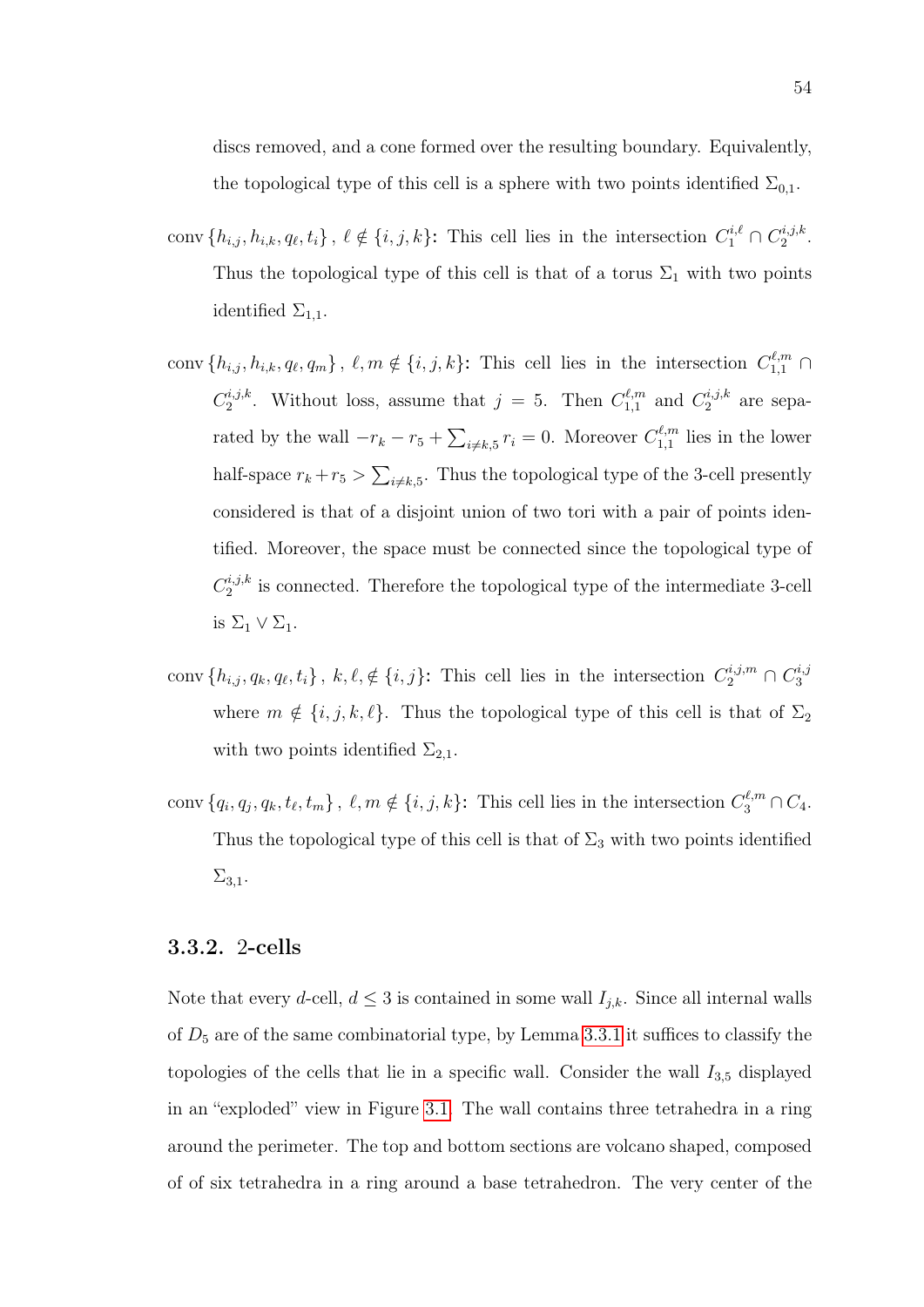

<span id="page-64-0"></span>Figure 3.1.: The wall  $I_{3,5}$ . The blue plane is the intersection  $I_{4,5} \cap I_{3,5}$ .

wall is a single 3-cell composed of two tetrahedra glued together across a common face. Moreover, very 2-cell in the interior of  $I_{3,5}$  has the combinatorial type of a 2-cell in  $I_{4,5} \cap I_{3,5}$ . We compute the combinatorial type of such 2-cells.

conv  $\{h_{1,5}, h_{2,5}, t_5\}$ : This cell lies in the intersection of  $C = \text{conv }\{h_{1,5}, h_{2,5}, t_5, q_4\}$ and  $C' = \text{conv} \{h_{1,5}, h_{2,5}, t_5, h_{4,5}\}.$  The barycenter of C is  $c = (11, 11, 5, 2, 19)/48$ , and the barycenter of C' is  $c' = (8, 8, 2, 8, 22)/48$ . Let  $\gamma$  be the straight line path starting at c and ending at c' with  $\gamma' = (-1, -1, -1, 2, 1)$ . The wall  $I_{4,5}$  between C and C' has signature  $\epsilon = (1, 1, 1, -1, -1)$ , and

$$
\gamma' \cdot \epsilon = -6 < 0,
$$

so by Lemma [3.2.7](#page-57-0) the topological type of  $C$  is obtained from  $C'$  by an index 2 surgery. Therefore the topological type of the 2-cell in question is obtained from  $\Sigma_{0,1}$  by identifying a pair of points to form  $\Sigma_{0,2}$ .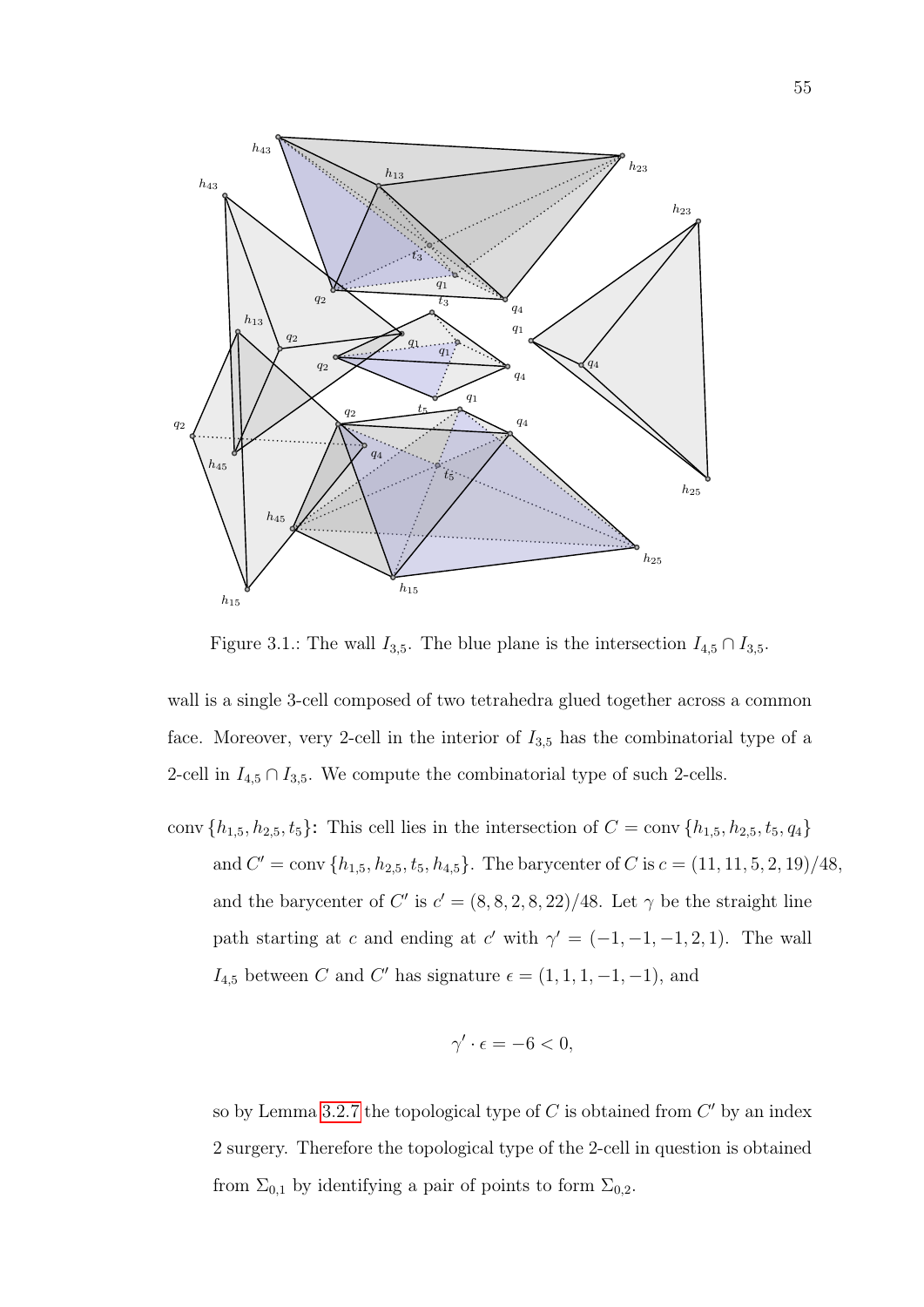- conv $\{h_{2,5}, q_1, t_5\}$ : This cell lies in the intersection of  $C = \text{conv}\{h_{2,5}, q_1, t_5, q_4\}$  and  $C' = \text{conv}\{h_{2,5}, q_1, t_5, h_{4,5}\}.$  The barycenter of C is  $c = (5, 14, 8, 5, 16)/48$ , and the barycenter of C' is  $c' = (2, 11, 5, 11, 19)/48$ . Let  $\gamma$  be the straight line path starting at c and ending at c' with  $\gamma' = (-1, -1, -1, 2, 1)$ . Again, the wall  $I_{4,5}$  between C and C' has signature  $\epsilon = (1, 1, 1, -1, -1)$ , so  $\gamma' \cdot \epsilon < 0$ . Thus the topological type of  $C$  is obtained from  $C'$  by an index 2 surgery. Since the topological type of C' is  $\Sigma_{1,1}$  we find the topological type of our 2-cell to be  $\Sigma_{1,2}$ .
- conv $\{h_{3,4}, q_1, q_2\}$ : This cell lies in the intersection of  $C = \text{conv}\{h_{3,4}, q_1, q_2, t_3\}$  and  $C' = \text{conv}\{h_{3,4}, q_1, q_2, h_{4,5}\}.$  The barycenter of C is  $c = (5, 5, 16, 14, 8)/48$ , and the barycenter of C' is  $c' = (3, 3, 12, 18, 12)/48$ . Let  $\gamma$  be the straight line path starting at c and ending at c' with  $\gamma' = (-1, -1, -2, 2, 2)$ . The wall between C and C' agin has signature  $\epsilon = (1, 1, 1, -1, -1)$ , so  $\gamma' \cdot \epsilon < 0$ . We find the topological type of  $C$  to be obtained from  $C'$  by an index 2 surgery. Now the topological type of  $C'$  is  $\Sigma_1 \vee \Sigma_1$ , while the topological type of C is  $\Sigma_{2,1}$ . Therefore the surgery operation must be to delete a disc from each factor of  $\Sigma_1$  in the wedge sum that forms C', and sew in a handle  $S^1 \times D^2$ . Our 2-cell of interest must therefore have the topological type  $\Sigma_1 \vee_2 \Sigma_1$ .
- conv $\{q_1, q_2, t_5\}$ : This cell lies in the intersection of  $C = \text{conv}\{q_1, q_2, t_5, q_4, t_3\}$  and  $C' = \text{conv}\{q_1, q_2, t_5, h_{4,5}\}.$  The barycenter of C is  $c = (8, 8, 12, 8, 12)/48$  and the barycenter of C' is  $c' = (5, 5, 8, 14, 16)/48$ . Let  $\gamma$  be the straight line path starting at c and ending at c' with  $\gamma' = (-3, -3, -4, 6, 4)$ . Letting  $\epsilon$ be the signature of  $I_{4,5}$  we find that  $\gamma' \cdot \epsilon < 0$ . We find the topological type of  $C$  to be obtained from  $C'$  by an index 2 surgery, whence the topological type of our 2-cell of interest is  $\Sigma_{2,2}$ .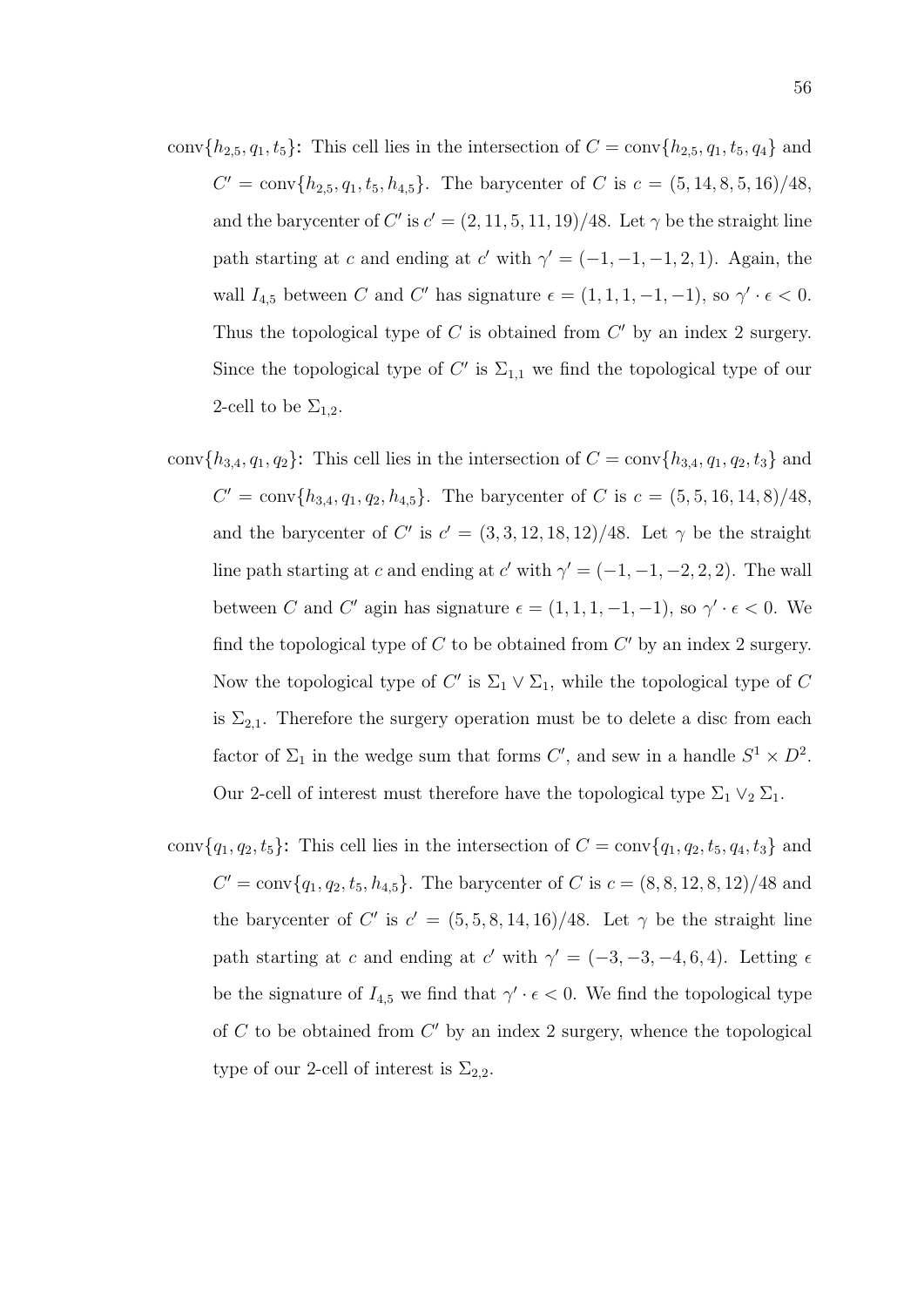All interior 1-cells of  $D_5$  have the combinatorial type of a 1-cell lying in the intersection  $I_{3,5} \cap I_{4,5}$ . Two of those 1-cells lie in the intersection  $I_{2,5} \cap I_{3,5} \cap I_{4,5}$ . We first consider those cells.

conv $\{h_{1,5}, t_5\}$ : This 1-cell lies in the intersection of the 2-cells  $C = \text{conv}\{h_{1,5}, t_5, q_2\}$ and  $C' = \text{conv}\{h_{1,5}, t_5, h_{2,5}\}.$  The barycenter of C is  $c = (11, 2, 5, 5, 13)/36$ , and the barycenter of C' is  $c' = (8, 8, 2, 2, 16)/36$ . Let  $\gamma$  be the line segment from c to c' with velocity  $\gamma' = (-3, 5, -3, -3, 3)$ . The signature of the wall separating C from C' is  $\epsilon = (1, -1, 1, 1, -1)$ , and

$$
\gamma' \cdot \epsilon = -17 < 0,
$$

so by Lemma [3.2.7,](#page-57-0) the topological type of  $C$  is obtained from  $C'$  by an index 2 surgery. Thus the topological type of our 1-cell of interest is formed from  $\Sigma_{0,2}$  by deleting 2 discs and coning over the boundary, resulting in the topology  $\Sigma_{0,2}$ .

conv ${q_1, t_5}$ : This 1-cell lies in the intersection of the 2-cells  $C = \text{conv}{q_1, t_5, q_2}$ and  $C' = \text{conv}\{q_1, t_5, h_{2,5}\}.$  The barycenter of C is  $c = (5, 5, 8, 8, 10)/36$ , and the barycenter of C' is  $c' = (2, 11, 5, 5, 13)/36$ . Let  $\gamma$  be the line segment from c to c' with velocity  $\gamma' = (-3, 6, -3, -3, 3)$ . Again, we have  $\gamma' \cdot \epsilon < 0$ , where  $\epsilon$  is the signature of the wall  $I_{2,5}$ . So the topological type of C is obtained from  $C'$  by an index 2 surgery. Thus the topological type of our 1-cell of interest is formed from  $\Sigma_{1,2}$  by deleting two discs and coning over the boundary, resulting in the topology  $\Sigma_{1,3}$ .

The final combinatorial type of a 1-cell has a representative lying in the intersection of walls  $I_{3,4} \cap I_{3,5} \cap I_{4,5}$ .

conv $\{q_1, q_2\}$ : This 1-cell lies in the intersection of the 2-cells  $C = \text{conv}\{q_1, q_2, h_{3,4}\}$ and  $C' = \text{conv}\{q_1, q_2, t_5\}$ . The barycenter of C is  $c = (3, 3, 12, 12, 6)/36$ ,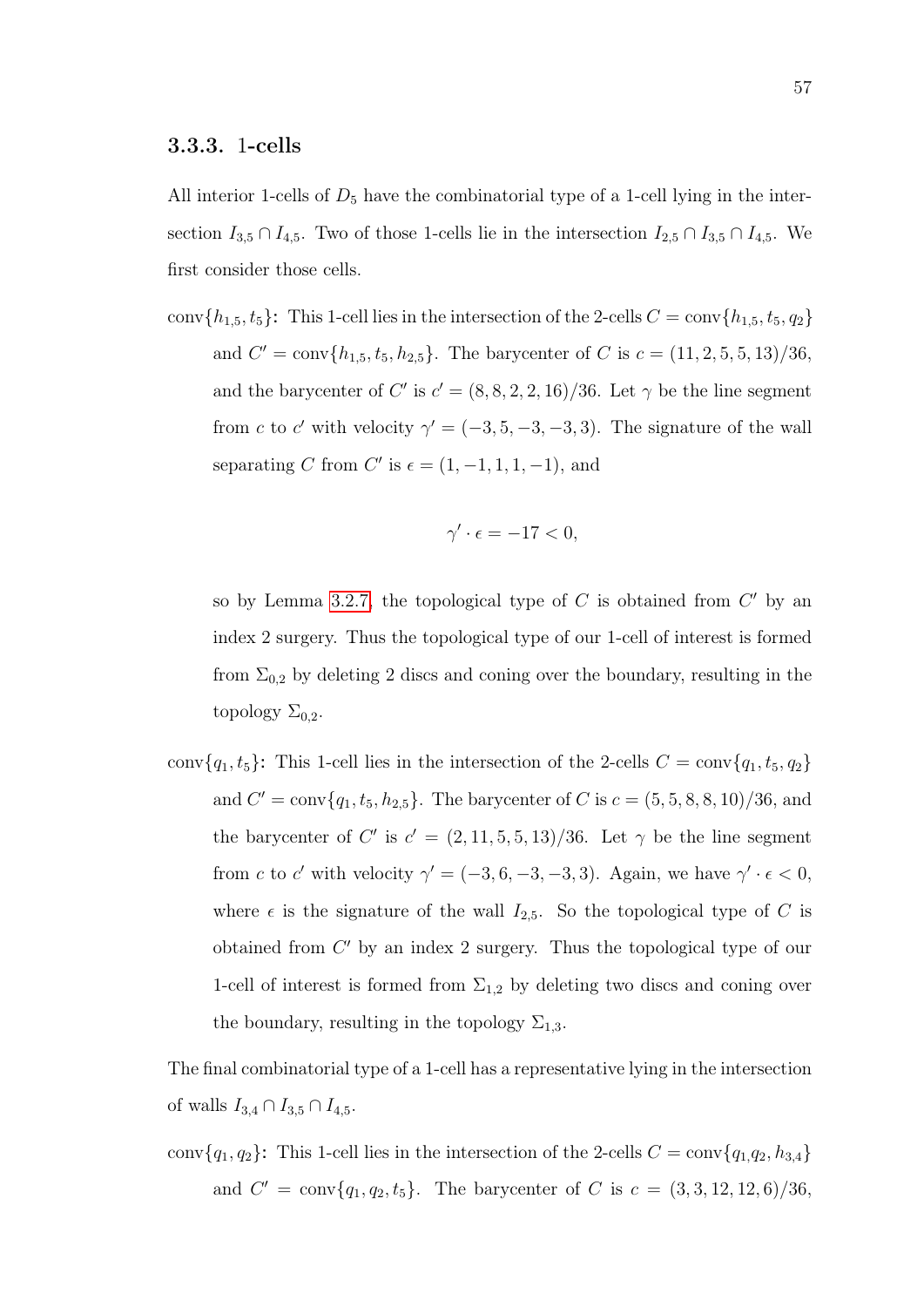and the barycenter of C' is  $c' = (5, 5, 8, 8, 10)/36$ . Let  $\gamma$  be the line segment from c to c' with velocity  $\gamma' = (1, 1, -2, -2, 2)$ . The signature of the wall  $I_{3,4}$ separating C an C' is  $\epsilon = (-1, -1, 1, 1, -1)$ , so  $\gamma' \cdot \epsilon < 0$ . Again we have the topological type of  $C$  is obtained from  $C'$  by an index 1 surgery. Now the topological type of C is  $\Sigma_1 \vee_2 \Sigma_1$ , and the topological type of C' is  $\Sigma_{2,2}$ . Thus the surgery operation must be to first delete the neighborhood of an essential loop in  $\Sigma_{2,2}$  that is homologically trivial, to form  $(\Sigma_1 \backslash D^1) \vee_2 (\Sigma_1 \backslash D^1)$ . Coning over the resulting boundary gives the topological type of our 1-cell of interest to be  $\Sigma_1 \vee_3 \Sigma_1$ .

### 3.3.4. 0-cell

Up to combinatorial type, there is a unique 0-cell in the interior of  $D_5$ . A representative of this combinatorial type is  $t_5$ . Now  $t_5$  lies in the intersection  $I_{1,5} \cap I_{2,5} \cap I_{3,5} \cap I_{4,5}$ . Let  $C = \text{conv}\{q_1, t_5\}$  and  $C' = \text{conv}\{h_{1,5}, t_5\}$ . Let  $\gamma$  be the line segment from C to C' with velocity  $\gamma' = (1, -2, -2, -2, 2)$ . At  $t_5$ ,  $\gamma$  crosses the wall  $I_{1,5}$  of signature  $\epsilon = (-1, 1, 1, 1, -1)$ . Therefore  $\gamma' \cdot \epsilon < 0$ , and the topological type of  $C$  is obtained from  $C'$  by a surgery of index 2. Since the topological type of C' is  $\Sigma_{0,2}$ , we conclude that the topological type of  $t_5$  is  $\Sigma_{0,3}$ . This concludes the proof of Theorem [1.1.6,](#page-13-1) and this chapter.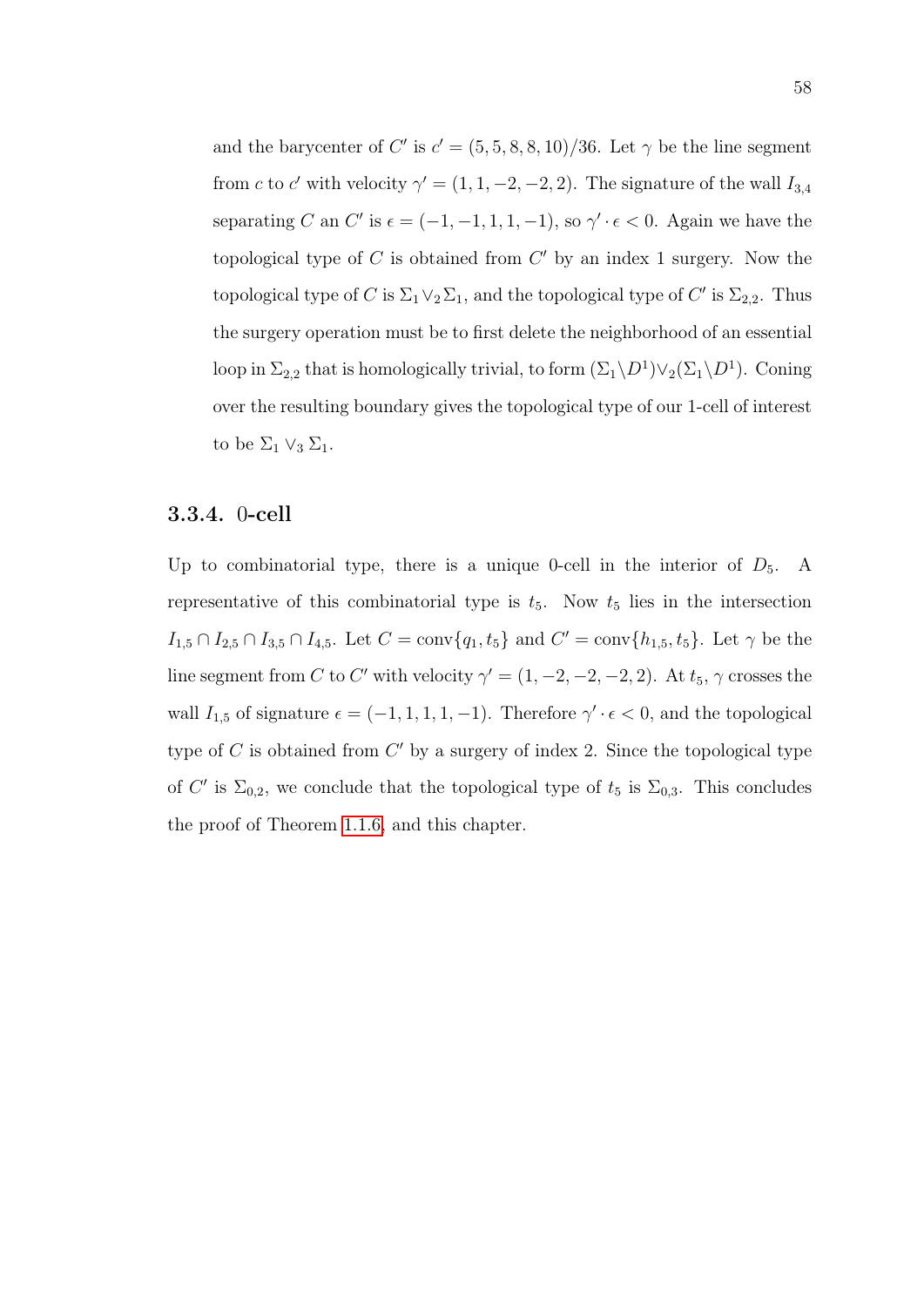# <span id="page-68-0"></span>4. Bounding the number of diffeomorphism types of higher dimensional, smooth moduli spaces of polygons

In light of Chapter [3,](#page-46-0) it is now apparent that the polytopal complex structure of  $D_n$ contains far more  $(n - 1)$ -cells than are necessary to describe the diffeomorphism types of moduli spaces of n-gons. For example, the computation in Lemma [3.0.1](#page-46-1) shows there are 76 4-cells in  $D_5$ , yet there are only six different diffeomorphism types possible for a smooth moduli space of pentagons. The main idea of this chapter is to mod out by the action of the symmetric group on  $D_n$  to find a smaller complex that contains exactly one top dimensional cell for each combinatorial type. We will then be able to prove Theorem [1.1.7.](#page-15-0)

**Theorem 1.1.7.** Let  $t_n$  denote the number of distinct (up to diffeomorphism) maximal-dimensional, smooth manifolds that arise as a moduli space of n-gons. Then we have the following bounds:

$$
t_6 \le 20, t_7 \le 134, t_8 \le 2469.
$$

**Remark 4.0.1.** If  $r = (r_1, \ldots, r_n)$  has  $r_i = 0$  for some *i*, then let

$$
\hat{r}_i = (r_1, \ldots, r_{i-1}, r_{i+1}, \ldots, r_n) \in \mathbb{R}^{n-1}
$$

denote the vector r with its *i*-th coordinate deleted. Then  $\mathcal{M}_r \cong \mathcal{M}_{\hat{r}_i}$  can be viewed as a moduli space of  $(n - 1)$ -gons. Thus by insisting that  $t_n$  only count the maximal dimensional manifolds, we insist that  $t_n$  only counts the new diffeomorphism types that arise when moving from a moduli space of  $(n-1)$ -gons to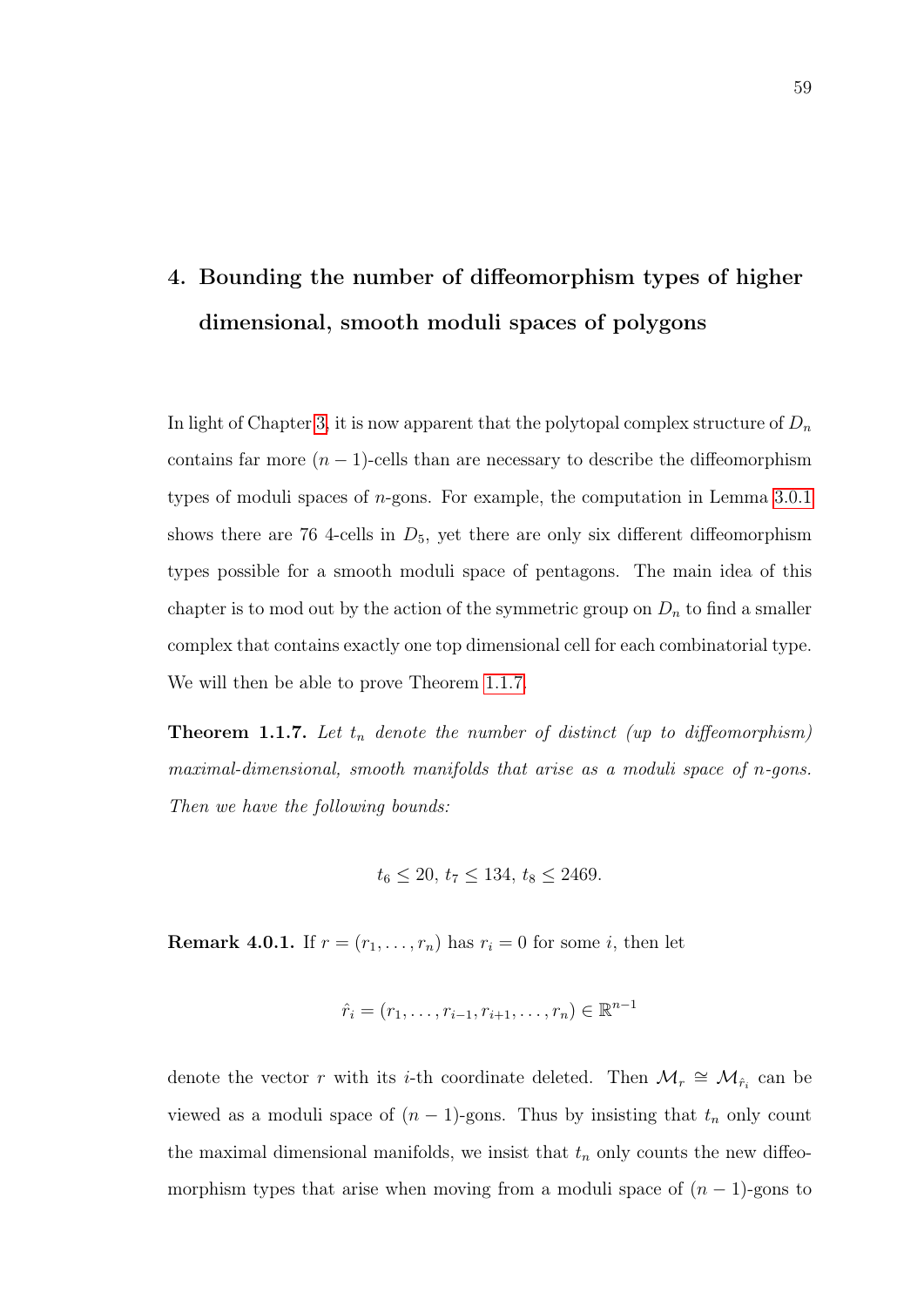n-gons.

Now recall that multiplication  $r \mapsto \lambda r$ ,  $r \in \mathbb{R}^n$ ,  $\lambda \in \mathbb{R}_{>0}$ , induces a diffeomorphism  $\mathcal{M}_r \cong \mathcal{M}_{\lambda r}$ . Thus we may remove the equation  $r_1 + \cdots + r_n = 1$  from the computation of  $D_n$  at the price that  $D_n$  is no longer a compact polytopal complex. Throughout the rest of this chapter we make that simplification. Combinatorially, this simplification simply moves every cell in  $D_n$  up a dimension, and creates a single vertex at the origin. Such an object is referred to in the literature as a polyhedral fan [\[6\]](#page-82-5).

Let us now concretely state the action of  $S_n$  on  $D_n$ . Throughout this chapter, the  $S_n$  action on  $D_n$  will refer to the action

$$
(r_1,\ldots,r_n)\mapsto (r_{\sigma(1)},\ldots,r_{\sigma(n)})
$$

for  $r = (r_1, \ldots, r_n) \in D_n$ ,  $\sigma \in S_n$ . It is immediately apparent that this satisfies the axioms of a left group action on a set, namely (i)  $1 \cdot r = r$  for the identity  $1 \in S_n$  and any  $r \in D_n$ , and (ii)

$$
(\sigma_1 \sigma_2) \cdot r = (r_{\sigma_1 \sigma_2(1)}, \dots, r_{\sigma_1 \sigma_2(n)}) = (r_{\sigma_1(\sigma_2(1))}, \dots, r_{\sigma_1(\sigma_2(n))}) = \sigma_1 \cdot (\sigma_2 \cdot r)
$$

for  $\sigma_1, \sigma_2 \in S_n$ ,  $r \in D_n$ . Moreover, the  $S_n$  action on  $D_n$  is cellular, i.e., if  $C \subseteq D_n$ is a d-cell, then  $\sigma C \subseteq D_n$  is a d-cell for all  $\sigma \in S_n$ .

# 4.1. Constructing a fundamental region in  $D_n$

It is well known that the symmetric group is generated by transpositions. When acting on  $\mathbb{R}^n$  by coordinate permutation, a transposition of the *i*-th and *j*-th coordinate acts as a reflection of  $\mathbb{R}^n$  through the hyperplane  $x_i = x_j$ . Thus we can study the structure of  $D_n/S_n$  using the language of finite reflection groups [\[7\]](#page-82-6).

**Definition 4.1.1.** Let X be a subset of a finite dimensional vector space V in-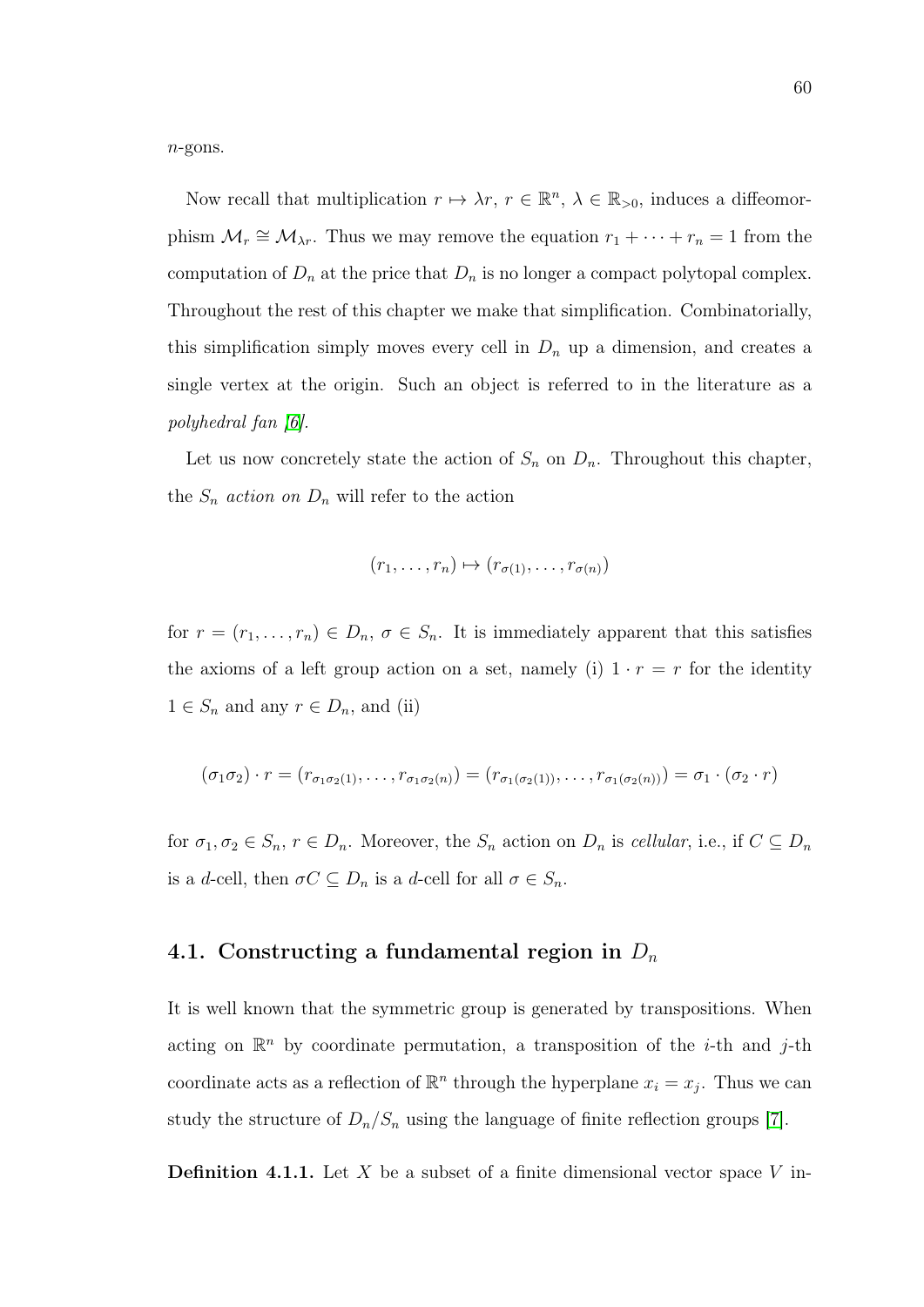variant under a finite group G acting on V by reflections. We call a set  $F \subseteq X$  a fundamental region provided

- 1.  $F$  is relatively open in  $X$ .
- 2.  $F \cap TF = \emptyset$  if  $1 \neq T \in G$ .
- 3.  $X = \bigcup \{ \overline{TF} \cap X \mid T \in G \}$ .

Lemma 4.1.2. The inequalities

$$
0 < r_1 < \dots < r_n < \sum_{i=1}^{n-1} r_i
$$

define a fundamental region  $F \subseteq D_n$  for the  $S_n$ -action on  $D_n$ .

*Proof.* First we recall the defining equations of the boundary of  $D_n$ . For  $r \in \mathbb{R}^n$ , we have  $r \in D_n$  if and only if both

$$
r_i \ge 0
$$
, for all  $i$   
 $r_j \le \frac{1}{2} \sum_{i=1}^n r_i$ , for all  $j$ .

It is apparent that  $F$  satisfies the first condition, and adding  $r_n$  to the final inequality defining F yields  $2r_n < \sum_{i=1}^n r_i$ , so  $F \subseteq D_n$  as claimed. Since all inequalities are not strict, F is open in  $D_n$ . Consider a cycle  $s = (s_1 \cdots s_j) \in S_n$ ,  $s_1, \ldots, s_j \in [n]$ . We can cyclically permute s to ensure that  $s_1 < s_k$  for all  $k \in \{2, \ldots, j\}$ . Let  $r \in F$ . Then writing

$$
s \cdot r = r' \in D_n
$$

we see that

$$
r'_{s_1} = r_{s_2} > r_{s_1} = r'_{s_j}.
$$

Since  $s_1 < s_j$  we have  $r' \notin F$ . As any element of  $S_n$  is a product of disjoint cycles, we have proved that  $F \cap TF = \emptyset$ , provided T is not the identity of  $S_n$ . Finally,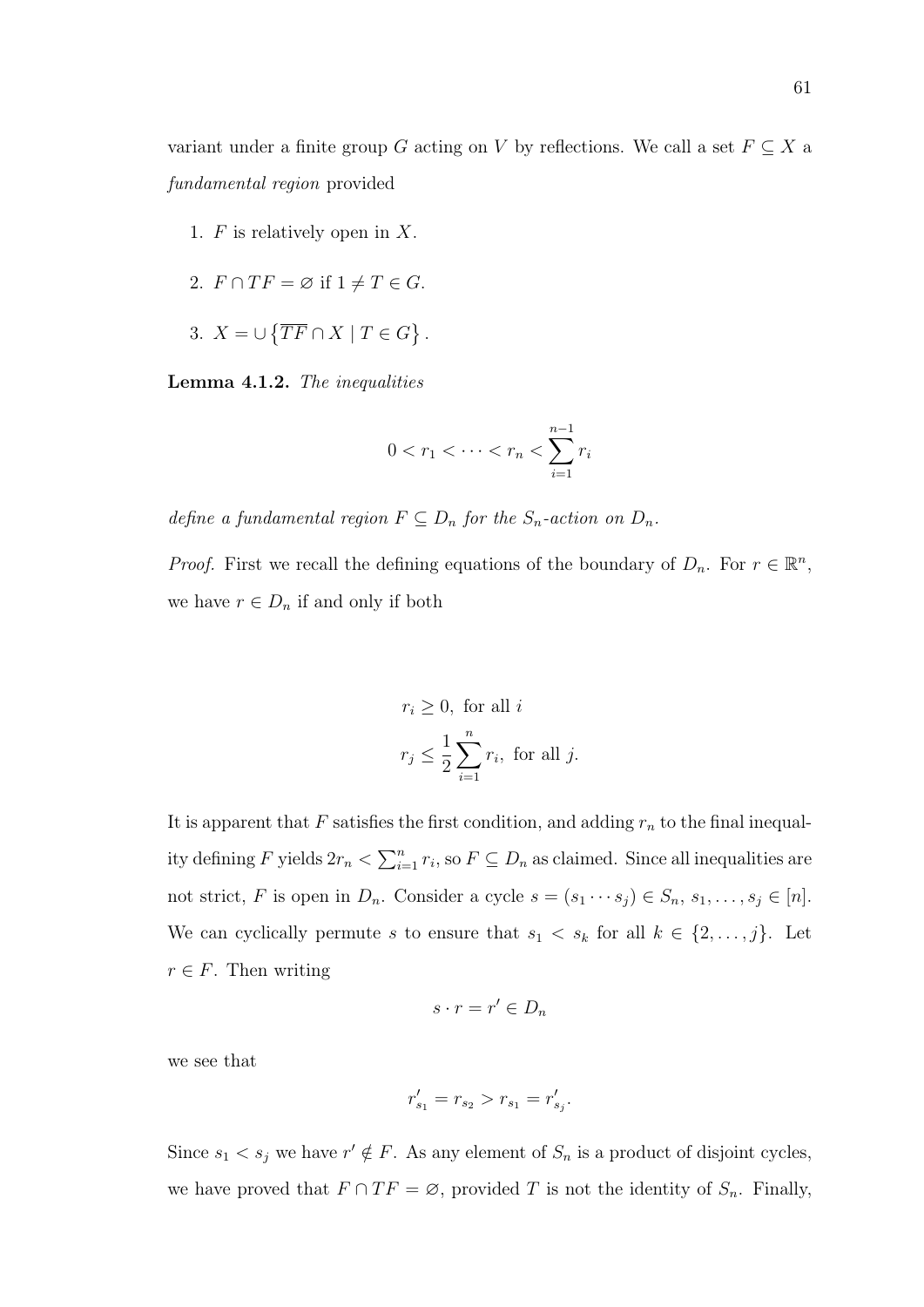consider any  $\sigma \in S_n$ . Then  $\overline{\sigma F}$  is defined by the inequalities

$$
0 \leq r_{\sigma(1)} \leq \cdots \leq r_{\sigma(n)} \leq \sum_{i \neq \sigma(n)} r_i.
$$

Since, for any  $r \in D_n$ , we my find a permutation coordinate permutation  $\psi \in S_n$ so that the components of  $\psi \cdot r$  are non-decreasing, we conclude that  $r \in \overline{\psi^{-1}F}$ . This verifies the third axiom of the definition of a fundamental region, and the  $\Box$ proof is completed.

We now define  $\tilde{D}_n = \bar{F}$  to be the *fundamental complex in*  $D_n$ . The polytopal complex structure of  $\tilde{D}_n$  is induced by cutting the polytope  $\bar{F}$  with the singular set  $\Sigma$  of  $D_n$ .

Now it turns out  $F$  satisfies a stronger condition than that the union of the closures of its images cover X. Notice that the boundary  $\partial(\sigma F) \subseteq \Sigma \subseteq D_n$  is contained in the singular set of  $D_n$ . But  $\Sigma$  is formed from an intersection of a union of hyperplanes with  $D_n$ , and, since  $D_n$  is n-dimensional,  $\Sigma$  is nowhere dense in  $D_n$ . Therefore, the orbit of F under the  $S_n$  action is in fact dense in  $D_n$ .

Corollary 4.1.3. Let  $C \subseteq D_n$  be an n-cell. Then there is a  $\sigma \in S_n$  and exactly one n-cell  $\tilde{C} \subseteq \tilde{D}_n$  such that

$$
relint \tilde{C} = relint \left( (\sigma C) \cap \tilde{D}_n \right).
$$

*Proof.* Since the orbit of F in  $D_n$  is dense, there is a  $\sigma \in S_n$  such that  $(\sigma C) \cap \tilde{D}_n \neq$  $\emptyset$ . Moreover, since the  $S_n$  action is cellular, we have  $\sigma C = C'$  for some *n*-cell in  $D_n$ . Defining the *n*-cell  $\tilde{C} = C' \cap \tilde{D}_n$ , we have

$$
(\sigma C) \cap \tilde{D}_n = \tilde{C}.
$$

Now suppose that  $\psi C = C''$ . Then C' and C'' lie in the same orbit under the  $S_n$ action, so there is an  $\eta \in S_n$  so that  $\eta C'' = C'$ . We conclude that if  $C'' \neq C'$ ,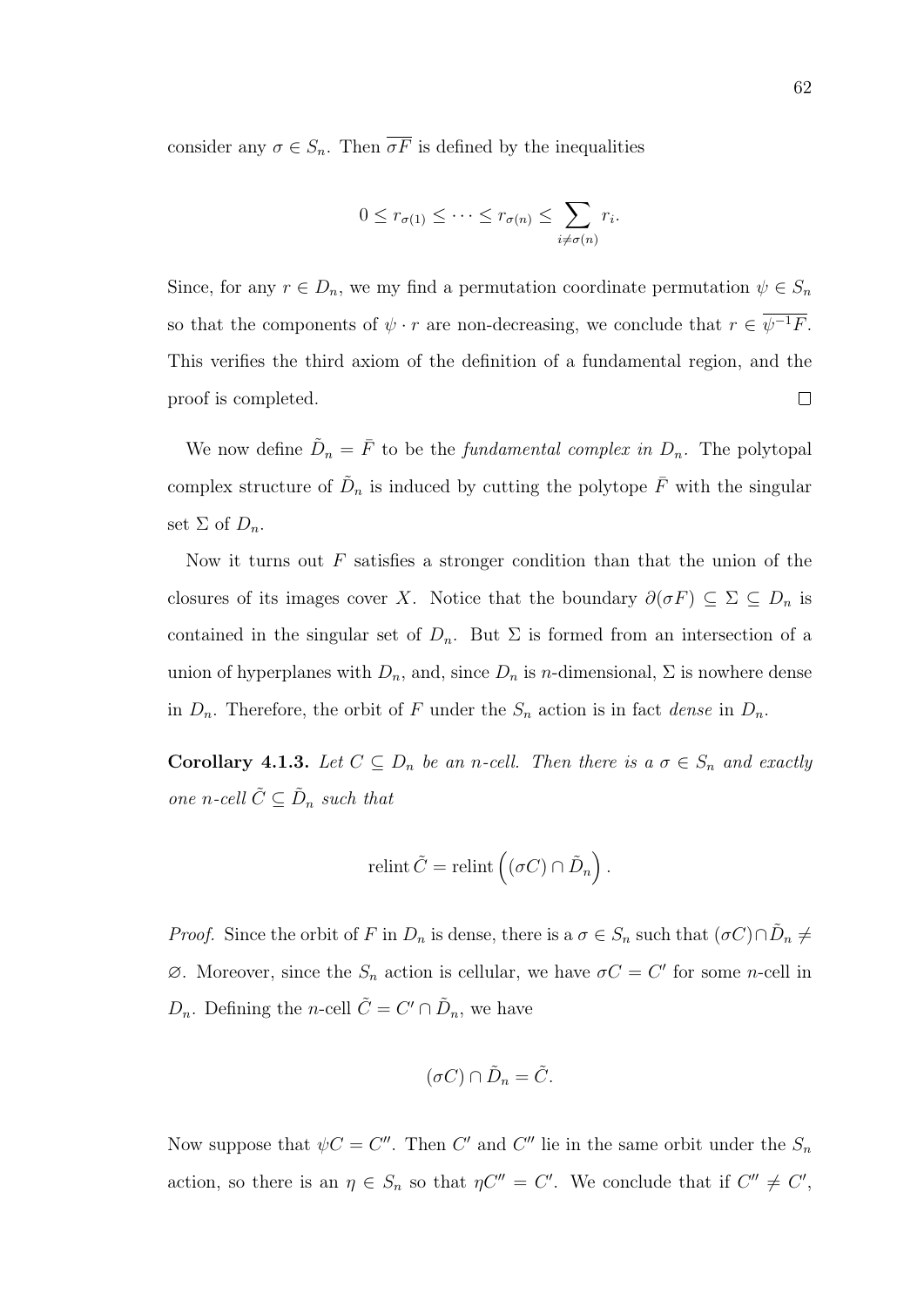then relint  $(C'' \cap \tilde{D}_n) = \varnothing$ . To see this, notice that  $C'' \neq C'$  implies  $\eta$  is not the identity. By the second axiom of fundamental regions,

$$
\varnothing = F \cap (\eta^{-1}(\text{relint } C')) = F \cap C'' = \text{relint} \left( C'' \cap \tilde{D}_n \right).
$$

The consequence of Corollary [4.1.3](#page-71-0) is that the n-cells in the fundamental complex  $\tilde{D}_n$  are in one-to-one correspondence with the orbits of the *n*-cells in  $D_n$ .

Remark 4.1.4. The same cannot be said for lower dimensional cells. The boundary  $\partial \tilde{D}_n$  contains cells with essential supporting hyperplanes of the form  $r_i = r_j$ . These hyperplanes are not members of the singular set  $\Sigma$  of  $D_n$ , hence the cells in  $\tilde{D}_n$  they support may or may not correspond to a cell in  $D_n$ . More careful analysis is required to obtain information about the lower dimensional cells of  $D_n$ from those of  $\tilde{D}_n$ .

# 4.2. Computing the chambers of  $\tilde{D}_n$

Realizing that the *n*-cells of  $\tilde{D}_n$  are in one-to-one correspondence with the combinatorial types of the *n*-cells in  $D_n$ , we now attempt to enumerate the *n*-cells of  $\tilde{D}_n$ . The cell enumeration is done algorithmically. The first step of the algorithm is to identify an *n*-cell in  $\tilde{D}_n$ .

<span id="page-72-0"></span>Lemma 4.2.1. For  $n \geq 3$ , let

$$
\mathcal{I} = \{ I \subseteq [n-1] \mid \varnothing \neq I \neq [n-1] \}.
$$

For  $I \in \mathcal{I}$ , define  $W_I \subseteq \mathbb{R}^n$  to be the half-space defined by the equation

$$
x_n + \sum_{i \in I} x_i \ge \sum_{j \in [n-1] \setminus I} x_j.
$$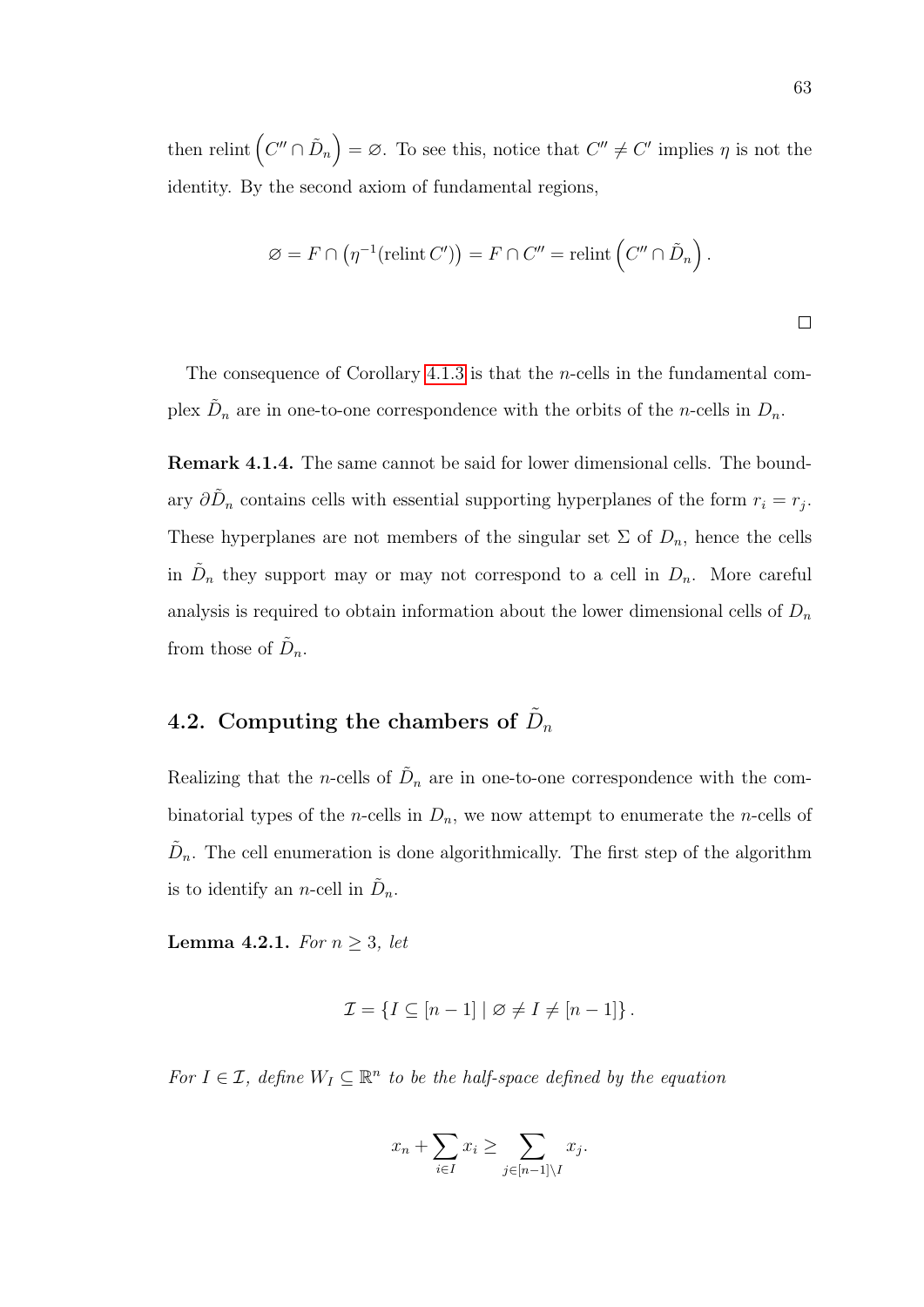Then

$$
C = \tilde{D}_n \cap \bigcap_{I \in \mathcal{I}} W_I
$$

is an n-cell in  $\tilde{D}_n$ .

*Proof.* It suffices to find a point  $r \in \mathbb{R}^n$  that solves each of the defining inequalities of  $\tilde{D}_n$  and  $W_I$  for all  $I \in \mathcal{I}$  without achieving equality. Such a point will have a small neighborhood ball  $B_{\epsilon}(r) \subseteq \overset{\circ}{C}$  contained in the interior of C, proving the claim. Define

$$
r = \left(1, 2, ..., n-1, \frac{n(n-1)-1}{2}\right) \in \mathbb{R}^n.
$$

Then  $r \in$  $\overset{\circ}{\tilde{D}}_n$  since  $r_i < r_j$  for all  $i, j \in [n]$  with  $i < j$ , and

$$
r_n = \frac{n(n-1)-1}{2} < \frac{n(n-1)}{2} = \sum_{i=1}^{n-1} i = \sum_{i=1}^{n-1} r_i.
$$

Let  $I \in \mathcal{I}$ . It now suffices to show that r solves the defining equality of  $W_I$  without achieving equality. To that end, we compute

$$
r_5 + \sum_{i \in I} r_i > r_5 = \frac{n(n-1)-1}{2} > \sum_{i=2}^{n-1} r_i \ge \sum_{i \in [n-1] \setminus I} r_i,
$$

where the final inequality follows since  $r_1$  is the minimum of  $\{r_i \in [n-1]\}.$  $\Box$ 

We proceed to outline the steps of the algorithm here, and provide an implementation of the algorithm in SageMath 8.4 in Appendix [B.](#page-99-0)

1. First we build the outer boundary of  $\tilde{D}_n$ . This is done by solving the matrix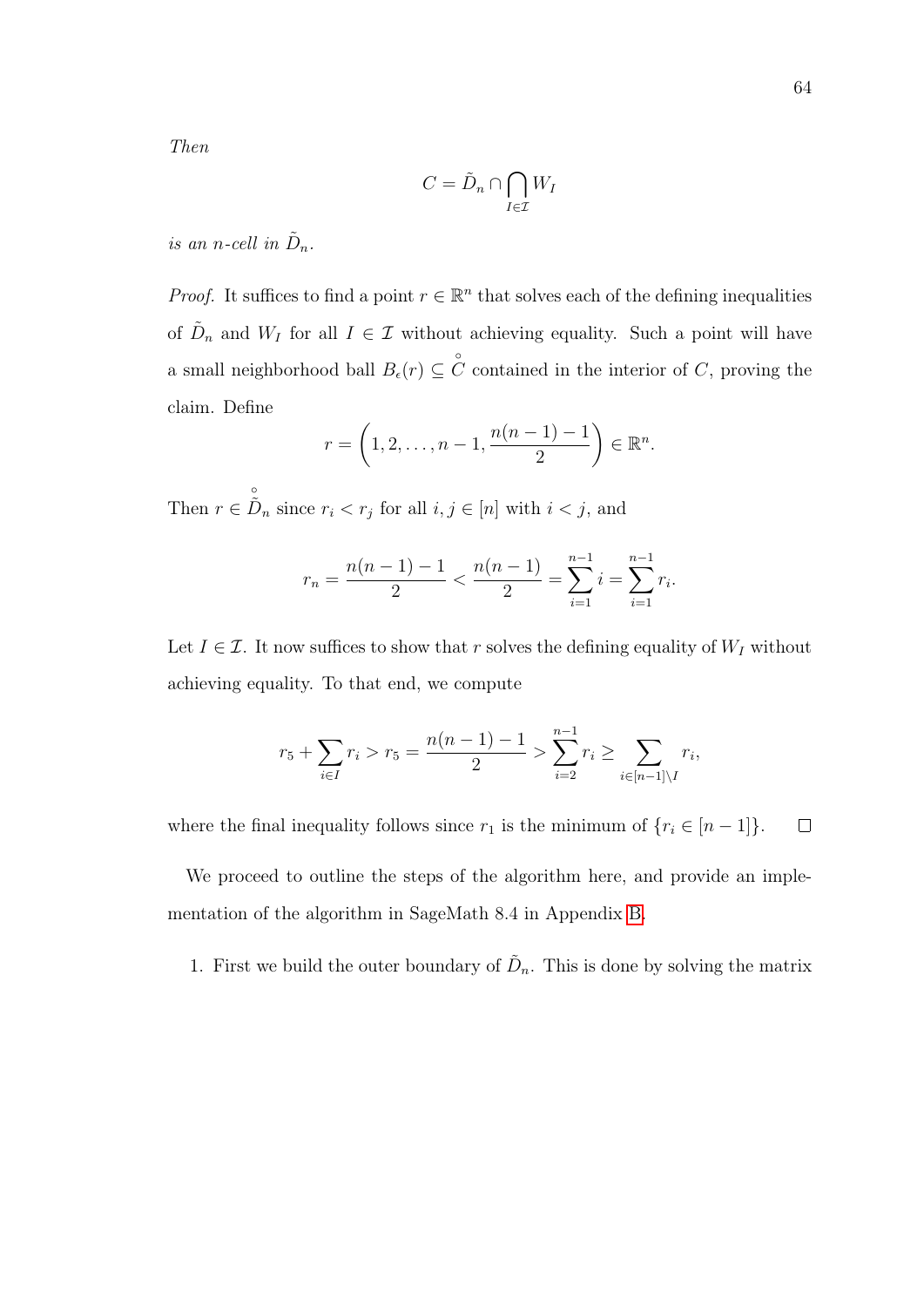inequality  $Ax \geq 0$ , where  $x \in \mathbb{R}^n$ , and

$$
A = \begin{pmatrix} 1 & 0 & 0 & \cdots & 0 & 0 \\ -1 & 1 & 0 & \cdots & 0 & 0 \\ 0 & -1 & 1 & \cdots & 0 & 0 \\ \vdots & \vdots & \vdots & \ddots & 0 & 0 \\ 0 & 0 & 0 & \cdots & -1 & 1 \\ 1 & 1 & 1 & \cdots & 1 & -1 \end{pmatrix}.
$$

Call this boundary polytope  $B_n$ .

- 2. Next we find the interior walls of  $D_n$  which cut the polytope found above. Let  $\Phi$  denote the set of these walls, collectively called the *interior walls of*  $\tilde{D}_n$ . Together these walls form the fundamental complex  $\tilde{D}_n$ .
- 3. Let  $\epsilon$  be the signature of a wall in  $\Phi$ . There are two choices of  $\epsilon$ . For each  $W \in \Phi$ , we specify the signature of W to be the one with  $\epsilon_n = 1$ . Let  $W^+$ denote the upper half-space with this choice of signature. I.e.,  $W^+$  is defined by the inequality  $\sum_{i=1}^{n} \epsilon_i r_i \geq 0$ .
- 4. By Lemma [4.2.1,](#page-72-0)

$$
\bigcap_{W \in \Phi} W^+ \cap B_n
$$

is an *n*-cell in  $\tilde{D}_n$ .

- 5. A choice of half-spaces with boundary walls in  $\Phi$  determines a cell in  $\tilde{D}_n$ . Let C be an *n*-cell in  $\tilde{D}_n$ . Compute the minimal *h*-representation of C. The essential supporting hyperplanes of this representation are either in  $\Phi$ , or they are boundary walls of  $\tilde{D}_n$ . A neighbor of C across an  $(n-1)$ cell is found by switching the half-space of exactly one essential supporting hyperplane of C that lies in  $\Phi$ .
- 6. Having found one *n*-cell  $C \subseteq \tilde{D}_n$ , we recursively compute all neighbors across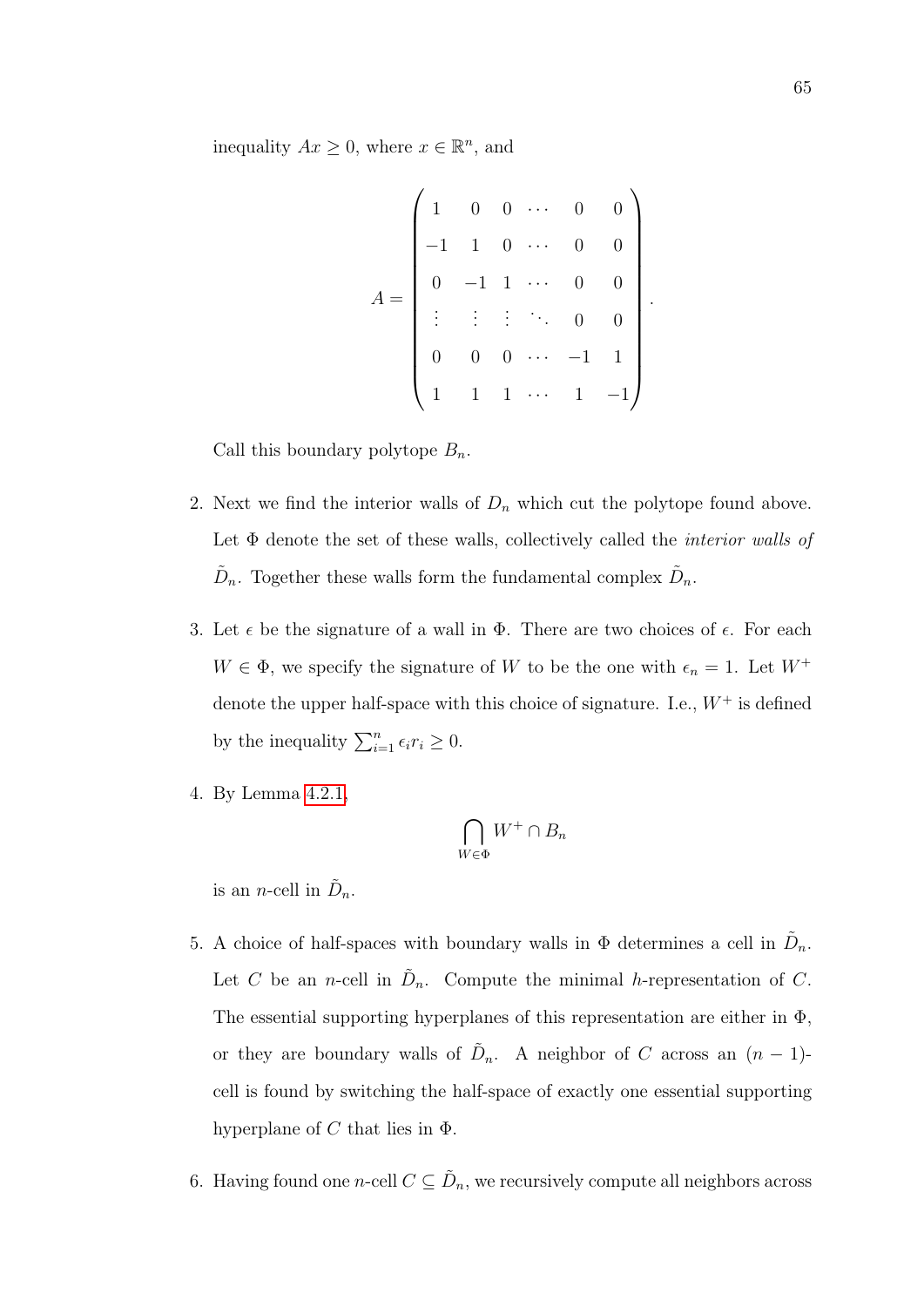an  $(n-1)$ -cell of C. We then compute the neighbors of the neighbors, and so on.

7. This algorithm terminates due to the finiteness of the set Φ.

The output of the function "chambers(n)" defined in Appendix [B](#page-99-0) is a pair  $[C, H]$ , where C is a list of all n-cells in  $\tilde{D}_n$ , and H is a list of the half-spaces from  $\Phi$  that define each of these *n*-cells. By counting the size of C, we have proved Theorem [1.1.7.](#page-15-0)

Remark 4.2.2. I ran the algorithm in Appendix [B](#page-99-0) on a 2018 model MacBook Pro. Computing "chambers(7)" required about 15 seconds. The runtime of "chambers $(8)$ " was under 3 hours. I allowed "chambers $(9)$ " to run for several days, but that wasn't enough time for it to terminate.

# <span id="page-75-0"></span>4.3. The network of  $\tilde{D}_n$

We conclude this chapter by noting that  $\tilde{D}_n$  has more information than simply the number of cells. Suppose  $C$  and  $C'$  are adjacent across a wall  $W$  of signature  $\epsilon$  where  $\epsilon_n = 1$ , with  $C \subseteq W^+$  and  $C' \subseteq W^-$ . Then on a path from C to C' with  $r_1, \ldots, r_{n-1}$  fixed that crosses  $C \cap C'$  in the relative interior,  $r_n$  decreases. Thus by Theorem [2.3.10,](#page-44-0) the topological type of  $C'$  is obtained from  $C$  by a surgery. Let f be the number of  $-1$  entries in  $\epsilon$ , and b be the number of  $+1$  entries in  $\epsilon$ . Then the Morse index of the surgery is given by  $(f-1, b-1)$ . We proceed to build the adjacency graph of the *n*-cells of  $\tilde{D}_n$ . We add a directed edge pointing from C to C' labeled with the number of  $f-1$ . We call this graph the network of  $\tilde{D}_n$ . In a sense the network of  $\tilde{D}_n$  contains all of the information of the Morse theory of the moduli space of  $n$ -gons. See Figures [4.1](#page-76-0) and [4.2.](#page-76-1)

Now, the initial cell found in Lemma [4.2.1](#page-72-0) is bounded by the hyperplane  $r_n =$ 1  $\frac{1}{2}\sum_{i\in[n]}r_i$ . The for r contained in this hyperplane,  $\mathcal{M}_r$  is a single point corresponding to a rigid line segment of length  $\frac{1}{2} \sum_{i \in [n]} r_i$ . Therefore, for r in the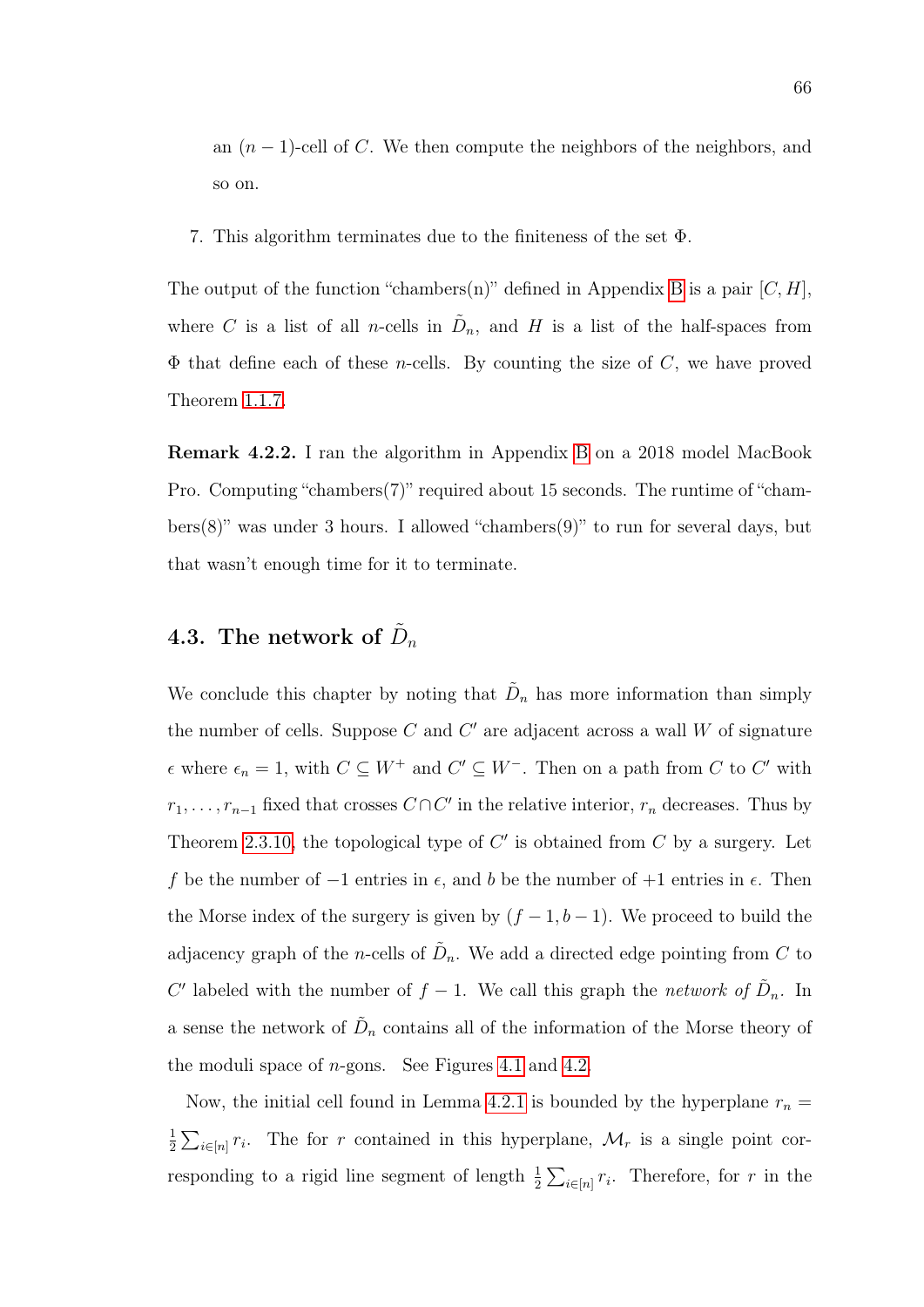

<span id="page-76-0"></span>Figure 4.1.: The network of  $\tilde{D}_5$ .



<span id="page-76-1"></span>Figure 4.2.: The network of  $\tilde{D}_6$ .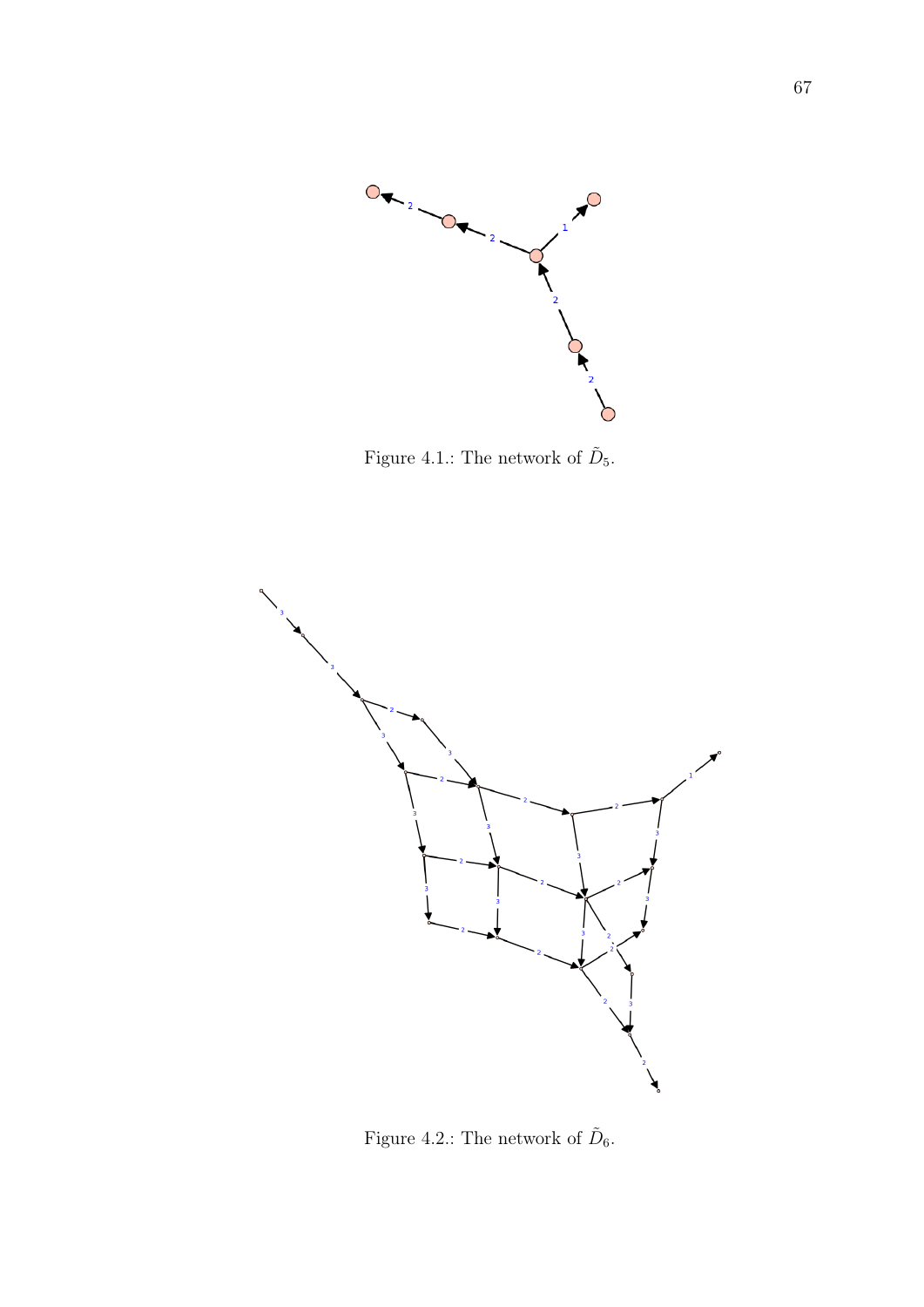initial cell of the network of  $\tilde{D}_n$ ,  $\mathcal{M}_r \cong S^{n-3}$  is a sphere.

Next, consider an edge of  $\tilde{D}_n$  labeled by  $n-3$ . Then the topological type of the head vertex of that edge is obtained from that of the tail by deleting a region diffeomorphic to  $D^{n-3} \times S^0$  and sewing in a "handle"  $S^{n-4} \times D^1$ . Consider the effect of such a surgery on a sphere  $S^{n-3}$ . The first step of this surgery applied to  $S^{n-3}$  results in a handle  $S^{n-4} \times D^1$ . We then double this handle across it's boundary. Assuming the resulting manifold is orientable, we obtain  $S^{n-4} \times S^1$ . Since we can always move this surgery into a region diffeomorphic to a disk, the topological type of the head vertex of an edge labeled by  $n-3$  is obtained from the tail by a connected sum with  $S^{n-4} \times S^1$ .

Applying these results to the network of  $\tilde{D}_6$  in Figure [4.2,](#page-76-1) we obtain the following theorem.

**Theorem 4.3.1.** There exist moduli spaces diffeomorphic to  $S^3$  and  $(S^2 \times S^1)^{\# k}$ for  $1 \leq k \leq 5$ .

Remark 4.3.2. After I completed the work of Section [4.3](#page-75-0) I found that Hausmann, through similar methods, had already obtained a handle description of all smooth moduli spaces of hexagons. For completion I include his results here.

<span id="page-77-0"></span>**Theorem 4.3.3.** [\[11\]](#page-83-0) Let  $H = S^2 \times S^1$ . The following table gives a complete list of the diffeomorphism types realized as smooth moduli spaces of hexagons.

| $S^3 \# H^{\#k}$                                                                     | $0 \leq k \leq 5$ | $\Sigma_4 \times S^1$ |                   |
|--------------------------------------------------------------------------------------|-------------------|-----------------------|-------------------|
| $T^3 \# H^{\#k}$                                                                     | $0 \leq k \leq 3$ | $T^3 \mid  T^3$       |                   |
| $(\Sigma_2 \times S^1) \# H^{\#k}$ $0 \le k \le 2 \parallel (T^3 \# T^3) \# H^{\#k}$ |                   |                       | $0 \leq k \leq 2$ |
| $(\Sigma_3 \times S^1) \# H^{\# k} \mid 0 \leq k \leq 1$                             |                   |                       |                   |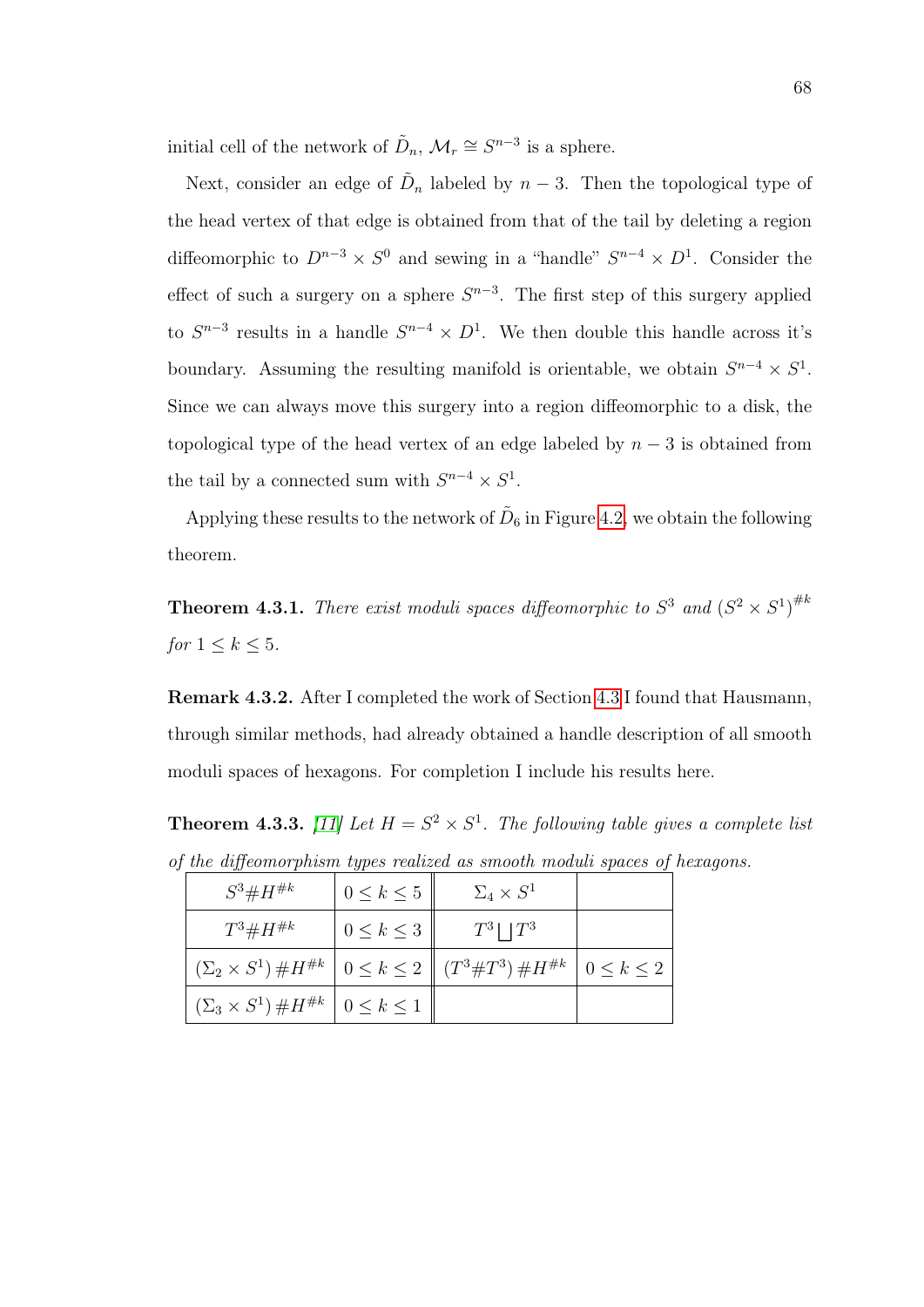#### 5. Future work

Having completed a census of the crimped manifolds that arise as moduli spaces of pentagons, it seems logical to consider the topology of non-smooth moduli spaces of hexagons. The key problem is that there are degenerate hexagons at which the Morse index of the final edge length function is (2, 2).When performing a Morse surgery of such index, the singularity that arises is a cone over a torus  $C(T^2)$ . Unlike the surgeries performed on the moduli spaces of pentagons, the topology of the singular space depends on how the removed solid torus was embedded in the initial manifold. Relevant questions are: is the torus knotted? Is the midline of the torus contractible in the ambient manifold? Though Hausmann [\[11\]](#page-83-0) computed all of the smooth topologies for the moduli spaces of hexagons, he did not apply any index (2, 2) surgeries. For example, comparing his list in Theorem [4.3.3](#page-77-0) to the network of  $\tilde{D}_6$  in Figure [4.2,](#page-76-1) apparently there is a moduli space  $\mathcal{M}_r \cong (S^2 \times S^1) \# (S^2 \times S^1)$  and another  $\mathcal{M}_{r'} \cong T^3$  such that  $\mathcal{M}_{r'}$  is obtained from  $\mathcal{M}_r$  by removing a solid torus, and gluing another solid torus in its place. How can this torus be identified?

A promising line of reasoning is indicated by Panina [\[29\]](#page-85-0). She developed a CW-structure on  $\mathcal{M}_r$  which we describe here. Let  $r = (r_1, \ldots, r_n) \in \mathbb{R}_{>0}^n$ . Let  $s \subseteq [n]$ . We call s short provided  $\sum_{i \in s} r_i < \frac{1}{2}$  $\frac{1}{2} \sum_{j \in [n]} r_j$ . A *label* is a cyclic ordering  $(s_1, \ldots, s_k)$  such that  $\cup s_i = [n]$  and  $s_i \cap s_j = \emptyset$  if  $i \neq j$ . We consider all cyclic permutations of a label to be the same. Also the ordering of the objects with each of the  $s_i$  is not considered.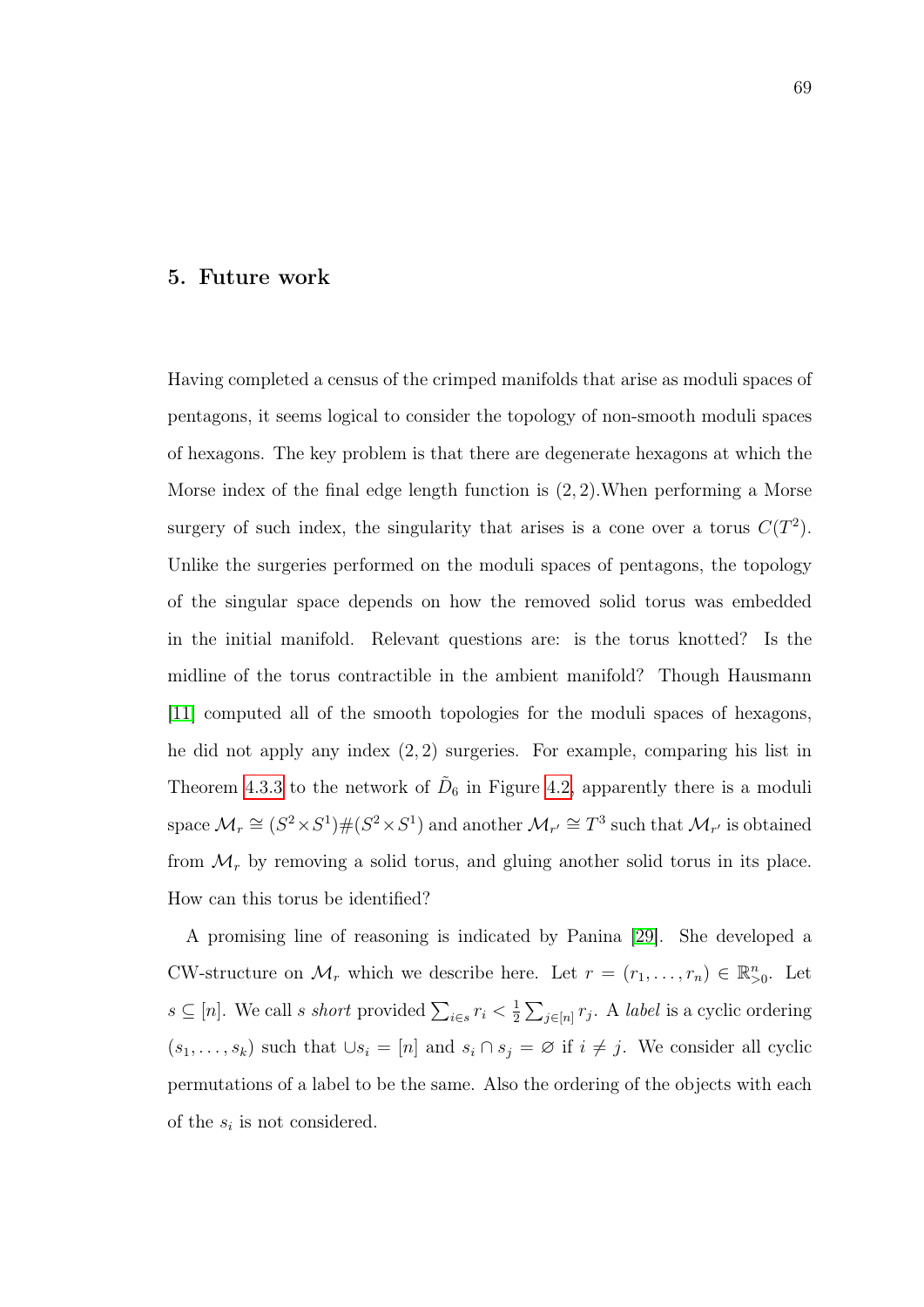**Example 5.0.1.** Let  $n = 4$ . Then, as labels,

$$
(\{1\},\{2\},\{3,4\}) = (\{2\},\{3,4\},\{1\}) = (\{2\},\{4,3\},\{1\}) \neq (\{4,3\},\{2\},\{1\}).
$$

For a label  $\ell = (s_1, \ldots, s_k)$ , we call one the  $s_i$  a part of  $\ell$ . We call a label admissible if all of its parts are short. We call a label  $\ell'$  a refinement of  $\ell$  if  $\ell'$  can be obtained by subdividing one or more of the parts of  $\ell$ .

**Example 5.0.2.** Consider the label of  $\ell = (\{1\}, \{2, 3\}, \{4, 5\})$ . Then

$$
(\{1\},\{2\},\{3\},\{5\},\{4\})
$$

is a refinement of  $\ell$ , but  $({2}, {1}, {3}, {4}, 5)$  is not a refinement of  $\ell$ .

In this language we have the following CW-structure on  $\mathcal{M}_r$ .

**Theorem 5.0.3.** [\[29\]](#page-85-0) Let  $r \in D_n$  be generic, i.e., r does not lie on a wall. Then there is a CW-structure  $K(r)$  on  $\mathcal{M}_r$  produced as follows.

- 1. The d-cells of  $K(r)$  are admissible labels containing  $(d+3)$ -many nonempty parts.
- 2. A closed cell  $C'$  lies in the boundary of  $C$  if and only if  $C$  is a refinement of  $C^{\prime}$ .

To simplify notation, let us remove the set braces from the label, and insert bars between the disparate sets. E.g., we will write

$$
(\{1,2\},\{3\},\{4\}) = (1,2 \mid 3 \mid 4).
$$

<span id="page-79-0"></span>**Example 5.0.4.** Consider  $\mathcal{M}_r$  for  $r = (1, 2, 3, 5)$ . The following are the only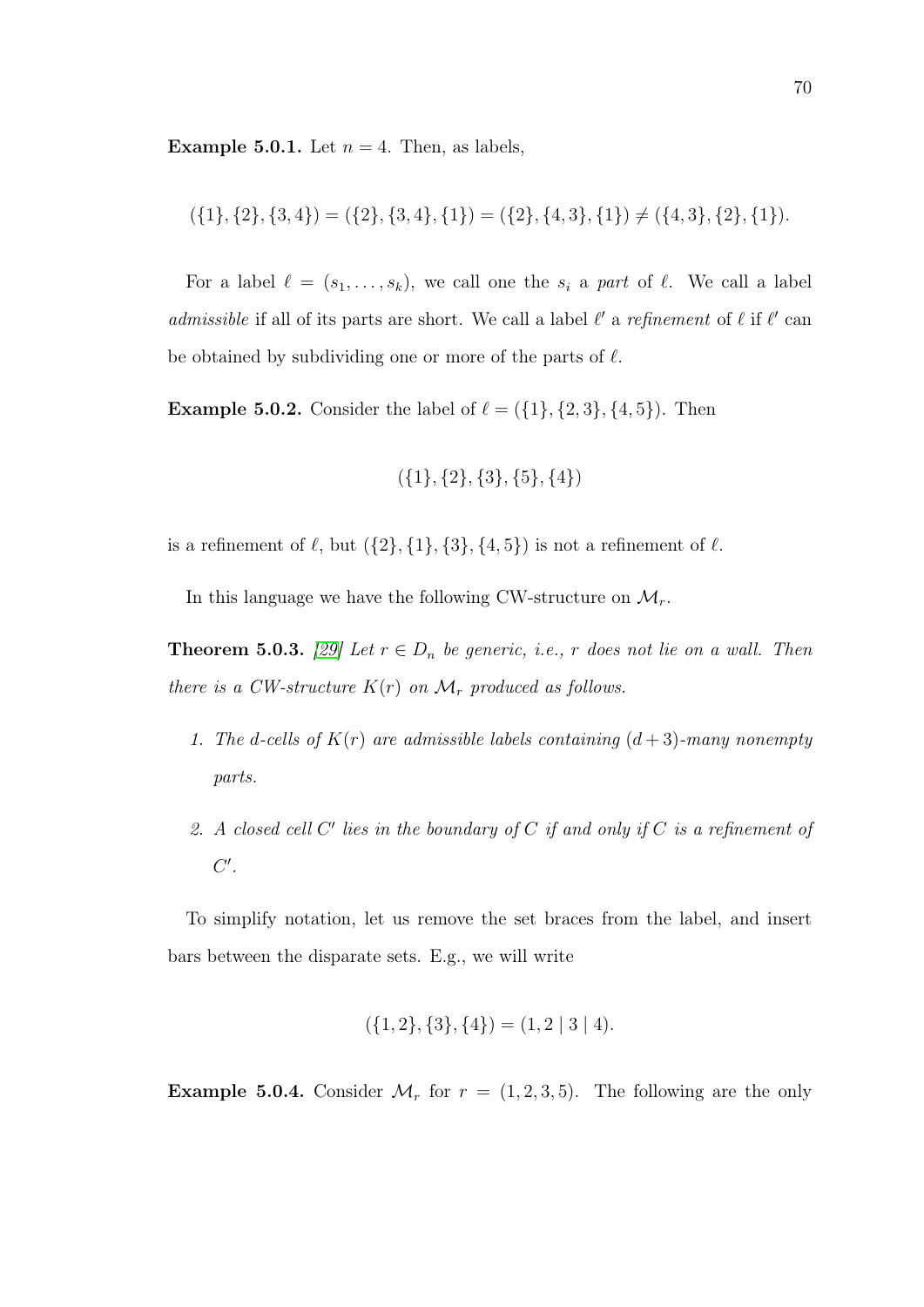

Figure 5.1.: The CW-structure for  $\mathcal{M}_r$ ,  $r = (1, 2, 3, 5)$ .

<span id="page-80-0"></span>



<span id="page-80-1"></span>Figure 5.2.: The CW-structure for  $\mathcal{M}_r$ ,  $r = (1, 2, 3, 3)$ .

admissible labels of  $K(r)$  containing 3 parts:

$$
(1,2 | 3 | 4) (1,2 | 4 | 3)
$$
  

$$
(1,3 | 2 | 4) (1,3 | 4 | 2)
$$
  

$$
(1 | 2,3 | 4) (1 | 4 | 2,3).
$$

We have drawn a representation of the complex  $K(r)$  in Figure [5.1.](#page-80-0)

<span id="page-80-2"></span>**Example 5.0.5.** Consider  $\mathcal{M}_r$  for  $r = (1, 2, 3, 3)$ . The following are the only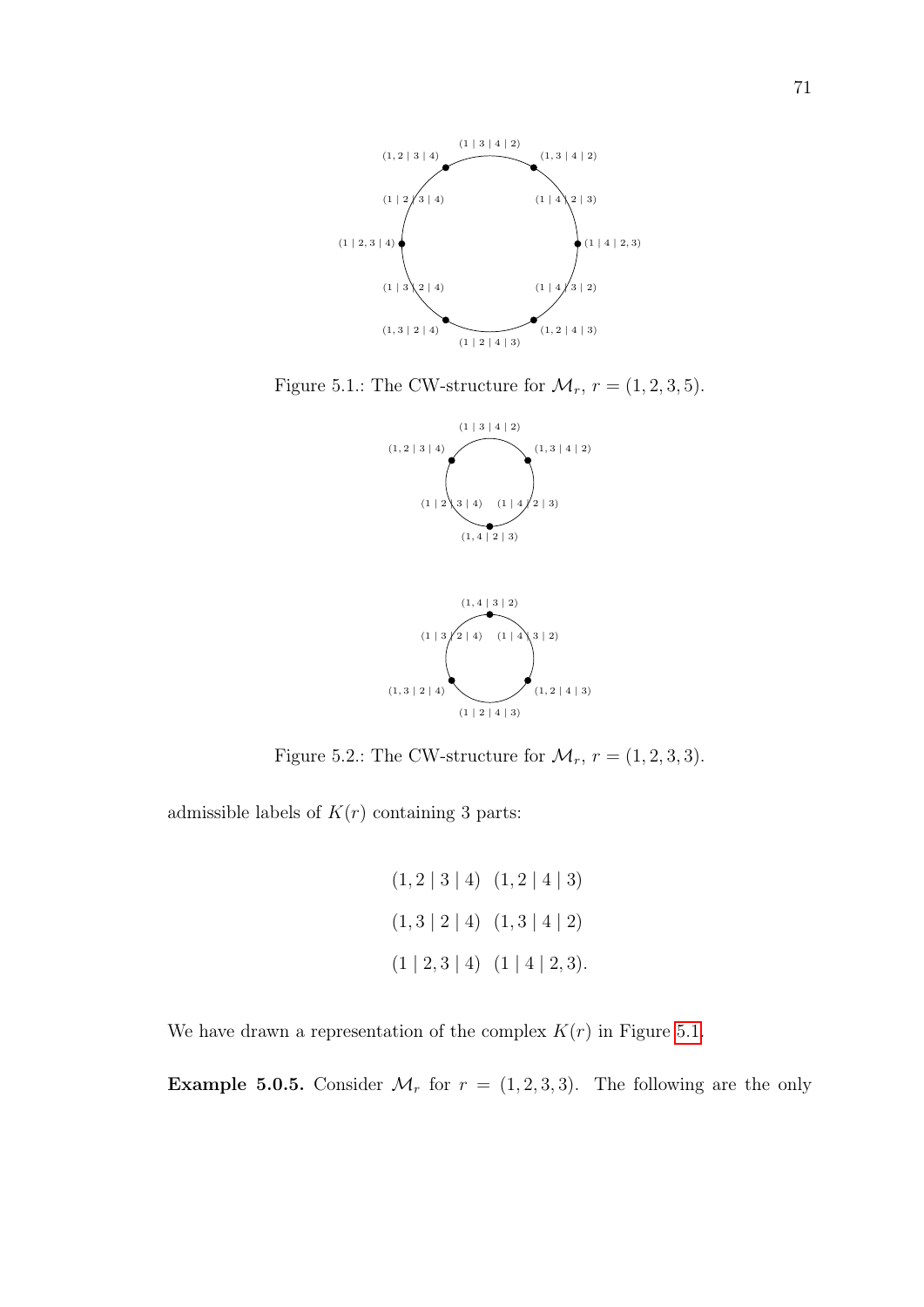admissible labels of  $K(r)$  containing 3 parts:

 $(1, 2 | 3 | 4) (1, 2 | 4 | 3)$  $(1, 3 | 2 | 4) (1, 3 | 4 | 2)$  $(1, 4 \mid 2 \mid 3)$   $(1, 4 \mid 3 \mid 2)$ .

We have drawn a representation of the complex  $K(r)$  in Figure [5.2.](#page-80-1)

Notice the complexes in Examples [5.0.4](#page-79-0) and [5.0.5](#page-80-2) only differ in one set of vertex labels. Moreover, the topology of the complex in Example [5.0.5](#page-80-2) is obtained from that of Example [5.0.4](#page-79-0) by removing a small neighborhood of the non-common label, and inserting a new label. Is there an analogous procedure that can be performed on moduli spaces of hexagons that differ by a (2, 2)-surgery? Can this process be automated from information contained in the network of  $\tilde{D}_6$ ?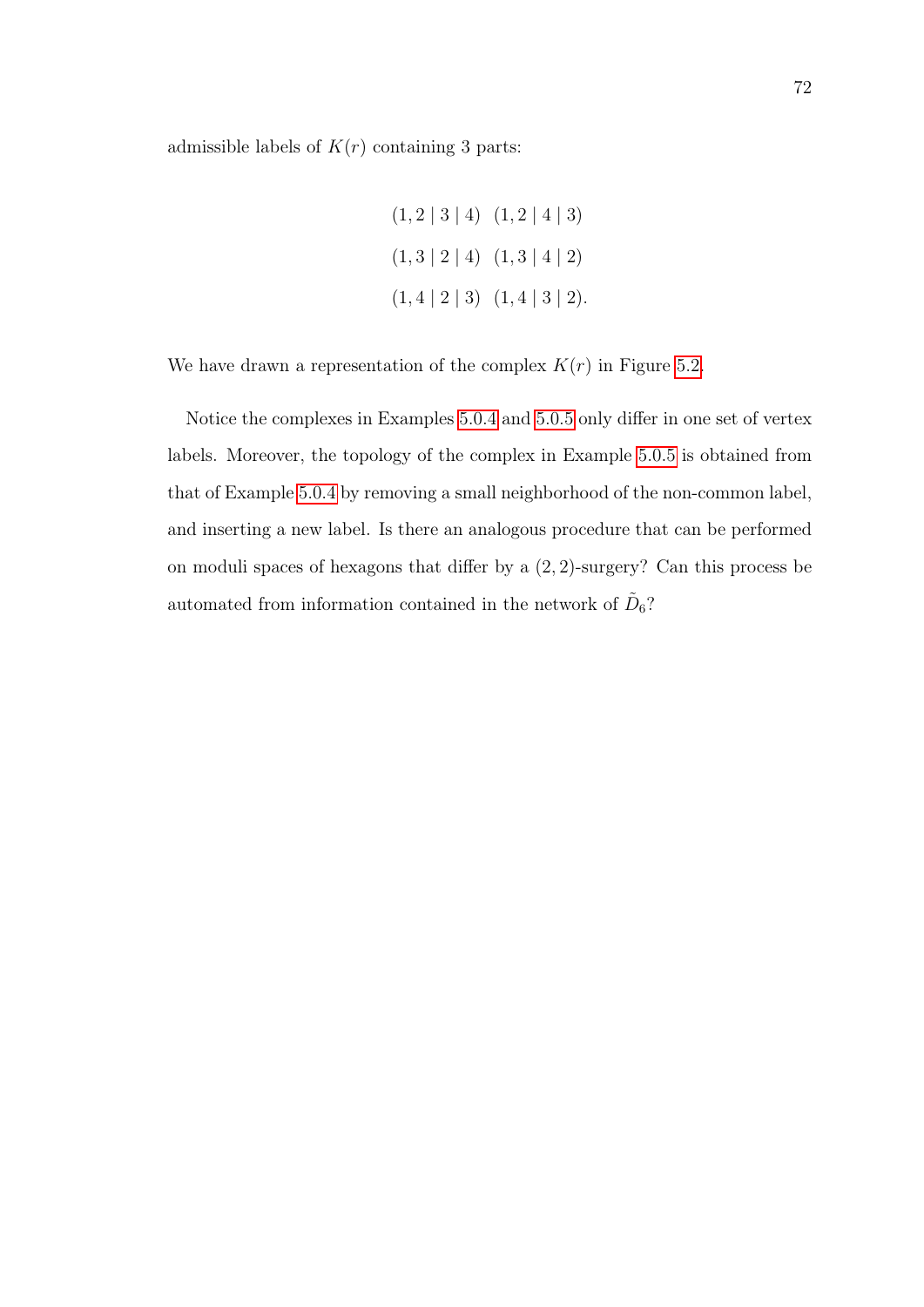## Bibliography

- [1] David Avis and Komei Fukuda. A pivoting algorithm for convex hulls and vertex enumeration of arrangements and polyhedra. Discrete Comput. Geom., 8(3):295–313, 1992. ACM Symposium on Computational Geometry (North Conway, NH, 1991).
- [2] Theodor Bröcker and Klaus Jänich. Introduction to differential topology. Cambridge University Press, Cambridge-New York, 1982. Translated from the German by C. B. Thomas and M. J. Thomas.
- [3] J. W. Bruce and P. J. Giblin. Curves and singularities. Cambridge University Press, Cambridge, second edition, 1992. A geometrical introduction to singularity theory.
- [4] M. Farber and D. Schütz. Homology of planar polygon spaces. Geom. Dedicata, 125:75–92, 2007.
- [5] Joel N. Franklin. Matrix theory. Prentice-Hall, Inc., Englewood Cliffs, N.J., 1968.
- [6] William Fulton. Introduction to toric varieties, volume 131 of Annals of Mathematics Studies. Princeton University Press, Princeton, NJ, 1993. The William H. Roever Lectures in Geometry.
- [7] L. C. Grove and C. T. Benson. Finite reflection groups, volume 99 of Graduate Texts in Mathematics. Springer-Verlag, New York, second edition, 1985.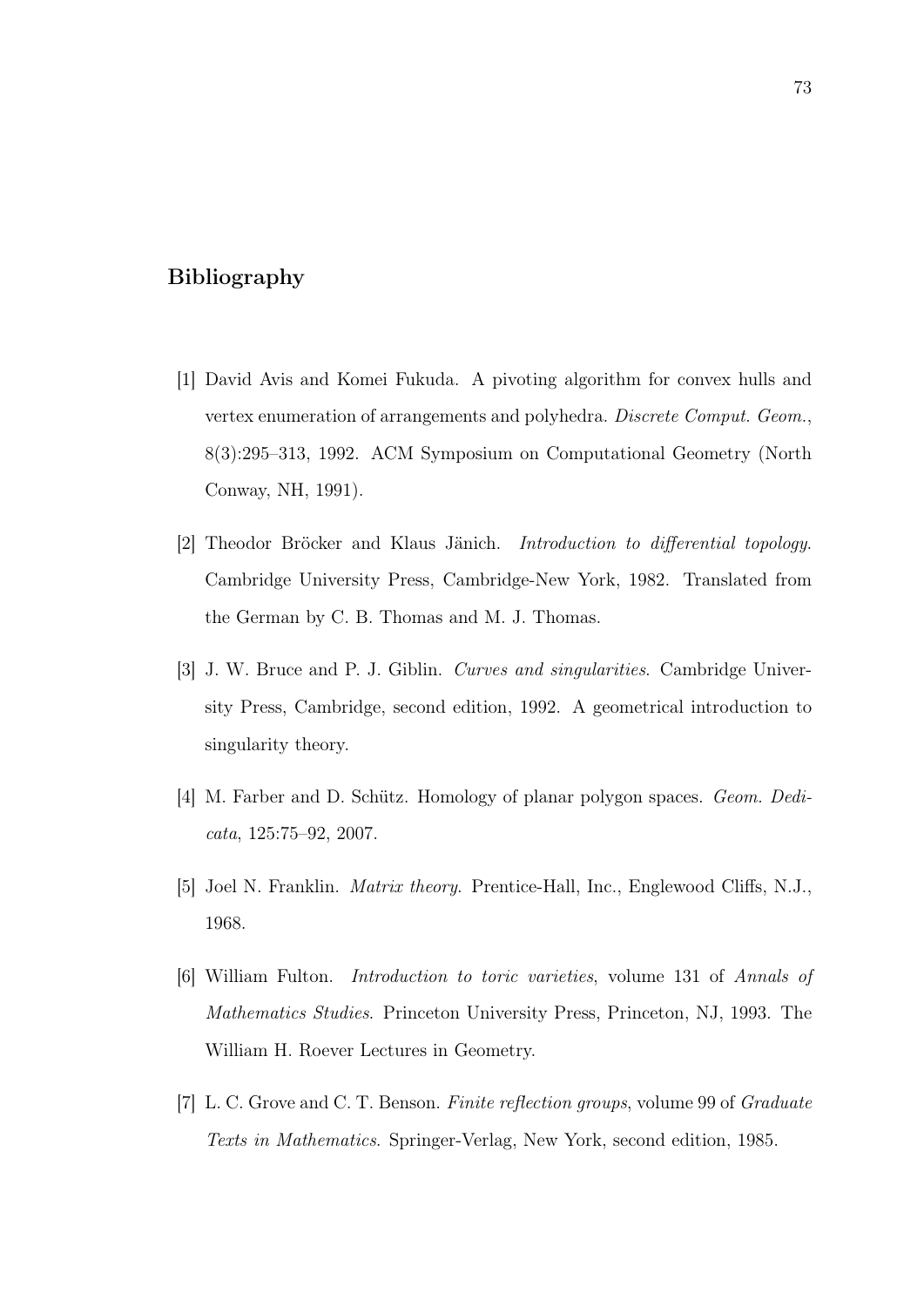- [8] Branko Grünbaum. Convex polytopes, volume 221 of Graduate Texts in Mathematics. Springer-Verlag, New York, second edition, 2003. Prepared and with a preface by Volker Kaibel, Victor Klee and Günter M. Ziegler.
- [9] J.-C. Hausmann and A. Knutson. The cohomology ring of polygon spaces. Ann. Inst. Fourier (Grenoble), 48(1):281–321, 1998.
- [10] Jean-Claude Hausmann. Sur la topologie des bras articulés. In Algebraic topology Poznań 1989, volume 1474 of Lecture Notes in Math., pages 146– 159. Springer, Berlin, 1991.
- <span id="page-83-0"></span>[11] Jean-Claude Hausmann. Geometric descriptions of polygon and chain spaces. In Topology and robotics, volume 438 of Contemp. Math., pages 47–57. Amer. Math. Soc., Providence, RI, 2007.
- [12] Jean-Claude Hausmann and Eugenio Rodriguez. The space of clouds in Euclidean space. Experiment. Math., 13(1):31–47, 2004.
- [13] Timothy F. Havel. Some examples of the use of distances as coordinates for Euclidean geometry. J. Symbolic Comput., 11(5-6):579–593, 1991. Invarianttheoretic algorithms in geometry (Minneapolis, MN, 1987).
- [14] B. Jaggi. Configuration spaces of point sets with distance constraints. PhD thesis Univ. of Bern, 1992.
- [15] Yasuhiko Kamiyama. The homology of singular polygon spaces. Canad. J. Math., 50(3):581–594, 1998.
- [16] Yasuhiko Kamiyama and Michishige Tezuka. Symplectic volume of the moduli space of spatial polygons. J. Math. Kyoto Univ., 39(3):557–575, 1999.
- [17] Yasuhiko Kamiyama and Michishige Tezuka. Topology and geometry of equilateral polygon linkages in the Euclidean plane. Quart. J. Math. Oxford Ser.  $(2), 50(200):463-470, 1999.$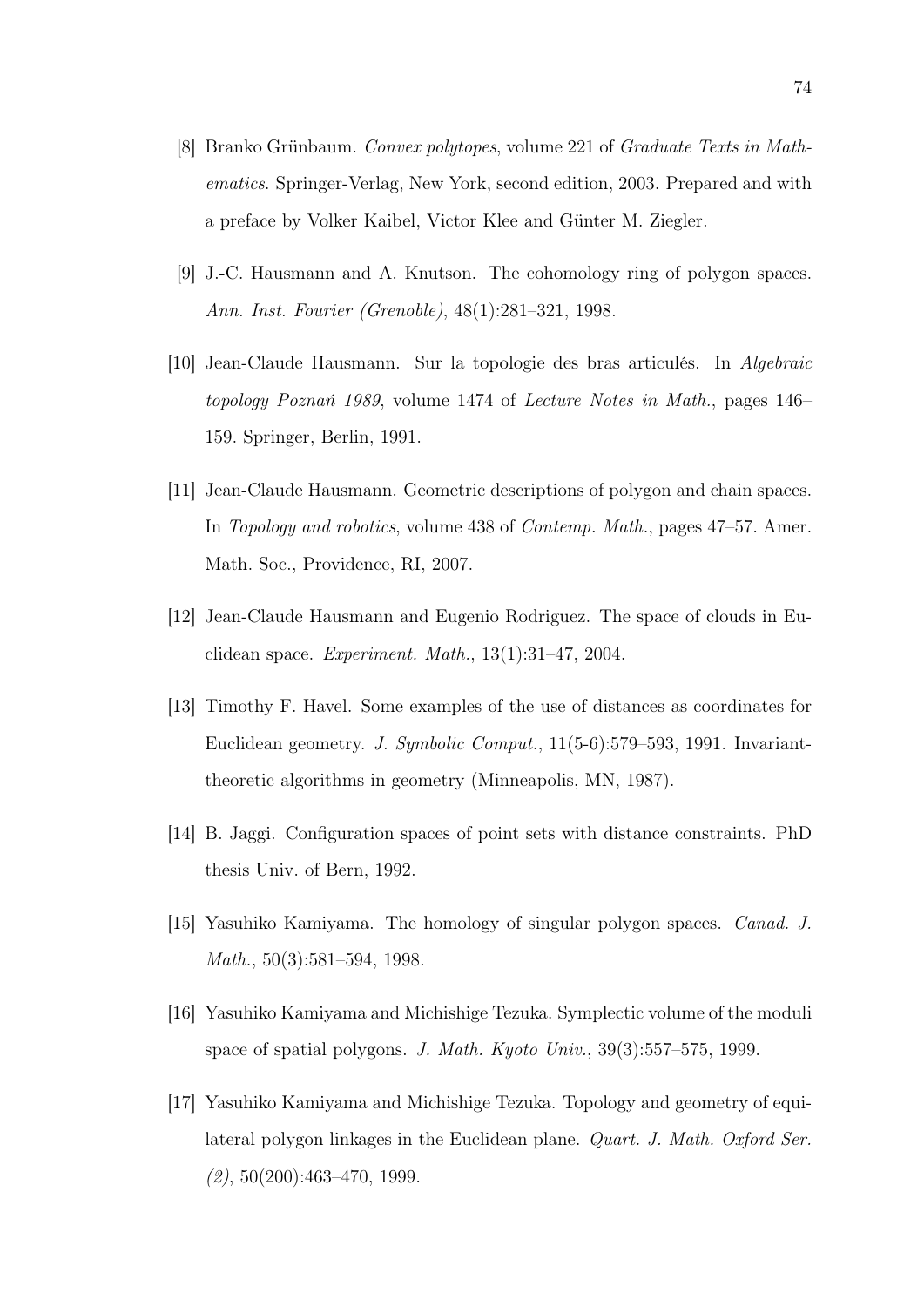- [18] Michael Kapovich and John Millson. On the moduli space of polygons in the Euclidean plane. J. Differential Geom., 42(2):430–464, 1995.
- [19] Michael Kapovich and John J. Millson. The symplectic geometry of polygons in Euclidean space. J. Differential Geom., 44(3):479–513, 1996.
- [20] Michael Kapovich and John J. Millson. On the moduli space of a spherical polygonal linkage. Canad. Math. Bull., 42(3):307–320, 1999.
- [21] Michael Kapovich, John J. Millson, and Thomas Treloar. The symplectic geometry of polygons in hyperbolic 3-space. Asian J. Math.,  $4(1):123-164$ , 2000. Kodaira's issue.
- [22] Vu The Khoi. On the symplectic volume of the moduli space of spherical and Euclidean polygons. Kodai Math. J., 28(1):199–208, 2005.
- [23] John M. Lee. Introduction to smooth manifolds, volume 218 of Graduate Texts in Mathematics. Springer, New York, second edition, 2013.
- [24] W. J. Lenhart and S. H. Whitesides. Reconfiguring closed polygonal chains in euclidean d-space. Discrete & Computational Geometry, 13(1):123–140, Jan 1995.
- [25] Alessia Mandini. The Duistermaat-Heckman formula and the cohomology of moduli spaces of polygons. J. Symplectic Geom., 12(1):171–213, 2014.
- [26] Shawn Martin, Aidan Thompson, Evangelos Coutsias, and Jean-Paul Watson. Topology of cyclooctane energy landscape. The Journal of chemical physics, 132:234115, 06 2010.
- [27] R. James Milgram and J. C. Trinkle. The geometry of configuration spaces for closed chains in two and three dimensions. Homology Homotopy Appl.,  $6(1):237-267, 2004.$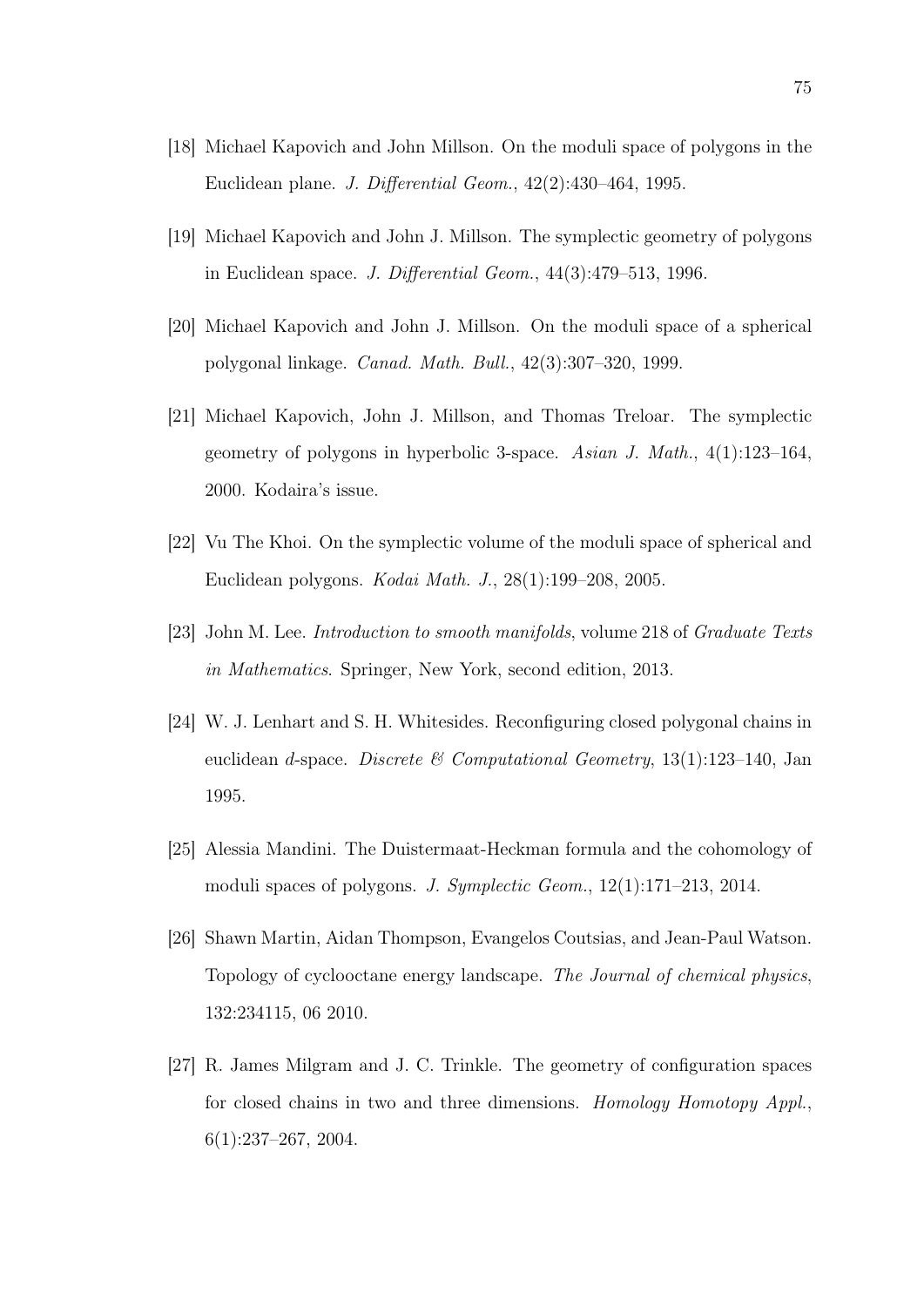- [28] J. Milnor. Morse theory. Based on lecture notes by M. Spivak and R. Wells. Annals of Mathematics Studies, No. 51. Princeton University Press, Princeton, N.J., 1963.
- <span id="page-85-0"></span>[29] Gaiane Panina. Moduli space of a planar polygonal linkage: a combinatorial description. Arnold Math. J., 3(3):351–364, 2017.
- [30] K. Walker. Configuration spaces of linkages. Undergraduate thesis Princeton University, 1985.
- [31] Günter M. Ziegler. Lectures on Polytopes. Number 152 in Graduate Texts in Mathematics. Springer, New York, 1995.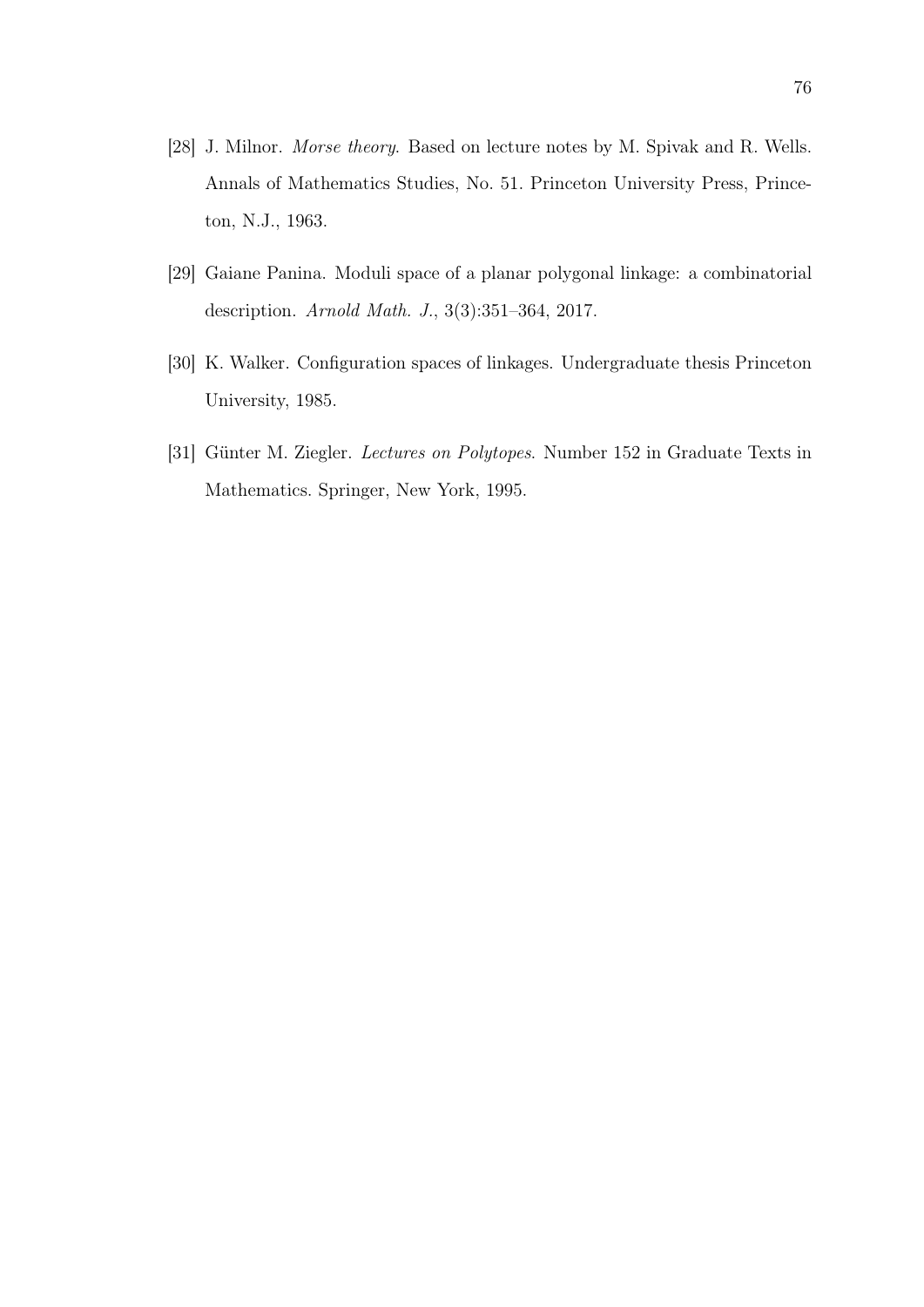APPENDIX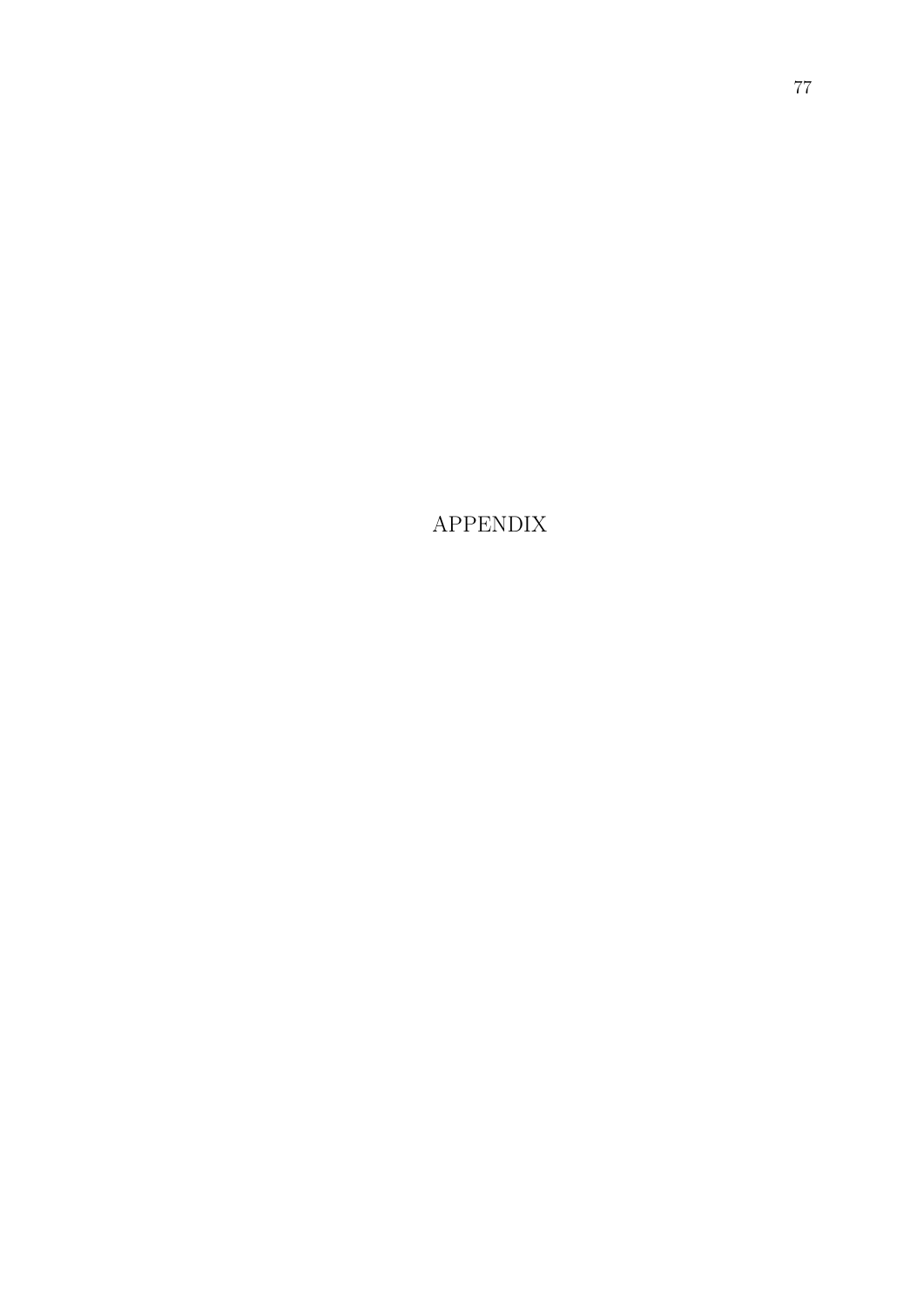# A. Computing 4-cells and vertices of  $D_5$

The following code was run in SageMath 8.4 to find all 4-cells and vertices in the polytopal complex  $D_5$ .

```
index = cartesian\_product (
GF( 2) ,GF( 2) ,GF( 2) ,GF( 2) ,GF( 2) ,GF( 2), GF( 2), GF( 2), GF( 2), GF( 2)\left| \right)I = matrix. identity (5)
b = \text{matrix}([0, 0, 0, 0, 0, 0, 0, 0, 0, 0, 0, -1, 1, 1, 1, 1, 1, 1, 1, 0, 0, 0, 0, 0])b = b. transpose ()
A = matrix (
[1,1,1,-1,-1],
[1, 1, -1, 1, -1],
[1, -1, 1, 1, -1],[-1,1,1,1,-1],[1, 1, -1, -1, 1],[1, -1, 1, -1, 1],
[-1,1,1,-1,1],[1, -1, -1, 1, 1],[-1,1,-1,1,1],[-1, -1, 1, 1, 1],[1, 1, 1, 1, 1, 1],[-1,-1,-1,-1,-1]\big)
```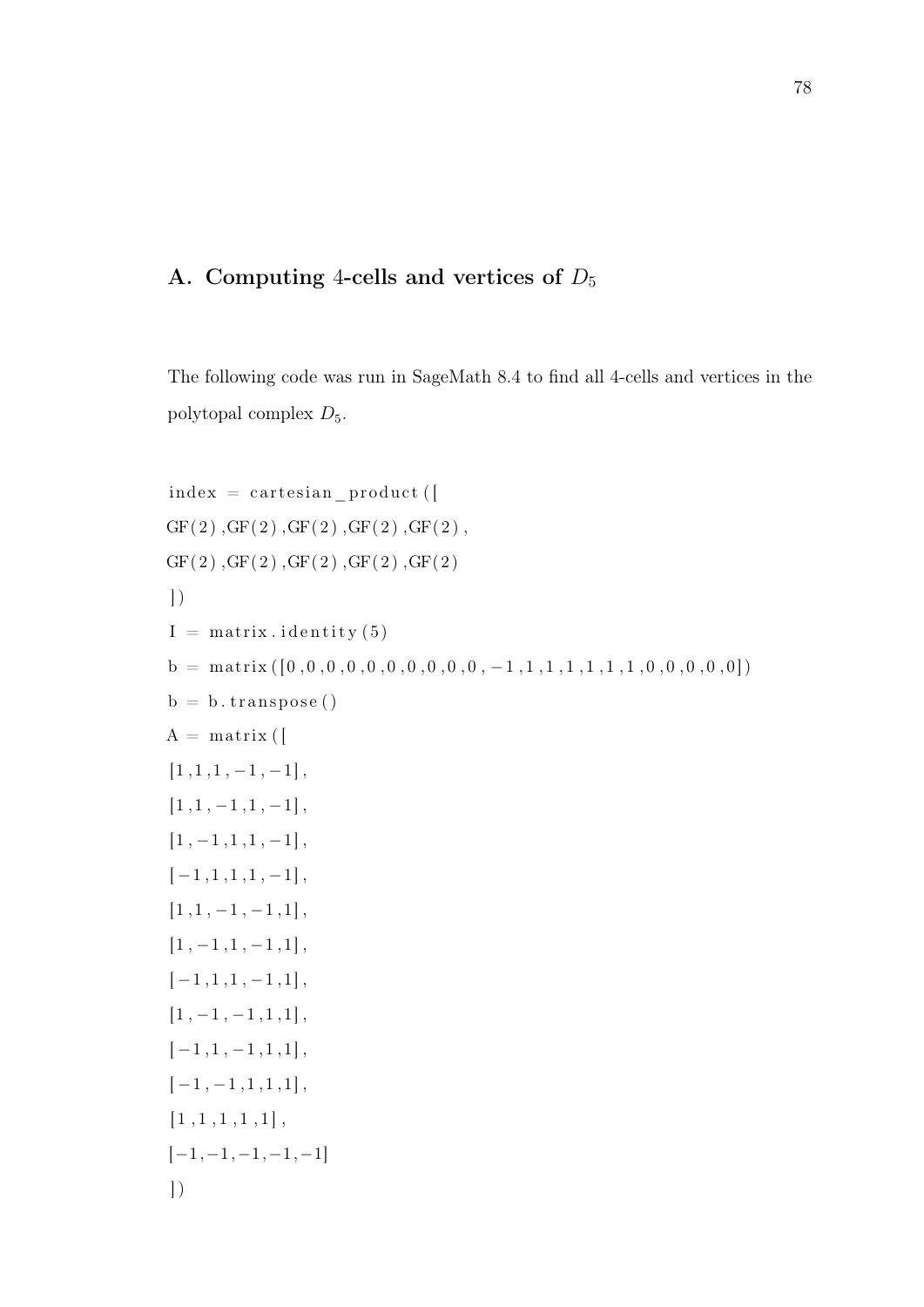```
A = A.stack(-2*I)A = A. stack (I)Cells = []Vertex = []
```
for x in index:

```
C = copy(A)for i in range (len(x)):
        C[i] = (-1)^{x} [i] * C[i]C = b. augment (C)P = Polyhedron (ieqs = C)
if P.dim() = 4:
        Cells . append(P)Q = P. vertices _list()
        for i in range (len(Q)):
                 if not Q[i] in Verts:
                          Verts.append(Q[i])
```

```
for i in range (len(Cells)):
         print 'Cell', i
         print ( Cells [i]. vertices_matrix ( ) ). transpose ( )
         print '\n\n'
```
print 'List\_of\_vertices' print matrix (Verts)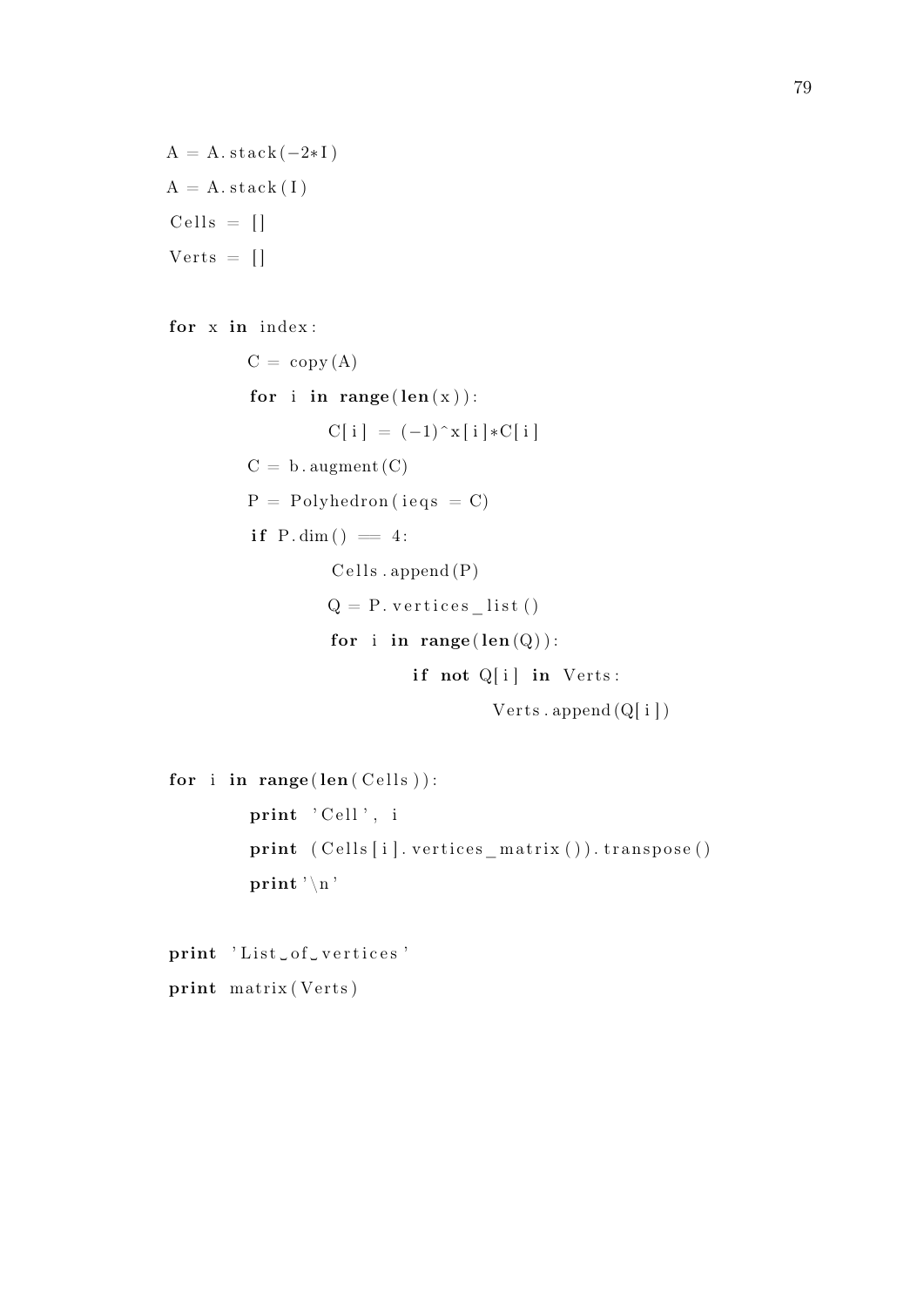The result of running this code follows.

Cell 0  $[1/6 \t1/6 \t1/6 \t1/6 \t1/3]$  $\begin{bmatrix} 0 & 1/4 & 1/4 & 1/4 & 1/4 \end{bmatrix}$  $[1/4 \ 0 \ 1/4 \ 1/4 \ 1/4]$  $[1/4 \t1/4 \t0 \t1/4 \t1/4]$  $[1/4 \t1/4 \t1/4 \t0 \t1/4]$  $[1/3 \t1/6 \t1/6 \t1/6 \t1/6]$  $[1/6 \t1/3 \t1/6 \t1/6 \t1/6]$  $[1/4 \t1/4 \t1/4 \t1/4 \t0]$  $[1/6 \t1/6 \t1/3 \t1/6 \t1/6]$  $[1/6 \t1/6 \t1/6 \t1/3 \t1/6]$ C ell 1  $[1/2 \t1/2 \t0 \t0 \t0]$  $[1/4 \t1/4 \t0 \t1/4 \t1/4]$ 

 $[1/4 \t1/4 \t1/4 \t0 \t1/4]$  $[1/6 \t1/3 \t1/6 \t1/6 \t1/6]$  $[1/3 \t1/6 \t1/6 \t1/6 \t1/6]$  $[1/4 \t1/4 \t1/4 \t1/4 \t0]$ 

C ell 2  $[1/6 \t1/6 \t1/3 \t1/6 \t1/6]$  $[1/4 \ 0 \ 1/4 \ 1/4 \ 1/4]$  $[1/2 \ 0 \ 1/2 \ 0 \ 0]$  $[1/4 \t1/4 \t1/4 \t0 \t1/4]$  $[1/4 \t1/4 \t1/4 \t1/4 \t0]$  $[1/3 \t1/6 \t1/6 \t1/6 \t1/6]$ 

C ell 3  $[1/2 \t1/2 \t0 \t0 \t0]$  $[1/2 \ 0 \ 1/2 \ 0 \ 0]$  $[1/4 \t1/4 \t1/4 \t0 \t1/4]$  $[1/4 \t1/4 \t1/4 \t1/4 \t0]$  $[1/3 \t1/6 \t1/6 \t1/6 \t1/6]$ C ell 4

 $[1/6 \t1/6 \t1/3 \t1/6 \t1/6]$  $[-0 \t1/4 \t1/4 \t1/4 \t1/4]$  $[ 0 \t1/2 \t1/2 \t0 \t0]$  $[1/4 \t1/4 \t1/4 \t0 \t1/4]$  $[1/4 \t1/4 \t1/4 \t1/4 \t0]$  $[1/6 \t1/3 \t1/6 \t1/6 \t1/6]$ 

### C ell 5

 $[1/2 \t1/2 \t0 \t0 \t0]$  $[ 0 \t1/2 \t1/2 \t0 \t0]$  $[1/4 \t1/4 \t1/4 \t0 \t1/4]$  $\begin{bmatrix} 1/4 & 1/4 & 1/4 & 1/4 & 0 \end{bmatrix}$  $[1/6 \t1/3 \t1/6 \t1/6 \t1/6]$ 

### C ell 6

 $[1/6 \t1/6 \t1/3 \t1/6 \t1/6]$  $[ 0 \t1/2 \t1/2 \t0 \t0]$  $[1/4 \t1/4 \t1/4 \t0 \t1/4]$  $[1/2 \ 0 \ 1/2 \ 0 \ 0]$  $[1/4 \t1/4 \t1/4 \t1/4 \t0]$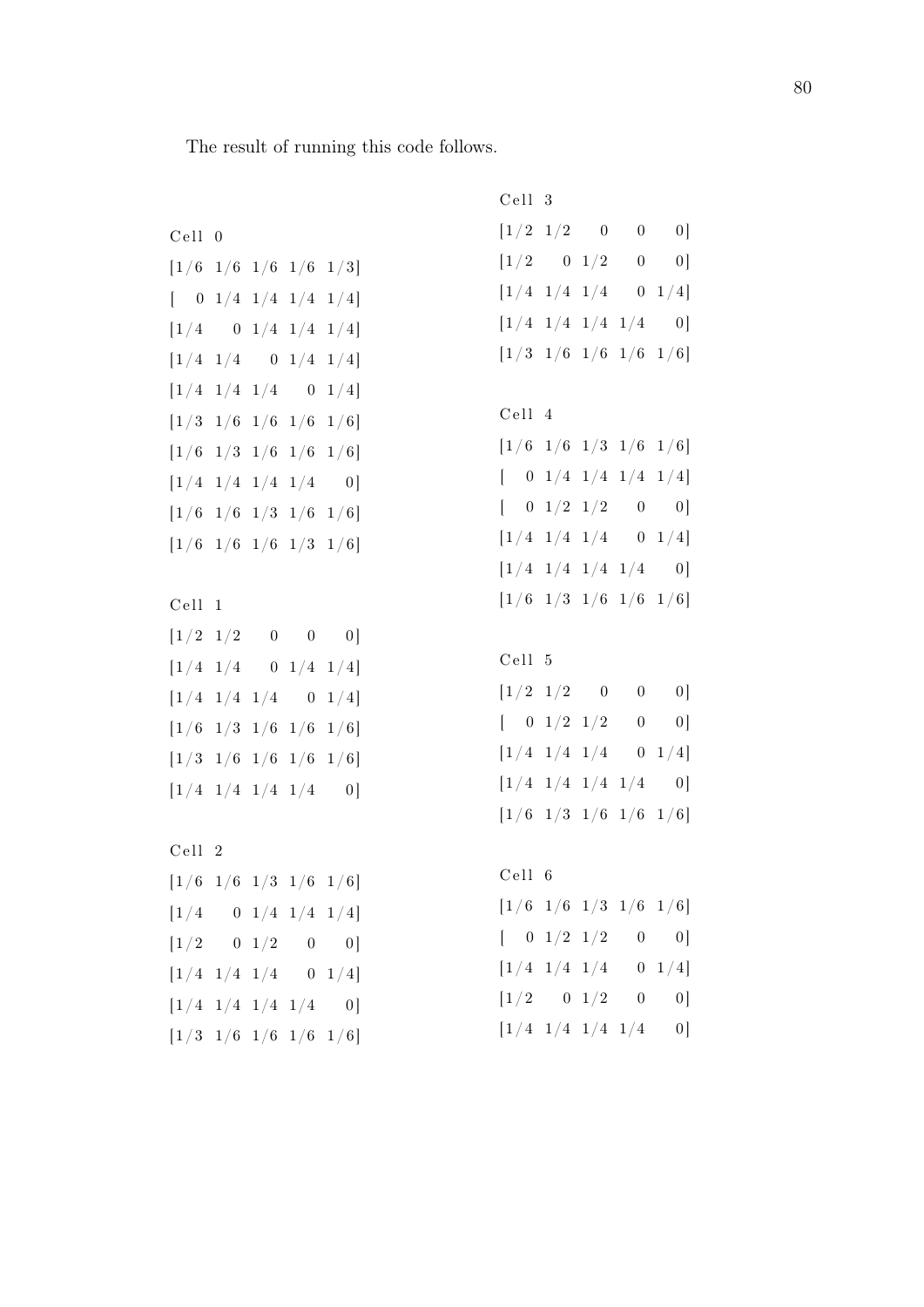C ell 7  $[1/4 \t1/4 \t1/4 \t1/4 \t0]$  $[ 0 \t1/2 \t1/2 \t0 \t0]$  $[1/2 \t 0 \t 1/2 \t 0 \t 0]$  $[1/4 \t1/4 \t1/4 \t0 \t1/4]$  $[1/2 \t1/2 \t0 \t0 \t0]$ 

C ell 8  $[1/6 \t1/6 \t1/6 \t1/3 \t1/6]$  $[1/4 \ 0 \ 1/4 \ 1/4 \ 1/4]$  $[1/2 \ 0 \ 0 \ 1/2 \ 0]$  $[1/4 \t1/4 \t0 \t1/4 \t1/4]$  $[1/4 \t1/4 \t1/4 \t1/4 \t0]$  $[1/3 \t1/6 \t1/6 \t1/6 \t1/6]$ 

C ell 9  $[1/2 \t1/2 \t0 \t0 \t0]$  $[1/2 \ 0 \ 0 \ 1/2 \ 0]$  $[1/4 \t1/4 \t0 \t1/4 \t1/4]$  $[1/4 \t1/4 \t1/4 \t1/4 \t0]$  $[1/3 \t1/6 \t1/6 \t1/6 \t1/6]$ 

C ell 10  $[1/3 \t1/6 \t1/6 \t1/6 \t1/6]$  $\begin{bmatrix} 1 \end{bmatrix} \begin{bmatrix} 4 & 0 & 1 \end{bmatrix} \begin{bmatrix} 4 & 1 \end{bmatrix} \begin{bmatrix} 4 \end{bmatrix}$  $[1/2 \ 0 \ 0 \ 1/2 \ 0]$  $[1/4 \t1/4 \t1/4 \t1/4 \t0]$  $[1/2 \t 0 \t 1/2 \t 0 \t 0]$ 

C ell 11  $[1/3 \t1/6 \t1/6 \t1/6 \t1/6]$  $[1/2 \ 0 \ 0 \ 1/2 \ 0]$  $[1/2 \ 0 \ 1/2 \ 0 \ 0]$  $[1/4 \t1/4 \t1/4 \t1/4 \t0]$  $[1/2 \t1/2 \t0 \t0 \t0]$ 

```
C ell 12
```

| $[1/6~~1/6~~1/6~~1/3~~1/6]$                               |  |    |
|-----------------------------------------------------------|--|----|
| $\begin{bmatrix} 1/4 & 1/4 & 0 & 1/4 & 1/4 \end{bmatrix}$ |  |    |
| $[-0 \t1/4 \t1/4 \t1/4 \t1/4]$                            |  |    |
| $\begin{bmatrix} 0 & 1/2 & 0 & 1/2 \end{bmatrix}$         |  | 0] |
| $\begin{bmatrix} 1/4 & 1/4 & 1/4 & 1/4 \end{bmatrix}$     |  | 0] |
| $[1/6 \t1/3 \t1/6 \t1/6 \t1/6]$                           |  |    |

C ell 13  $[1/4 \t1/4 \t1/4 \t1/4 \t0]$  $[ 0 \t1/2 \t0 \t1/2 \t0]$  $[1/4 \t1/4 \t0 \t1/4 \t1/4]$  $[1/2 \t1/2 \t0 \t0 \t0]$ 

 $[1/6 \t1/3 \t1/6 \t1/6 \t1/6]$ 

C ell 14  $[1/6 \t1/3 \t1/6 \t1/6 \t1/6]$  $[-0 \t1/4 \t1/4 \t1/4 \t1/4]$  $[ 0 \t1/2 \t0 \t1/2 \t0]$  $[ 0 \t1/2 \t1/2 \t0 \t0]$  $[1/4 \t1/4 \t1/4 \t1/4 \t0]$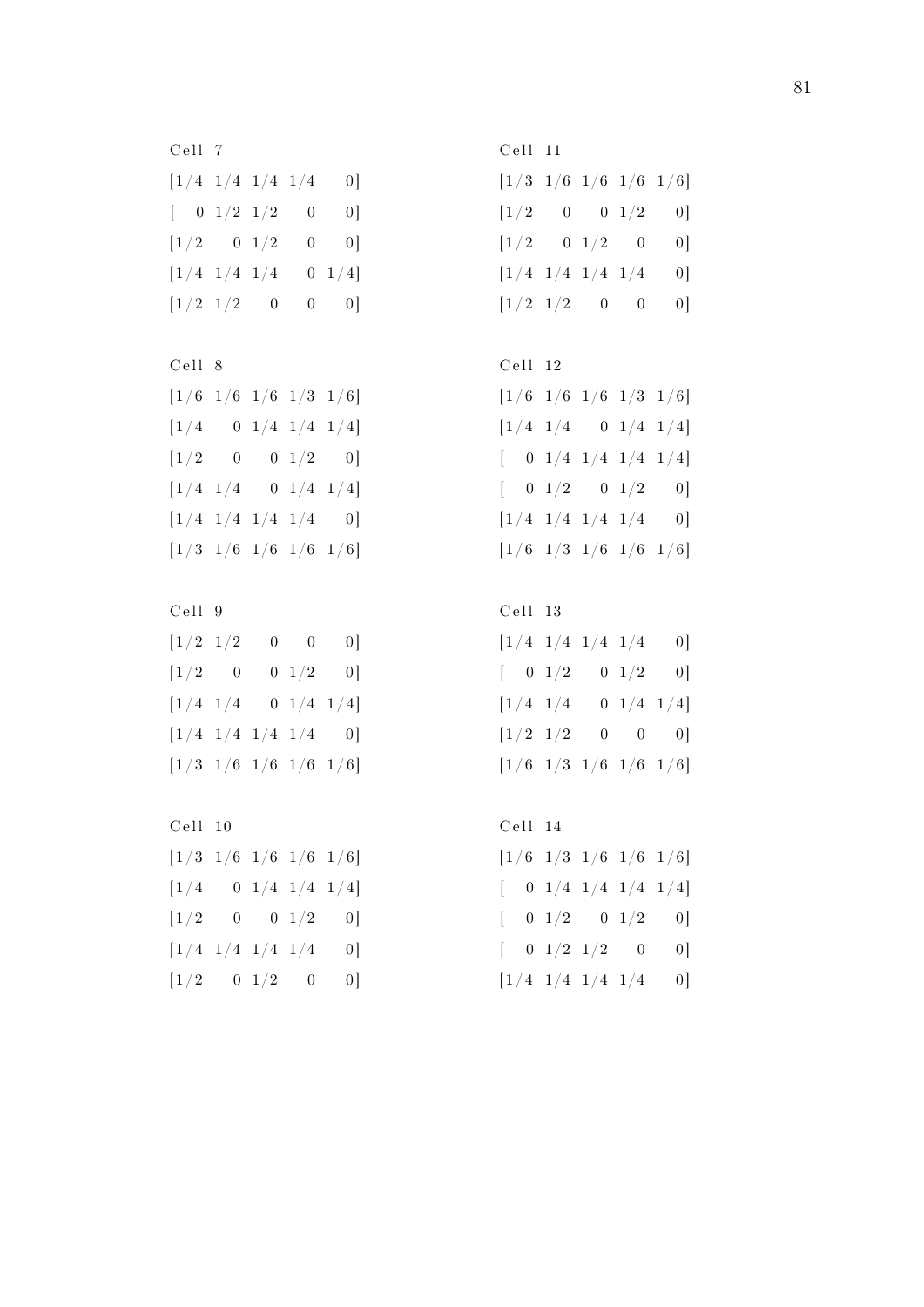C ell 15  $[1/6 \t1/3 \t1/6 \t1/6 \t1/6]$  $[ 0 \t1/2 \t0 \t1/2 \t0]$  $[ 0 \t1/2 \t1/2 \t0 \t0]$  $[1/4 \t1/4 \t1/4 \t1/4 \t0]$  $[1/2 \t1/2 \t0 \t0 \t0]$ 

C ell 16  $[1/6 \t1/6 \t1/6 \t1/3 \t1/6]$  $[1/4 \t1/4 \t0 \t1/4 \t1/4]$  $\begin{bmatrix} 0 & 1/2 & 0 & 1/2 & 0 \end{bmatrix}$  $[1/2 \t 0 \t 0 \t 1/2 \t 0]$  $[1/4 \t1/4 \t1/4 \t1/4 \t0]$ 

C ell 17  $\begin{bmatrix} 1/4 & 1/4 & 1/4 & 1/4 & 0 \end{bmatrix}$  $\begin{bmatrix} 0 & 1/2 & 0 & 1/2 & 0 \end{bmatrix}$  $[1/2 \ 0 \ 0 \ 1/2 \ 0]$  $[1/4 \t1/4 \t0 \t1/4 \t1/4]$  $[1/2 \t1/2 \t0 \t0 \t0]$ 

C ell 18  $[1/6 \t1/6 \t1/6 \t1/3 \t1/6]$  $\begin{bmatrix} 0 & 1/4 & 1/4 & 1/4 & 1/4 \end{bmatrix}$  $[1/4 \t 0 \t 1/4 \t 1/4 \t 1/4]$  $[ 0 0 1/2 1/2 0]$  $[1/6 \t1/6 \t1/3 \t1/6 \t1/6]$  $[1/4 \t1/4 \t1/4 \t1/4 \t0]$ 

C ell 19  $[1/6 \t1/6 \t1/3 \t1/6 \t1/6]$  $[ 0 0 1/2 1/2 0]$  $[1/4 \ 0 \ 1/4 \ 1/4 \ 1/4]$  $[1/2 \t 0 \t 1/2 \t 0 \t 0]$  $\begin{bmatrix} 1/4 & 1/4 & 1/4 & 1/4 & 0 \end{bmatrix}$ 

```
C ell 20
```

|  |                                                                                       | $[\quad \  0\  \  1/4\  \  1/4\  \  1/4\  \  1/4]$ |                |
|--|---------------------------------------------------------------------------------------|----------------------------------------------------|----------------|
|  |                                                                                       | $[1/6 \t1/6 \t1/3 \t1/6 \t1/6]$                    |                |
|  |                                                                                       | $\begin{bmatrix} 0 & 0 & 1/2 & 1/2 \end{bmatrix}$  | 0              |
|  | $\left[\begin{array}{ccc} \phantom{-}0 & 1/2 & 1/2 & \phantom{-}0 \end{array}\right.$ |                                                    | 0]             |
|  | $\left\lceil 1/4 \right\rceil 1/4 \left\lceil 1/4 \right\rceil 1/4$                   |                                                    | 0 <sup>1</sup> |

C ell 21

 $[1/6 \t1/6 \t1/3 \t1/6 \t1/6]$  $[ 0 0 1/2 1/2 0]$  $[1/2 \t 0 \t 1/2 \t 0 \t 0]$  $[ 0 \t1/2 \t1/2 \t0 \t0]$  $[1/4 \t1/4 \t1/4 \t1/4 \t0]$ 

C ell 22  $[1/6 \t1/6 \t1/6 \t1/3 \t1/6]$  $[ 0 0 1/2 1/2 0]$  $[1/4 \ 0 \ 1/4 \ 1/4 \ 1/4]$  $[1/2 \ 0 \ 0 \ 1/2 \ 0]$  $[1/4 \t1/4 \t1/4 \t1/4 \t0]$ 

C ell 23  $[1/4 \t1/4 \t1/4 \t1/4 \t0]$  $[ 0 0 1/2 1/2 0]$  $[1/4 \ 0 \ 1/4 \ 1/4 \ 1/4]$  $[1/2 \ 0 \ 0 \ 1/2 \ 0]$  $[1/2 \ 0 \ 1/2 \ 0 \ 0]$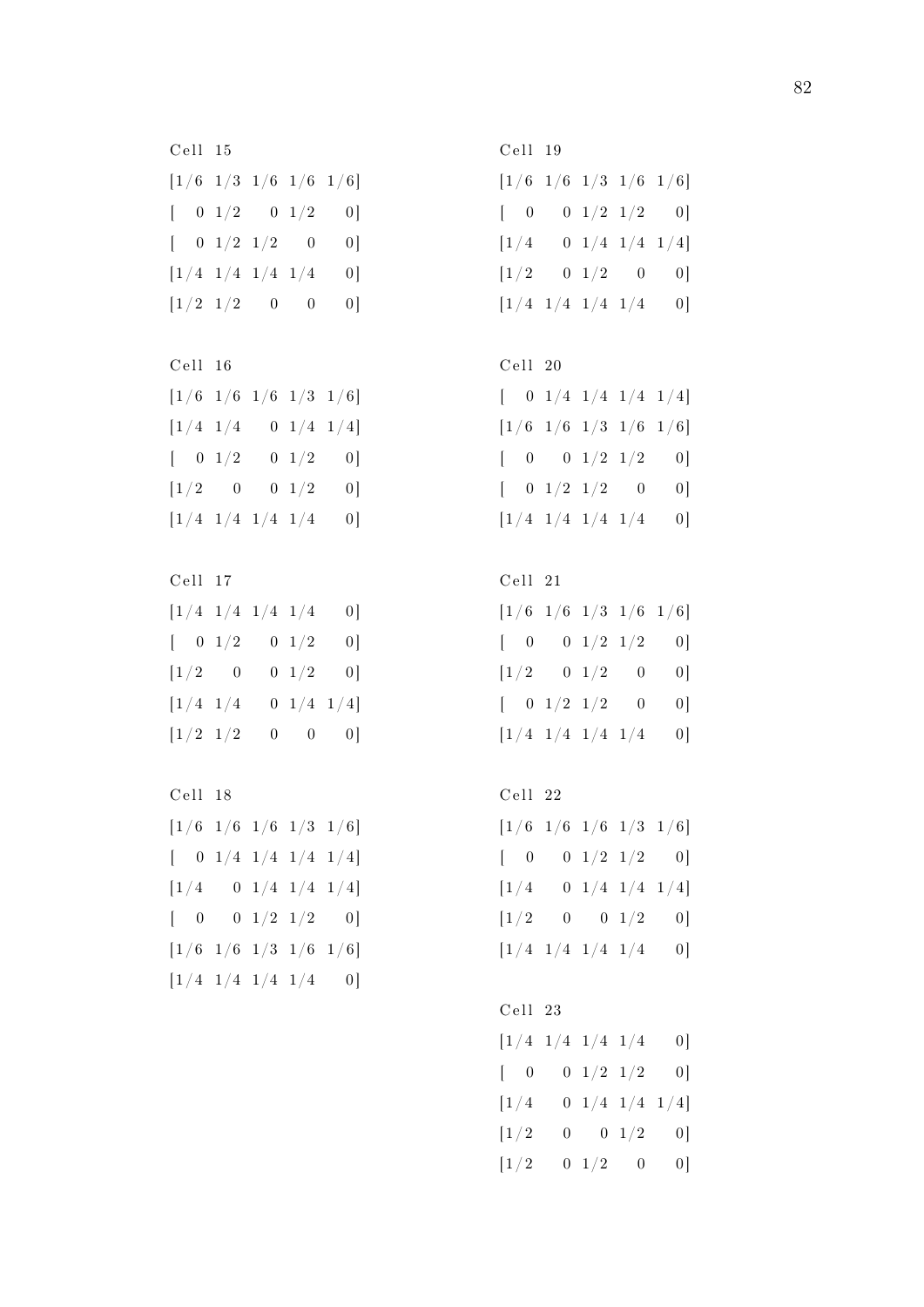C ell 24  $\begin{bmatrix} 0 & 1/4 & 1/4 & 1/4 & 1/4 \end{bmatrix}$  $[1/6 \t1/6 \t1/6 \t1/3 \t1/6]$  $\begin{bmatrix} 0 & 0 & 1/2 & 1/2 & 0 \end{bmatrix}$  $\left[\begin{array}{ccc} 0 & 1/2 & 0 & 1/2 & 0 \end{array}\right]$  $[1/4 \t1/4 \t1/4 \t1/4 \t0]$ 

|              | Cell 25 |                                                       |                                                           |
|--------------|---------|-------------------------------------------------------|-----------------------------------------------------------|
|              |         |                                                       | $\begin{bmatrix} 0 & 1/4 & 1/4 & 1/4 & 1/4 \end{bmatrix}$ |
|              |         | $\begin{bmatrix} 1/4 & 1/4 & 1/4 & 1/4 \end{bmatrix}$ | 01                                                        |
|              |         | $\begin{bmatrix} 0 & 0 & 1/2 & 1/2 \end{bmatrix}$     | 01                                                        |
| $\mathbf{L}$ |         | $0 \t1/2 \t0 \t1/2$                                   | 01                                                        |
| $\mathbb{R}$ |         | $0 \t1/2 \t1/2 \t0$                                   | 01                                                        |

| Cell 26                                                                                                                                                       |  |   |
|---------------------------------------------------------------------------------------------------------------------------------------------------------------|--|---|
| [1/6~~1/6~~1/6~~1/3~~1/6]                                                                                                                                     |  |   |
| $\begin{bmatrix} 1/2 & 0 & 0 & 1/2 \end{bmatrix}$                                                                                                             |  | 0 |
| $\begin{bmatrix} 0 & 0 & 1/2 & 1/2 \end{bmatrix}$                                                                                                             |  | 0 |
| $\begin{bmatrix} 0 & 1/2 & 0 & 1/2 \end{bmatrix}$                                                                                                             |  | 0 |
| $\left\lfloor \frac{1}{4} \right\rfloor \left\lfloor \frac{4}{4} \right\rfloor \left\lfloor \frac{4}{4} \right\rfloor \left\lfloor \frac{4}{4} \right\rfloor$ |  | 0 |
|                                                                                                                                                               |  |   |

C ell 27  $[1/6 \t1/6 \t1/6 \t1/6 \t1/3]$  $[1/4 \t1/4 \t0 \t1/4 \t1/4]$  $[1/4 \t 0 \t 1/4 \t 1/4 \t 1/4]$  $[1/2 \ 0 \ 0 \ 0 \ 1/2]$  $[1/4 \t1/4 \t1/4 \t0 \t1/4]$  $[1/3 \t1/6 \t1/6 \t1/6 \t1/6]$ 

C ell 28  $[1/4 \t1/4 \t1/4 \t0 \t1/4]$  $[1/2 \ 0 \ 0 \ 0 \ 1/2]$  $[1/4 \t1/4 \t0 \t1/4 \t1/4]$  $[1/2 \t1/2 \t0 \t0 \t0]$  $[1/3 \t1/6 \t1/6 \t1/6 \t1/6]$ 

# C ell 29

| $[1/3 \t1/6 \t1/6 \t1/6 \t1/6]$               |             |  |                               |
|-----------------------------------------------|-------------|--|-------------------------------|
| $[1/4 \quad 0 \ 1/4 \ 1/4 \ 1/4]$             |             |  |                               |
| $\left\lfloor 1/2 \right\rfloor$              |             |  | $0\qquad 0\qquad 0\quad 1/2]$ |
| $\left\lfloor 1/4 \right\rfloor$              | $1/4$ $1/4$ |  | $0 \t1/4]$                    |
| $\begin{bmatrix} 1/2 & 0 & 1/2 \end{bmatrix}$ |             |  | $0 \qquad 0]$                 |
|                                               |             |  |                               |

### C ell 30

| $[1/3 \t1/6 \t1/6 \t1/6 \t1/6]$                           |  |              |
|-----------------------------------------------------------|--|--------------|
| $\begin{bmatrix} 1/2 & 0 & 0 & 0 & 1/2 \end{bmatrix}$     |  |              |
| $\begin{bmatrix} 1/2 & 0 & 1/2 \end{bmatrix}$             |  | $0 \qquad 0$ |
| $\left[\begin{matrix}1/4 & 1/4 & 1/4 \end{matrix}\right.$ |  | $0 \t1/4]$   |
| $\begin{bmatrix} 1/2 & 1/2 & 0 \end{bmatrix}$             |  | $0 \qquad 0$ |

C ell 31

| $[1/3 \t1/6 \t1/6 \t1/6 \t1/6]$           |                |  |                                                   |
|-------------------------------------------|----------------|--|---------------------------------------------------|
| $\left\lfloor 1/2 \right\rfloor$          |                |  | $\begin{bmatrix} 0 && 0 & 1/2 && 0 \end{bmatrix}$ |
| $\left\lfloor 1/4 \right\rfloor$          |                |  | $0 \t1/4 \t1/4 \t1/4$                             |
| $\left\lceil 1/2 \right\rceil$            | $\overline{0}$ |  | $0\qquad 0\quad 1/2]$                             |
| $\begin{bmatrix} 1/4 & 1/4 \end{bmatrix}$ |                |  | $0 \t1/4 \t1/4$                                   |

## C ell 32

|                                                                                              |  | $[1/3 \t1/6 \t1/6 \t1/6 \t1/6]$ |
|----------------------------------------------------------------------------------------------|--|---------------------------------|
| $\begin{bmatrix} 1 \!\! \begin{array}{ccc} 2 & 0 & 0 & 0 & 1 \!\! \end{array} \end{bmatrix}$ |  |                                 |
| $\begin{bmatrix} 1/2 & 0 \end{bmatrix}$                                                      |  | $0\ \ 1/2\ \ -\ 0\,]$           |
| $[1/4 \ 1/4]$                                                                                |  | $0 \t1/4 \t1/4$                 |
| $\begin{bmatrix} 1/2 & 1/2 \end{bmatrix}$                                                    |  | $0 \qquad 0 \qquad 0$           |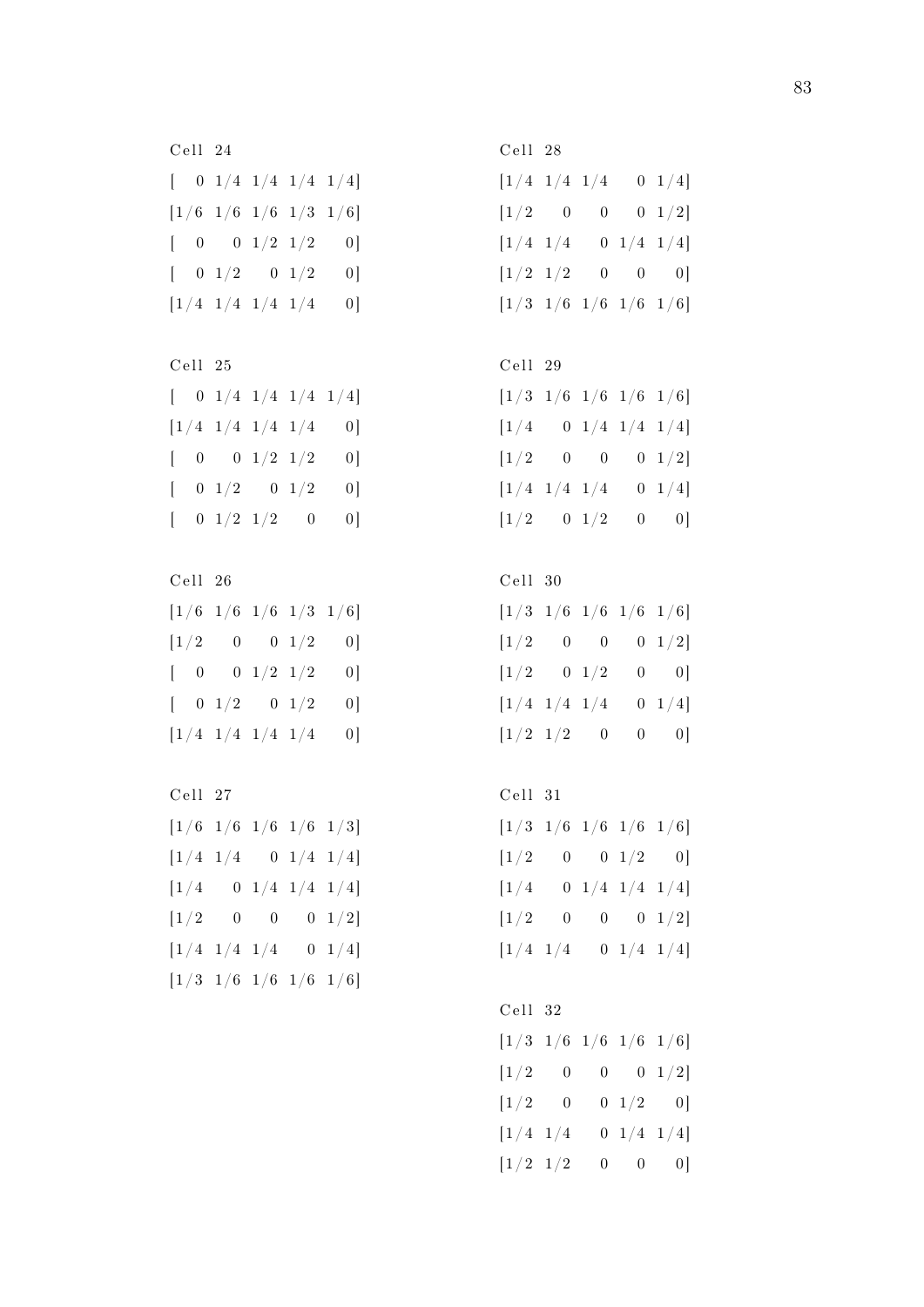C ell 33  $[1/3 \t1/6 \t1/6 \t1/6 \t1/6]$  $[1/4 \t 0 \t 1/4 \t 1/4 \t 1/4]$  $[1/2 \ 0 \ 0 \ 0 \ 1/2]$  $[1/2 \ 0 \ 0 \ 1/2 \ 0]$  $[1/2 \t 0 \t 1/2 \t 0 \t 0]$ 

C ell 34  $[1/3 \t1/6 \t1/6 \t1/6 \t1/6]$  $[1/2 \ 0 \ 0 \ 0 \ 1/2]$  $[1/2 \ 0 \ 0 \ 1/2 \ 0]$  $[1/2 \t 0 \t 1/2 \t 0 \t 0]$  $[1/2 \t1/2 \t0 \t0 \t0]$ 

C ell 35  $[1/6 \t1/6 \t1/6 \t1/6 \t1/3]$  $\begin{bmatrix} 0 & 1/2 & 0 & 0 & 1/2 \end{bmatrix}$  $[1/4 \t1/4 \t0 \t1/4 \t1/4]$  $\begin{bmatrix} 0 & 1/4 & 1/4 & 1/4 & 1/4 \end{bmatrix}$  $[1/4 \t1/4 \t1/4 \t0 \t1/4]$  $[1/6 \t1/3 \t1/6 \t1/6 \t1/6]$ 

C ell 36  $[1/4 \t1/4 \t1/4 \t0 \t1/4]$  $\begin{bmatrix} 0 & 1/2 & 0 & 0 & 1/2 \end{bmatrix}$  $[1/4 \t1/4 \t0 \t1/4 \t1/4]$  $[1/2 \t1/2 \t0 \t0 \t0]$  $[1/6 \t1/3 \t1/6 \t1/6 \t1/6]$ 

C ell 37  $[1/6 \t1/3 \t1/6 \t1/6 \t1/6]$  $[ 0 \t1/2 \t0 \t0 \t1/2]$  $[-0 \t1/4 \t1/4 \t1/4 \t1/4]$  $[ 0 \t1/2 \t1/2 \t0 \t0]$  $[1/4 \t1/4 \t1/4 \t0 \t1/4]$ 

```
C ell 38
```

| $[{\,1\,/\,6\quad 1\,/\,3\quad 1\,/\,6\quad 1\,/\,6\quad 1\,/\,6\,]}$ |  |                |
|-----------------------------------------------------------------------|--|----------------|
| $\begin{bmatrix} 0 & 1/2 & 0 & 0 & 1/2 \end{bmatrix}$                 |  |                |
| $\begin{bmatrix} &0&1/2&1/2 \end{bmatrix}$                            |  | $0 \qquad 0$ ] |
| $\left\lceil 1/4 \right\rceil 1/4 \left\lceil 1/4 \right\rceil$       |  | $0 \t1/4$      |
| $\begin{bmatrix} 1/2 & 1/2 & \phantom{-}0 \end{bmatrix}$              |  | $0 \qquad 0$ ] |

```
C ell 39
```
 $[1/6 \t1/3 \t1/6 \t1/6 \t1/6]$  $[ 0 \t1/2 \t0 \t1/2 \t0]$  $\begin{bmatrix} 0 & 1/4 & 1/4 & 1/4 & 1/4 \end{bmatrix}$  $[ 0 \t1/2 \t0 \t0 \t1/2]$  $[1/4 \t1/4 \t0 \t1/4 \t1/4]$ 

```
C ell 40
[1/6 \t1/3 \t1/6 \t1/6 \t1/6]\begin{bmatrix} 0 & 1/2 & 0 & 0 & 1/2 \end{bmatrix}[ 0 \t1/2 \t0 \t1/2 \t0][1/4 \t1/4 \t0 \t1/4 \t1/4]
```
 $[1/2 \t1/2 \t0 \t0 \t0]$ 

C ell 41  $[ 0 \t1/2 \t1/2 \t0 \t0]$  $\begin{bmatrix} 0 & 1/4 & 1/4 & 1/4 & 1/4 \end{bmatrix}$  $[ 0 \t1/2 \t0 \t0 \t1/2]$  $[ 0 \t1/2 \t0 \t1/2 \t0]$  $[1/6 \t1/3 \t1/6 \t1/6 \t1/6]$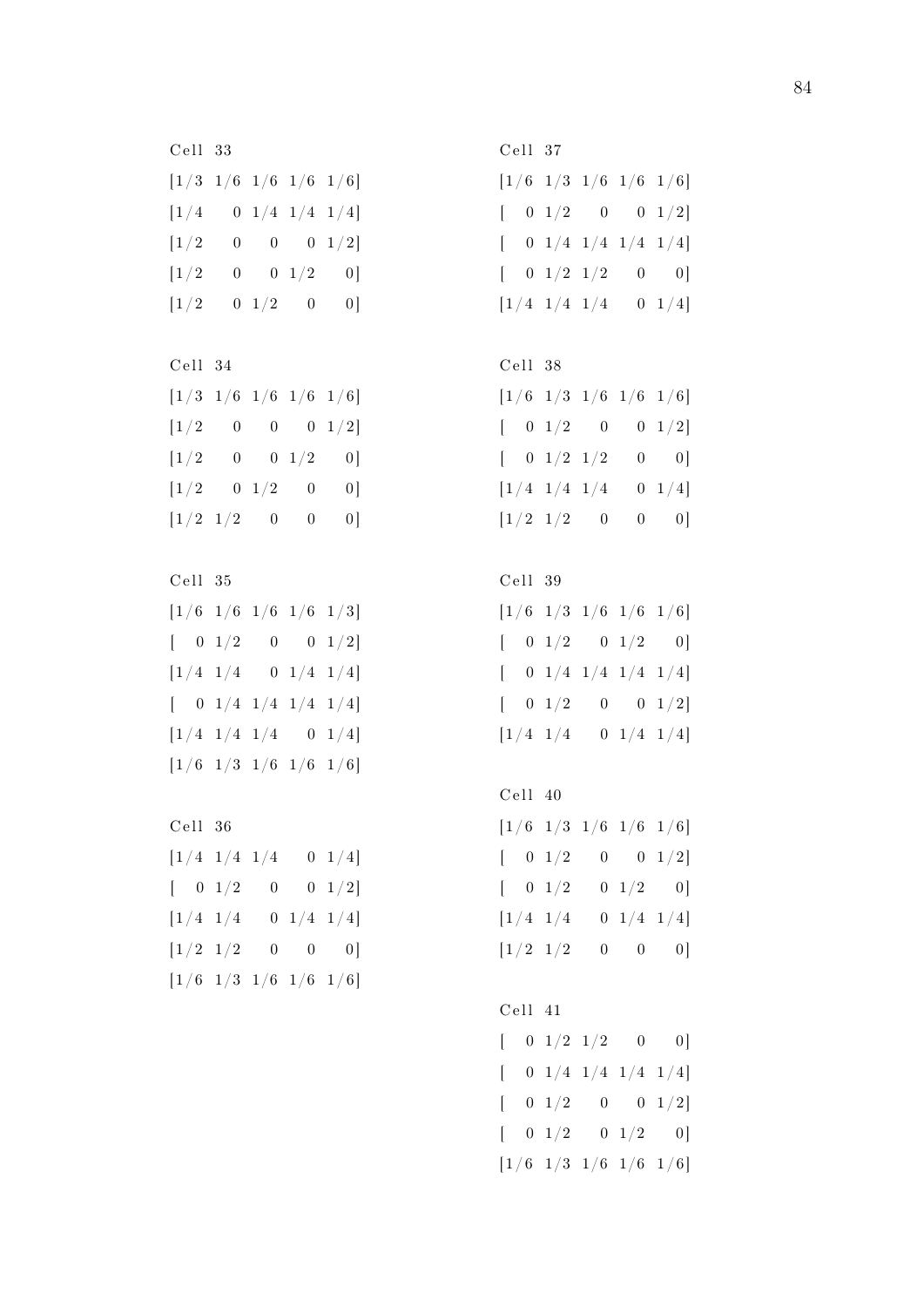C ell 42  $[1/6 \t1/3 \t1/6 \t1/6 \t1/6]$  $\begin{bmatrix} 0 & 1/2 & 0 & 0 & 1/2 \end{bmatrix}$  $\begin{bmatrix} 0 & 1/2 & 0 & 1/2 & 0 \end{bmatrix}$  $[ 0 \t1/2 \t1/2 \t0 \t0]$  $[1/2 \t1/2 \t0 \t0 \t0]$ 

C ell 43  $[1/6 \t1/6 \t1/6 \t1/6 \t1/3]$  $[1/4 \t1/4 \t0 \t1/4 \t1/4]$  $\begin{bmatrix} 0 & 1/2 & 0 & 0 & 1/2 \end{bmatrix}$  $[1/2 \ 0 \ 0 \ 0 \ 1/2]$  $[1/4 \t1/4 \t1/4 \t0 \t1/4]$ 

C ell 44  $[1/4 \t1/4 \t1/4 \t0 \t1/4]$  $\begin{bmatrix} 0 & 1/2 & 0 & 0 & 1/2 \end{bmatrix}$  $[1/2 \ 0 \ 0 \ 0 \ 1/2]$  $[1/4 \t1/4 \t0 \t1/4 \t1/4]$  $[1/2 \t1/2 \t0 \t0 \t0]$ 

C ell 45  $[1/6 \t1/6 \t1/6 \t1/6 \t1/3]$  $\begin{bmatrix} 0 & 1/4 & 1/4 & 1/4 & 1/4 \end{bmatrix}$  $[ 0 0 1/2 0 1/2]$  $[1/4 \t 0 \t 1/4 \t 1/4 \t 1/4]$  $[1/6 \t1/6 \t1/3 \t1/6 \t1/6]$  $[1/4 \t1/4 \t1/4 \t0 \t1/4]$ 

C ell 46  $[1/6 \t1/6 \t1/3 \t1/6 \t1/6]$  $[ 0 0 1/2 0 1/2]$  $[1/4 \ 0 \ 1/4 \ 1/4 \ 1/4]$  $[1/2 \t 0 \t 1/2 \t 0 \t 0]$  $[1/4 \t1/4 \t1/4 \t0 \t1/4]$ 

## C ell 47

| $\begin{bmatrix} 0 & 0 & 1/2 & 0 & 1/2 \end{bmatrix}$                                                |
|------------------------------------------------------------------------------------------------------|
| $[{\,1\,/\,6\quad 1\,/\,6\quad 1\,/\,3\quad 1\,/\,6\quad 1\,/\,6\,]}$                                |
| $[\quad \  0\  \  1/4\  \  1/4\  \  1/4\  \  1/4]$                                                   |
| $\left[\begin{array}{ccc} \phantom{-}0 & 1/2 & 1/2 & \phantom{-}0 & \phantom{-}0 \end{array}\right]$ |
| $\left\lceil 1/4 \right\rceil 1/4 \left\lceil 1/4 \right\rceil$<br>$0 \t1/4]$                        |
|                                                                                                      |

#### C ell 48

 $[1/6 \t1/6 \t1/3 \t1/6 \t1/6]$  $[ 0 0 1/2 0 1/2]$  $\begin{bmatrix} 0 & 1/2 & 1/2 & 0 & 0 \end{bmatrix}$  $[1/2 \ 0 \ 1/2 \ 0 \ 0]$  $[1/4 \t1/4 \t1/4 \t0 \t1/4]$ 

C ell 49

| $[1/6 \t1/6 \t1/3 \t1/6 \t1/6]$                    |  |                                                       |
|----------------------------------------------------|--|-------------------------------------------------------|
| $[\quad \  0\  \  1/4\  \  1/4\  \  1/4\  \  1/4]$ |  |                                                       |
| $\left\lfloor 1/4 \right\rfloor$                   |  | $0 \t1/4 \t1/4 \t1/4$                                 |
| $\begin{bmatrix} 0 \\ 0 \end{bmatrix}$             |  | $\begin{matrix} 0 & 1/2 & \quad 0 & 1/2 \end{matrix}$ |
| $\begin{bmatrix} 0 \\ 0 \end{bmatrix}$             |  | $\begin{bmatrix} 0 & 1/2 & 1/2 & 0 \end{bmatrix}$     |

```
C ell 50
```

|                                                                                                      |  | $[{\,1\,/\,6\quad 1\,/\,6\quad 1\,/\,3\quad 1\,/\,6\quad 1\,/\,6\,] }$ |
|------------------------------------------------------------------------------------------------------|--|------------------------------------------------------------------------|
| $\left[\begin{array}{ccc} \phantom{-}0 & \phantom{-}0 & 1/2 & \phantom{-}0 & 1/2 \end{array}\right]$ |  |                                                                        |
| $\begin{bmatrix} 0 \\ 0 \end{bmatrix}$                                                               |  | $\begin{bmatrix} 0 & 1/2 & 1/2 & \quad 0 \end{bmatrix}$                |
| $\left\lceil 1/4 \right\rceil$                                                                       |  | $0 \t1/4 \t1/4 \t1/4$                                                  |
| $\left\lfloor 1/2 \right\rfloor$                                                                     |  | $\begin{bmatrix} 0 & 1/2 & \phantom{-}0 & \phantom{-}0 \end{bmatrix}$  |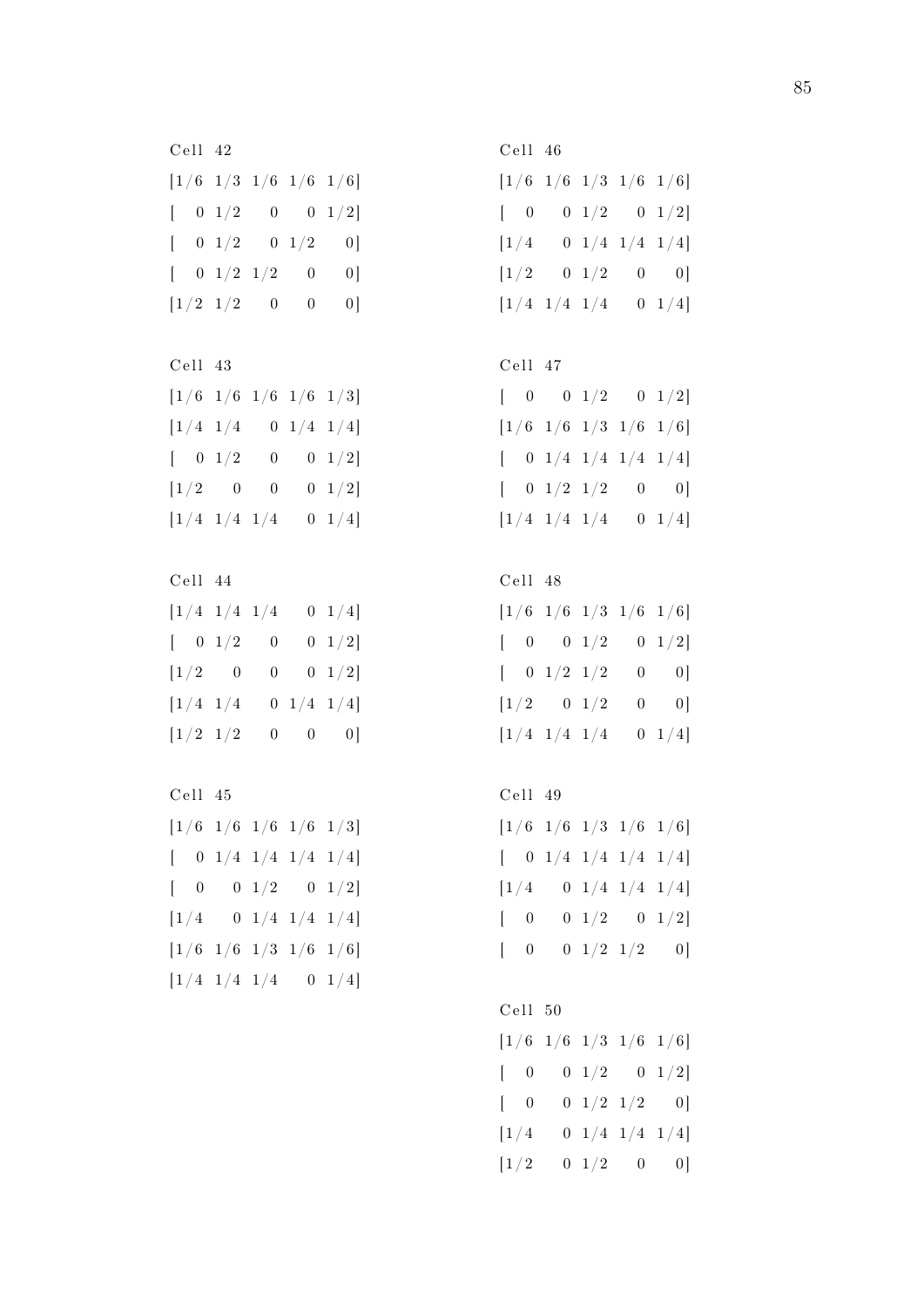C ell 51  $[1/6 \t1/6 \t1/3 \t1/6 \t1/6]$  $\begin{bmatrix} 0 & 0 & 1/2 & 1/2 & 0 \end{bmatrix}$  $\begin{bmatrix} 0 & 1/4 & 1/4 & 1/4 & 1/4 \end{bmatrix}$  $[ 0 0 1/2 0 1/2]$  $[-0 \t1/2 \t1/2 \t0 \t0]$ 

| Cell 52                                                        |  |   |                |
|----------------------------------------------------------------|--|---|----------------|
| $\left[1/6 \right] 1/6 \left[1/3 \right] 1/6 \left[1/6\right]$ |  |   |                |
| $\begin{bmatrix} 0 & 0 & 1/2 & 0 & 1/2 \end{bmatrix}$          |  |   |                |
| $\begin{bmatrix} 0 & 0 & 1/2 & 1/2 \end{bmatrix}$              |  |   | 0 <sup>1</sup> |
| $\begin{bmatrix} 0 & 1/2 & 1/2 \end{bmatrix}$                  |  | 0 | 01             |
| $\begin{bmatrix} 1/2 & 0 & 1/2 \end{bmatrix}$                  |  | 0 | 01             |

| Cell 53 |                                                                |                                                                                               |
|---------|----------------------------------------------------------------|-----------------------------------------------------------------------------------------------|
|         |                                                                |                                                                                               |
|         |                                                                |                                                                                               |
|         |                                                                |                                                                                               |
|         |                                                                | $0 \t1/2]$                                                                                    |
|         |                                                                | $0 \t1/4$                                                                                     |
|         | $0\qquad 0$<br>$\begin{bmatrix} 1/4 & 1/4 & 1/4 \end{bmatrix}$ | $[1/6 \t1/6 \t1/6 \t1/6 \t1/3]$<br>$0 \quad 1/2 \qquad 0 \quad 1/2]$<br>$0 \t1/4 \t1/4 \t1/4$ |

C ell 54  $[1/4 \t1/4 \t1/4 \t0 \t1/4]$  $\begin{bmatrix} 0 & 0 & 1/2 & 0 & 1/2 \end{bmatrix}$  $[1/4 \t 0 \t 1/4 \t 1/4 \t 1/4]$  $[1/2 \quad 0 \quad 0 \quad 0 \quad 1/2]$  $[1/2 \ 0 \ 1/2 \ 0 \ 0]$ 

```
C ell 55
[1/6 \t1/6 \t1/6 \t1/6 \t1/3]\begin{bmatrix} 0 & 1/4 & 1/4 & 1/4 & 1/4 \end{bmatrix}[ 0 0 1/2 0 1/2]\begin{bmatrix} 0 & 1/2 & 0 & 0 & 1/2 \end{bmatrix}[1/4 \t1/4 \t1/4 \t0 \t1/4]
```
C ell 56  $[1/4 \t1/4 \t1/4 \t0 \t1/4]$  $\begin{bmatrix} 0 & 1/4 & 1/4 & 1/4 & 1/4 \end{bmatrix}$  $[ 0 0 1/2 0 1/2]$  $[ 0 \t1/2 \t0 \t0 \t1/2]$  $[-0 \t1/2 \t1/2 \t0 \t0]$ 

## C ell 57

| $[1/6~~1/6~~1/6~~1/6~~1/3]$                           |  |            |
|-------------------------------------------------------|--|------------|
| $\begin{bmatrix} 1/2 & 0 & 0 & 0 & 1/2 \end{bmatrix}$ |  |            |
| $\begin{bmatrix} &0& 0& 1/2 \end{bmatrix}$            |  | $0 \t1/2$  |
| $\begin{bmatrix} &0&1/2& &0 \end{bmatrix}$            |  | $0 \t1/2$  |
| $[1/4 \t1/4 \t1/4]$                                   |  | $0 \t1/4]$ |

#### C ell 58

 $[1/6 \t1/6 \t1/6 \t1/6 \t1/3]$  $\begin{bmatrix} 0 & 1/4 & 1/4 & 1/4 & 1/4 \end{bmatrix}$  $[ 0 0 0 1/2 1/2]$  $[1/4 \ 0 \ 1/4 \ 1/4 \ 1/4]$  $[1/6 \t1/6 \t1/6 \t1/3 \t1/6]$  $[1/4 \t1/4 \t0 \t1/4 \t1/4]$ 

C ell 59

| $\left[1/6~~1/6~~1/6~~1/3~~1/6\right]$                                                                                     |  |                                                      |
|----------------------------------------------------------------------------------------------------------------------------|--|------------------------------------------------------|
| $\left[\begin{array}{ccc} \phantom{-}0 & \phantom{-}0 & \phantom{-}0 & \phantom{-}1/2 & \phantom{-}1/2 \end{array}\right]$ |  |                                                      |
| $\left\lfloor \frac{1}{4} \right\rfloor$                                                                                   |  | $\begin{array}{ccc} 0 & 1/4 & 1/4 & 1/4 \end{array}$ |
| $[1/2 \quad 0 \quad 0 \quad 1/2 \quad 0]$                                                                                  |  |                                                      |
| $[1/4 \ 1/4]$                                                                                                              |  | $0 \t1/4 \t1/4$                                      |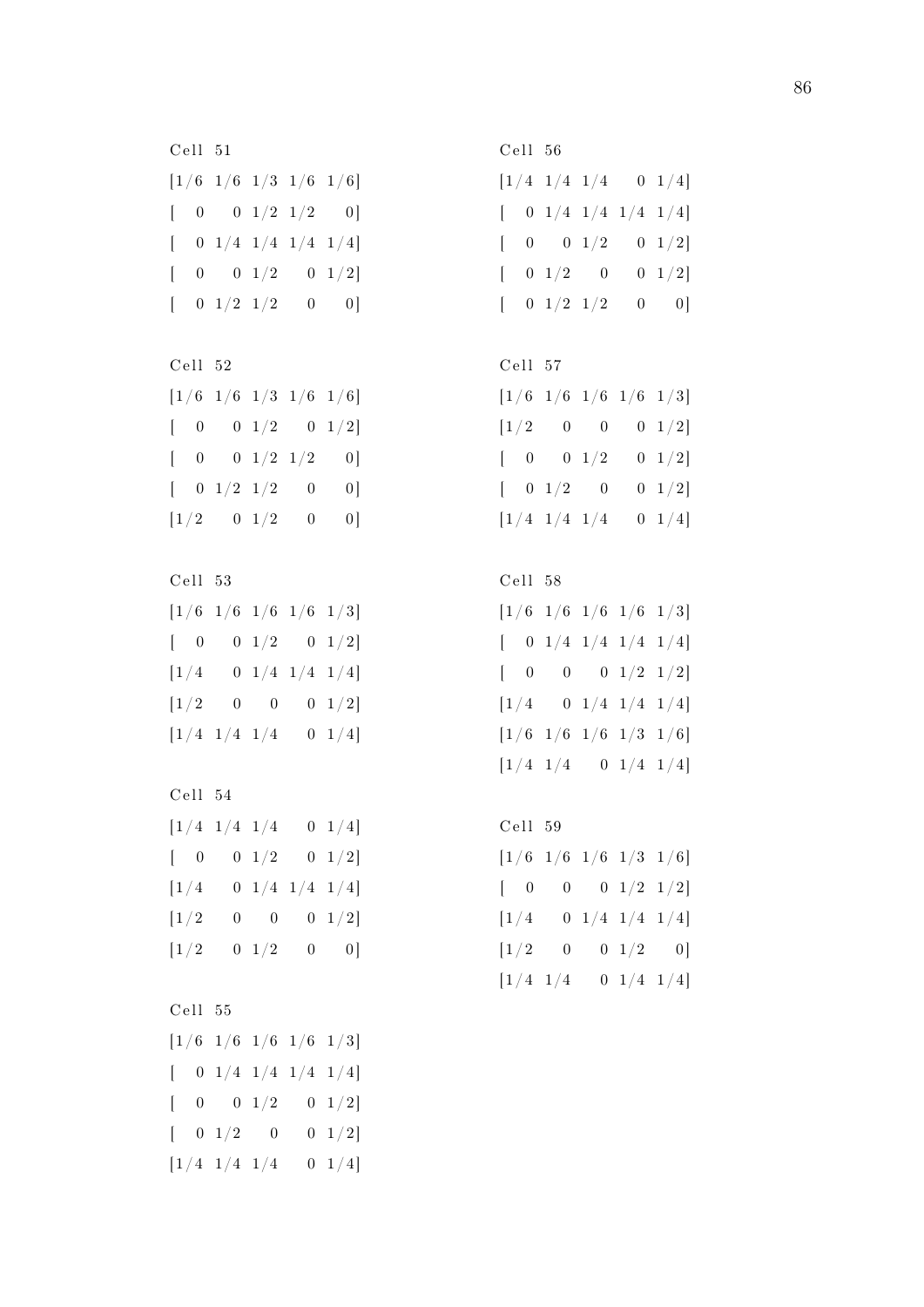C ell 60  $[1/6 \t1/6 \t1/6 \t1/3 \t1/6]$  $[ 0 0 0 1/2 1/2]$  $[-0 \t1/4 \t1/4 \t1/4 \t1/4]$  $[ 0 \t1/2 \t0 \t1/2 \t0]$  $[1/4 \t1/4 \t0 \t1/4 \t1/4]$ 

C ell 61  $[1/6 \t1/6 \t1/6 \t1/3 \t1/6]$  $[ 0 0 0 1/2 1/2]$  $\begin{bmatrix} 0 & 1/2 & 0 & 1/2 & 0 \end{bmatrix}$  $[1/2 \ 0 \ 0 \ 1/2 \ 0]$  $[1/4 \t1/4 \t0 \t1/4 \t1/4]$ 

C ell 62  $[1/6 \t1/6 \t1/6 \t1/3 \t1/6]$  $[ 0 0 0 1/2 1/2]$  $\begin{bmatrix} 0 & 1/4 & 1/4 & 1/4 & 1/4 \end{bmatrix}$  $[1/4 \ 0 \ 1/4 \ 1/4 \ 1/4]$  $[ 0 0 1/2 1/2 0]$ 

C ell 63  $[1/6 \t1/6 \t1/6 \t1/3 \t1/6]$  $\begin{bmatrix} 0 & 0 & 0 & 1/2 & 1/2 \end{bmatrix}$  $[ 0 0 1/2 1/2 0]$  $[1/4 \t 0 \t 1/4 \t 1/4 \t 1/4]$  $[1/2 \ 0 \ 0 \ 1/2 \ 0]$ 

```
C ell 64
[ 0 0 1/2 1/2 0][1/6 \t1/6 \t1/6 \t1/3 \t1/6][-0 \t1/4 \t1/4 \t1/4 \t1/4][ 0 0 0 1/2 1/2]\begin{bmatrix} 0 & 1/2 & 0 & 1/2 & 0 \end{bmatrix}
```
C ell 65  $[1/6 \t1/6 \t1/6 \t1/3 \t1/6]$  $[ 0 0 0 1/2 1/2]$  $[ 0 0 1/2 1/2 0]$  $[ 0 \t1/2 \t0 \t1/2 \t0]$  $[1/2 \ 0 \ 0 \ 1/2 \ 0]$ 

# C ell 66

| $\left[1/6~~1/6~~1/6~~1/6~~1/3\right]$   |  |                                                       |
|------------------------------------------|--|-------------------------------------------------------|
| $\begin{bmatrix} 0 \\ 0 \end{bmatrix}$   |  | $0\qquad 0\quad 1/2\quad 1/2]$                        |
| $\left\lfloor \frac{1}{4} \right\rfloor$ |  | $\begin{array}{c cc} 0 & 1/4 & 1/4 & 1/4 \end{array}$ |
| $[1/2 \quad 0$                           |  | $0\qquad 0\quad 1/2]$                                 |
| $[1/4 \ 1/4]$                            |  | $0 \t1/4 \t1/4$                                       |

#### C ell 67

| $\lceil 1/2 \rceil$                       | 0 |  | $0 \thinspace 1/2 \thinspace 0)$                     |
|-------------------------------------------|---|--|------------------------------------------------------|
| $\begin{bmatrix} 0 \\ 0 \end{bmatrix}$    | 0 |  | $0\ \ 1/2\ \ 1/2]$                                   |
| $\left\lceil 1/4 \right\rceil$            |   |  | $\begin{array}{ccc} 0 & 1/4 & 1/4 & 1/4 \end{array}$ |
| $\lceil 1/2 \rceil$                       | 0 |  | $\begin{matrix} 0 && 0 & 1/2 \end{matrix}$           |
| $\begin{bmatrix} 1/4 & 1/4 \end{bmatrix}$ |   |  | $0 \t1/4 \t1/4$                                      |
|                                           |   |  |                                                      |

C ell 68  $[1/6 \t1/6 \t1/6 \t1/6 \t1/3]$ 

|  |                                    |  | $\begin{bmatrix} \phantom{-}0 & \phantom{-}0 & \phantom{-}0 & \phantom{-}1/2 & \phantom{-}1/2 \end{bmatrix}$ |
|--|------------------------------------|--|--------------------------------------------------------------------------------------------------------------|
|  |                                    |  | $[\quad \  0\  \  1/4\  \  1/4\  \  1/4\  \  1/4]$                                                           |
|  |                                    |  | $\left[\begin{array}{ccc} \phantom{-}0 & 1/2 & \phantom{-}0 & \phantom{-}0 & 1/2 \end{array}\right]$         |
|  | $\left\lceil 1/4 \right\rceil 1/4$ |  | $0\ \ 1/4\ \ 1/4]$                                                                                           |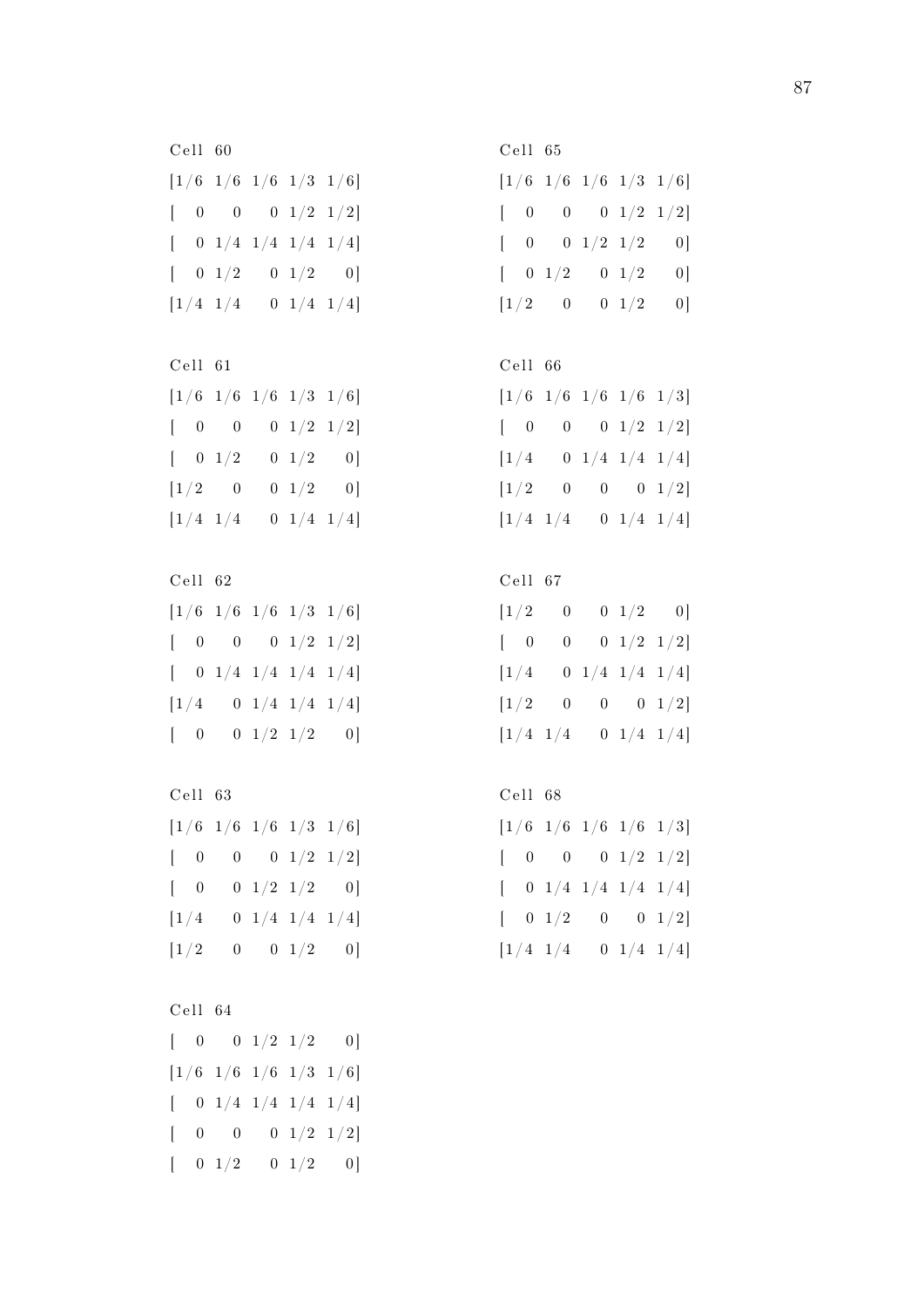C ell 69  $\begin{bmatrix} 0 & 1/4 & 1/4 & 1/4 & 1/4 \end{bmatrix}$  $[1/4 \t1/4 \t0 \t1/4 \t1/4]$  $[ 0 0 0 1/2 1/2]$  $[ 0 \t1/2 \t0 \t0 \t1/2]$  $\begin{bmatrix} 0 & 1/2 & 0 & 1/2 & 0 \end{bmatrix}$ 

C ell 70  $[1/6 \t1/6 \t1/6 \t1/6 \t1/3]$  $[ 0 0 0 1/2 1/2]$  $[1/2 \ 0 \ 0 \ 0 \ 1/2]$  $\begin{bmatrix} 0 & 1/2 & 0 & 0 & 1/2 \end{bmatrix}$  $[1/4 \t1/4 \t0 \t1/4 \t1/4]$ 

C ell 71  $[1/6 \t1/6 \t1/6 \t1/6 \t1/3]$  $\begin{bmatrix} 0 & 1/4 & 1/4 & 1/4 & 1/4 \end{bmatrix}$  $[ 0 0 0 1/2 1/2]$  $[ 0 0 1/2 0 1/2]$  $[1/4 \ 0 \ 1/4 \ 1/4 \ 1/4]$ 

C ell 72  $\begin{bmatrix} 0 & 1/4 & 1/4 & 1/4 & 1/4 \end{bmatrix}$  $[1/4 \t 0 \t 1/4 \t 1/4 \t 1/4]$  $[ 0 0 1/2 0 1/2]$  $[ 0 0 0 1/2 1/2]$  $[ 0 0 1/2 1/2 0]$ 

C ell 73

| $\left[1/6 \right] 1/6 \left[1/6 \right] 1/6 \left[1/3\right]$ |  |                                         |
|----------------------------------------------------------------|--|-----------------------------------------|
| $\begin{bmatrix} 0 & 0 & 1/2 & 0 & 1/2 \end{bmatrix}$          |  |                                         |
| $\begin{bmatrix} 0 \\ 0 \end{bmatrix}$                         |  | $0 \qquad 0 \quad 1/2 \quad 1/2 \bigr]$ |
| $\lceil 1/4 \rceil$                                            |  | $0 \t1/4 \t1/4 \t1/4$                   |
| $\left\lfloor \frac{1}{2} \right\rfloor$                       |  | $0 \qquad 0 \qquad 0 \quad 1/2]$        |

C ell 74

 $\begin{bmatrix} 0 & 0 & 1/2 & 0 & 1/2 \end{bmatrix}$  $[1/6 \t1/6 \t1/6 \t1/6 \t1/3]$  $\begin{bmatrix} 0 & 1/4 & 1/4 & 1/4 & 1/4 \end{bmatrix}$  $[ 0 0 0 1/2 1/2]$  $[ 0 \t1/2 \t0 \t0 \t1/2]$ 

C ell 75  $[1/6 \t1/6 \t1/6 \t1/6 \t1/3]$  $[ 0 0 0 1/2 1/2]$  $[ 0 0 1/2 0 1/2]$  $[ 0 \t1/2 \t0 \t0 \t1/2]$  $[1/2 \ 0 \ 0 \ 0 \ 1/2]$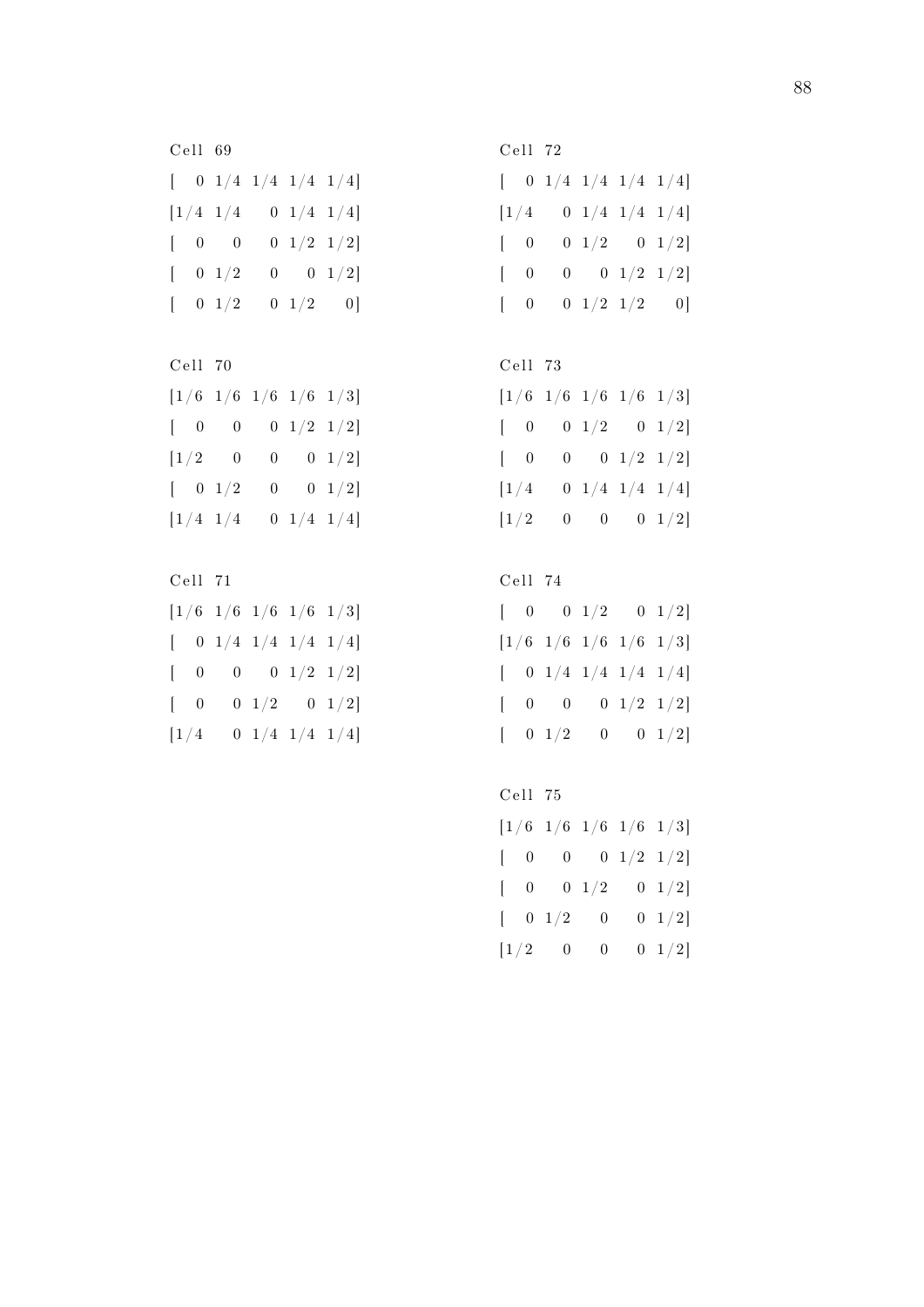List of vertices  $[1/6 \t1/6 \t1/6 \t1/6 \t1/3]$  $\begin{bmatrix} 0 & 1/4 & 1/4 & 1/4 & 1/4 \end{bmatrix}$  $[1/4 \ 0 \ 1/4 \ 1/4 \ 1/4]$  $[1/4 \t1/4 \t0 \t1/4 \t1/4]$  $[1/4 \t1/4 \t1/4 \t0 \t1/4]$  $[1/3 \t1/6 \t1/6 \t1/6 \t1/6]$  $[1/6 \t1/3 \t1/6 \t1/6 \t1/6]$  $[1/4 \t1/4 \t1/4 \t1/4 \t0]$  $[1/6 \t1/6 \t1/3 \t1/6 \t1/6]$  $[1/6 \t1/6 \t1/6 \t1/3 \t1/6]$  $[1/2 \t1/2 \t0 \t0 \t0]$  $[1/2 \quad 0 \quad 1/2 \quad 0 \quad 0]$  $\begin{bmatrix} 0 & 1/2 & 1/2 & 0 & 0 \end{bmatrix}$  $[1/2 \ 0 \ 0 \ 1/2 \ 0]$  $\begin{bmatrix} 0 & 1/2 & 0 & 1/2 & 0 \end{bmatrix}$  $[ 0 0 1/2 1/2 0]$  $[1/2 \quad 0 \quad 0 \quad 0 \quad 1/2]$  $\left[\begin{array}{ccc} \phantom{-}0 & 1/2 & \phantom{-}0 & \phantom{-}0 & 1/2 \end{array}\right]$  $\left[ \begin{array}{ccc} \phantom{-}0 & \phantom{-}0 & 1/2 & \phantom{-}0 & 1/2 \end{array} \right]$  $[ 0 0 0 1/2 1/2]$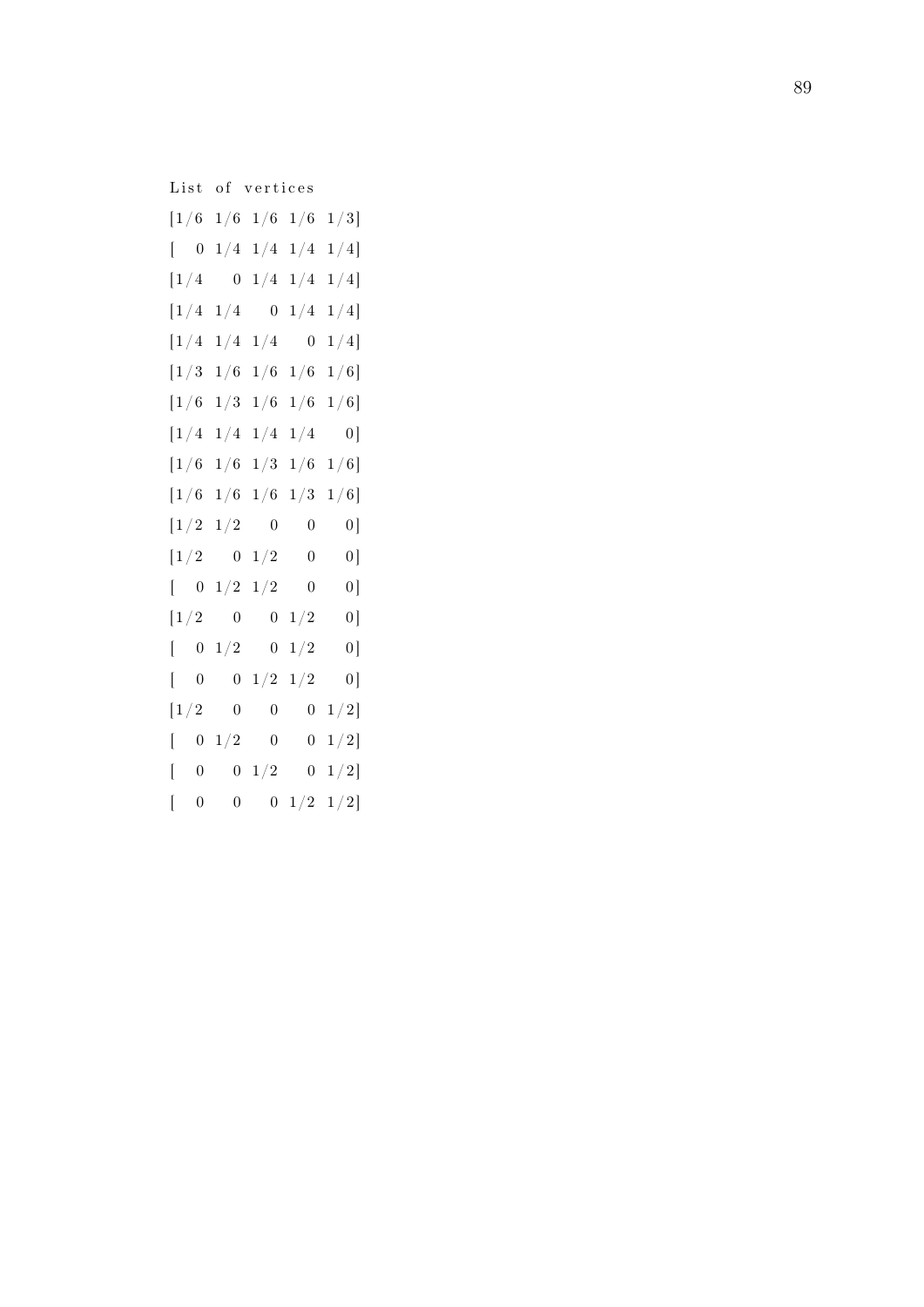# <span id="page-99-0"></span>B. Enumerating the *n*-cells in  $\tilde{D}_n$

 $def$  build  $D ( n )$ :  $D = []$  $L = [0$  for i in range  $(n+1)]$  $L[1] = 1$ D. append (L) for i in range  $(n-1)$ :  $L = [0$  for j in range  $(n+1)]$  $L[i+1] = -1$  $L[i+2] = 1$  $D$ . append  $(tuple (L))$  $L = [1$  for i in range  $(n+1)]$  $L[0] = 0$  $L[n] = -1$  $D.append(tuple(L))$ return tuple (D)

```
def all_walls(n):
           w alls =[]
           for i in range (n//2-kronecker delta ( 0, n\%) ):
                      S=Subsets(<b>range</b>(n), i+1)for j in S:
                                 w = \begin{bmatrix} 1 & \textbf{for} \end{bmatrix} in range (n) |
                                  for l in j:
```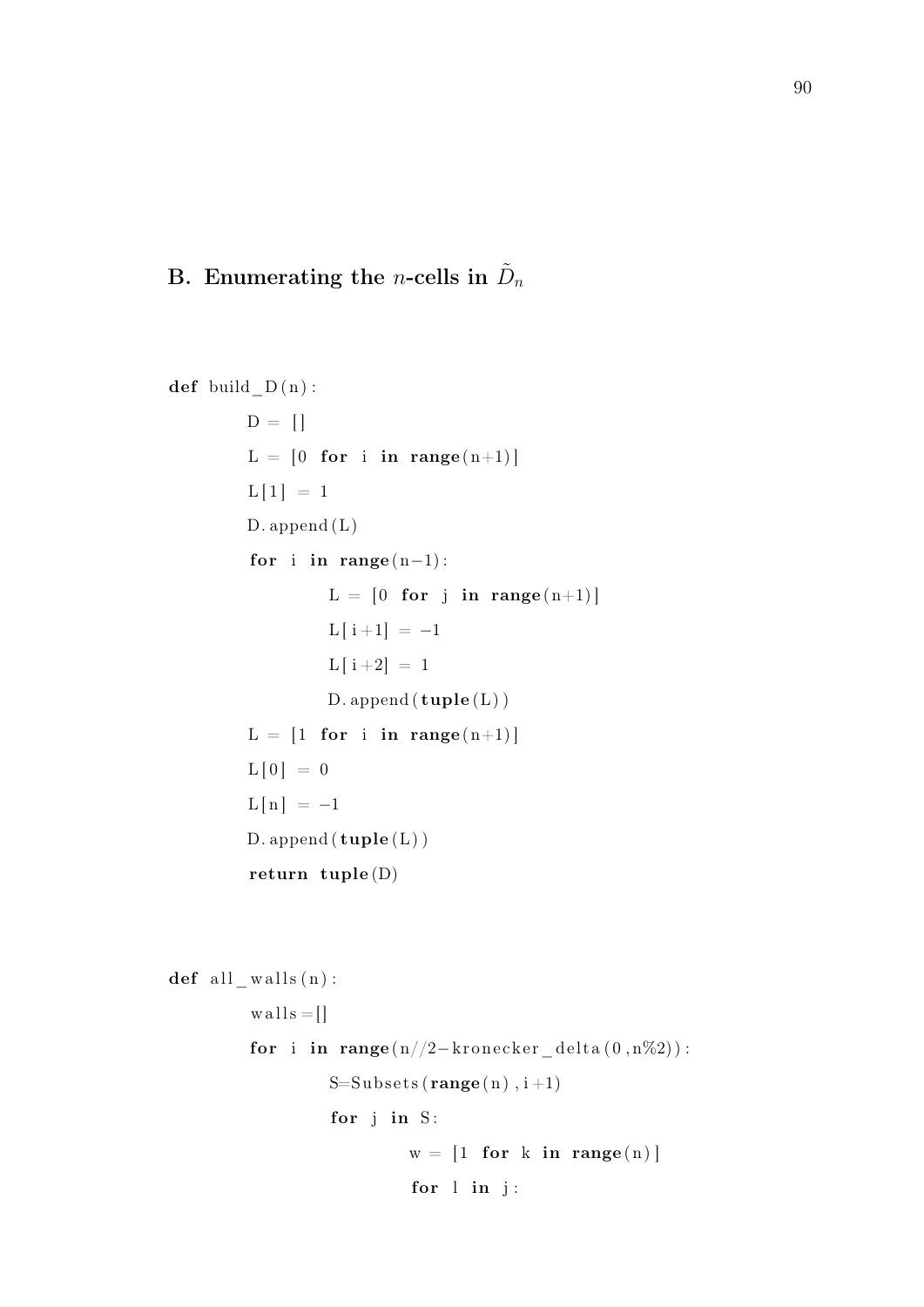```
w[1] = -w[1]s = \textbf{list}([0])s. extend (w)if s[n] < 0:
                                    v = vector(s)v = -vs = \textbf{list}(v)w alls. append (s)if 2. divides (n):S=Subsets (range(n-1), n/2-1)
                  for j in S:
                           w = [1 for k in range (n-1)]for l in j:
                                    w[1] = -w[1]w. append (-1)s = \textbf{list} ([0])s . ex tend (w)
                           if s[n] < 0:
                                    v = vector(s)v = -vs = \text{list}(v)walls.append(s)return walls
def necessary _walls(P, L):
         w alls = []
         for w in L:
                  Q = Polyhedron (ieqs = [w])
```
 $R = Polyhedron (ieqs = [-vector (w)])$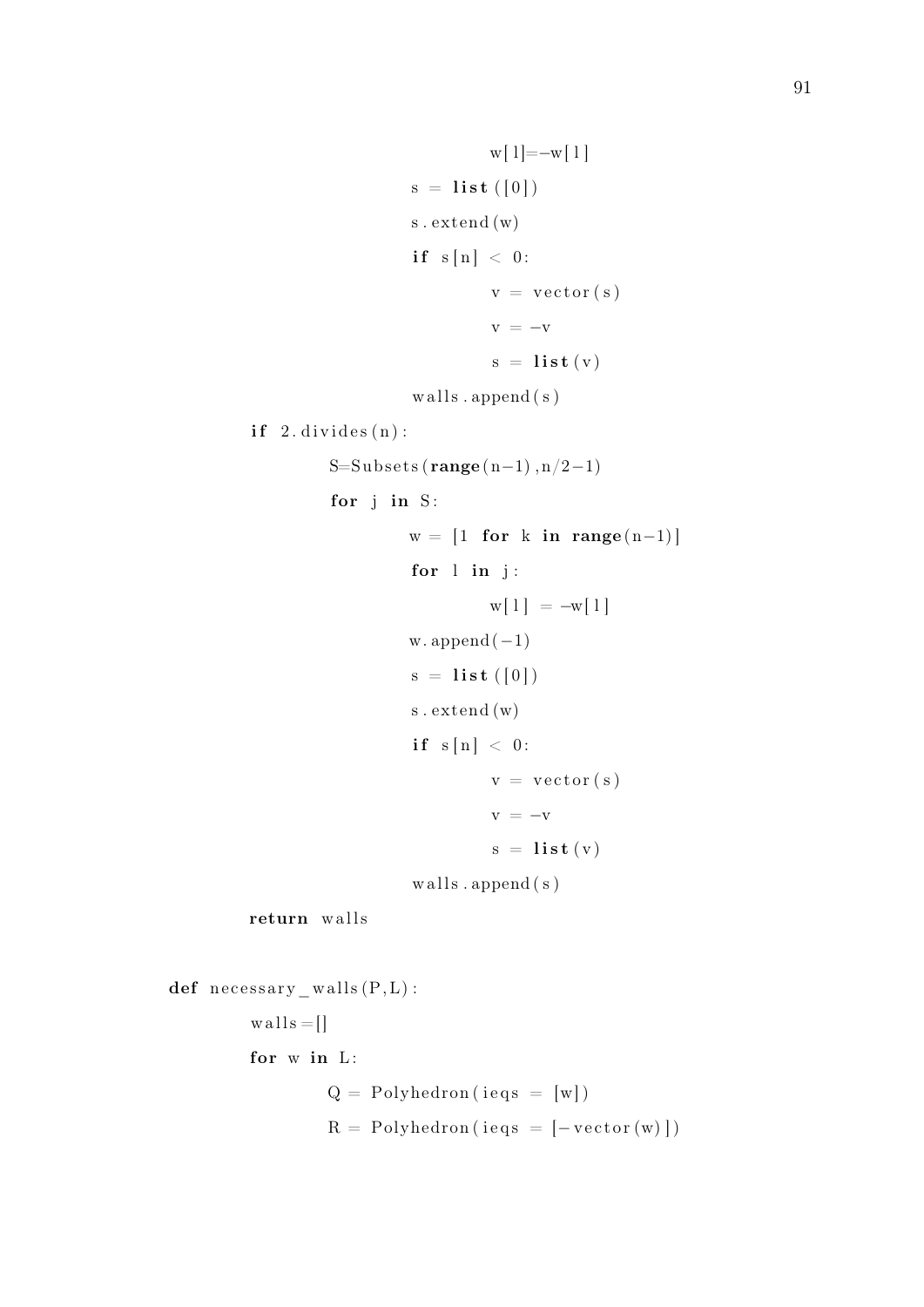```
if \dim(P.\text{intersection}(Q)) = \dim(P.\text{intersection})(R) ) :
```
walls . append ( $vector(w)$ )

```
return tuple (walls)
```

```
def chambers (n):
        \text{cells} = []halfspaces = []boundary list = build D ( n )D = Polyhedron (ieqs = boundary list)interior list = necessary walls (D, all \text{ walls } (n) )C = D. intersection (Polyhedron (ieqs = interior list))
        cells.append(C)halfspaces = [list (interior list)]i = 0while i < len(cells):
                 minimal\_walls = cells[i].inequalities\_list()for j in range (len ( half spaces [i])):
                          if list (halfspaces [i][j]) in
                             minimal_walls :
                                   new walls = copy ( halfspaces [i])
                                   new walls [j] = -new walls [j]C = D. intersection (Polyhedron)
                                      ieqs = new walk)if dim(C) = n and not C in
                                      cells:
                                            cells.append(C)halfspaces.append (
                                               new_walls )
                 i = i+1
```